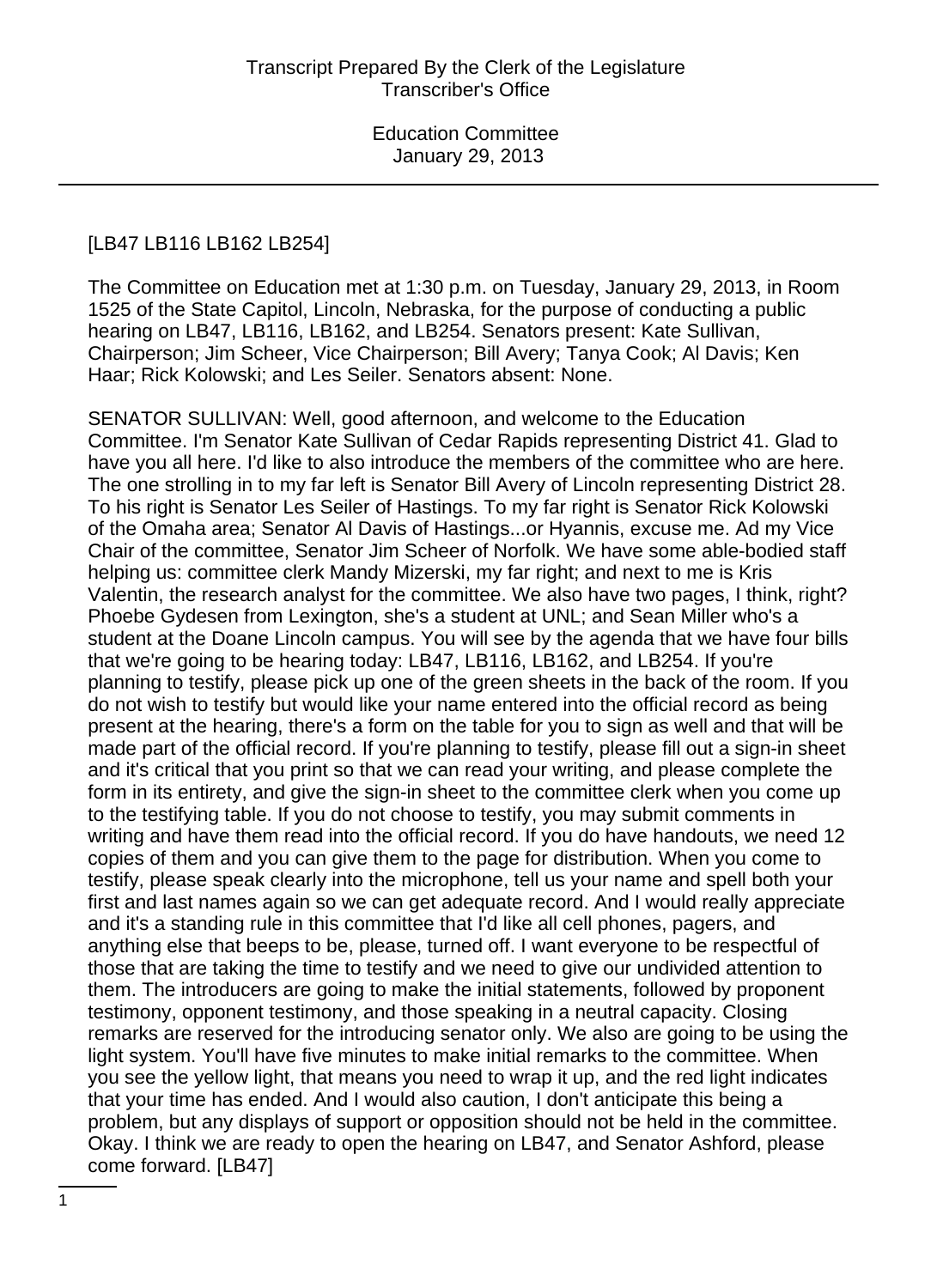SENATOR ASHFORD: (Exhibit 1) Thank you, Madam Chair. My name is Brad Ashford. I'm from Omaha. I represent Legislative District 20. I'm here to introduce LB47. Imagine, if you will, an abandoned warehouse in the middle of the state that miraculously becomes a school. Not an ordinary school but a school where tenth-graders learn a twenty-first century trade that will enable them to find jobs upon graduation from high school. This imagination or the imagination that I refer to is real at the Grand Island career academy. Thanks to Steve Joel, the Chamber of Commerce in Grand Island--Steve, the superintendent of the Grand Island Public Schools--they have created a career academy, the first career academy that is a standalone career academy for about...for I believe 500 young people who can attend their high school in Grand Island, receive their diploma, and upon graduation receive a certificate that will enable them to find employment, and then quite possibly go on with their education either at a community college or a university. When I had the opportunity to visit the Grand Island career academy, I was literally blown away by the collaboration that occurred between the Grand Island Chamber of Commerce, the Grand Island business community, and Superintendent Joel and the Grand Island School District. It is one of the foremost examples of collaboration I've seen in my 15 years in the Legislature. And I understand now that Superintendent Joel, who's now at the Lincoln Public Schools, has announced and will develop in the Lincoln Public Schools in collaboration with Southeast Community College a new career academy with I believe potentially 1,200 students who, again in the tenth grade, can find their way to a pathway to a job after high school. Over 14 percent of Nebraskans between the age of 16 and 24 are unemployed. In our city in Omaha, 47 percent of minority teenagers are unemployed, one of the highest rates of unemployment of minorities in the United States. It is critical; it is absolutely critical that we connect these young people to jobs, and the sooner the better. And we need to do this with a very, very clear collaborative model with the business community and the public schools and the cities involved. Whether it's rural or urban, the need is there. I have this sort of vision. I visited--another vision, it's the Brad vision of the day--I visited the NoDo area of Omaha the other day. The NoDo area is to the north of Cuming Street and it's down by the Qwest Center or CenturyLink Center. And it houses...there's a building there called the Mastercraft Building which is an old, old building in the downtown Omaha area, warehouse building, that has been converted into an Internet entrepreneurial center. And there are young people there ages 18 to 25 that are building businesses like MindStream, the Silicon Prairie publication, which is underlining the successes of Internet entrepreneurial companies in Omaha. What I envision with this career academy idea is three youth technology centers across the state: one in Omaha near the NoDo area, one in the center of the state, and one in the western part of the state, where young people, again ninth- and tenth-graders, can learn about the new cutting-edge innovations in technology. And once graduating from high school, if they so desire, they can find a job working in one of these entrepreneurial companies that are springing up throughout the state. I think those of us who are here in the Legislature at this time in history have an incredibly important role to play. The world is changing by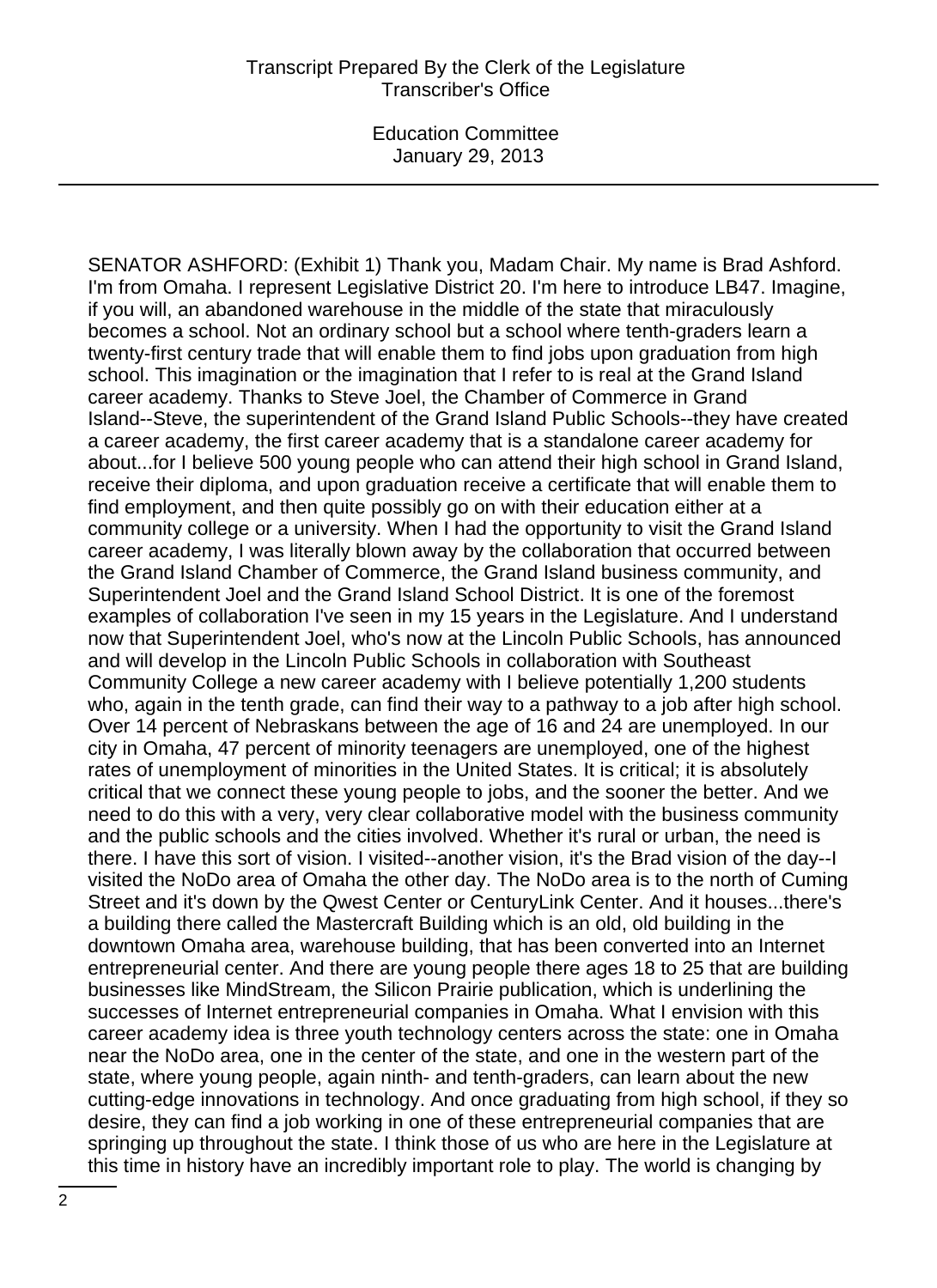## Transcript Prepared By the Clerk of the Legislature Transcriber's Office

Education Committee January 29, 2013

the second; and Nebraska, in order to be a global competitor, must be in the forefront. So I view this career academy as part of that milieu, so to say. The idea of Nebraska becoming an Internet technology center for the world throughout the state I think is possible to do, it is incredibly important that we do it, and I think the career academies play directly into that. I had an opportunity over the summer, and just confirmed today talking to the UP railroad, the number of jobs, welding jobs that are available at the UP railroad today: 80-100 jobs unfilled. There are not skilled welders. Welding is not the job it used to be 25, 30, or 50 years ago. It is a high-skilled job. Young people with a career academy certificate can go into those welding jobs and make \$50,000 a year helping to pull their families out of poverty. We in Nebraska do the right thing when we decide to do it. But when we do it, we really do it correctly and we do it in a way that's enterprising and that takes advantage of our commitment to education, our commitment to developing a vital diverse economy. I think a career academy is...a Nebraska-style career academy is critical to the future of our state. There are a number of testifiers and I've asked them not to repeat themselves, Madam Chair, but who have worked on this for over a year now. We've had meetings for over a year to develop this bill. I do want to thank my friend from my city, Cliff Levitan, who came to me a couple of years ago after...well, actually he had come to me several years ago and said, why don't we have a career academy-type option for students in Nebraska? And I kept putting him off because, you know, what the heck, he's just a constituent. But (laughter), eventually I listened to Cliff. And Cliff has been an inspiration to me and to this effort; so I believe Cliff is here and can talk about it. But this bill is not an expensive bill, it is not...what it does is it takes advantage of a collaborative model with the private sector: the idea of creating a board that advises these institutions and matches the kinds of curriculum that will be relevant to the job market where these career academies exist. It talks about three school districts coming together potentially with the community colleges, which I think is a model that Southeast Community College and Lincoln Public Schools are working on right now, and that Omaha Public Schools and the...or not Omaha Public Schools but the Metro Community Colleges in Omaha are working on in the Omaha area. So I also finally want to thank Chuck Chevalier who was the superintendent of South Sarpy during all of our troubles we had in this committee over...when our good friend Senator Raikes was the Chair and we created the Learning Community. And Chuck was always the guy who, even though he came from the smallest school district and had the most to lose in the way we funded the Learning Community, was always the guy who stood up and said, you know, we can make this work, we can do the best for kids in poverty and help them learn. And it's that attitude that Chuck exhibited in the Learning Community legislation that really was inspirational to this committee as we worked through that issue. So Chuck has sort of been the...has put this all together for us. We're working with the Department of Education, so I certainly thank him for those efforts. Thank you, Madam Chair. [LB47]

SENATOR SULLIVAN: Thank you, Senator Ashford. A couple of things if you don't mind a few questions. [LB47]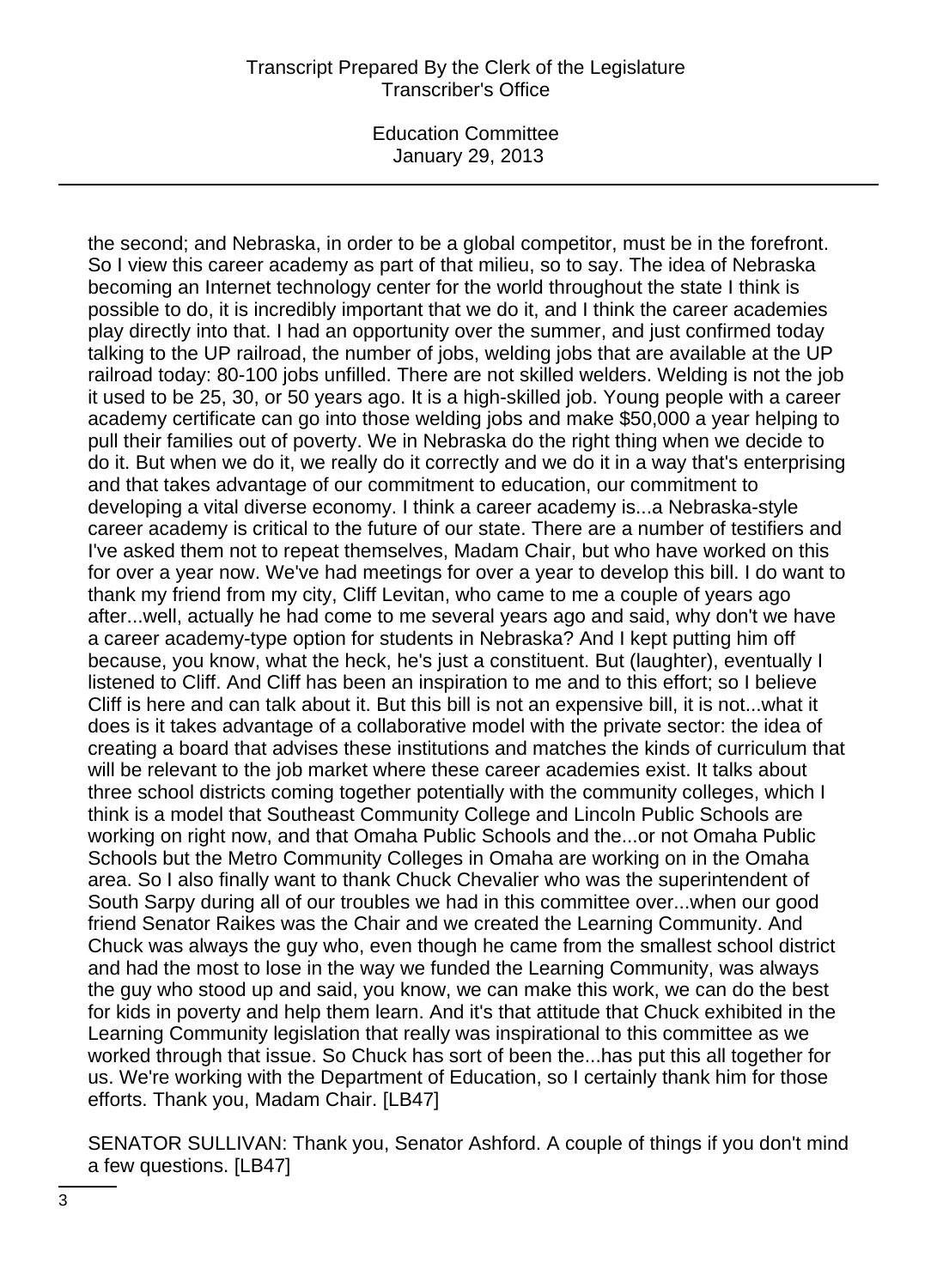SENATOR ASHFORD: Yes. All right. Make them short (laughter). [LB47]

SENATOR SULLIVAN: As you indicated in your opening remarks, there are career academies going on in several locations across the state. [LB47]

SENATOR ASHFORD: Yeah. [LB47]

SENATOR SULLIVAN: So we have a little bit of a structure already. [LB47]

SENATOR ASHFORD: Yes, yes. [LB47]

SENATOR SULLIVAN: And in some of what you're offering in your legislation, you're repealing what we have in statute and replacing it. So what is it do you feel that's not working that makes it necessary to provide...? [LB47]

SENATOR ASHFORD: Well, I think it's working to a degree. I think that what this does is expands the opportunities for collaboration by enabling the three school districts...up to three school districts or more, to come together. It creates the separate board, advisory board methodology. It talks about the grant program, the up to \$1,000 per student to help pay the tuition. One of the interesting developments in this is when we started looking at what it would cost to put a young person through a career academy, what we found was the more--and I think there will be some testimony on this--the more that collaboration with the community colleges, the less the tuition is. So the \$1,000 or \$1,500 tuition for one student to go through a year at the career academy is a pretty good number. And that \$1,500 can be raised in the private sector and I suspect in some...many cases it will be, or it can be a grant from the Department of Education. And that's how it...so there's some add-ons to this. I know Millard has an excellent career academy piece within their school district, and I'm sure there are other districts that have the same. This really is an effort to focus attention on the career academies and to make it...to take the Grand Island model, the sort of standalone career academy, not necessarily standalone building but standalone as an institutional entity that is made of up of three or four school districts in conjunction with the community college, I think is the model that this bill is trying to address. It's not necessarily...it's not that you couldn't do it, but I think it sort of eases the pathway to getting there. And there is a cost. I think the \$1,000 to \$1,500 is probably realistic, based on our conversations over the summer, as a tuition. [LB47]

SENATOR SULLIVAN: Okay. Thank you. Any other questions for Senator Ashford? Senator Seiler. [LB47]

SENATOR SEILER: The way I read your opening part of 79-777(1) is that you leave a school district standalone and then you set up the consortium. You're not intending to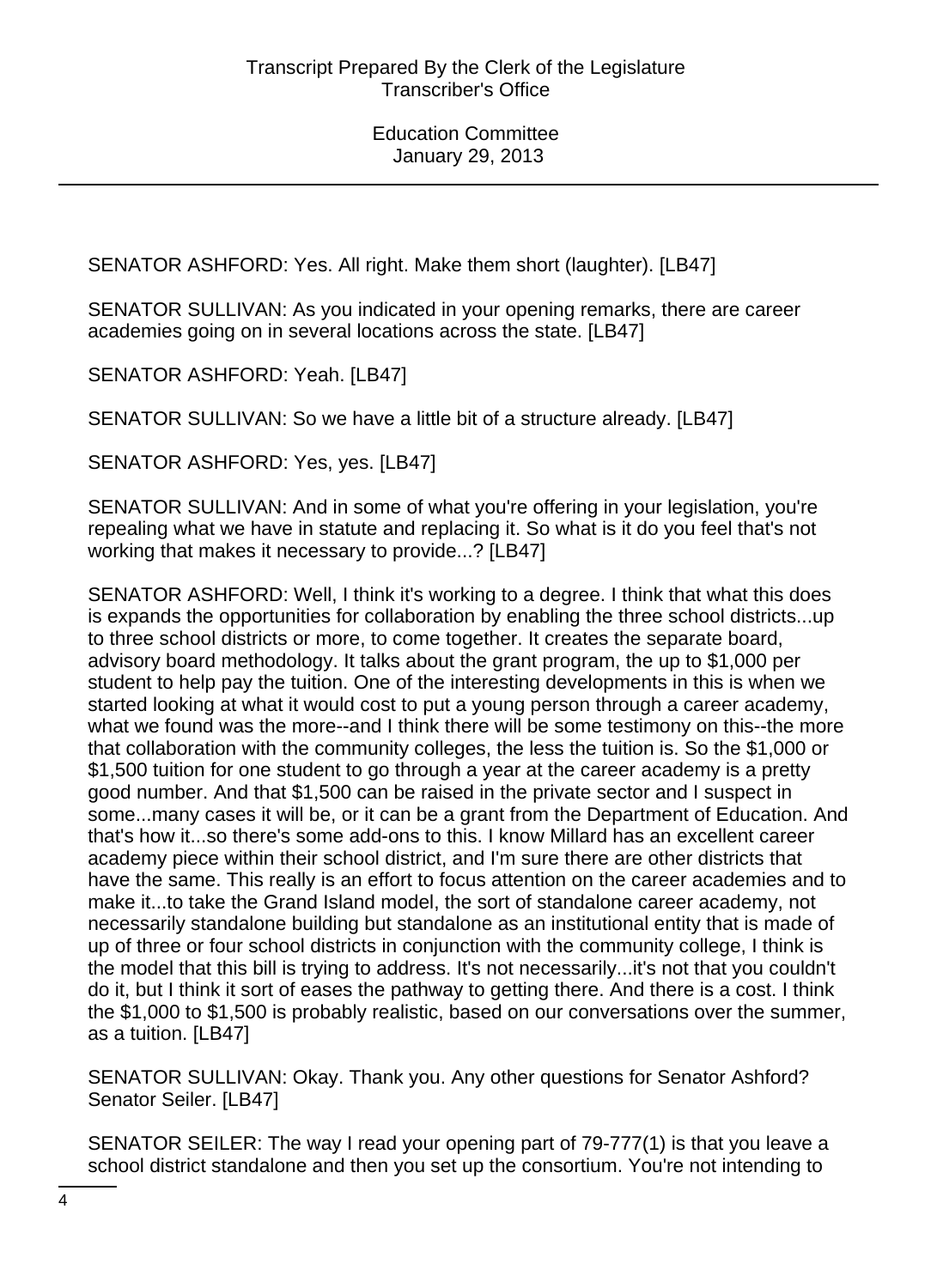do away with, say, Hastings negotiating with Central Community College for a program. [LB47]

SENATOR ASHFORD: No. You can always do that. I think this expands and allows for and provides for this consortium... [LB47]

SENATOR SEILER: Okay. [LB47]

SENATOR ASHFORD: ...because certainly Grand Island has...I don't think it goes beyond Grand Island Public Schools; maybe it does. But this would not expunge that option. [LB47]

SENATOR SEILER: Okay. Thank you. [LB47]

SENATOR SULLIVAN: Anyone else? Senator Avery. [LB47]

SENATOR AVERY: Thank you, Madam Chair. Senator Ashford, I know you've had a passion for this for some time, since we've had some conversations about it. You said that the need is there. Why is this need not being met by the public schools already? [LB47]

SENATOR ASHFORD: Certainly, in Omaha...you know, I can speak to Omaha. When Tech High closed, what happened was that...and I realize there are some courses, technical courses, still taught at Tech at that TAC building or the TAC building, not at Tech. But what happened was there were a number of young people that didn't have the opportunity...or the number that used to have the opportunity when Tech was there, of training in these kind...automotive was a big deal at Tech and industrial arts and other things like that. When that closed, there really...and Rick can maybe speak to this, Senator Kolowski, better than I. But there really was a lack of option for young people that...options that wanted to take another pathway. And I don't know why OPS did that. You know, other states continued on with their programs and we didn't, at least to the degree we had. And part of it, it seems to me, and I don't know all the reasons, part of it there seemed to be some sort of stigma attached to industrial arts courses. But...and I know many people who went to...young people my age I played basketball against in high school, they were a lot better than I was at Tech who went on, didn't go on to college but went on to have plumbing businesses and became very entrepreneurial and did very, very well and are doing very well now; and I don't know why that was taken away from those kids and I think it was a brutal mistake. I think it's caused there to be a lack of options for kids that are living in poverty, for example, and it's not just them, but it's certainly had an impact on the city. [LB47]

SENATOR AVERY: May I ask another question? [LB47]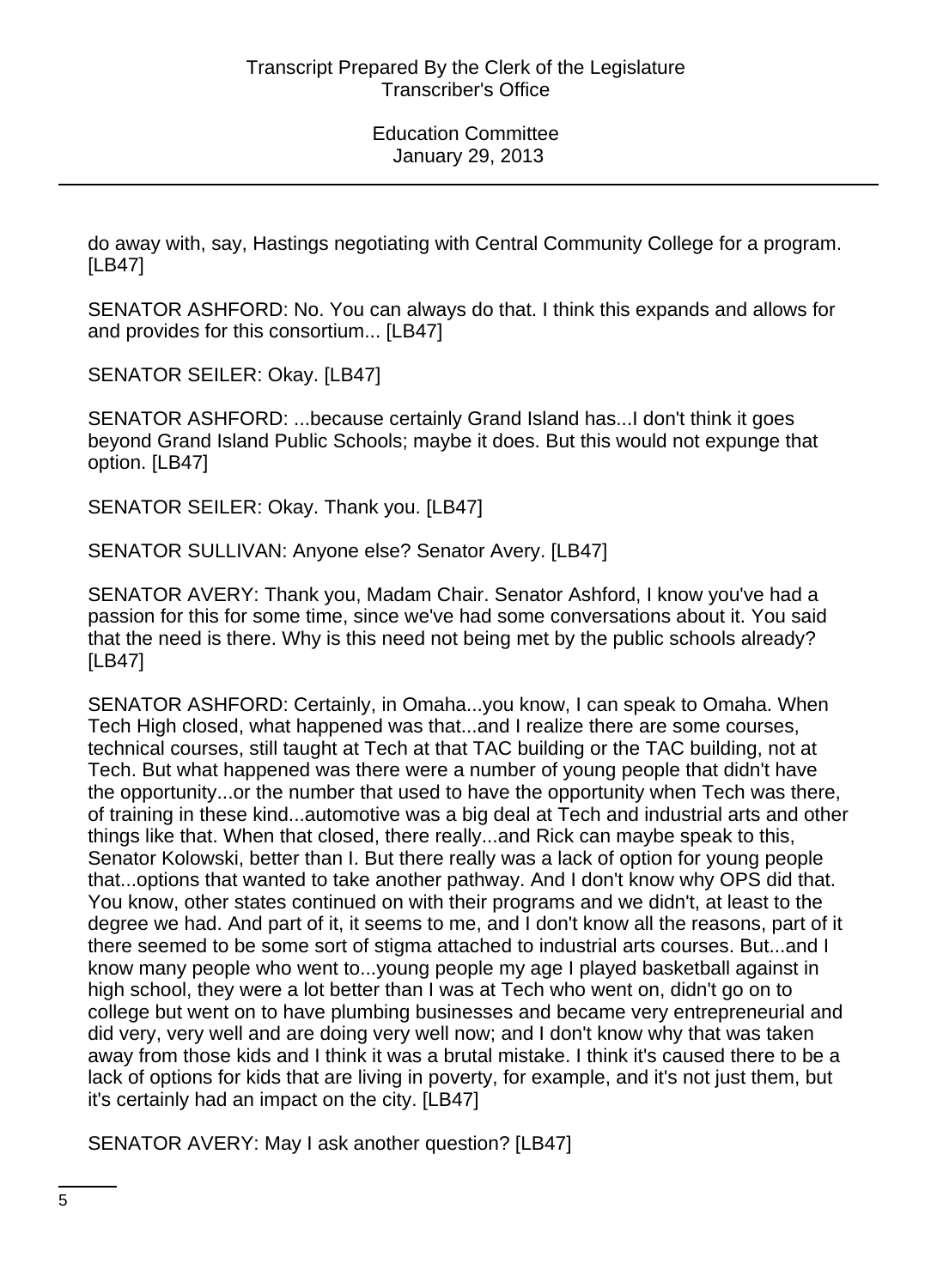# SENATOR SULLIVAN: Yes. [LB47]

SENATOR ASHFORD: I didn't answer your question, did I, Senator? [LB47]

SENATOR AVERY: Not quite. [LB47]

SENATOR ASHFORD: No. I just had something I had to say, so I... [LB47]

SENATOR AVERY: (Laugh) Well, you did make a good point about Omaha. [LB47]

SENATOR ASHFORD: Okay. [LB47]

SENATOR AVERY: But let me ask you this on the funding of these academies. You have a pretty elaborate structure here and a formula for providing funding, and I know you're trying to get private grants. But don't we already provide funding in the school aid formula for these students, each student? I mean, the way we calculate the need is based partly on the number of students in the school already. [LB47]

SENATOR ASHFORD: Correct. [LB47]

SENATOR AVERY: So this is an additional funding. [LB47]

SENATOR ASHFORD: I think that's a great point. And we went around it, around and around that point, is that there is sufficient state aid generally for the student and the school district doesn't lose that aid. I mean, the aid continues to flow for that student. But there isn't...and the community college people can talk to this, but we gauge the additional money on what the tuition would be for a dual-credit student at the community colleges, in the first place. So we were trying to...and because those instructors are already there because these...many of these courses, pieces of them are already taught at least at the, you know, beyond high school age, that we felt that that amount...that there was an additional cost. We have to have instructors. Those instructors exist now in the community colleges. And that by having this small tuition that it would cover the cost. But you're right. I mean, they do get state aid for that student. [LB47]

SENATOR AVERY: And the community colleges also receive state aid partly based on students. [LB47]

SENATOR ASHFORD: They do, not as much as the public schools do. [LB47]

SENATOR AVERY: So I'm suggesting that... [LB47]

SENATOR ASHFORD: But I don't think that's enough though, Bill. [LB47]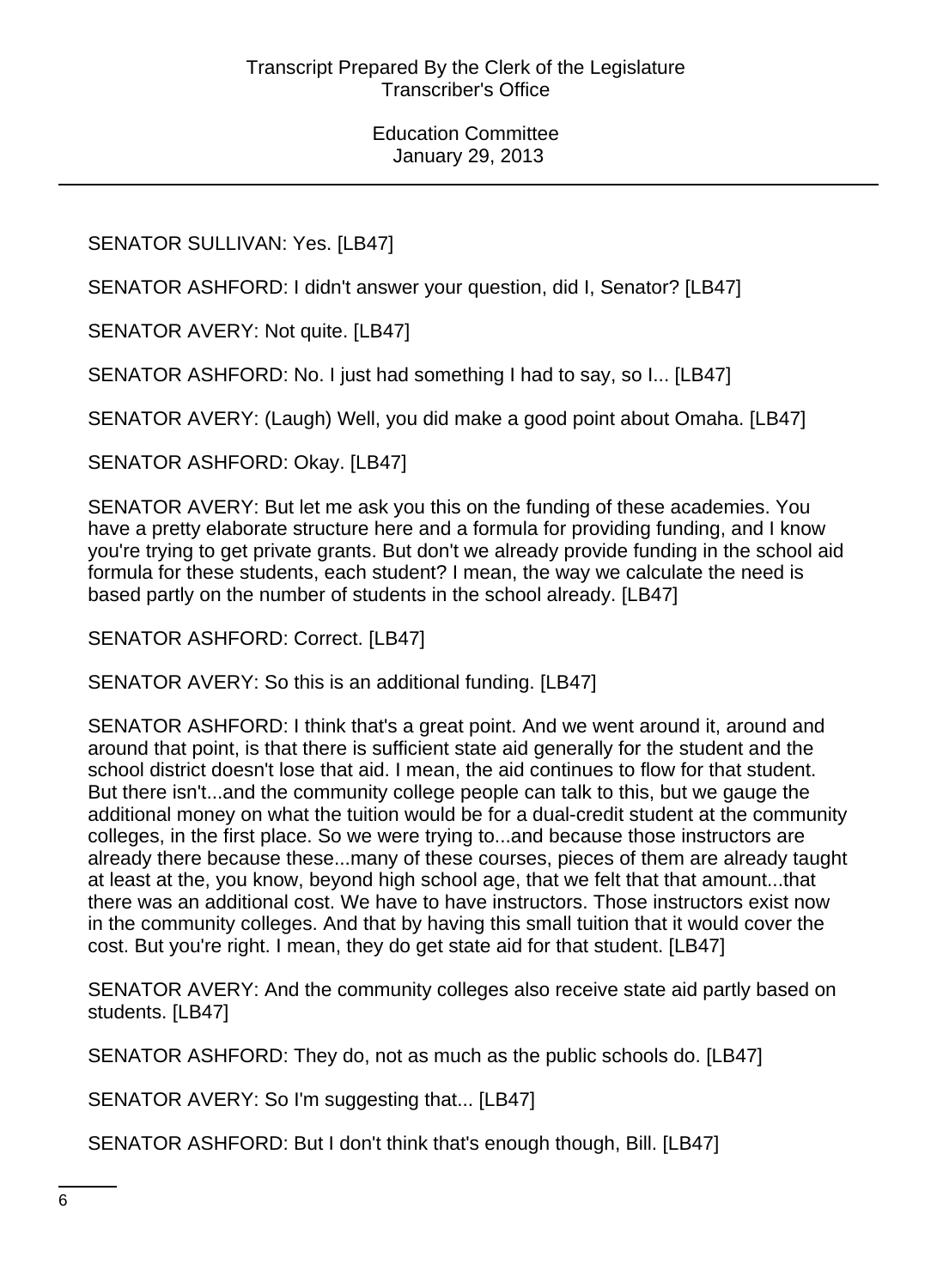SENATOR AVERY: ...we already provide the money. The money is already there. [LB47]

SENATOR ASHFORD: Maybe. I don't think so. I think it's not quite there. I think it's almost there, but I don't think it's quite there. And I think the \$1,000...again I'm confusing myself, it's \$1,000 or \$1,500, but whatever it is, that that is the...would cover the administration of the program which would probably be administered by the community colleges, in most cases, if they're...and that that...and the other costs that that fee is probably reasonable, even though you're right, they do have the state aid to cover it. [LB47]

SENATOR AVERY: The fiscal note shows that the Department of Education is expecting the cost to be in the first year about \$500,000. [LB47]

SENATOR ASHFORD: Yes. But I don't think that's much to pay if our youth unemployment is as high as it is. [LB47]

SENATOR AVERY: And I would agree with you... [LB47]

SENATOR ASHFORD: I mean, maybe there's a way to get the money... [LB47]

SENATOR AVERY: I would agree with you if we weren't already putting money into both the community colleges and the high schools. [LB47]

SENATOR ASHFORD: Yes. I understand. And maybe there's a way that--legal counsel is very good at these issues--he can figure out a way to do it, maybe there's another way to fund it. But I agree. There is money in the pot through state aid. Yep. [LB47]

SENATOR SULLIVAN: Thank you. Any other questions? Senator Haar. [LB47]

SENATOR HAAR: Thank you. You mentioned a statistic of 47 percent. That's after young people graduate from high school or... [LB47]

SENATOR ASHFORD: That's generally youth unemployment in the later high...16 to...I think it's 16-24 age group, it's 47 percent. [LB47]

SENATOR HAAR: Okay. [LB47]

SENATOR ASHFORD: It's deplorable. [LB47]

SENATOR HAAR: Yeah, it is. [LB47]

SENATOR SULLIVAN: Senator Scheer. [LB47]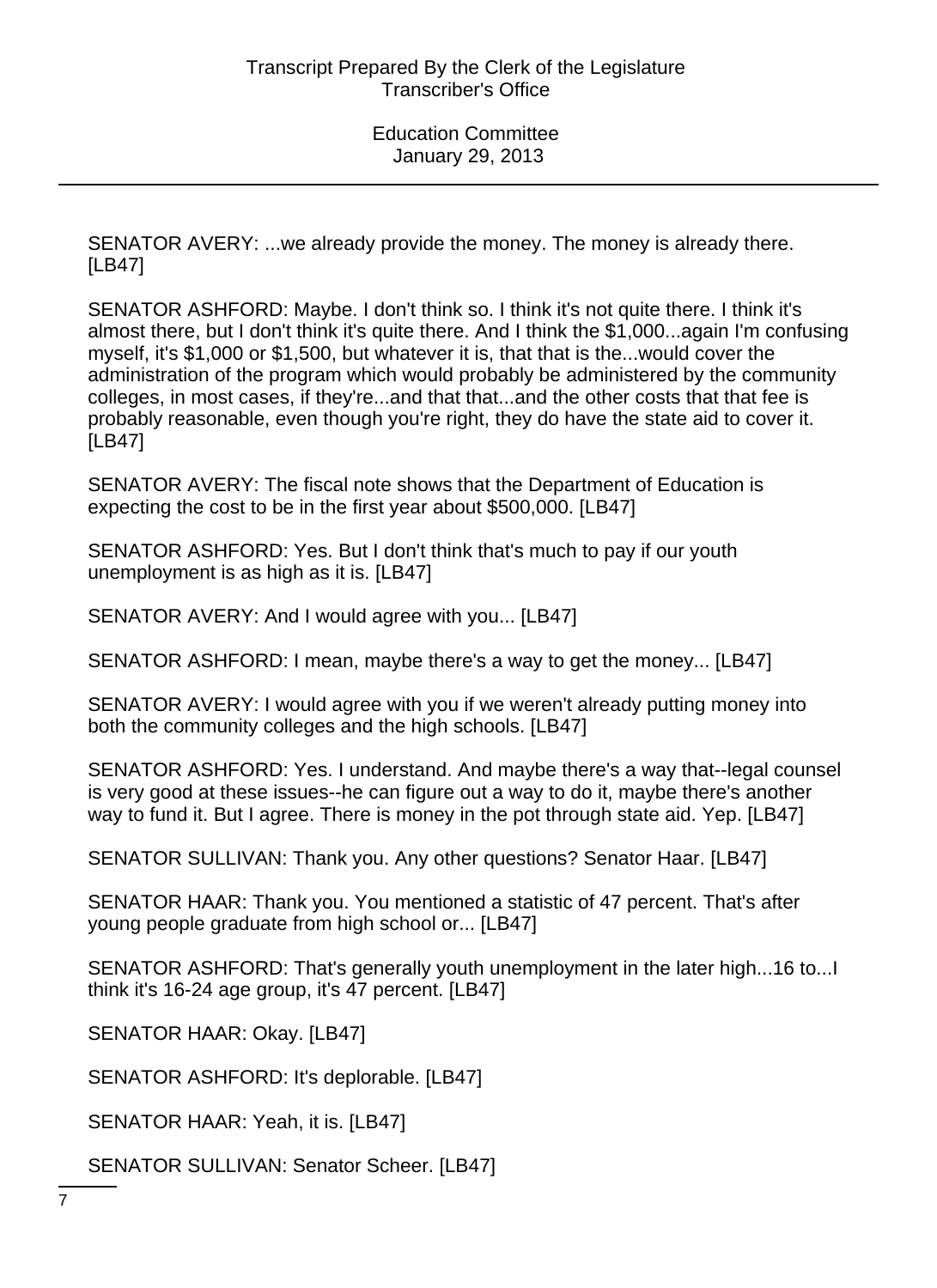SENATOR SCHEER: Senator, I understand you're not an expert necessarily in school finance, but on the... [LB47]

SENATOR ASHFORD: Well, I mean... [LB47]

SENATOR SCHEER: Well, maybe you are. [LB47]

SENATOR ASHFORD: No, I'm not. [LB47]

SENATOR SCHEER: I actually shouldn't preassume, so. From carrying off of Senator Avery's point... [LB47]

SENATOR ASHFORD: Right. [LB47]

SENATOR SCHEER: ...it seems to me, and perhaps logic doesn't stand here, but if you're starting a program... [LB47]

SENATOR ASHFORD: Right. [LB47]

SENATOR SCHEER: ...and you have a high school curriculum that is already being taught, we're not talking about not teaching things that are already within the curriculum or those schools. Would that be correct? [LB47]

SENATOR ASHFORD: Correct. Correct. [LB47]

SENATOR SCHEER: We're talking about probably adding additional staff to that. [LB47]

SENATOR ASHFORD: Correct. Correct. [LB47]

SENATOR SCHEER: And so in view of that, it would seem somewhat reasonable that when you're starting more programs or more intense programs such as these, that there might have... [LB47]

SENATOR ASHFORD: Right. [LB47]

SENATOR SCHEER: ...an additional cost because you aren't doing... [LB47]

SENATOR ASHFORD: Right. [LB47]

SENATOR SCHEER: ...away with any expenses that you have right now. You're just augmenting the available programs to those youth that need those type of instructions. [LB47]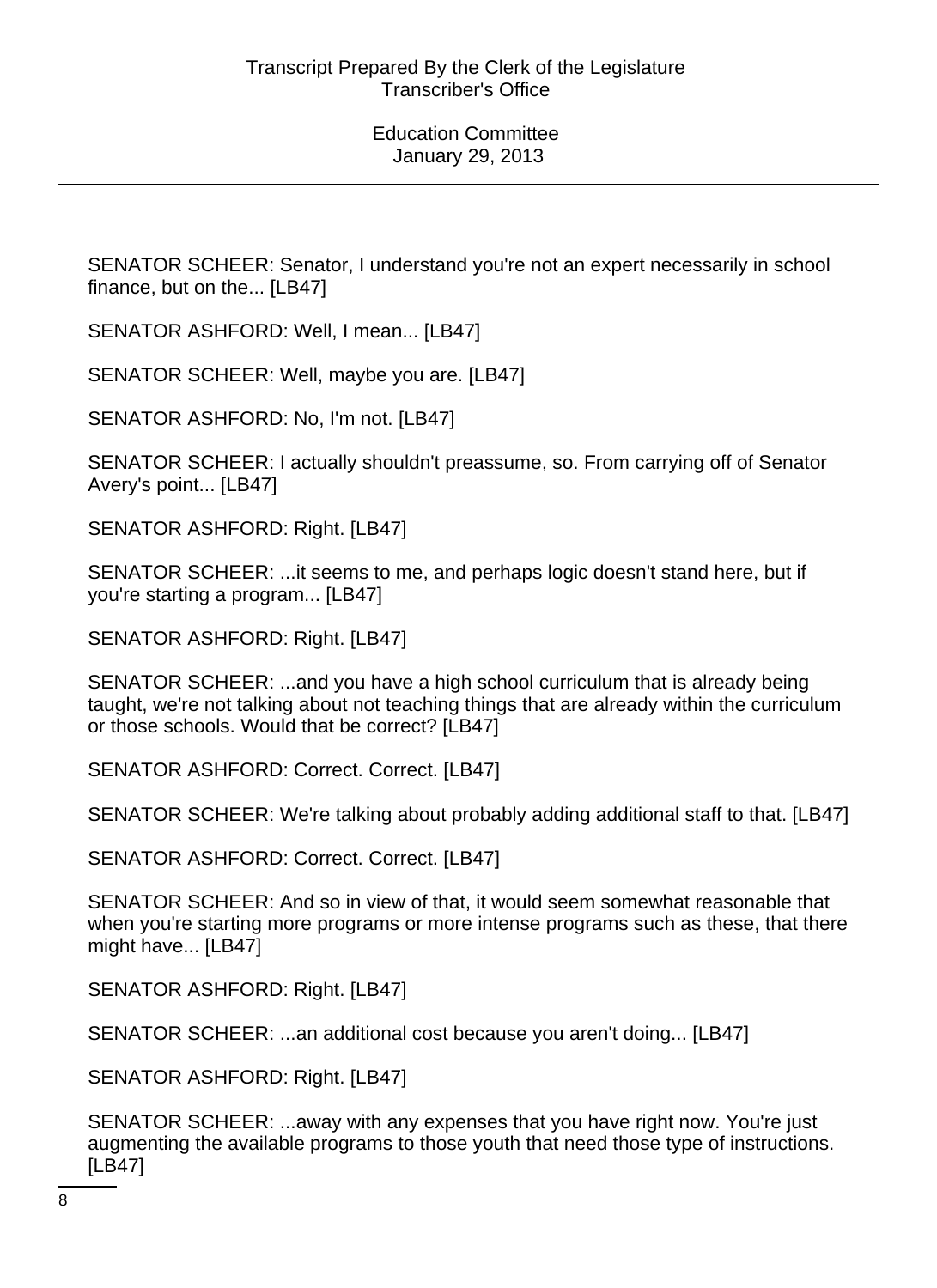SENATOR ASHFORD: Correct. I mean, these young people still will receive their diploma from high school and they must be taught those core courses. The key, it seems to me, that part of this is developing a curriculum around these clusters, whether it's...the Grand Island career academy I believe has five or seven clusters, and they sort of match up with an industry. And that industry...the model is the industry sort of helps develop the curriculum and even contributes money to the career academy to start that part of the program. I know in talking to the UP Railroad, they're interested in donating...if Omaha were to do something, donating the kinds of equipment that would be needed to fund a cluster for welding if that's what they need in their employment. When Omaha is graded against other cities for economic development, they're always...there's always a caveat, and the caveat is we don't have enough skilled workers to provide to these manufacturing businesses that come into the state. And there are so many young people I worked with at OHA, in high school, that were very, very creative, very smart kids who had an aptitude to--they were living in poverty, they're living in public housing--but had an aptitude and desire to be in things like automotive which is a pretty technical thing today and/or other kinds of jobs like that. And there was no place for them to go and there still is not any place for them to go. I mean, they can go to Millard and so forth, but that's difficult to do when you live down on 20th and Grace or something. [LB47]

SENATOR SCHEER: Just to follow up then, do you agree with my logic that there might be some necessary additional funds transferred? [LB47]

SENATOR ASHFORD: Yeah. Your logic is correct in my view. [LB47]

SENATOR SCHEER: Okay. And the second point that I...do you view this as really a statewide initiative or more pocketed installations, because I'm...and I don't know that I...I understand the limitations but as we go out in the much rural areas, one, because of just amount of student bodies, the numbers, and the industry or the facilities that would be available, how...? Do you envision it working in those areas? [LB47]

SENATOR ASHFORD: Yeah, I really do. And that's the idea of the three school district grouping together and being...and there's some state aid language in the bill that talks about not including some of these costs within the formula so that they can pay these costs outside of their formula expenditures. So I...certainly it has to work statewide for it...and again Grand Island, though it's not in a rural area particularly, was the innovator in this, so. [LB47]

SENATOR SCHEER: Okay. Thank you, Senator. Thank you, Senator. [LB47]

SENATOR SULLIVAN: Senator Kolowski. [LB47]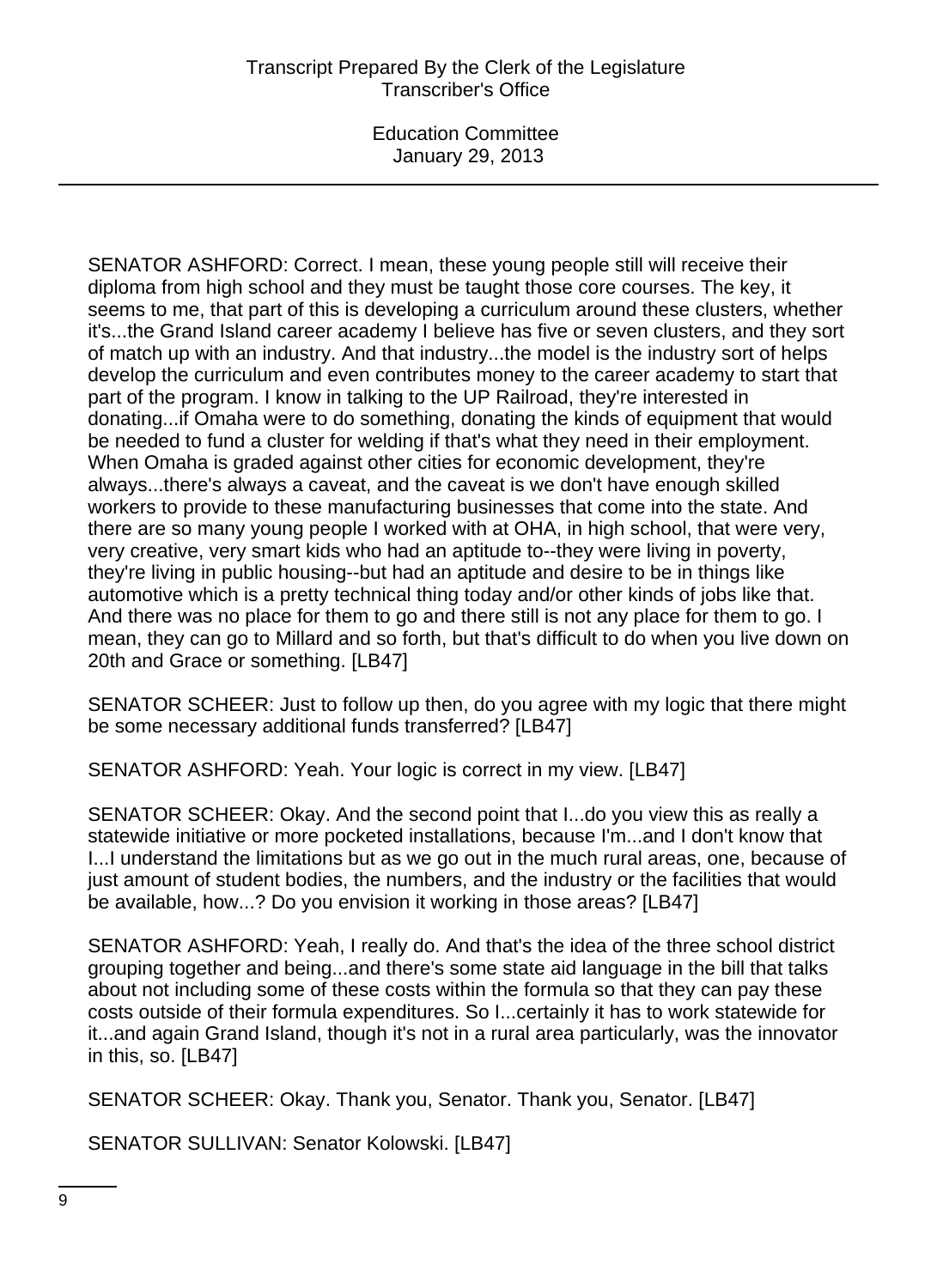SENATOR KOLOWSKI: Thank you, Madam Chair. Senator, one of the questions I have is, simply, this will not prevent or be a blockage to any present... [LB47]

SENATOR ASHFORD: No. [LB47]

SENATOR KOLOWSKI: ...arrangement of academies. Is that... [LB47]

SENATOR ASHFORD: Right. [LB47]

SENATOR KOLOWSKI: Everything that is existing right now could continue on as it is. [LB47]

SENATOR ASHFORD: Right. [LB47]

SENATOR KOLOWSKI: One of my comments back to Senator Avery's question about financing would be something that I just picked up last weekend when I was talking to the education academy director in Millard. [LB47]

SENATOR ASHFORD: Millard, yeah. [LB47]

SENATOR KOLOWSKI: They had almost twice the number of people signing up for the academy than they had spots. [LB47]

SENATOR ASHFORD: Right. [LB47]

SENATOR KOLOWSKI: One of those things that you would look at would be the expansion of the program with the hiring of another teacher if you wanted to expand that program, and then it's a space issue within the school to try to provide that as well. [LB47]

SENATOR ASHFORD: Right. And that's my understanding, Senator Kolowski, for in your district that there's such a high demand. We have some letters that will go out to the committee from the Urban League, from Tom Warren, for example. Tom, most of us from Omaha and many others know Tom as a former police chief and runs the Urban League. And part of what he does is job readiness in north Omaha. And he was on our committee throughout the summer and fall, and he said there just is nothing, nothing we could do that would be more important than to find a way for tenth-graders to connect with work, in their summer of their tenth-grade year, tenth and eleventh grade. And then it's just...when violence went to...I know this is not just about north Omaha or about Omaha, Senator Scheer, but I think it's relevant. I mean, two years ago and last year, when the jobs programs, I think we had 1,200 kids in the jobs programs in Omaha for six to eight weeks; violence went down. I mean, it does...but this is a much more systematic way to do it. This is a sustainable way to do it. It brings community colleges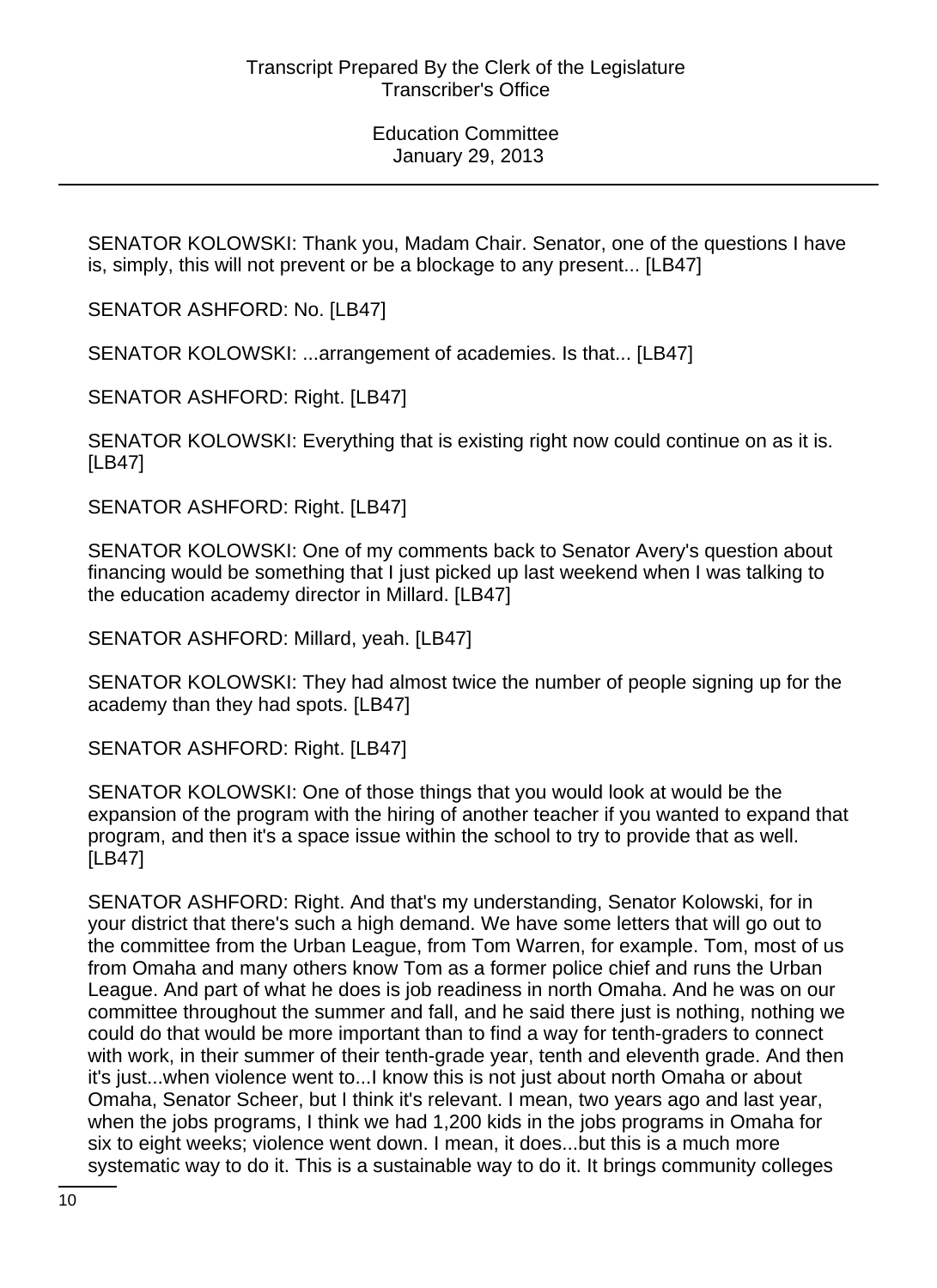and the school districts together with the business community in a very I think substantial way, so....a significant way. [LB47]

SENATOR KOLOWSKI: I just wanted to add that when the education academy was being formed when I was principal at Millard West... [LB47]

SENATOR ASHFORD: Right. [LB47]

SENATOR KOLOWSKI: ...the relationship with Metro Community College and UNO for dual-enrollment purposes was outstanding. And I commend them for what we were able to do, and the students can finish high school... [LB47]

SENATOR ASHFORD: Right. [LB47]

SENATOR KOLOWSKI: ...with 29 credits... [LB47]

SENATOR ASHFORD: Right. [LB47]

SENATOR KOLOWSKI: ...of college credit in their pocket which is, as a parent, you start doing the math and that's \$10,000 to \$20,000 a year I don't have to send the student to university. [LB47]

SENATOR ASHFORD: Well, I mean, and Senator Kolowski, you showed great leadership in getting that started. And it is...I can't think of any...that and housing and mental illness is something we're dealing with in the Judiciary Committee, is dealing with kids that have mental illness and finding out what those problems are early. I can't think of anything more important than adequate affordable housing and what you do at...did at Millard, have done at Millard. We could make...but the jobs have to be relevant. I mean, they have to be twenty-first century jobs, which I think you do, did, and have done at Millard. So that's the idea. [LB47]

SENATOR KOLOWSKI: Thank you. [LB47]

SENATOR SULLIVAN: Senator Davis, did you have something? [LB47]

SENATOR DAVIS: I wanted to ask just a couple of questions. [LB47]

SENATOR ASHFORD: Yeah. [LB47]

SENATOR DAVIS: The first one is the existing career academies, the one in Grand Island and one in Millard system... [LB47]

SENATOR ASHFORD: Right. [LB47]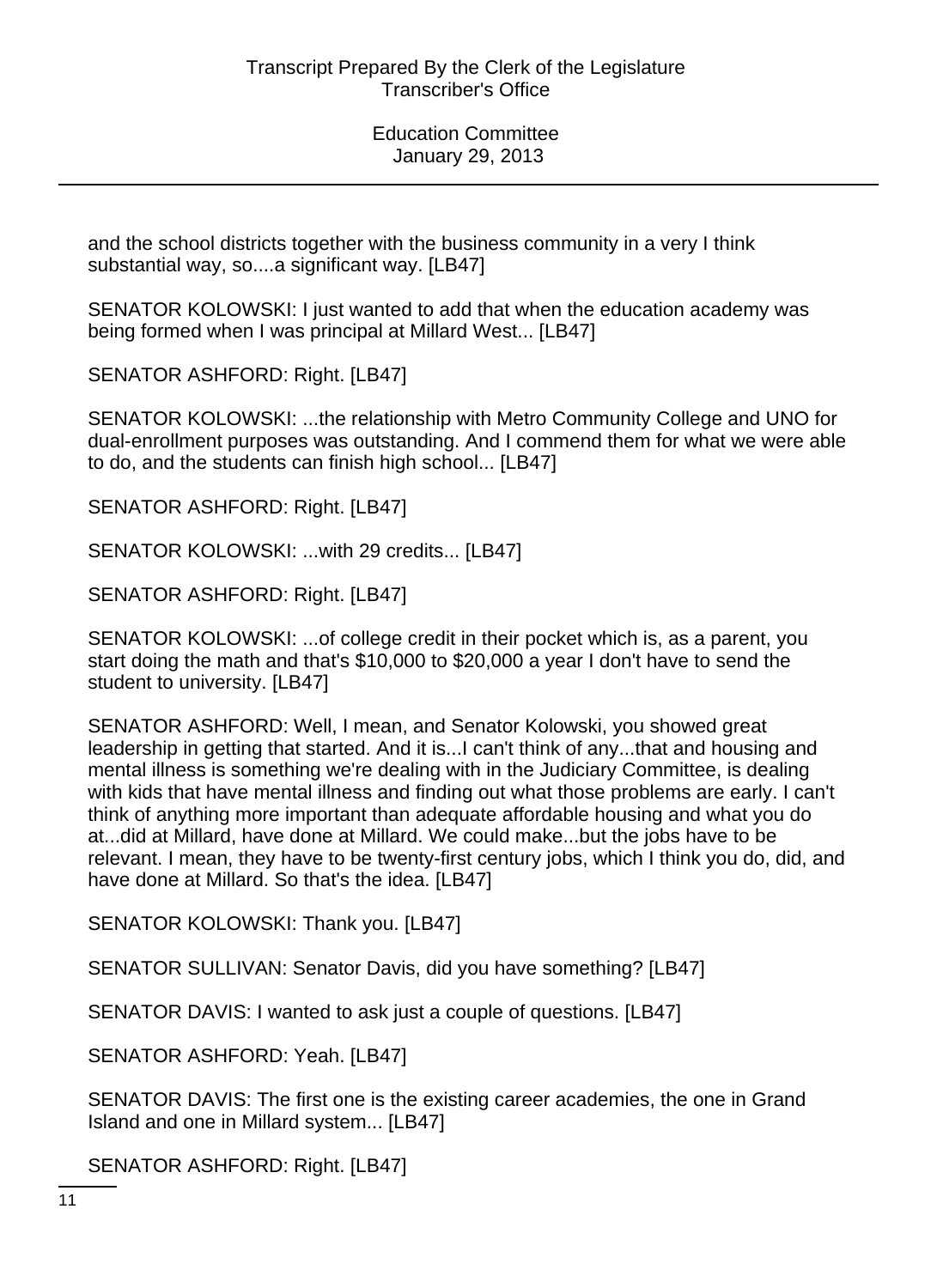SENATOR DAVIS: ...how are those funded today? [LB47]

SENATOR ASHFORD: Well, I think Millard--Senator Kolowski could answer it--Millard, I believe, is funded out of the state aid that they receive, plus the property taxes. It's right out of their budget. [LB47]

SENATOR KOLOWSKI: Right out of our state budget. [LB47]

SENATOR ASHFORD: The Grand Island--and Steve Joel can talk to that, but I believe it was funded...he's going to have to answer this--but what's in my head is \$3 million from the private sector, and then the actual just came out of the Grand Island Public School budget. I could be off on that. And I think then there's an ongoing sustainable funding by these industries, these clusters that were developed in the Grand Island career academy. But I think that's close to correct. [LB47]

SENATOR DAVIS: And this is just a comment, an observation, but knowing the issues in rural Nebraska and the distances involved, I really can't see much happening anywhere except in Omaha, Lincoln, and maybe the tri-city area, you know, because otherwise distance is just too significant of a problem for communities out where I come from to work together and make something like this work. I completely agree with you that we've let down our technical training at the high school level. We've all done that all across the state, and I think that's something that needs to be addressed. But that's just one observation. [LB47]

SENATOR ASHFORD: Well, I think the challenge is to make this relevant to northwest Nebraska and north...you know, no question. And it's amazing what...well, you know, I mean, look at what Aurora is doing and it's just amazing what...to me how effective rural Nebraska is on driving economic development. And so I wouldn't put it past them to come up with a career academy. But I agree, I mean it's harder. Sure. [LB47]

SENATOR SULLIVAN: One thought that occurs to me when you say this proposed legislation wouldn't curtail the career academy activity taking place now; however, according to the way your legislation is written, the funding stream would only go to those that are participating in a consortium. Is that right? [LB47]

SENATOR ASHFORD: That's right. Right. This funding stream would...I took the question to be the existing Grand Island...I don't think there are any, I don't know if there are any others, other than Grand Island and Millard. There may be others. But it may be that the Grand Island...and we could look at it, but it would seem to me the Grand Island career academy should be eligible for the same funding. We'd have to take a look at how to write that back into the bill. But I don't know of any other real, quote unquote, career academies existing in the state, but I could be off. [LB47]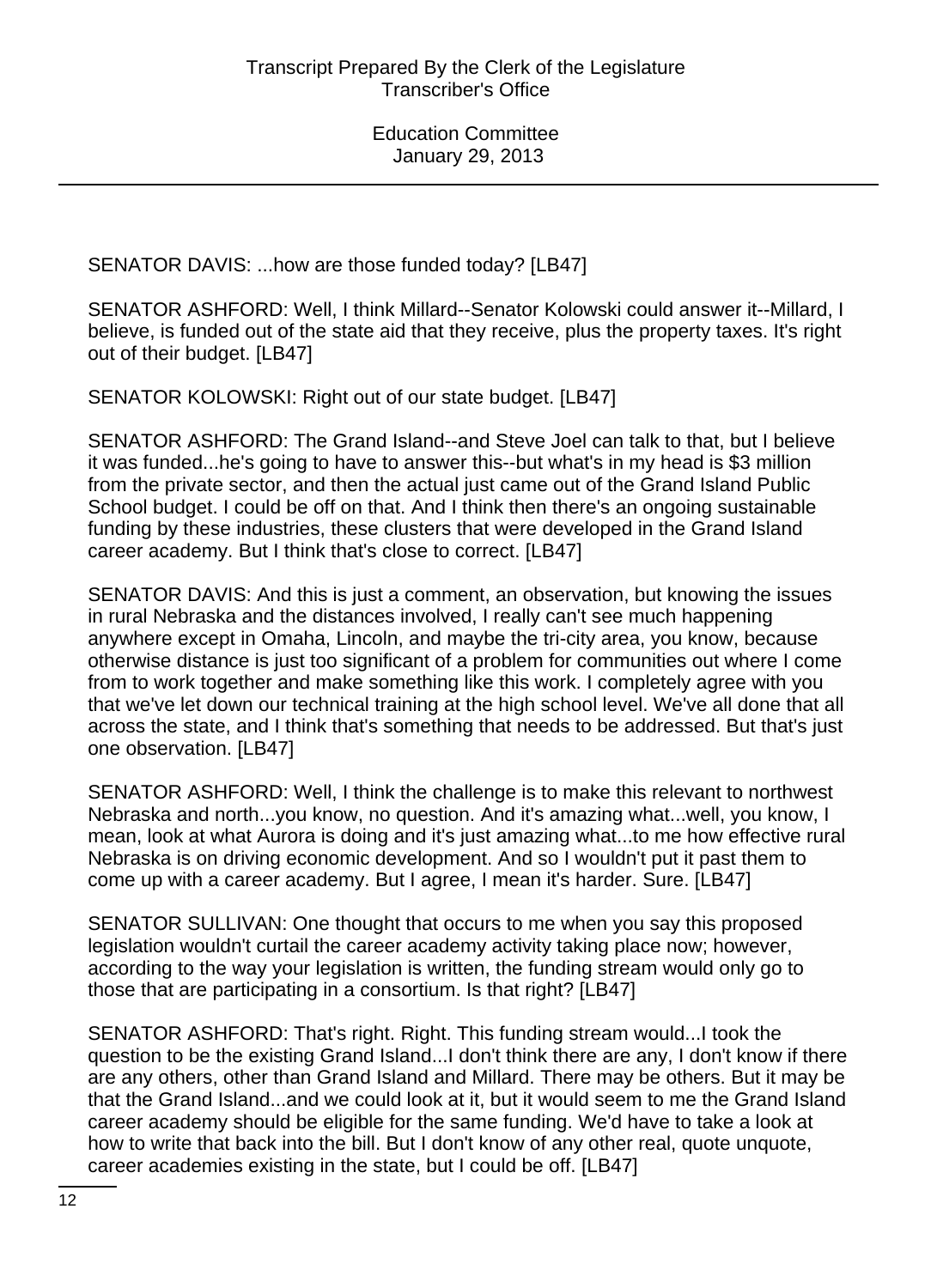SENATOR SULLIVAN: Okay. [LB47]

SENATOR SEILER: Well, Hastings has a cooperative interlocal agreement with the community college. [LB47]

SENATOR ASHFORD: Okay, okay. [LB47]

SENATOR SULLIVAN: Senator Kolowski. [LB47]

SENATOR KOLOWSKI: Thank you, Madam Chair. Brad, that was part of my question earlier. Would Millard not be able to apply because we're in-house Millard only as far as the students that we're taking into the program for the most part? And that was my question about blockage of any existing current academies for the stream of funding or anything else that would take place. [LB47]

SENATOR ASHFORD: The idea is to create a single-source career academy, a place where students from one...three school districts could go, and that's the model that we're developing here. That's the model that has been developed in other states. How we grandfather existing career academies into that plan is certainly...it doesn't bother me if we expand it to that. But it seems to me the idea of promoting this collaboration and developing a place where these students can...there's another element to this that I saw in Grand Island and in looking at the ones...Phoenix has sort of the...kind of the EVIT program in Phoenix is kind of the...I think they're up to 10,000 students in their career academy there. But it...you develop a collegiality with your cohorts that are in these particular programs. If they're in Internet technology, for example, and then you have the students that are in that program at that building and they develop a certain collegiality about what they're doing, it also brings in the private sector because they directly see what's happening. They can go down and look at the cluster at this particular facility and see what's going on and help develop the curriculum. So I think there's a power in that. Now to Senator Davis' point, it's harder to do that in the rural areas. But this model, this sort of...it's not separateness but it's this kind of this program or career academy that's somewhat set aside from an existing school that has been powerful and very successful. You know, there are other ways to do it. In Phoenix, actually they did two. They did the EVIT program which is a separate campus, and then they meshed the career academies into an existing school like Millard has. And the finding was generally that the separate career academy was more successful. But that's somewhat anecdotal. But, you know, I think it just depends on how...the direction...I like the idea of having a program set up in collaboration with three school districts. It seems to me to be a very powerful way to go and to attract students from three districts. Millard could adapt theirs to that, it seems to me. It's sort of like the focus school discussion we've had over the years where we created a focus school mechanism. No one has used it, unfortunately, but I think it was a powerful model. And this is a little easier to do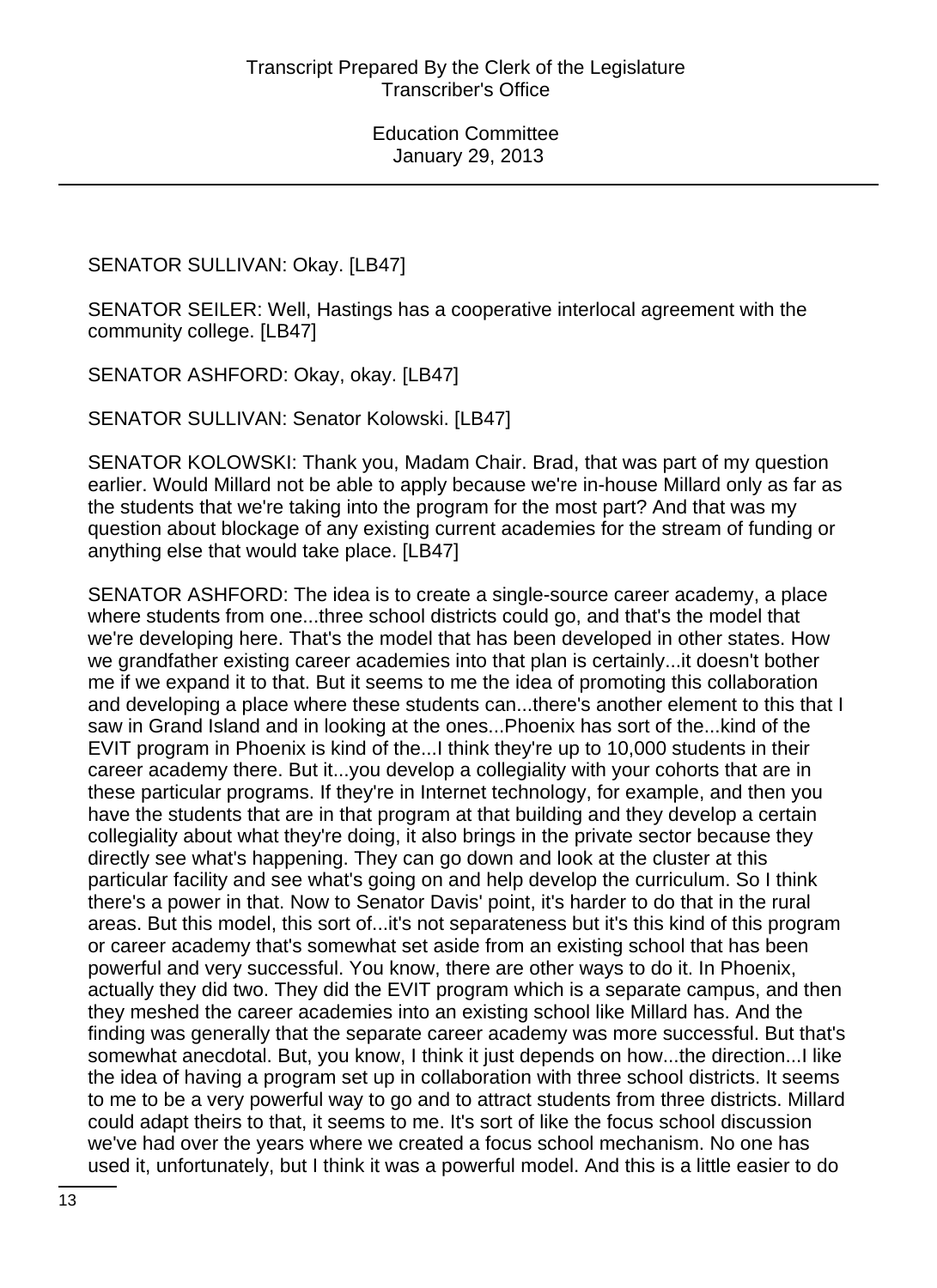because it doesn't require this sort of funding...this sort of different funding mechanism that's in the focus school. So I think you have to look at the whole thing. But I think the model that works is a...standalone is the wrong word, but a facility that is a career academy unto itself with different clusters and different disciplines. [LB47]

SENATOR SULLIVAN: Thank you. Senator Davis, did you have any other questions? [LB47]

SENATOR DAVIS: I was just going to ask...you talked about Phoenix. You're talking about the city of Phoenix? [LB47]

SENATOR ASHFORD: I think it's in Mesa, and it's called the EVIT program and it was...in fairness it was started because there weren't enough community college options at the time. And so it's a large, large institution of many thousand kids. But I think... [LB47]

SENATOR DAVIS: Essentially it's the community, the large metropolitan area of Phoenix, not the entire state of Arizona. [LB47]

SENATOR ASHFORD: No, no. This is an urban project and it's...you know, certainly I understand the point that it's easier to put something like this together where you have a larger urban area. I don't dispute that at all. I mean, it just... [LB47]

SENATOR DAVIS: You know, I like the concept of it. I'm just thinking maybe it's more a Learning Community-type project than a state of Nebraska project. [LB47]

SENATOR ASHFORD: Oh, I...it might be. My view though is that the state of Nebraska is getting murdered by not having these kids in a career. We are killing...we, in my view, we have a lot of great kids going to the university and they're doing super. They're leaving the state, many of them. We're soon going to be in a situation we're going to have a decreasing population because the baby boomers, all except me, are going to be dying off in 20 years (laughter) and...I'm not going to walk across the street, Senator Avery, today. But, seriously, I mean, we're in a position...and 50 percent of the...at least in the urban area in Omaha, 50 percent of our young people are born into poverty. I mean, this is a serious problem. We are at a serious point, in my view. We are in a very, very, very much of a crisis situation in our state. Even though ironically our ag...you know, we're doing great in the ag sector and there's some great things going on, but we are losing children; we are losing them, losing them, losing them. And we have to, it seems to me, invest a relatively strong number of dollars in figuring out alternatives to pathways to young people who do not wish to go to the university or even to the community colleges out of high school. I think we're...I think our generation, the baby-boomer generation or whatever you want to call it, we could be the last generation to really see a lot of progress if we don't get something straightened out for these kids.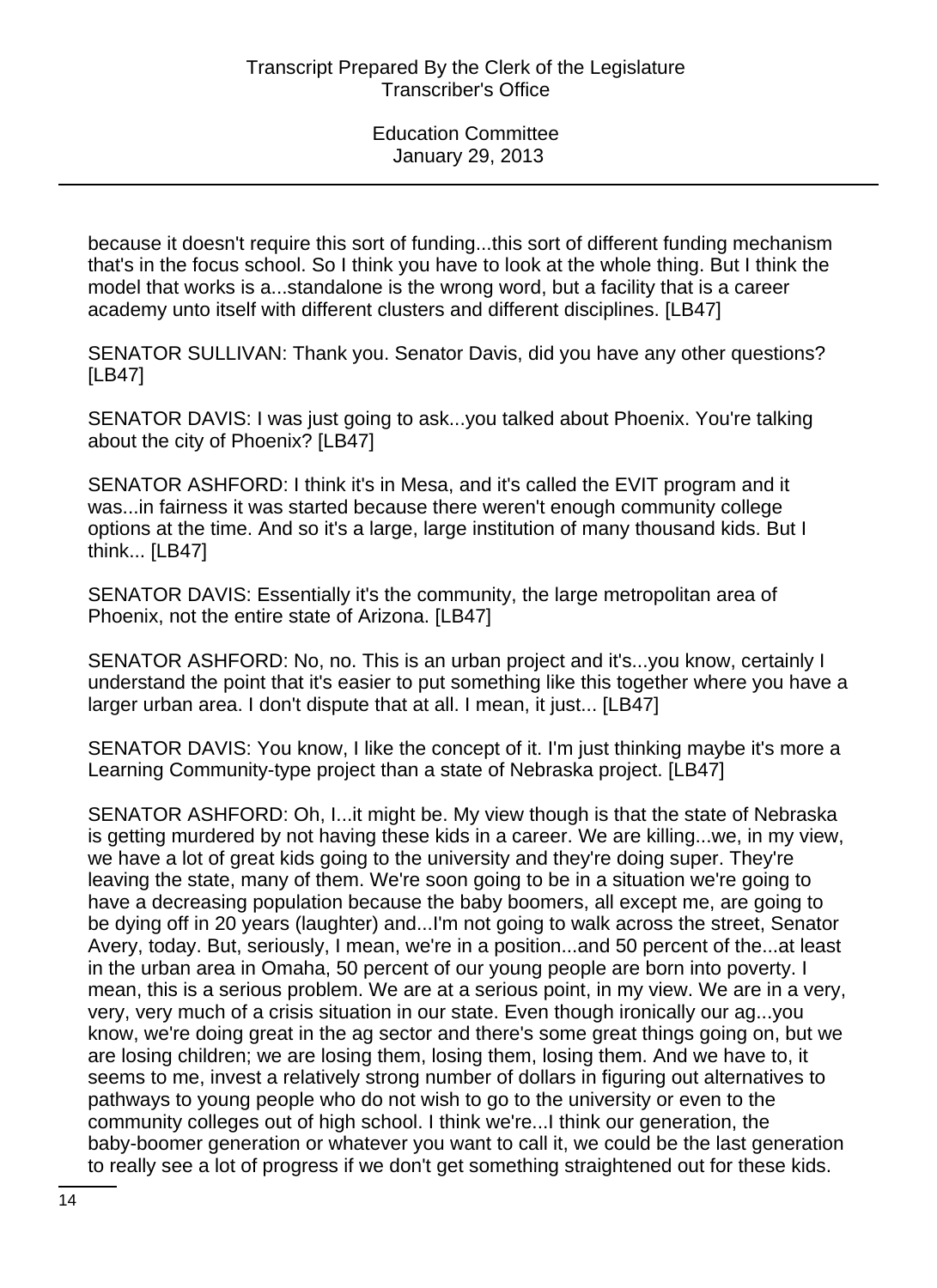Because there's a lot of them are falling through the cracks. And I don't think it's just a Learning Community thing; but I agree, I agree it could be set up in a Learning Community. [LB47]

SENATOR DAVIS: And I don't disagree with you. [LB47]

SENATOR ASHFORD: Yeah. [LB47]

SENATOR DAVIS: You know, I'm looking at a fixed pot of money... [LB47]

SENATOR ASHFORD: I know. [LB47]

SENATOR DAVIS: ...that's available for education. [LB47]

SENATOR ASHFORD: Yep. [LB47]

SENATOR DAVIS: My constituents in western Nebraska don't get much anyway. [LB47]

SENATOR ASHFORD: I agree. [LB47]

SENATOR DAVIS: And so anything we do that's going to restrict them is really going to reduce our ability to educate kids in western Nebraska... [LB47]

SENATOR ASHFORD: Well, this is good, though, because this is...nonequalized districts would get the money. You know, this is aid that would go to nonequalized districts like many of your districts that aren't receiving state aid. They would still get the tuition. So if you have a...and I should have mentioned that earlier on the funding issue. But the other part of this, the idea is to provide the tuition for districts that don't get state aid, because they...certainly Millard does and Lincoln Public Schools do, but many districts don't. And I don't know what the breakdown is now. I think, what is it, 100? [LB47]

SENATOR DAVIS: It's over 100 plus. [LB47]

SENATOR ASHFORD: A hundred plus. That's a big...that's an issue. So these innovative programs like career academies or whatever you want to call them are much more difficult to do if you're nonequalized. But if...with the grant program and with the tuition program, a least it addresses to a certain extent that problem, so. [LB47]

SENATOR SULLIVAN: Any more questions? Thank you, Senator Ashford. [LB47]

SENATOR ASHFORD: Thanks. [LB47]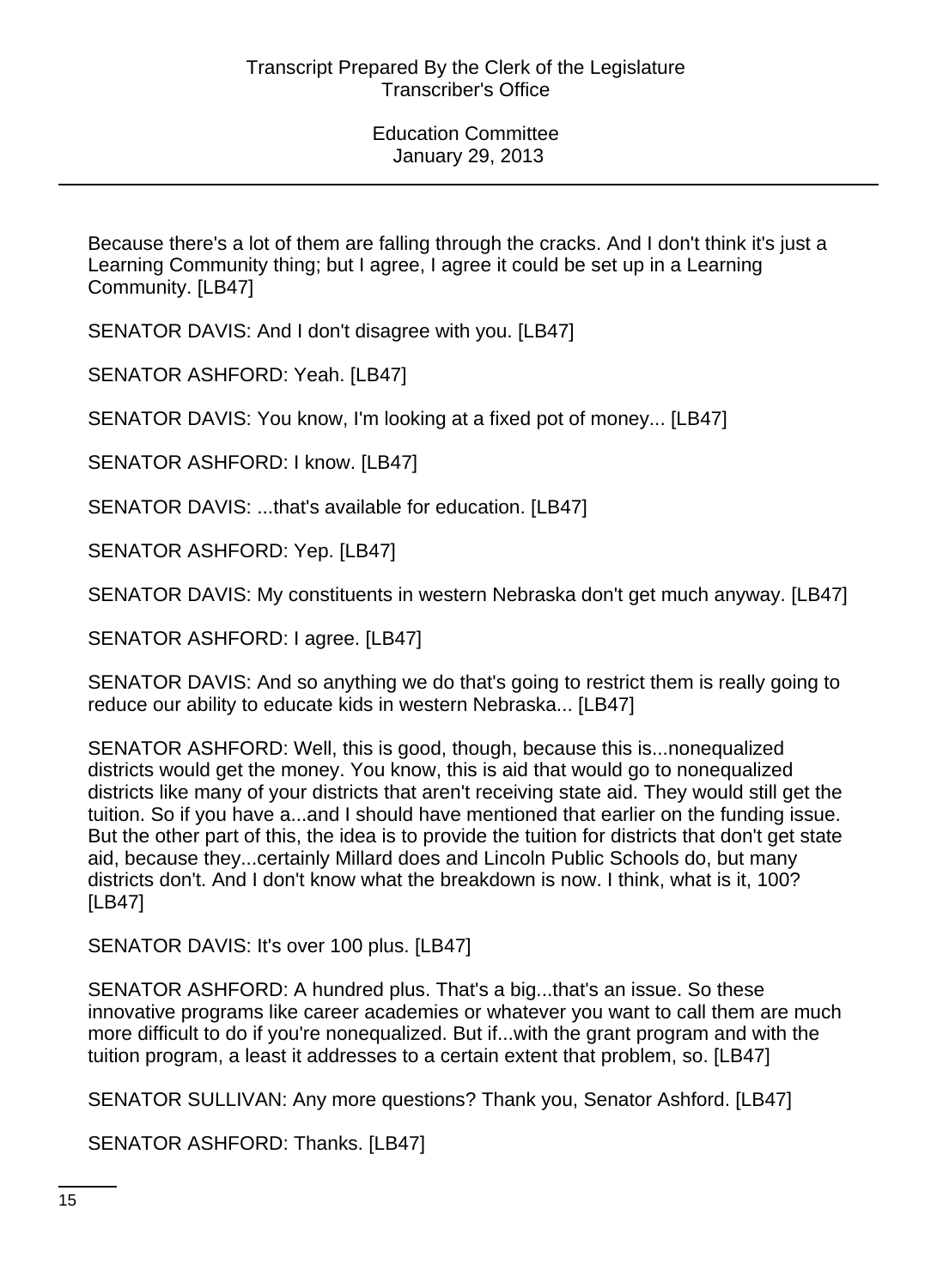#### SENATOR SULLIVAN: We'll now entertain proponent testimony. [LB47]

CHUCK CHEVALIER: (Exhibit 2) Good afternoon, Senator Sullivan and members of the Education Committee. Thank you for letting me speak today. My name is Chuck Chevalier, and that is C-h-u-c-k, and the last name is C-h-e-v-a-l-i-e-r. I've spelled it before. Although I receive a stipend from Metropolitan Community College for my work on career academies, I really represent today a steering committee that, as Senator Ashford has been talking about, has been meeting since...I met, started meeting with them last summer. And our goal is to take a look and open a multi-district career academy in the Omaha area. That being said, you're going to hear from other members of that steering committee. And a couple of letters are included in my written documents that, one from Tom Warren, and then one from Frank McGree, both letters of support for LB47; and they're in the written information. In my brief time before you, I want to point out some reasons why I, and the steering committee I represent, support LB47. As state policy regarding career academies, this bill is really the next step. LB870 last year was able to define and legitimize career academies in the state. The word career academy actually got into state statute, state law after LB870. This bill I think takes the next steps in that. I'm going to blame Senator Avery a little bit on this part of the testimony. But last summer, at a hearing in Gretna, he asked somebody the question whether the state should simply pay for education expenses or should they really induce school districts to move in a certain direction. And I think in the funding discussion that you've had, you've got to see this on the funding mechanism is an incentive bill. This is really by providing grant money to students who attend a consortium career academy, the Legislature is persuading districts to make, number one, make career academies come into life more so, and to be collaborative ventures. Why the grant approach? You've asked that question already. Using grants rather than adding to the need side of state aid allows the money to go to more school districts, including unequalized districts and those districts that have their need stabilized. The grant money is open to all districts in the state if they meet the requirements. That makes it more open doors for those, more opportunities for those students. Why promote just consortium career academies? You've asked that question. First, adding a career academy is just more efficient if several districts do it together. There is a large startup expense with equipment for a career academy, and not many districts can do it by themselves. Encouraging districts to work together just seems to make sense efficiencywise. This will be a real incentive I believe for smaller districts to work together to form a career academy, and I've seen one of those in Iowa that I visited by Cedar Rapids. For students, a consortium career academy is more desirable. Students can spend time at their home school for a part of the day and the career academy for the part of the day. In the current setup, if you don't...you can do this with an interlocal, but the current setup, for example, if I have a student at DC West that wants to go to the Millard career academy, at this point in time that student would have to option enroll, and most career academies will start probably in eleventh grade. So I spend two years at DC West and I've spent my whole education career at DC West. I have to option enroll. By having a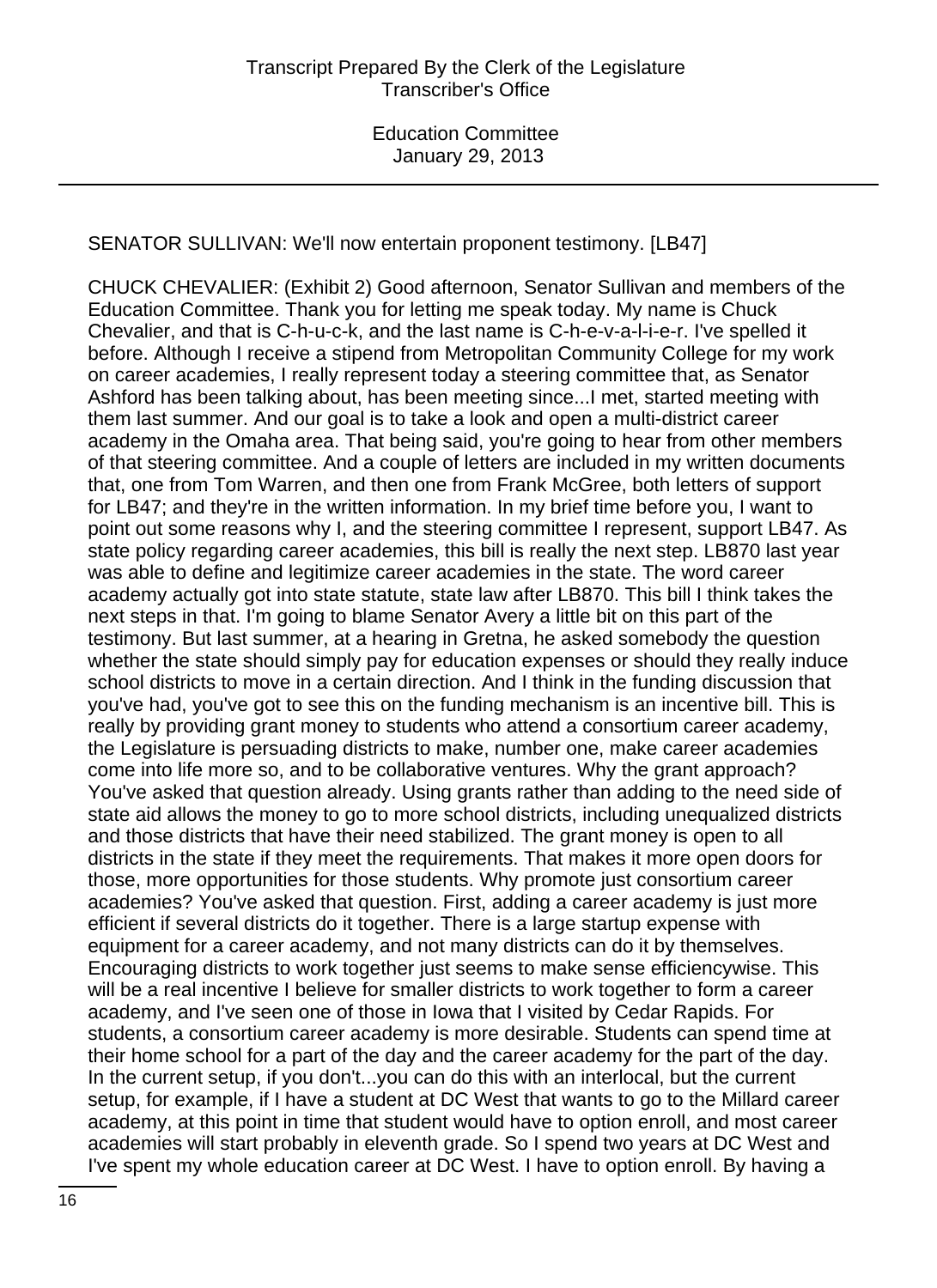consortium, this opens the doors for more students to be able to participate in that without having to lose what's going on in their district. I recognize that additional funding on top of state aid may be difficult to find. But this is an opportunity for the Legislature to influence school districts to open a new door for many students, a new door that really will help a lot of students graduate and connect directly to a job. Supporting the growth of career academies was great last year and I think this takes the next step. However, and I'm going to quote Senator Jerome Warner during the LB662 debate in 1967, "If you aren't willing to put the money in when you make a policy decision, you've done nothing." So this takes that to the next step. My time is up but I'll be glad to answer any questions that you have. [LB47]

SENATOR SULLIVAN: Thank you very much for your testimony. You mentioned that you had visited the career academy in Cedar Rapids. Does that include...did they include outlying districts or were those just... [LB47]

CHUCK CHEVALIER: It actually was located in Monticello, Iowa, which is a rural area. [LB47]

SENATOR SULLIVAN: Okay. [LB47]

CHUCK CHEVALIER: I think Monticello itself is probably about 1,000 people. But it brought in seven what I would say would be equivalent to C-1 districts in that area. And with Senator Davis, I'm not sure they were much more than 45 minutes away, but some were at least 45 minutes away. They came together, built a career academy in the middle of really on the outskirts of Monticello so they could come in and out. So Kirkwood Community College was really...they have the name on the wall of the building, but it's really a consortium of those six to seven districts that bring students every day into that program. And this is where I think it can fit. You could actually do, if you did an every-other-day kind of schedule where one day they were fully at the career academy, you could probably negotiate some distances longer than 45 minutes. You get into two hours, I think, Senator, you're right about participating in that. But you could develop...this is really I think a rural thing as well as...a rural opportunity as well as a city opportunity in my mind. Last year I brought up the Auburn situation with NPPD as an example where this could work in the rural areas. I would tell you, Senator Scheer, if I were the new superintendent in Norfolk, this would be one of the first initiatives. I think you could bring in Battle Creek, you could bring in Madison close enough to have a career academy where more kids could participate. If Norfolk tries to do that by themselves, I'm not sure they get that done. [LB47]

SENATOR SULLIVAN: Thank you. Any other questions? Senator Haar. [LB47]

SENATOR HAAR: Thank you. Just as kind of a curiosity, if you were to estimate in Omaha Public Schools, what percent of--and you had the ideal situation--what percent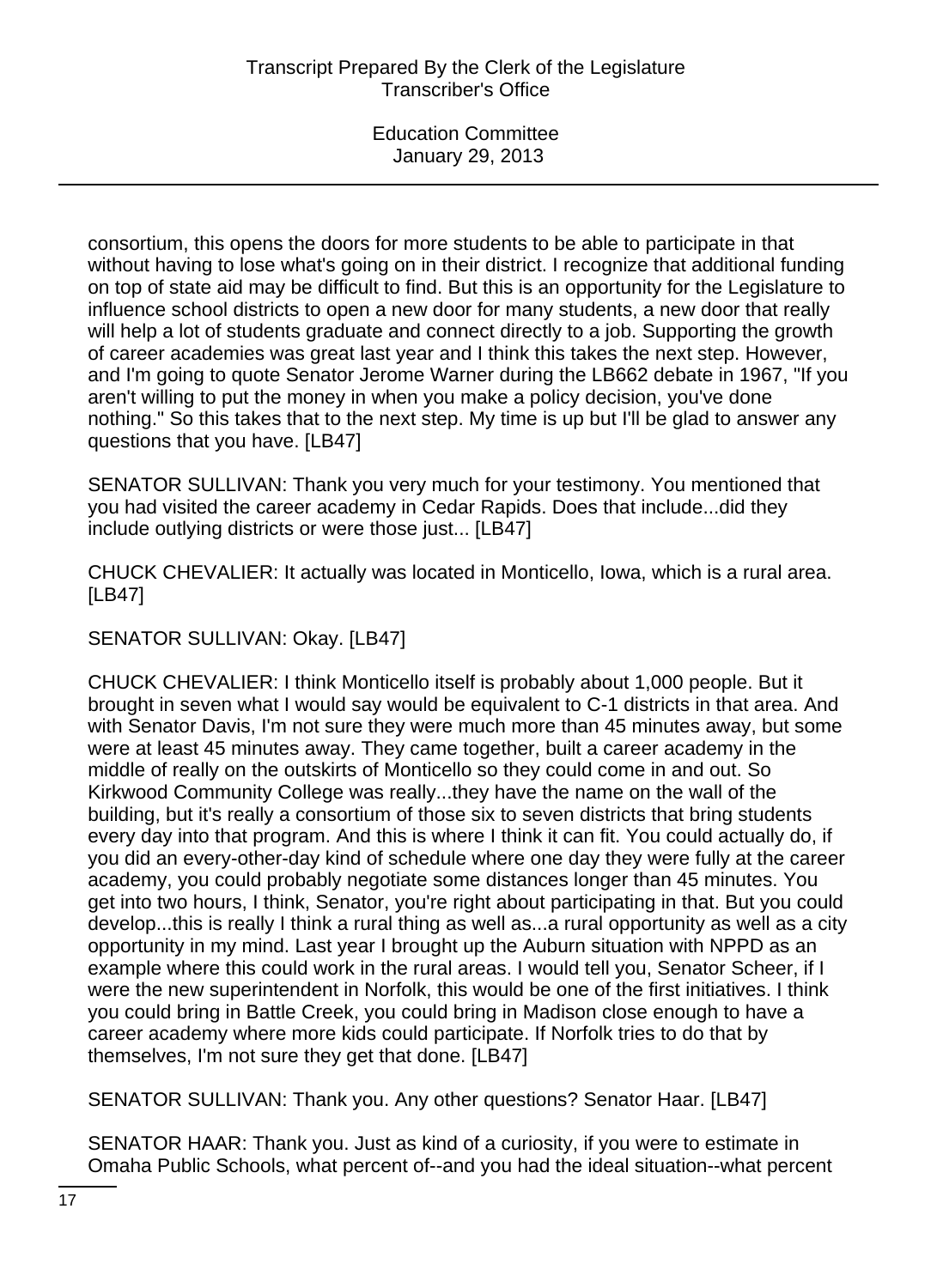of those students would be served by a consortium career academy? [LB47]

CHUCK CHEVALIER: We've always kind of in developing our plan, we've looked at 1,000 students which would be halftime students. So we would be looking at 500, you know, in the morning and 500 in the afternoon kind of students. I think that's low. Dr. Joel will testify here later. I think their estimate is higher without as many students. So I think we're probably figuring low at this point in time on what would participate. I think we've disconnected our education. Senator Avery asked the question about why we've disconnected what our education is with jobs. And kids are in the middle of that line because they're disconnected, as well, immediately to a job. And I think if we do that, I think you're going to have a tremendous number of kids involved in a career academy. [LB47]

SENATOR SULLIVAN: Senator Kolowski. [LB47]

SENATOR KOLOWSKI: Thank you, Madam Chair. Chuck, thank you very much for your testimony. I think one of the things that you know in your past and I know from a high school principal's standpoint, the Skills program, the DECA, HOSA, FEA, FFA, we have the alphabet soup. You know, we've dealt with that all of our lives. Those programs are great training grounds for our kids and the skills and abilities they learn and apply to their lives and to their jobs in the future have tremendous impact. And we had a luncheon just about that yesterday and saw those kids in action again. I really applaud the academy ideas and what we're trying to do here and I hope we'll be able to put things together in a positive way. When I think of the medical career academy in Omaha that Virginia Moon sent a letter of support for as well as the zoo academy that we're familiar with in the Omaha area, the limitations are only because of space. Taking more kids would happen if they had more space for more kids over time, and I hope the expansion of the zoo and aquarium will provide for that and I hope the medical center academy will also have expansion to it in the future. There are students desiring those programs and we're not providing additional space for them at this time. [LB47]

CHUCK CHEVALIER: One of the things that I think this bill does, first of all, it provides for some flexibility. And some of what you talk about I have seen the draft career academy rule from NDE, I think NDE is going to fill in a little bit of the details that you may consider missing here. And that's really the way we would hope that it would go. But I would tell you that those...one of the steps this takes I believe, last year in LB870 the words were a school district could partner with, and then it listed some entities in developing a career academy. By defining the consortium part of this, I think it clearly sets up here's what we meant by partnering. It defines what that means. And we have some examples of that partnering going on, but this would better define what's in the consortium, what has to be. And there's really only two requirements in this bill on the consortium: one is that it have some kind of board of directors, and secondly is that some public entity hold the funding for it. As the funds come in from school districts,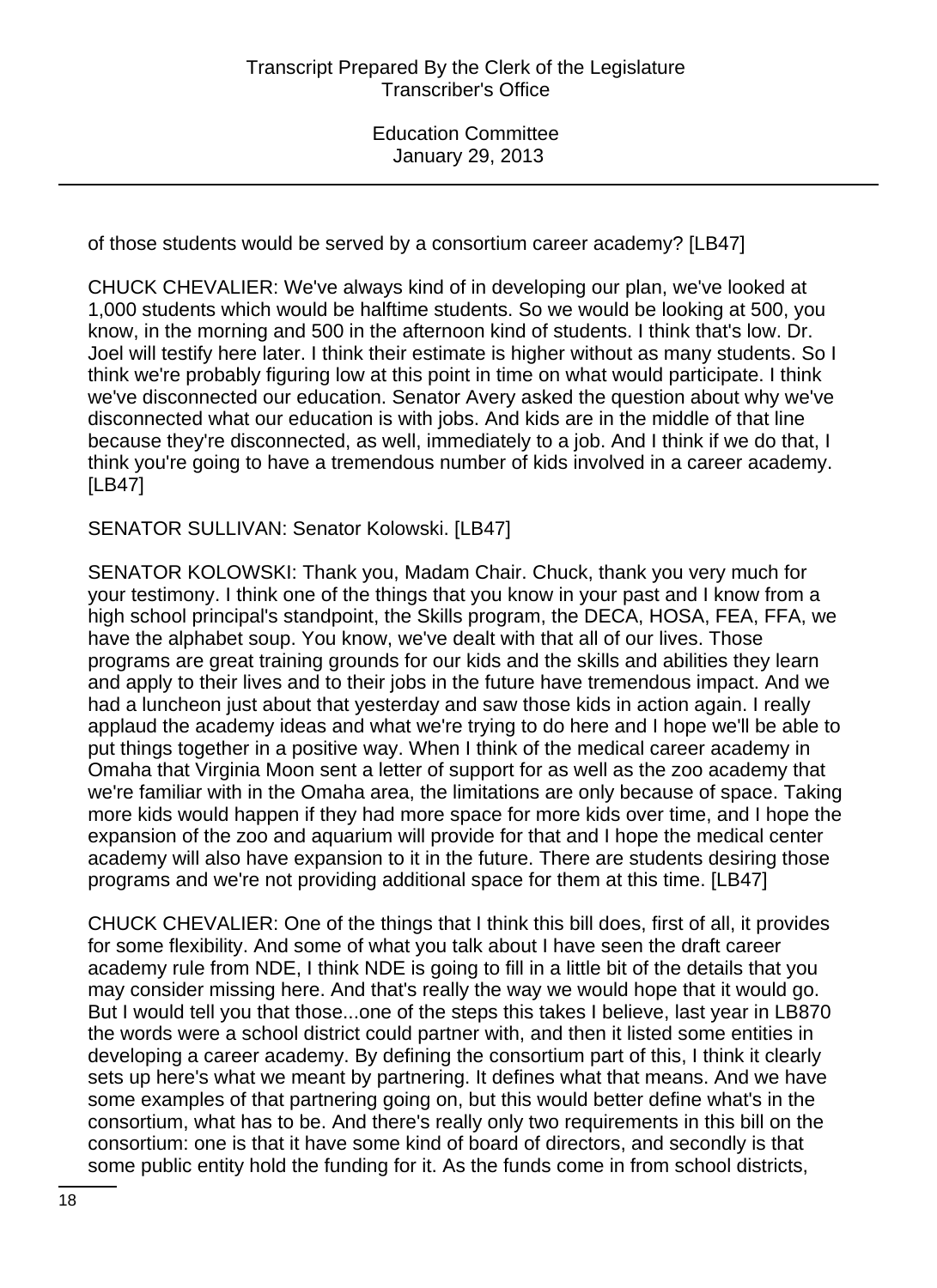## Transcript Prepared By the Clerk of the Legislature Transcriber's Office

Education Committee January 29, 2013

then some entity would hold the funds. The rest of it can be spelled out as needed. So a career academy in Hyannis area could be different than in Lincoln or Grand Island. We've allowed some flexibility for that in the bill. So I think there... it doesn't do anything to the career academies that are one district standalone. But it incents, it motivates those districts to form partnerships with other districts so that the doors open for more kids without having to option and open enroll. And I think, you know, if you remember when you were going into 11th grade, if you said, hey, I'm sorry you can't be a cheerleader anymore, you can't go to your school district's prom, you're going to have to option enroll to go into this career academy, you probably would have said, well, I'm probably going to stay where I'm at and go ahead and take some elective courses I really don't want to take anyhow, and so I'm going to go ahead and stay in that school. This just opens the door by the way we've kind of set this forward for more students to participate in it. And I applaud those districts. Omaha has a wonderful career academy in the TAC center. I visited that one. Millard has some wonderful programs going on. ESU 6 and Southeast Community College has one. They're all over the state, but this incents that you can open the doors to more students, and that's what I like about it and our steering committee likes about the bill. [LB47]

SENATOR SULLIVAN: Okay. Any other questions? Thank you, Chuck, for your testimony. [LB47]

STEVE JOEL: (Exhibit 3) Good afternoon, Senator Sullivan, members of the Education Committee. My name is Steve Joel, S-t-e-v-e J-o-e-l, superintendent of Lincoln Public Schools. First, just a point of clarification. While I was superintendent in Grand Island where the idea was hatched for that career academy concept, it's only under the able leadership of Dr. Rob Winter and his team that that's becoming an actual academic reality and will be on-line in the fall; and, quite frankly, it's part of the inspiration that we've looked to as we've began to talk about what we can accomplish in Lincoln with our consortium. Let me first tell you that I believe this is a game changer for our state and it is way more than anything that we can historically or traditionally point to as vocational and/or technical education. We were first approached by business and industry leaders in Lincoln about the vast array of twenty-first century skill employment opportunities that exist here in Lincoln and throughout the state of Nebraska. Unfortunately, in public education, with all that we have on our plates, students are limited in terms of how deep they can go with their studies that would lead to viable employment. From that conversation, we connected with Dr. Huck at Southeast Community College, surrounding superintendents of schools that would have an interest for their students in more of the rural areas, and the Department of Education. And we began planning, thinking and planning, what could a vision be if in fact we wanted to provide these kinds of opportunities for our students. Lincoln has a fairly high graduation rate, pretty good ACT rate, fairly high college going rate, average college completion rate, probably not unlike most districts in the country. What we envision with this partnership is a standalone career academy center concept on the Southeast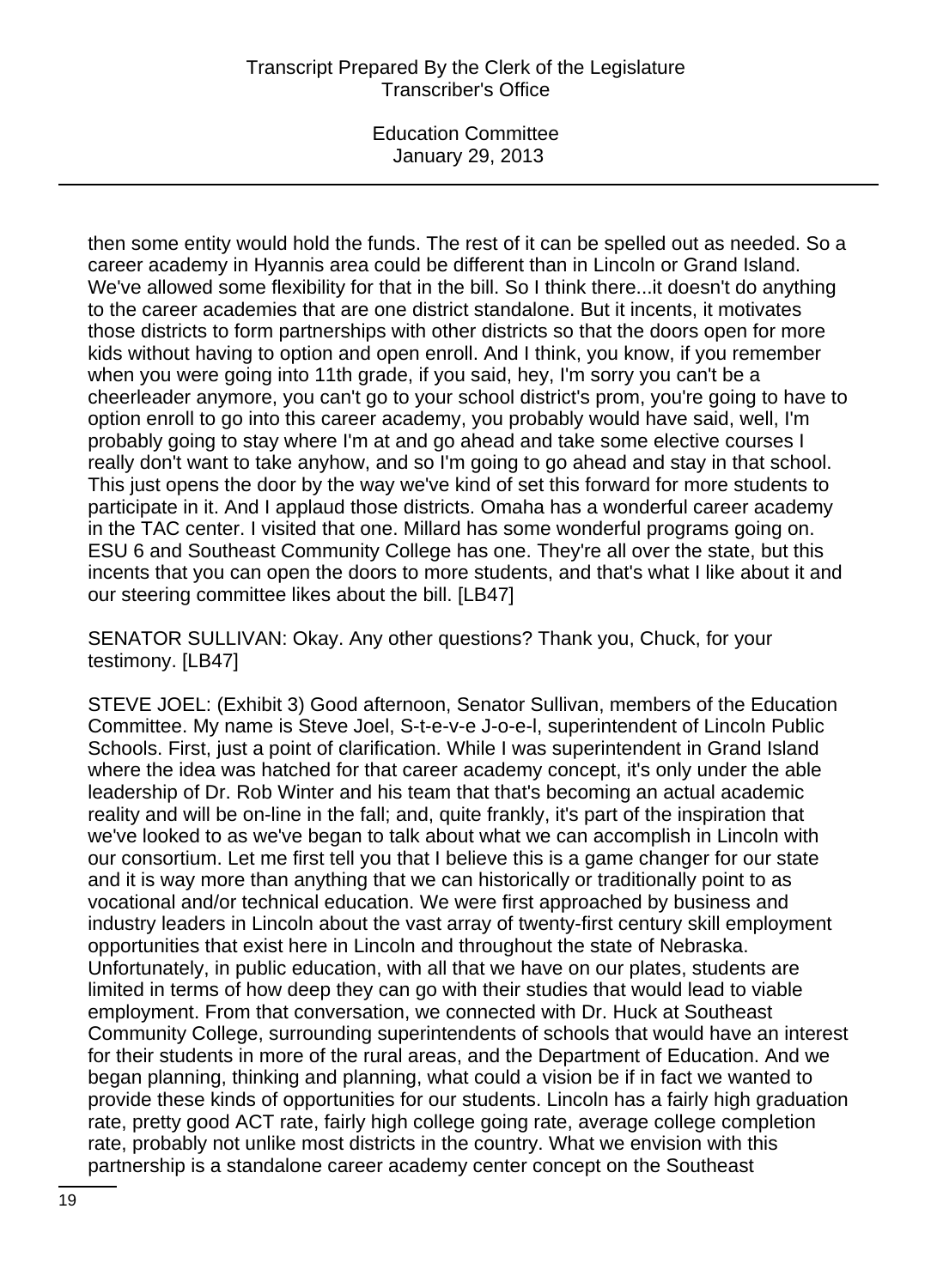# Transcript Prepared By the Clerk of the Legislature Transcriber's Office

Education Committee January 29, 2013

Community College campus with a true 50/50 partnership with Dr. Huck and his team that would include six, seven, eight, nine career clusters that are unidentified at this time, although we have a fairly vague idea of what those might be. And it would be available for students, junior, senior year, half day, morning...might be a morning program, afternoon program, and we've even had conversations, particularly with our school district partners outside of Lincoln about an evening program. We would have a concentrated involvement by business and industry, Department of Education, Department of Labor, all the folks that have been at our table that have said it's time for Nebraska to move in this direction. We envision these students being highly competitive, wanting to connect to something that they're very, very interested in. And it will be our responsibility to craft curriculum and experiences that not only lead to academic rigor and an opportunity to engage and acknowledge themselves in terms of their academic potential, but also to have internships, mentorships, and summer employment opportunities. At the end of the day, we believe that these students, junior, senior years that take advantage of this program, will have a high school diploma, will have at least one year of college credit, and perhaps industrial or industry certification, and more options than they have today to go pursue academic, further academic opportunities, or employment opportunities, or do something entirely different. Again, we think this is a game changer. We think that LB47 will allow resources for us to address the things that I've written in my testimony that I didn't want to read to you. But in essence, we know that college tuition is something that will be a barrier for students. We believe that those resources could be used to buy down that college tuition and make sure that students have that access. Transportation provided to a central location, there will be a cost associated with that that's not covered through TEEOSA formula. Supplies that will be required to deliver that curriculum. Access to equipment that's up to date. We've spoken with business and industry folks. They're willing to do that. And then whatever licensure costs are associated with the program. So in closing, we just believe this is going to add incredible value to the state of Nebraska, and it will be open to all school districts, and it will be a game changer not only for our students but also for our employers and ultimately for the Nebraska economy. [LB47]

SENATOR SULLIVAN: Thank you, Senator (sic). Any questions? Yes. [LB47]

SENATOR SEILER: Superintendent Joel, you'd mentioned that your school district was partnering with the Southeast Community College. I have some question about the language of LB47 has excluded you for this reason. It mentions a school district, then it goes on to talk about a consortium, then it describes a consortium of three or more school districts. And then we have taken out the...or the author has taken out the language that a school district may partner with and taken out that language. And I'm concerned that that language takes your program out and I don't want it to. [LB47]

STEVE JOEL: Okay. [LB47]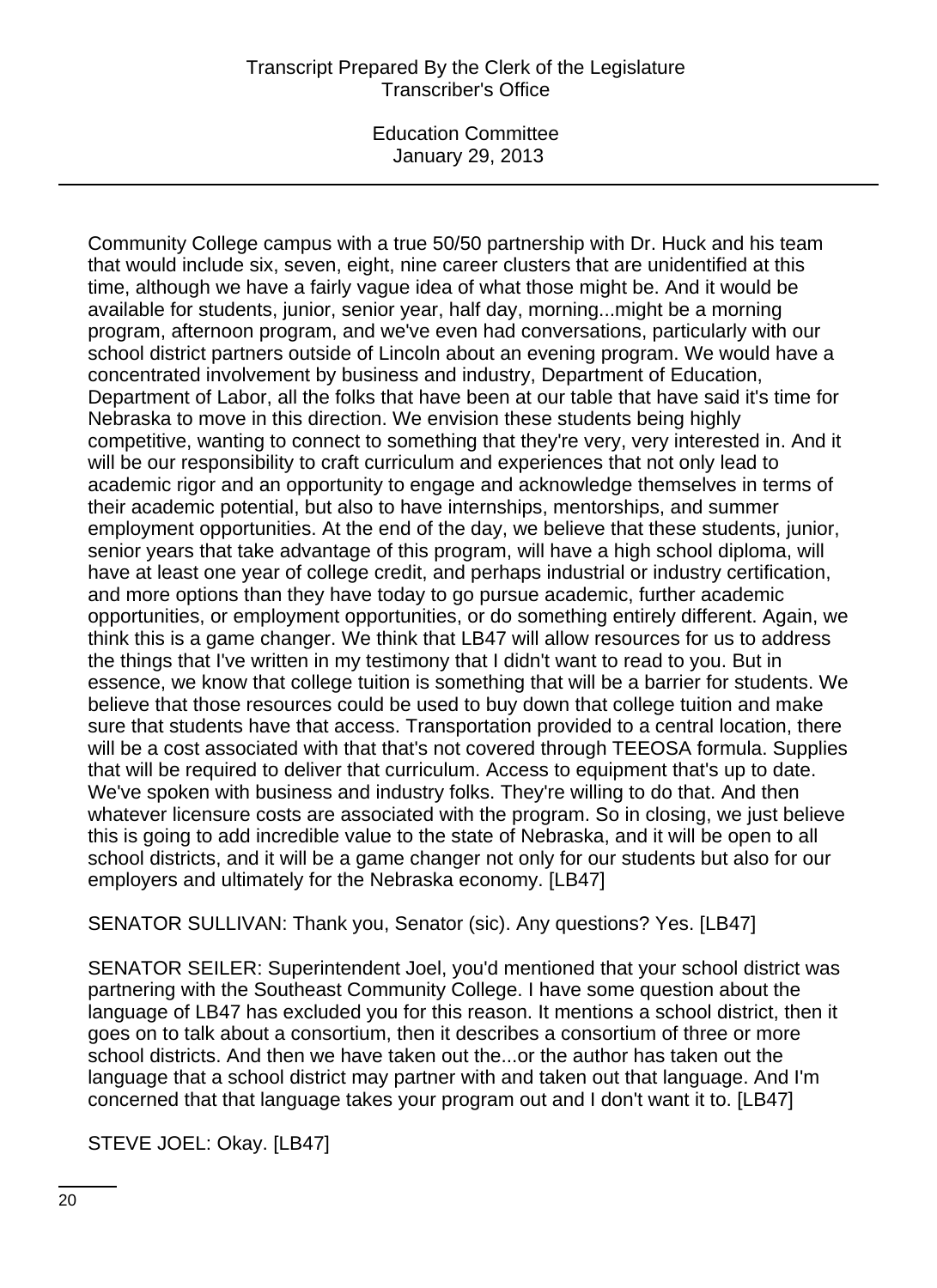SENATOR SEILER: Did you pick that up when you were looking at the statute? [LB47]

STEVE JOEL: You know, I didn't. But I will tell you the spirit of our intent is to keep it as I've described it... [LB47]

SENATOR SEILER: Okay. [LB47]

STEVE JOEL: ...and to not have it be exclusionary. [LB47]

SENATOR SEILER: So we shouldn't take that language out. [LB47]

STEVE JOEL: Sorry? [LB47]

SENATOR SEILER: Shouldn't take that language out to continue to allow you to do what you're doing. [LB47]

STEVE JOEL: Yeah. We want to continue to do what we're doing. And I apologize, I don't have the statute...I don't have the bill in front of me. [LB47]

SENATOR SEILER: It's line 12 through 16, Kris. Thank you. [LB47]

SENATOR SULLIVAN: Thank you. Superintendent, short of having this legislation in place, how does that cramp your vision of what you might be able to accomplish with LPS and your neighboring districts in achieving a career academy? [LB47]

STEVE JOEL: Well, I think it's going to be very difficult and, you know, if not impossible because we are limited in terms of our resources. You know, we have six full-service high schools, one alternative high school. We try to do a little bit of everything in each one of those high schools, but we don't...we're not able to provide deep and enriching experiences. This gives us that opportunity to do that. When we look at what the cost that would be associated with having students be able to obtain college credit, have access to equipment and resources, there just isn't any way that we're going to be able to afford that within our existing levies. [LB47]

SENATOR SULLIVAN: Okay. Any other questions? Senator Haar. [LB47]

SENATOR HAAR: Yes, thank you. So will the existing shop classes at the high schools go away or will they remain in place? [LB47]

STEVE JOEL: Well, what we've discussed in Lincoln, Senator Haar, is that, you know, we have to continue to offer at the middle school and the high school level opportunities for students to sample what might be available. But what we'll probably be looking to bring to this concept are those programs that are advanced, that are specific to one,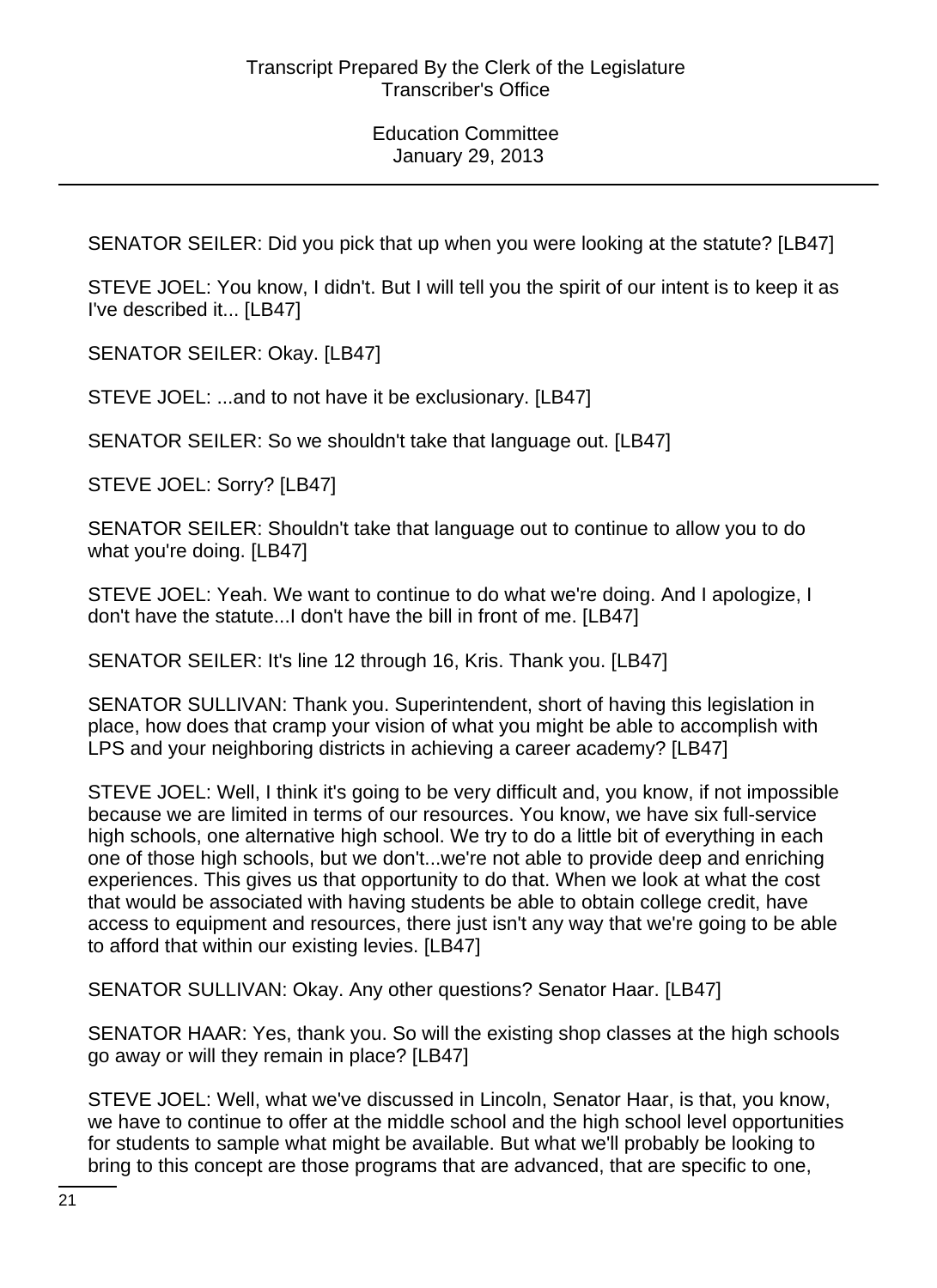maybe two of our high schools. So what we want to do, we don't want to be...we don't want to duplicate a lot of programs. By the same token, we don't want Northeast to have a program, open it up to the entire city, but yet we don't have students that come in from around the city to go to Northeast, but they would at this career center if we provided transportation. And we have the kind of staffing that I know we are able to see in Arizona with the concept that Senator Ashford was describing. So long-winded answer to a short response, and that's, really, we're going to review what it is that we're offering. We're not going to duplicate but yet we're going to continue to offer opportunities for kids to whet their appetite. [LB47]

SENATOR HAAR: And then right now I know Lincoln Public Schools has the various magnet schools, whatever you want to call them, zoo school and so on. Is this another one of those or what makes this different? [LB47]

STEVE JOEL: What makes this different is that those focus programs were designed several years ago. And, you know, honestly, with the exception of the zoo school and probably arts and humanities, they're not being utilized to the degree that they should be utilized. The partnerships we think can be strengthened and we're going to seek opportunities to move those focus programs in this academy concept. [LB47]

SENATOR HAAR: Okay. Good. Thank you. [LB47]

SENATOR SULLIVAN: Senator Davis. [LB47]

SENATOR DAVIS: A couple of question. The first one is just a mechanical question because I come from a school board situation. In a small school, I know how scheduling works, so. How do you...if you're going to be taking kids out of school for half a day, how do you make that work for the rest of your student body in a small school? [LB47]

STEVE JOEL: In the small schools? [LB47]

SENATOR DAVIS: If you've got five-day classes for everybody else, and the kids that go to the career academy aren't doing that, how are you going to solve that problem? [LB47]

STEVE JOEL: I can't address that. Maybe one of the other superintendents can. I will tell you that we met with about 15 superintendents, Dr. Huck and I did. That was a question that floated. And the answer really was, you know, we can create a schedule to accommodate that. There has to be some travel time built in. But in reality, you know, these are going to be highly motivated students that will need to be back to their schools. But instead of...I'll just throw this out without having any basis of knowledge whatsoever: instead of needing to take a four-class afternoon, maybe they take a three-class afternoon. [LB47]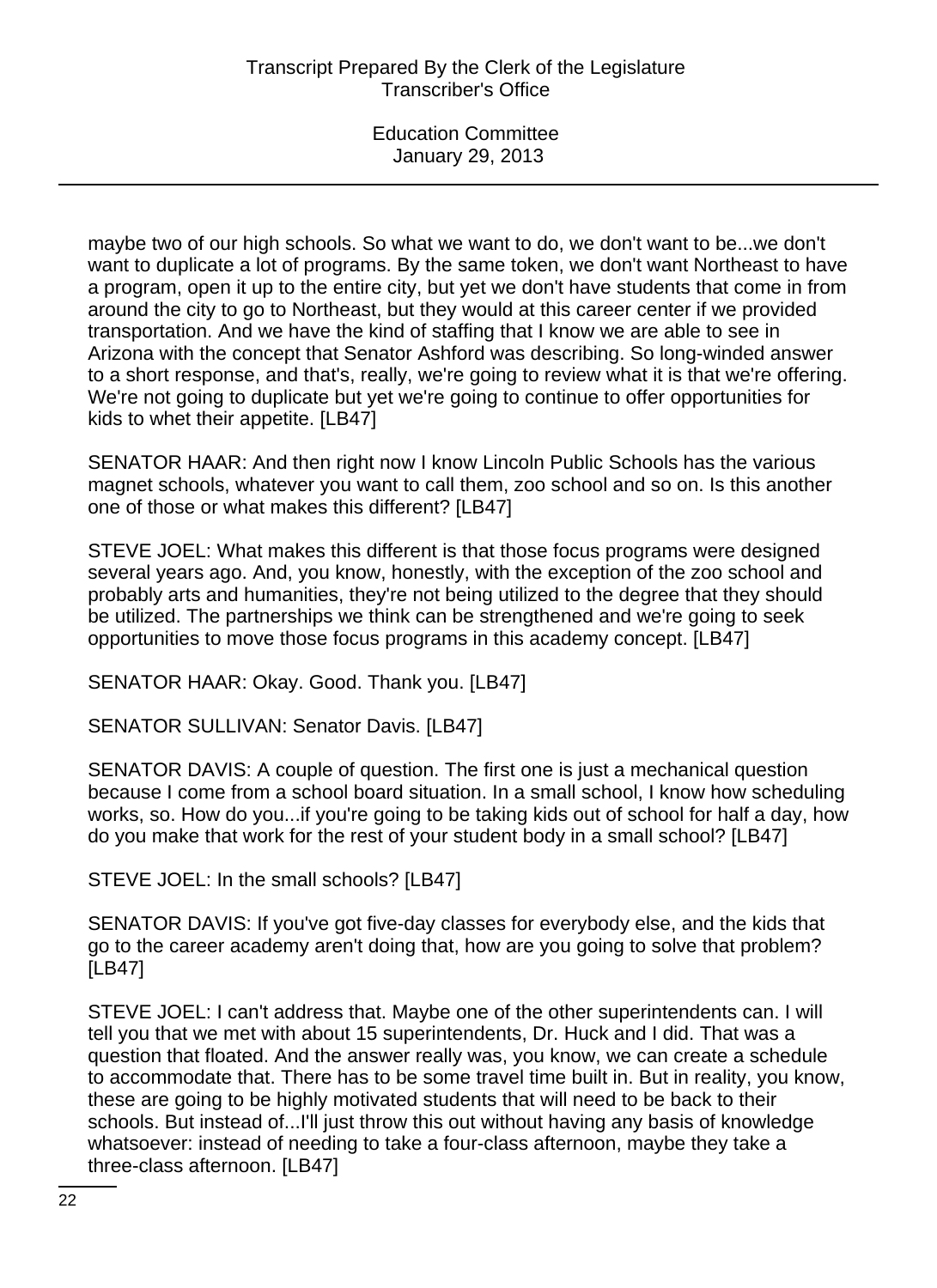SENATOR DAVIS: And then the other question. You talk about maybe the career academy taking the place of one year of community college, correct? So is that going to have an impact on the attendance or the number of students at community college down the road, first question? Second question, are these classes that come out of the career academy going to be dual credit then and useful for another institution? [LB47]

STEVE JOEL: Yes. Yes. And we've had that conversation. You know... [LB47]

SENATOR DAVIS: Including any K-12...any four-year university system. [LB47]

STEVE JOEL: Yes. Dr. Huck, I think can speak to that more directly, but Southeast Community College in our case has articulation agreements with universities. So we are looking at this as dual credit. We want it to be fully transferable. We want students to have options at the end of their two-year experience out there. [LB47]

SENATOR DAVIS: Thank you. [LB47]

SENATOR SULLIVAN: Senator Scheer. [LB47]

SENATOR SCHEER: Just for clarification, Steve, could you explain, your students, some of the students may be in your career academy a half a day. How do they reach or attain the graduation requirements being outside so that they still all meet the state standard as far as that or your district requirements for graduation? [LB47]

STEVE JOEL: Thank you, Senator Scheer. Great question. The experience at the career academy will be dual credit, so students will be...in order to be eligible, they'll have to have their generals out of the way and they'll have to be students in good academic and social standing in order to apply. We anticipate this for about 1,000 to 1,400 students. We think it's going to be highly competitive. Once they go out to the career center, they will obtain high school credit as well as college credit, as we'll articulate that dual enrollment. So students will gain credits actually under this model rather than lose them. [LB47]

SENATOR DAVIS: So some of these classes will fill in for either their science or other type of requirements in those core areas. [LB47]

STEVE JOEL: Yes. Yes. Yes. [LB47]

SENATOR DAVIS: Okay. Thank you, Senator. [LB47]

SENATOR SULLIVAN: Thank you for your testimony. [LB47]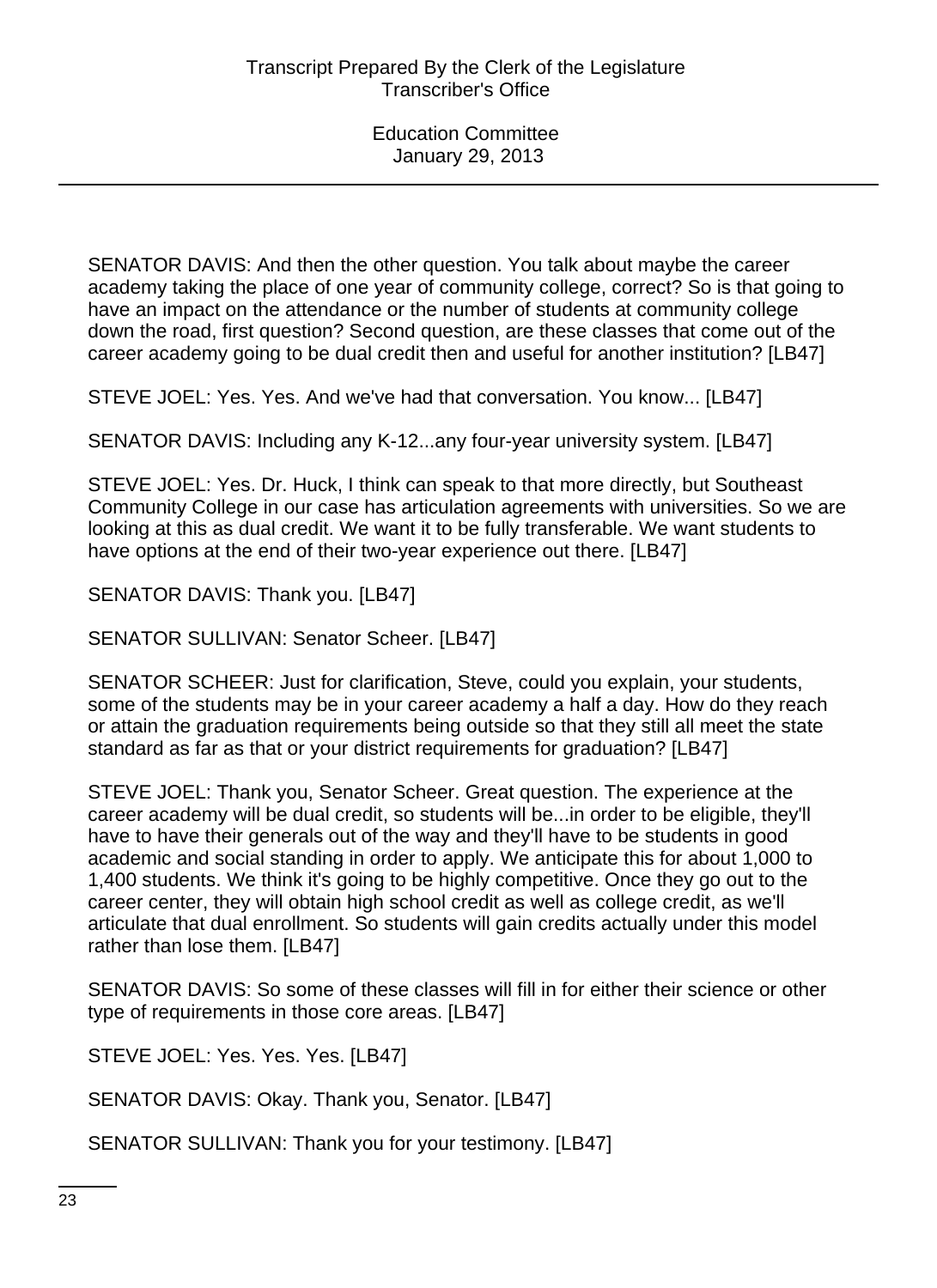### STEVE JOEL: Thank you. [LB47]

JACK HUCK: Good afternoon, Senator Sullivan, members of the committee. My name is Jack Huck, J-a-c-k H-u-c-k. I'm the president of Southeast Community College. And I want to thank Dr. Joel for setting me up for this testimony for you, and I'll be happy to answer any questions that you have in that regard. Again, we're trying to coordinate our testimony so that we don't duplicate information for you, so I'd like to concentrate on a couple of different points, and then see what questions you might have about this wonderful opportunity that we're trying to create for students across the state of Nebraska. I would share with you that about six years ago I was approached by a number of K-12 superintendents in our 15-county district, all from rural portions of our district. Our 15-county district is composed of Lancaster County, which is basically as you know a suburban county, and 14 rural districts...14 rural counties. Superintendents from throughout many of those other 14 counties from those rural districts, and the administrator at ESU 6, approached me at that time and said, you know, we're really not able to meet the needs of our current high school graduates, particularly when it comes to career training that in the past we've probably done a better job on with them in our own K-12 districts. I think they felt that pressure emanating from more attention being given to basic studies in their K-12 systems, more attention being given to perhaps assessing those K-12 outcomes, more attention from parents and the public in regard to those students being ready for college as they left their K-12 districts, etcetera. And it seemed that the traditional emphasis for technical opportunities was starting to fall by the wayside. And their question of me was, can't we partner with Southeast Community College to provide some of those career opportunities that we're not doing today? Our answer to them was yes. And for the last five years, we've been building a program where today we work with 32 rural school districts in our 15-county area who have formed their own consortiums, if you will. Those are defined, kind of sizewise, by they themselves. But we provide career academy experiences today and have for the last five years to students in those 32 rural districts. Dr. Joel has described for you our initiative to try and bring that same opportunity to students in the Lincoln Public School district. And we think that's going to be a powerful model not only for students in Lincoln but that will in many ways drive the experiences we're already creating for students in the 32 rural districts we currently serve. I also wanted to mention to you that the funding piece of this, the \$1,500 per student that's in LB47, is extremely important in terms of the opportunity it provides to pay for that dual credit, that college credit component of the academy program. One of the largest barriers we've run into in the 32 rural districts we're working with today is how do we pay for that college credit. And I will tell you they feel like they are using their current resources to the max already and they don't have the dollars to free up to pay for that dual credit. Why would you want to pay for that? In our case at the community college, tuition income is one-third of my revenue stream. Now I can't give up that one-third of my revenue stream when we're educating those K-12 students in those dual-credit programs. My other two-thirds are one-third property tax and one-third state aid. I need that tuition source to pay for those dual-credit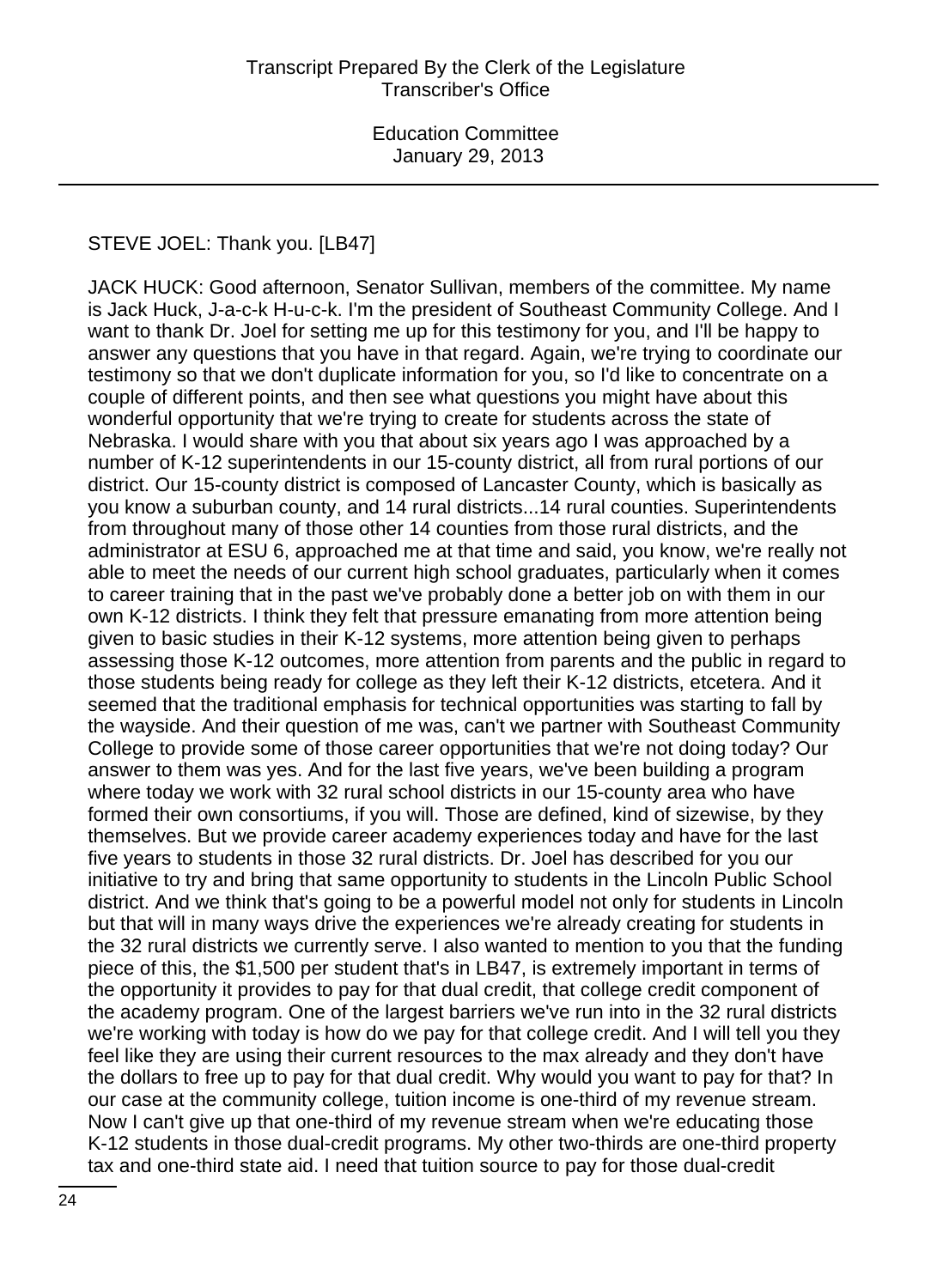courses, and that's why it becomes so important that we fund that. Lastly, I would share with you just a brief overlook of what national research says about these types of academy experiences. And I will tell you that our partnership with LPS is trying to build a model that can be emulated across the rest of the state in districts of all sizes. But the national research says that what this does for students is it reduces the dropout rates of high school students; it increases student attendance rates while they're still in their K-12 system; it increases the number of students who go on to college at all levels, both two-year and four-year; it increases the number of students who go on to complete their degree once they matriculate in college, so we're enhancing the completion rate of those who then choose to go to college; it increases the success rate for both ELL and poverty students in college and by being meaningfully employed; and it provides a more rigorous and meaningful educational experience for juniors and seniors by offering them both a college and a career focus. With that, I would conclude my remarks and be happy to answer any questions you might have. [LB47]

SENATOR SULLIVAN: Thank you, Mr. Huck, for your testimony. One thing I'm a little confused about, you talked about the career academy activity going on with your rural school districts. [LB47]

JACK HUCK: Yes. [LB47]

SENATOR SULLIVAN: How does that activity or going forward relate with...as I understood Superintendent Joel, there will be some coordination with rural districts and what LPS is proposing. So how does all that figure in together? [LB47]

JACK HUCK: We have invited the rural districts to participate in the discussions we've had with LPS, and I think it's a matter of choice for those districts. I will tell you that I think one of the biggest factors that will be involved there is probably distance and transportation. I can say to you that, you know, the folks from...as we've had these discussions, the folks from Seward and the folks from Syracuse and the folks from Palmyra, those districts that are fairly close to Lincoln, I think very likely might choose on a half-day basis or evening shift basis to participate in the program we establish in Lincoln. That just makes that consortium larger. I would also tell you that the folks in Fairbury and Hebron in the southwest corner of my district, it's unlikely that they would make that same commitment because of transportation; and, in fact, they're already talking about how do we use this model to perhaps develop an enhanced similar opportunity for students in that region of our community college district. So I think for those who are close, the model may work and they may choose to provide transportation or to drive in or whatever. I think for those more distant, they may choose to emulate the model just as we hope will happen in western Nebraska and central Nebraska and northeast Nebraska, that people will emulate this model and those consortiums can design the program that works best for them in their local region. [LB47]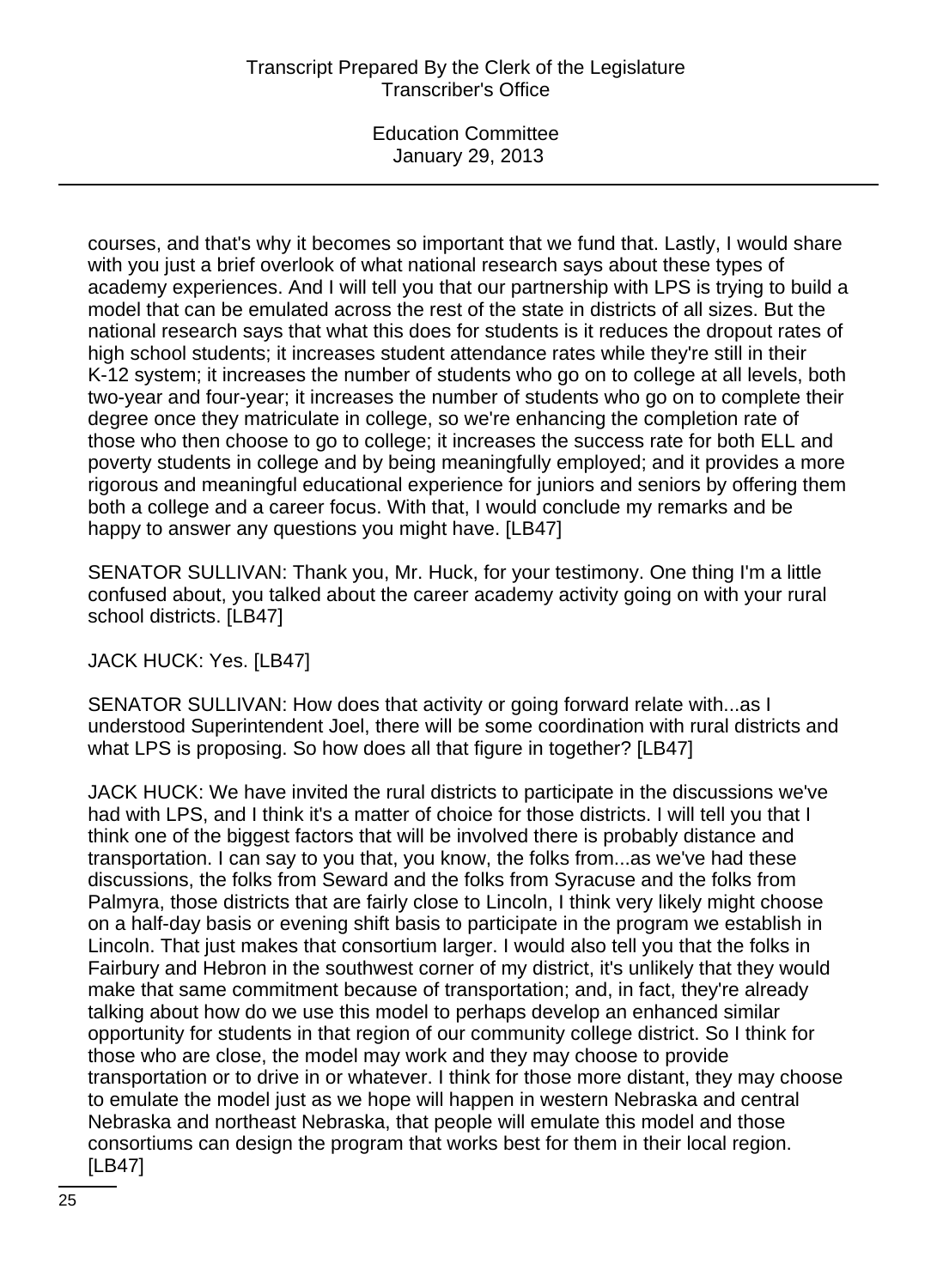SENATOR SULLIVAN: In your discussions on funding of these activities, why have you or maybe you have talked about tuition for the dual-credit courses? [LB47]

JACK HUCK: Currently, in the opportunities that we provide, we do have tuition for the dual-credit courses. Students pay tuition for those courses. And that is one of the largest barriers right now is how do we work with the local school district, the family, the college, how do all of us, you know, create a scenario whereby that can be affordable and accessible for students to participate. That's why the \$1,500 is so important to help pay for that piece. [LB47]

SENATOR SULLIVAN: Okay. Thank you. Any other questions? Senator Haar. [LB47]

SENATOR HAAR: Thank you. How does this dance with distance education or is this...are these hands-on kinds of things? [LB47]

JACK HUCK: They...well, they can be a combination. Again, we have found in our current experience that distance education can play a role, particularly for those pieces as you identify, Senator Haar, that might be classroom oriented. However, keep in mind that a number of these dual-credit courses are essentially the mirror image or they are the same course, they're not the mirror image, they're the same course of the early courses that are offered in our regular career and technical sequences. And the number of those courses are hands-on experience. And particularly those courses that are hands-on are the ones that really cannot be duplicated through distance education but will need to be, you know, face-to-face kinds of courses. [LB47]

SENATOR HAAR: Okay. Thanks. [LB47]

SENATOR SULLIVAN: Senator Kolowski. [LB47]

SENATOR KOLOWSKI: Thank you, Madam Chair. President Huck, on the question of funding and then of staffing, I wanted to ask you about how you saw the classes being taught at your centers as they would become formed and running. Do you see a combination of just your teachers or also teachers from the various districts also coming to the center and splitting time in that way? And then that asks the question of how the funding gets divided out on this tuition basis for dual enrollment between the combination of teachers you may have under your roof at one time. [LB47]

JACK HUCK: Great questions, Senator Kolowski. [LB47]

SENATOR KOLOWSKI: Thank you. [LB47]

JACK HUCK: And again we've had some experience certainly to date in that domain. I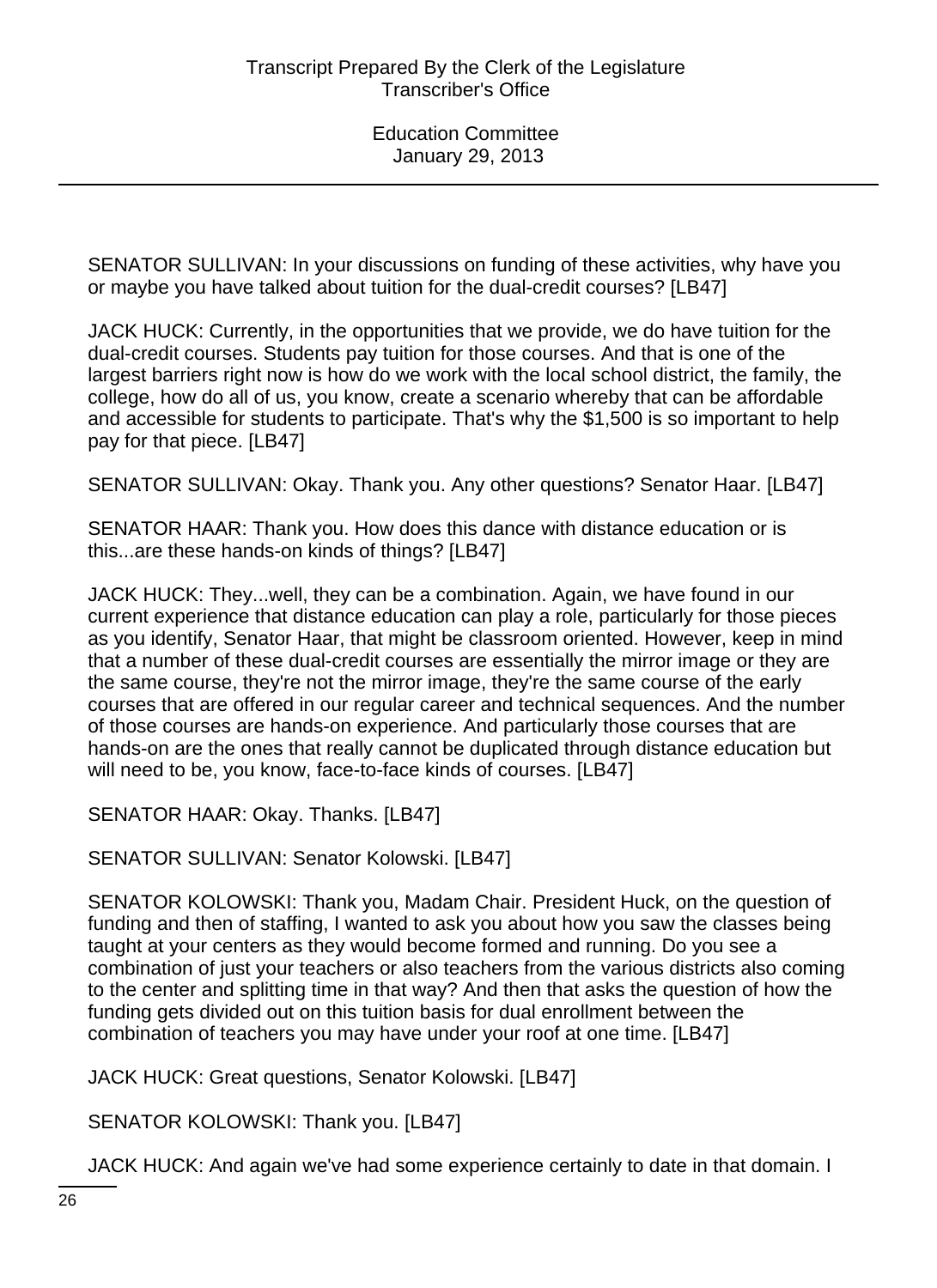# Transcript Prepared By the Clerk of the Legislature Transcriber's Office

Education Committee January 29, 2013

would tell you that it's not so much which person is providing the instruction as it is the qualifications of the person that's providing the instruction. When we're talking dual-credit courses, what we're really saying to you is those courses must be of the same rigor and be of the same content and taught by a person with qualifications that meets our college-level standards. And so there...currently, there are high school teachers out there. There are probably middle school and elementary school teachers out there who meet those higher education credential standards that we have. We also have college instructors that meet those credential standards. So it's really a matter of finding people who have the right credentials and then really figuring out, you know, the remuneration or compensation arrangements related to them. I will tell you some of the tactics we've used so far. We can, at the college level, we can certainly if they're already our employees it's a moot point; if they're not our employees and they're a K-12 teacher, there are options. We can hire them directly and pay them on a part-time basis; we can use their time from the district and then send that compensation back to the K-12 district. And there are...those are probably the two ends of the spectrum, and there are a variety of opportunities in between for how we work that out. But the reality is, what we found is there are no barriers there; it's just a matter of putting the right details in place to make it work. [LB47]

SENATOR KOLOWSKI: Absolutely. Also, do you have division of the finances as they come into play here? You were talking about the payment of the tuition of the students in the dual-enrollment situation. The high school credit, of course, comes with a high school diploma and all the rest that goes with that, paid through property taxes and other sources. But for the extra payment of college credit so the student starts a college record of grades and accumulated credits over time, are you...help me define that. Are you talking about helping the student pay for that credit through this funding source? [LB47]

JACK HUCK: Yes, we are. [LB47]

SENATOR KOLOWSKI: Totally or partially or a combination thereof? [LB47]

JACK HUCK: I would say to...that the idea of the amount in LB47 is to allow for the...if the money would flow to the district, let's assume, it would allow the district to pay for the tuition on behalf of the student. And it's likely, I mean, we've done some projections about what that might mean from a budgetary or a cash flow kind of standpoint. I think it's very likely that there also might be some funding available, again if the consortium agrees upon it, to use that money for student supplies, to use that money for some pieces of particular capital equipment that might be necessary for one of the technical fields that you're training in. [LB47]

SENATOR KOLOWSKI: Sure. [LB47]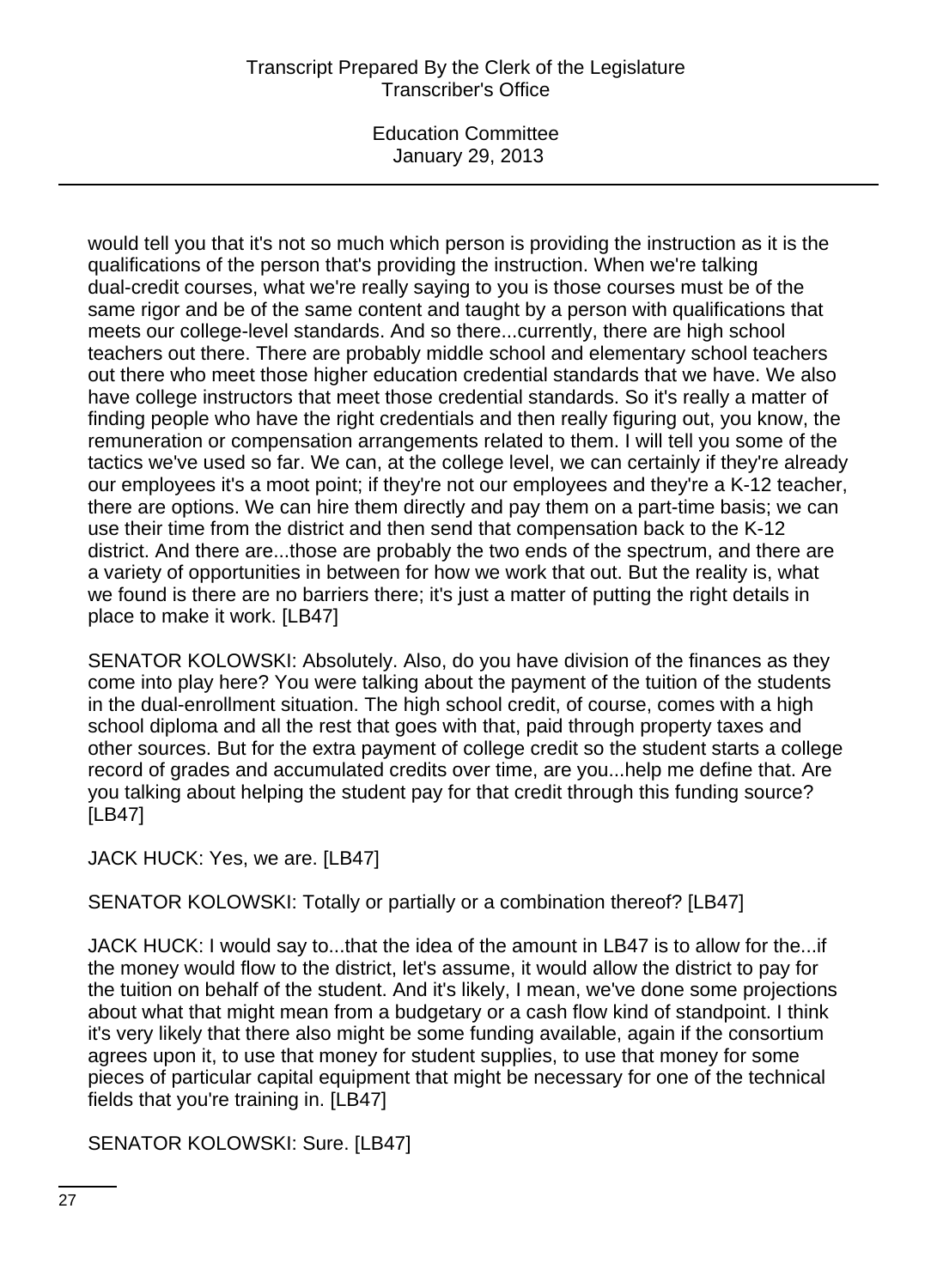JACK HUCK: So I think that money could be used for a variety of opportunities, but certainly the payment of the tuition on behalf of the student is a major component. [LB47]

SENATOR KOLOWSKI: Thank you very much. [LB47]

SENATOR SULLIVAN: Any other questions? Thank you, Mr. Huck. [LB47]

JACK HUCK: Thank you. [LB47]

SENATOR SULLIVAN: I should mention, you'll perhaps see some of us senators leaving this committee, myself included, periodically because we have bills being introduced in other committees. So it's not that we're getting tired of listening to you, it's just that we've got some other responsibilities. [LB47]

RANDY SCHMAILZL: Senator Sullivan and the Education Committee, Randy Schmailzl, S-c-h-m-a-i-l-z-l, president of Metropolitan Community College. It's a pleasure to be here today. And as you can see already, in career academies there's a number of questions, and they're detailed questions and they're good questions. And this is a consortium of not only the high schools but the community colleges working with the high schools. And this allows us to maximize our revenues not only as community colleges working with the high schools, but also as the high schools working with the community colleges. The current Metro Community College career academies are started and work with the local school districts in our four-county area. I'll use Millard for an example. Millard and Metro have worked together to come up with a number of not only career academies in the trades, but career academies. And Senator Kolowski discussed the education career academy. It doesn't require a lot of equipment but it does require a great deal of teaching and discussion and visitation and mentoring of students to become teachers. And the idea is that you could start in high school, you could also go on now to Metro Community College for your first couple of years and transfer to the University of Nebraska-Omaha and land up in a teaching college there. And it's worked out for many of our students. In fact, one of the first ones that came through there is employed at Millard South as a teacher now. And we're very proud of him. He's a graduate of Metro Community College. And so the idea on career academies, although we've talked today mostly about the trades, it certainly involves other activities. And it really involves the customization of the local school district and how if you're a small school district and you have a need, you can get together with other school districts if they're within a reasonable distance and come up with your own career academies for your own need, for your own area of the state. So the laundry list at Metro is a rotating list of about 20 to 25 career academies. The other day, Dr. Ken Bird, the retired superintendent of Westside, and I did a tour of the college and we visited the welding career academy at the south campus. And it's limited to ten students--and the reason it limited to ten, we only have ten spots in there for the lab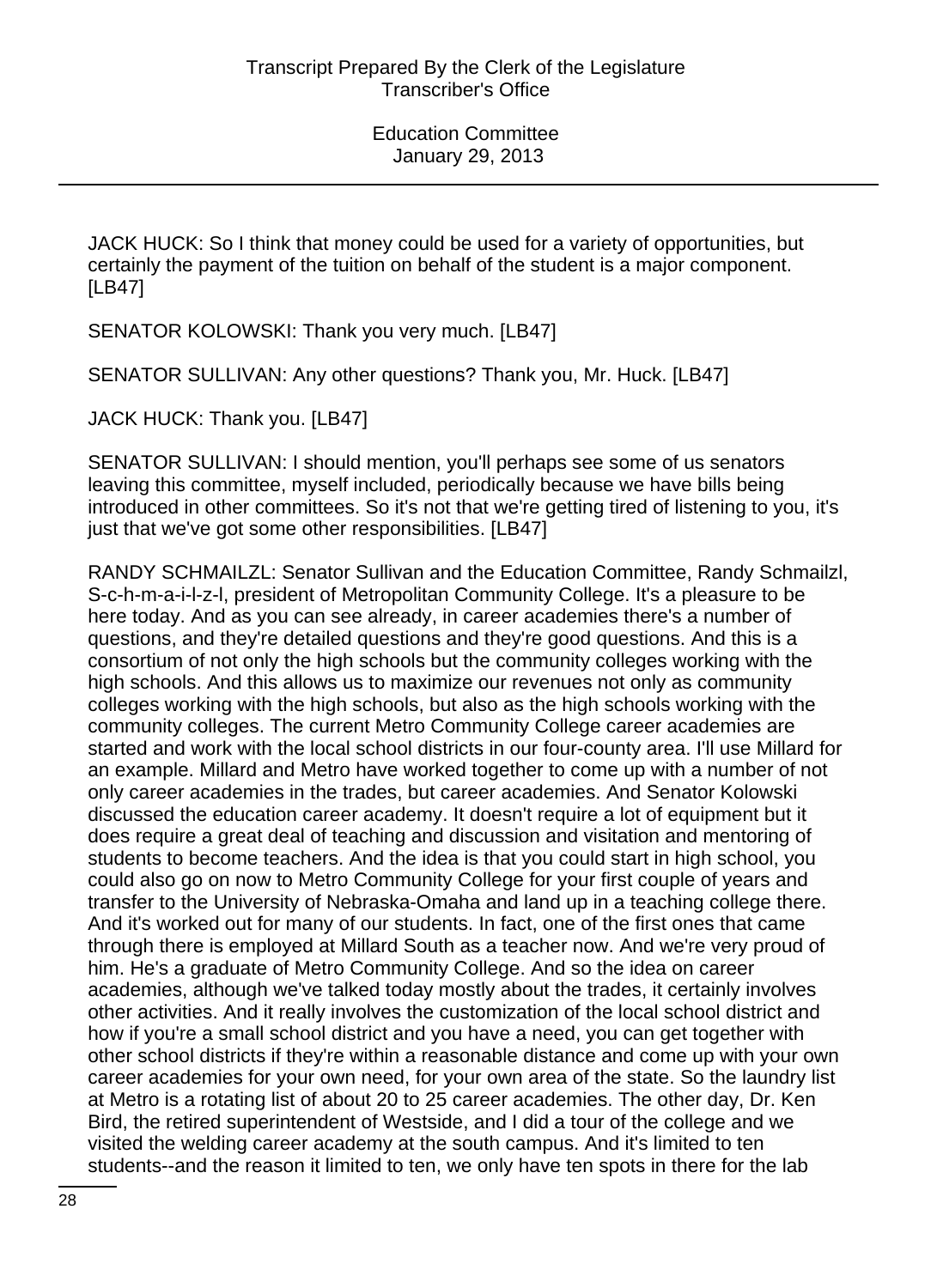## Transcript Prepared By the Clerk of the Legislature Transcriber's Office

Education Committee January 29, 2013

during this time--and 40 students applied for the career academy this year for the winter quarter. If you go through our career academy, at the end of the year you have a specialist diploma in MIG welding. And that would allow you to get a job at Valmont right away out of Metro, or go into our program, or if you decide at that point welding is not your niche, move onto some other career trade. But you've also finished your math classes, some of your English classes along the way, so you're ready to go to college and you're college-ready. In the program of ten, there are students from six different school districts. So in that career academy, a student from Millard may be able to get to get out in the afternoon and take the course along with a student from Gretna. And we've opened up our career academies in the HVAC program out at Elkhorn for any school district that wants to participate. And so we've not limited it to three; we've limited it to as many students as we can take. We have between 250 and 400 students annually that take a career academy at the college, and they've been a tremendous opportunity for parents, students, teachers, and educators, and the businesses to get together to see how career education will work. I would like to mention the need to expand career academies. Currently, as I said, we have 20 to 25. But equipment needs, computer needs, if you're going to have career academies that are further away from your community college campus, you may also have to have mobile equipment needs to go on site to those other high schools. We need to think out of the box on career academies. This is an opportunity. This isn't the end of the story. This is the start of the story. Certification for our community college instructors, the Nebraska State Department of Education allowed for classes to be taken on-line that we developed. And once our faculty complete those classes, then they're eligible to get a teaching certificate to teach high school students. It's the same curriculum in our career academies as we teach to our regular students that are at the community college, so we do not water down the curriculum. In the end, community colleges have access to Program 99, which in short is the Nebraska Community College Student Performance and Occupational Education Grant Fund. And that grant is set off to the side of our funding formula, and LB47 adds career academies to the list of these purposes that we can use that money for. So in the future, if money comes to the community colleges for grants, for whatever, we can use that for career academies. I'd like to stop with that. There's many others behind me yet, and I'll answer any questions in terms of Metro Community College, career academies, or this concept. [LB47]

SENATOR SULLIVAN: Thank you, Randy. How does this legislation or would it alter what you're currently doing with your career academy activity? [LB47]

RANDY SCHMAILZL: Initially, it's not going to alter. It's going to supplement and increase our ability to offer more career academies. As Dr. Huck stated, the real barrier for us is tuition paid for by the high school student. You're not able to get federal financial aid as a high school student. So if your parents, if someone cannot pay the tuition, then you're left out. And at Metro we've had to discount, we've had to offer classes for \$25, we've had to go out and recruit money for scholarships just so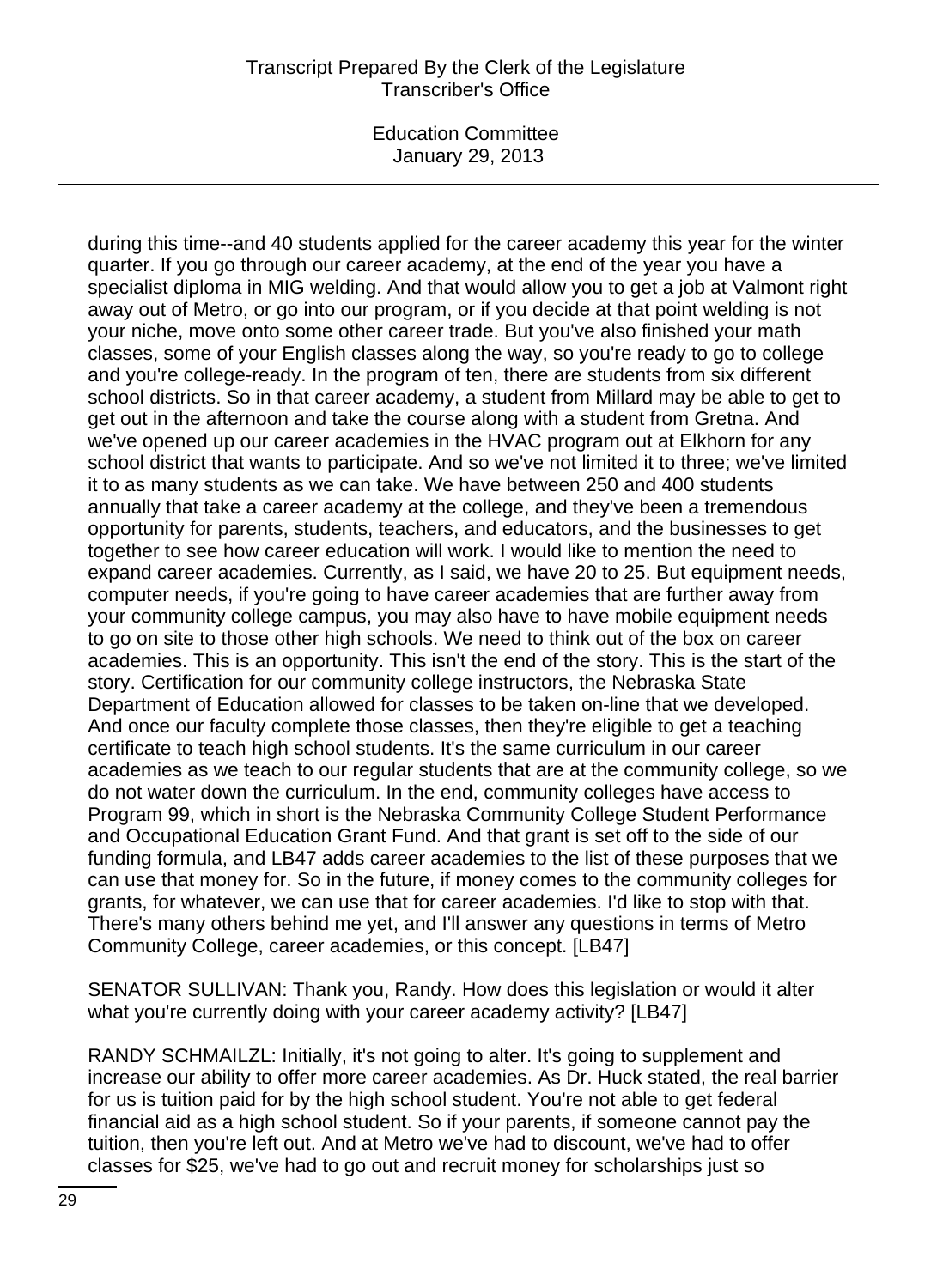everyone that wants to be in a career academy has an opportunity. This makes the playing field even for the students, and it also professionalizes the word career academy in the state of Nebraska as a substantive educational method. [LB47]

SENATOR SULLIVAN: Of those 40 student that applied for the welding program, how did you select the ten? [LB47]

RANDY SCHMAILZL: We ended up selecting the ten based on the first ones that applied for the program. And maybe that's not the best way, but it was the fairest way because when you looked at all 40 students, they all deserved it. [LB47]

SENATOR SULLIVAN: Okay. Any other questions? Yes. [LB47]

SENATOR KOLOWSKI: Madam Chairman, thank you. President Schmailzl, just the fact that we're able to have this conversation and put this piece of possible legislation before us is fantastic. And I think back a couple of decades in a different job as a secondary director, we had great difficulties in having those conversations. And the openness and the larger picture view of what we're trying to do for all students across the board is so refreshing and so proper. And as it was mentioned earlier by Superintendent Joel, the game-changer aspect of what we're doing right now is truly a readiness for the future of our students and our districts and all of education. This is true P-16 discussions going on and I thank you for that. [LB47]

RANDY SCHMAILZL: Thank you. And ultimately this will lead to jobs. [LB47]

SENATOR KOLOWSKI: Yes. [LB47]

SENATOR SULLIVAN: Senator Haar. [LB47]

SENATOR HAAR: Thank you. Is this funding open to, like, kids who are being homeschooled and so on, or not? [LB47]

RANDY SCHMAILZL: Excellent point, Senator Haar. We open our career academies up to homeschool students. Yes, we do. And, you know, the parent would pay tuition normally. Now I don't know if this funding that we're talking about here is available to homeschool students. But I do know in our Metro career academies, in Omaha and Bellevue there's somewhat of a hotbed for homeschool activities. And so if a parent pays for it, we're able to take the student in. So I don't know if this pays for it though. [LB47]

SENATOR HAAR: And then what about parochial schools or...same deal? [LB47]

RANDY SCHMAILZL: Same deal, and we have a number of parochial school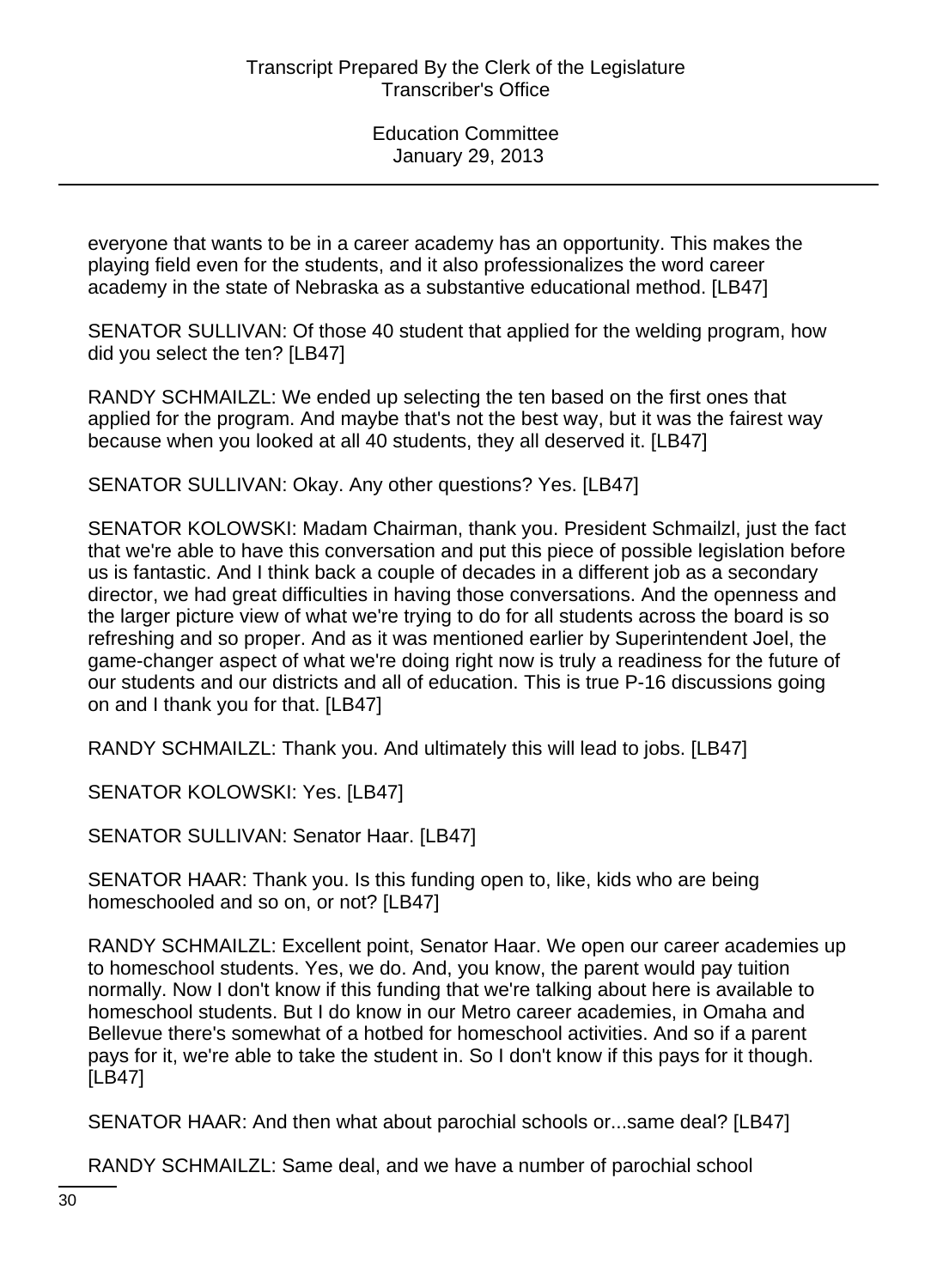participants. [LB47]

SENATOR HAAR: Okay. [LB47]

SENATOR SULLIVAN: Thank you, Randy. [LB47]

RANDY SCHMAILZL: Thank you. [LB47]

SENATOR SULLIVAN: Just out of curiosity, how many more will be testifying in any capacity on LB47? [LB47]

ANDREW RIKLI: (Exhibit 4) Senator Sullivan, member of the committee, my name is Andrew Rikli, first name is A-n-d-r-e-w, last name is spelled R-i-k-l-i. I'm the assistant superintendent at the Omaha Westside Community School District in Omaha, Nebraska. I'd like to speak briefly from the metro perspective. The question has come up from the committee a couple of times about what's the value added, what does LB47 offer that perhaps isn't currently offered under statute or practice. I would offer two specific examples that I believe LB47 expands upon that are not currently in statute. The first has to do with the budget exception. When you look at the metro schools, they are largely low spending and high taxing; that is, they are spending at the \$1.05 and in many examples they're spending far above the \$1.05 because of bonds, because of levy overrides or other such efforts. So by building in a budget exception, this gives school districts, particularly in the metro but other places as well, the ability to spend the dollars that are necessary to expand these critical programs. And we think that that's a very important part of the legislation that really hasn't been touched on perhaps as much as it should. The other issue that I would bring to bear is that collaboration in the metro is absolutely essential. To be perfectly blunt, Westside is not the frontrunner in career education in the metro. We've talked about some other programs that are far more innovative than what we're doing. We've heard about the zoo school in Papillion-La Vista. We've heard about the career academy program in Millard, some of the wonderful things that are occurring in the Omaha Public Schools. So my point being rather than reinventing the wheel, having a three-member consortium will allow us to learn from one another. There's no reason for Westside, for example, to reinvent the wheel. By joining with other school districts that are already far ahead of the curve, I believe we could leverage our efforts and really speed up the process. I would lastly add that that type of collaboration that LB47 envisions is certainly not unprecedented in the metro. Senator Ashford spoke of it briefly in his opening. But the metro schools, as the committee may be aware, collaboratively formed a focus school at Underwood Hills. It was a collaborative effort by the Elkhorn Public Schools, the Westside Community Schools, and the Omaha Public Schools. And it was a wonderful model of collaboration where we shared resources, we shared staff, we shared curriculum expertise. Again, we're all stronger when we pool our resources, and I believe LB47 is an example of whereby pooling our resources together we can build stronger career education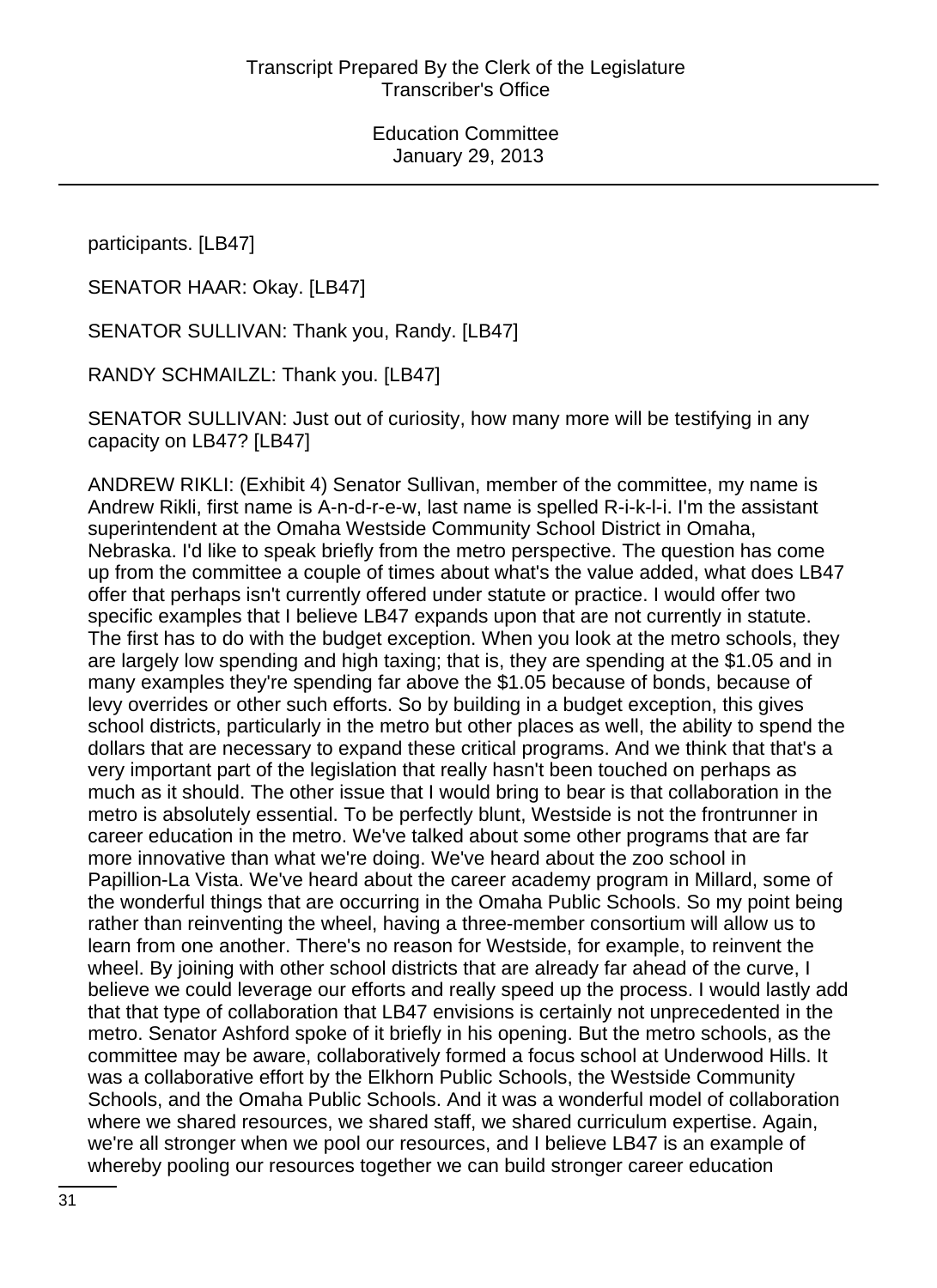programs. With that, I would happily answer any questions that the committee may have. [LB47]

SENATOR SULLIVAN: Thank you. Any questions? Thank you for your testimony. [LB47]

ANDREW RIKLI: Thank you. [LB47]

MARSHALL HILL: (Exhibit 5) Good afternoon, Senator Sullivan and members of the committee. My name is Marshall Hill, M-a-r-s-h-a-l-l H-i-l-l. I'm executive director of the Nebraska Coordinating Commission for Postsecondary Education. I'll take 20 seconds of my allotted time to let the new committee members know that we're providing you a one-page cheat sheet on who the Coordinating Commission is, what we do, and assurance that we're not a peculiar Nebraska invention. But 28 states have an agency exactly like ours, and the rest have something very, very similar. I'm going to be very brief with you today, mainly call to your attention that two years ago this committee asked the Coordinating Commission to do a study on dual enrollment and career academies, and we did that and provided this report to you in December of 2011. Especially, new members of the committee, we'd be very pleased to make that available to you. I think one thing I'd like to assure you of is that LB47 takes steps and would move us in directions that are fully endorsed by the study that we did. We had participants from public schools, parochial schools, community colleges, four-year institutions, and other organizations. What our study does is summarize national practice and Nebraska practice based upon surveys that we sent to public schools and to colleges and universities here in the state, and then provide several recommendations. While LB47 picks up on some of those recommendations, it does not pick up on all of them, and there's a lot more work left to be done for career academies. There are at least 7,000 career academies in the United States. Nebraska is a bit late to the game. I'll finish just by reiterating a point that Dr. Huck made and expand it by saying that when you're talking about students who attend career academies and students who participate in dual enrollment, they do things you want students to do. They stay in high school at higher rates; they graduate from high school at higher rates; they go to college at higher rates; they come back for their second year of college at higher rates; and they graduate at higher rates than similarly positioned students who did not participate in those programs. Last comment: We mentioned today the challenge of enabling students who take advantage of these opportunities to pay the tuition. The Coordinating Commission runs a program called the Access College Early Scholarship Program. It's been a favorite program of the Legislature. We started with \$50,000 about five years ago. Senator Harms introduced a bill to start the program. Now we spend about \$700,000 a year on that. It's to pay the college tuition for high school students who, basically, are on free and reduced lunch if they take dual-enrollment courses. The money that we provide comes from state appropriations and from federal funds that the Coordinating Commission has obtained from the federal government. So main point is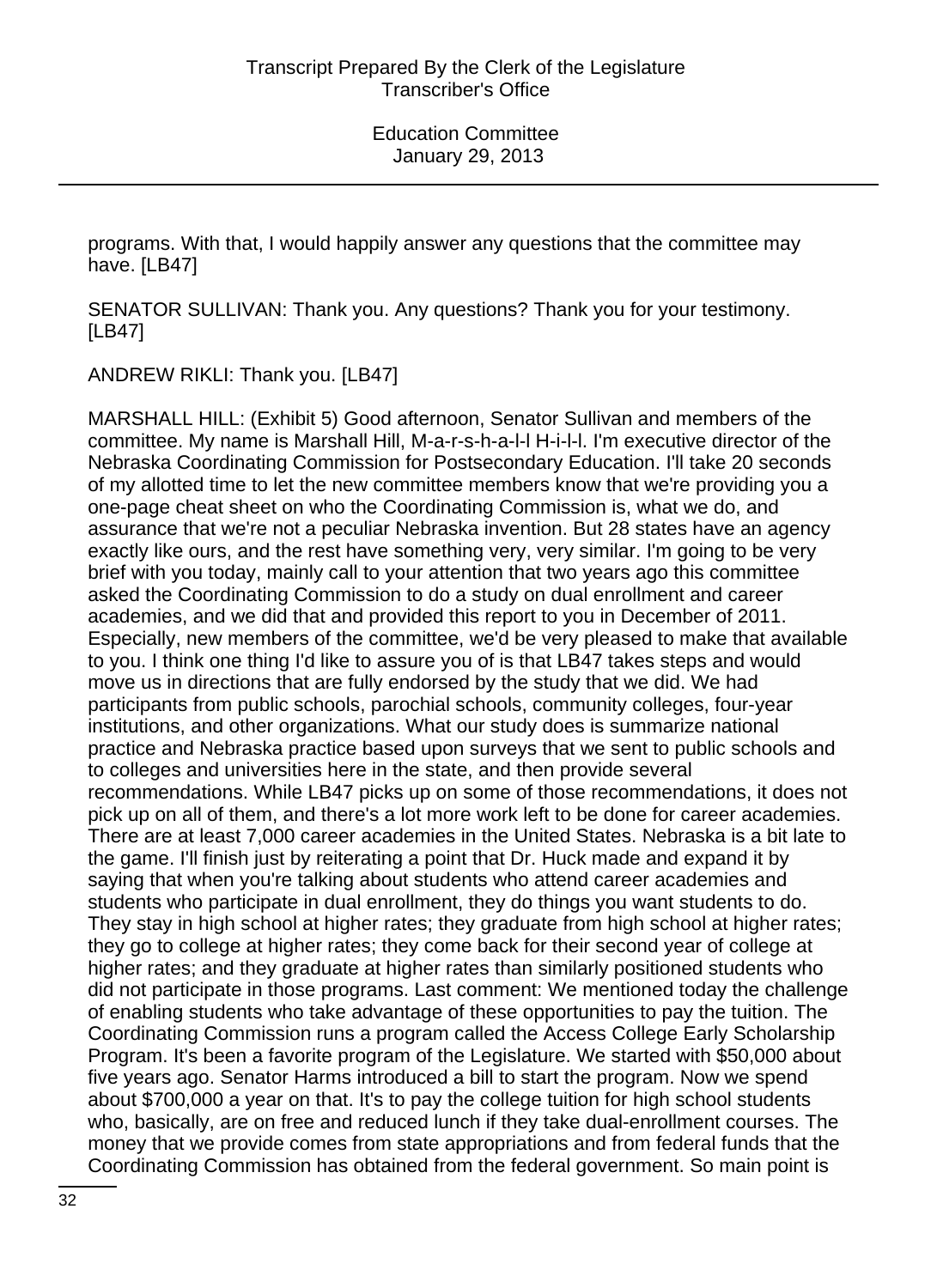to call this report to your attention, to endorse LB47, and salute the steps that it takes forward. [LB47]

SENATOR SULLIVAN: Thank you, Marshall. Any questions for him? Thank you for your testimony. [LB47]

MARSHALL HILL: Thank you. [LB47]

ROB WINTER: (Exhibit 6) Good afternoon, Senator Sullivan and members of the committee. My name is Rob Winter, R-o-b W-i-n-t-e-r. I'm the superintendent of the Grand Island Public Schools and just come before you in support of LB47. There has been some discussion already about the work being done in the Grand Island Public Schools as it relates to a career academy, and I think the important things for us to share with you is that this career academy is really driven from the need within our community, within Hall County, business and industry saying that there are certain areas within their work force that they cannot find the necessary employees or the employees that they need to be able to continue to grow and move forward. And so, as Dr. Joel alluded to earlier, that started in 2008. So, as you can see, this has been a rather long process for us to get to where we are today. But in August of 2013, we will open the doors to the Career Pathways Institute. We anticipate having right at 160 students start there that first year, and then we have room to grow that program and anticipate doing so. There will be five different pathways at the academy, and those pathways will complement a number of pathways already in place at Central Community College and also on the campus of Grand Island Senior High. A little bit about the Grand Island School District. We are a district that is a minority-majority school district. We have a student population of 64 percent free and reduced students, so the opportunity for our kids to be able to go and take a pathway that will give them that opportunity to step out of their high school career with certificates that make them or provide them the opportunity to be immediately employable at a livable wage. One of the things that I have said long and hard is that I want our kids to be able to step out and earn a livable wage and become a contributing member to the community, and our pathway, we believe, will do so. We purchased a building. We are "retroing" the building now, and we're very excited about that opportunity. There is little question in my mind that a four-year institution is not for every child. I think every child deserves an opportunity, though, to continue their education and be able to come out with a skilled trade that will allow them to raise a family, that will allow them to be able to buy a home and do all the things that we want for all of our kids. By having the pathways and the academies we accomplish that goal. Not every child in Grand Island, just as not every child in Omaha or Lincoln or any other district, is going to go to a four-year institution and be successful. Those of our kids that do, we wish them well and we're very proud of them. But we have a population of students that really, really need this opportunity, and so that is where we are with that. LB47 provides us...and there has been a fair amount of discussion already regarding the tuition piece. But with 63 percent of my kids free and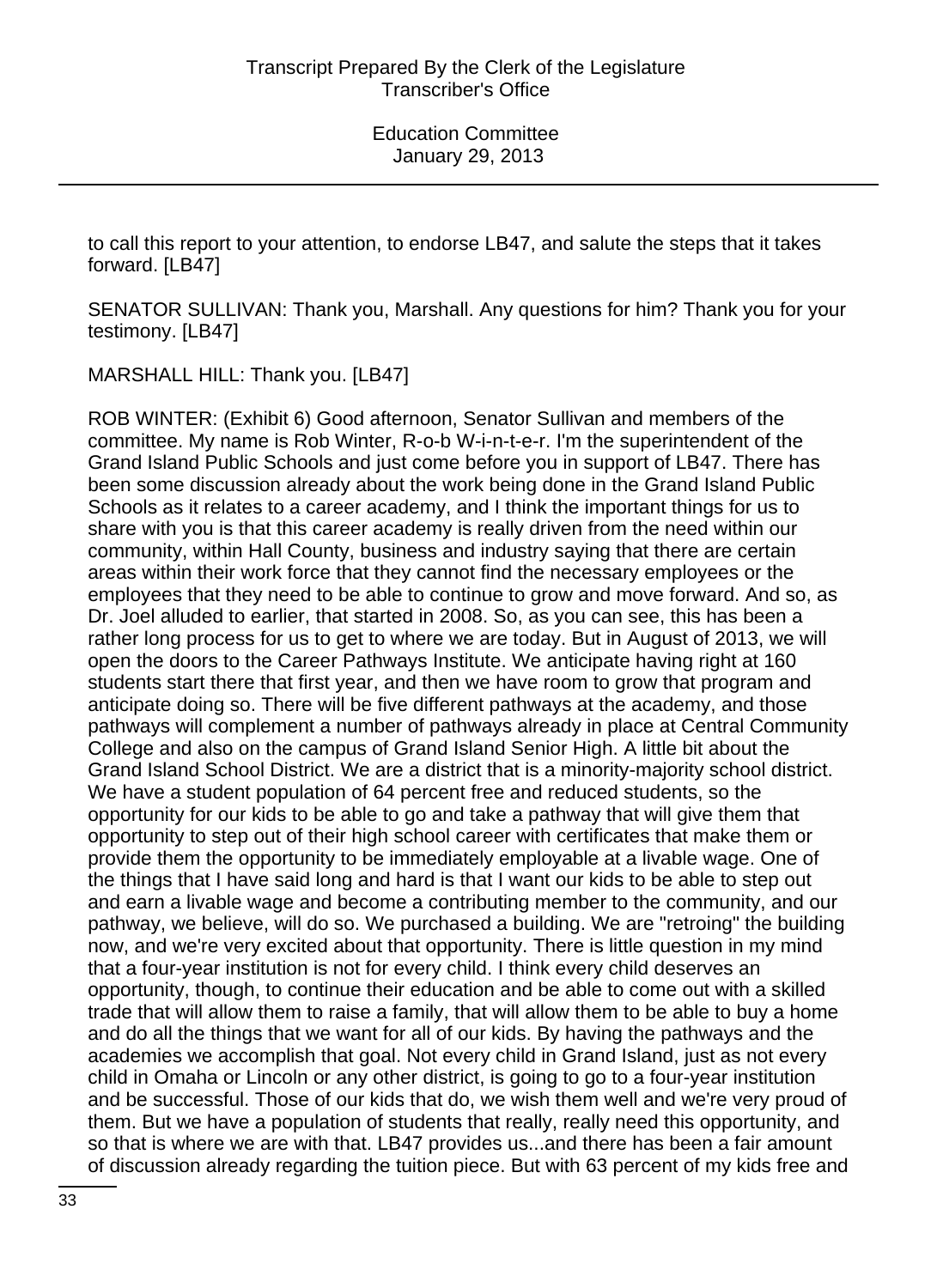reduced, that tuition piece is significant. I have handed out before you...it was not my goal to kill every tree in the area, but I think it's important to see what our learning plan is, who has been involved with it. The interesting thing about our program: it was a grass-roots movement. And the individual that will speak following me will talk to you at greater length about the number of manufacturers and educators that are at the table working on this together. And there are, as I call them, some heavy hitters in Hall County. It's Chief Industries; it's Hornady; it is Global Industries; it's Case IH. Those folks are the ones that have come to the table and said, we need help and collectively...and together we've addressed that. So I'm running out of time, so I will end my comments and answer any of the questions you might have regarding the Grand Island program. [LB47]

SENATOR SCHEER: Before I take questions, could you please respell your name? [LB47]

ROB WINTER: Sure. [LB47]

SENATOR SCHEER: The clerk didn't quite get it. [LB47]

ROB WINTER: Rob, R-o-b, Winter, just like the season, W-i-n-t-e-r. [LB47]

SENATOR SCHEER: Thank you. [LB47]

ROB WINTER: Sure. [LB47]

SENATOR SCHEER: Any questions? Yes, Senator Haar. [LB47]

SENATOR HAAR: Thank you. So LB47, though, designs this whole idea of a collaboration or consortium idea. Yours sounds pretty much standalone. Will you adapt to a consortium, or how does this fit in with your plan? [LB47]

ROB WINTER: Senator, that's...I appreciate that. We are inviting and have been working with Northwest High School, with Doniphan, with Wood River, with Central Catholic, and you'll see, in the information that I've provided you, those people were at the table as we developed this. We've gone through our first round of applications for next fall, and we're going through and picking up a second round. And Wood River and Doniphan and Northwest and those all have been invited, so it will be a collaborative effort for Hall County and those school districts within Hall County. [LB47]

SENATOR HAAR: Thank you. [LB47]

ROB WINTER: Yes, sir. [LB47]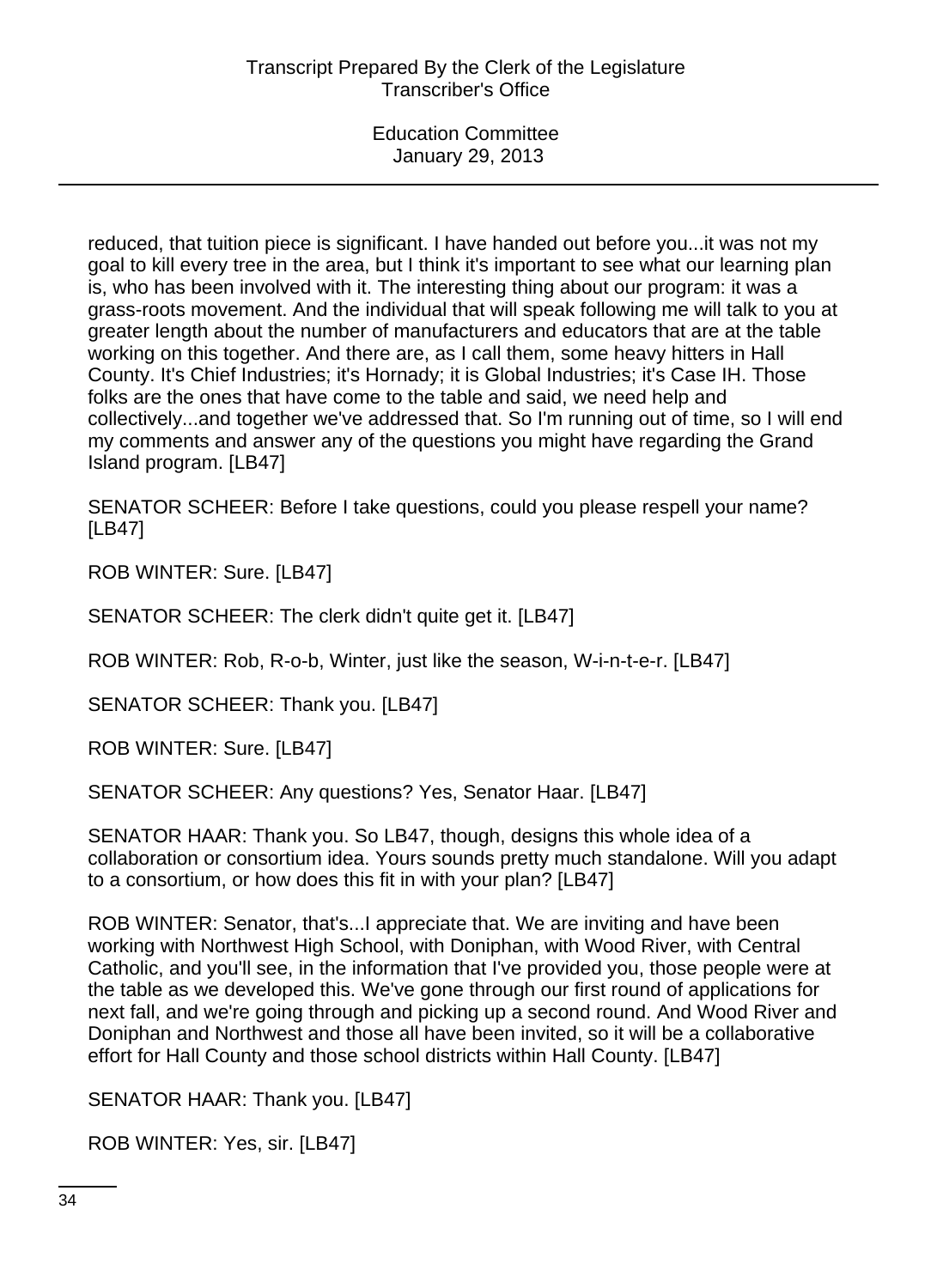SENATOR SCHEER: Senator Kolowski. [LB47]

SENATOR KOLOWSKI: Thank you, Mr. Chairman. So we kind of want to thank you for your presentation, and also...my question is, if maximized, how many students would be involved in all the programs if they were all filled? [LB47]

ROB WINTER: In all the programs for... [LB47]

SENATOR KOLOWSKI: Yes. [LB47]

ROB WINTER: ...throughout the...our career pathway or just at this attendant center, sir? [LB47]

SENATOR KOLOWSKI: At the attendant center, let's start with that. [LB47]

ROB WINTER: 400. [LB47]

SENATOR KOLOWSKI: Four hundred there, okay. [LB47]

ROB WINTER: And then we had heard testimony earlier. I am absolutely enthralled with the idea of running that...we pay our lights. The building is heated. There is no reason, if there is the need, we can't run a session from 4:00 in the afternoon until 7:00 or 8:00 at night, you know, so. [LB47]

SENATOR KOLOWSKI: Absolutely, absolutely. [LB47]

ROB WINTER: And we're working very closely with Central Community College on that. And so, as that need arises...and I truly, sir, I truly hope it does. I would like nothing better than to come back to you and say, we're running, essentially, three sections with that. [LB47]

SENATOR KOLOWSKI: That would be great. Thank you. [LB47]

SENATOR SCHEER: Any other questions? Thank you, Rob. [LB47]

ROB WINTER: Cool. [LB47]

SENATOR SCHEER: Appreciate it very much. [LB47]

TONJA BROADWELL: Tonja Broadwell, spelled T-o-n-j-a B-r-o-a-d-w-e-l-l. Thank you, senators of the Education Committee, for hearing our testimony today. First, let me give you a little bit of background on myself. I am chief operating officer for Kelly Supply Company, which is an industrial wholesale company with fourteen branches in three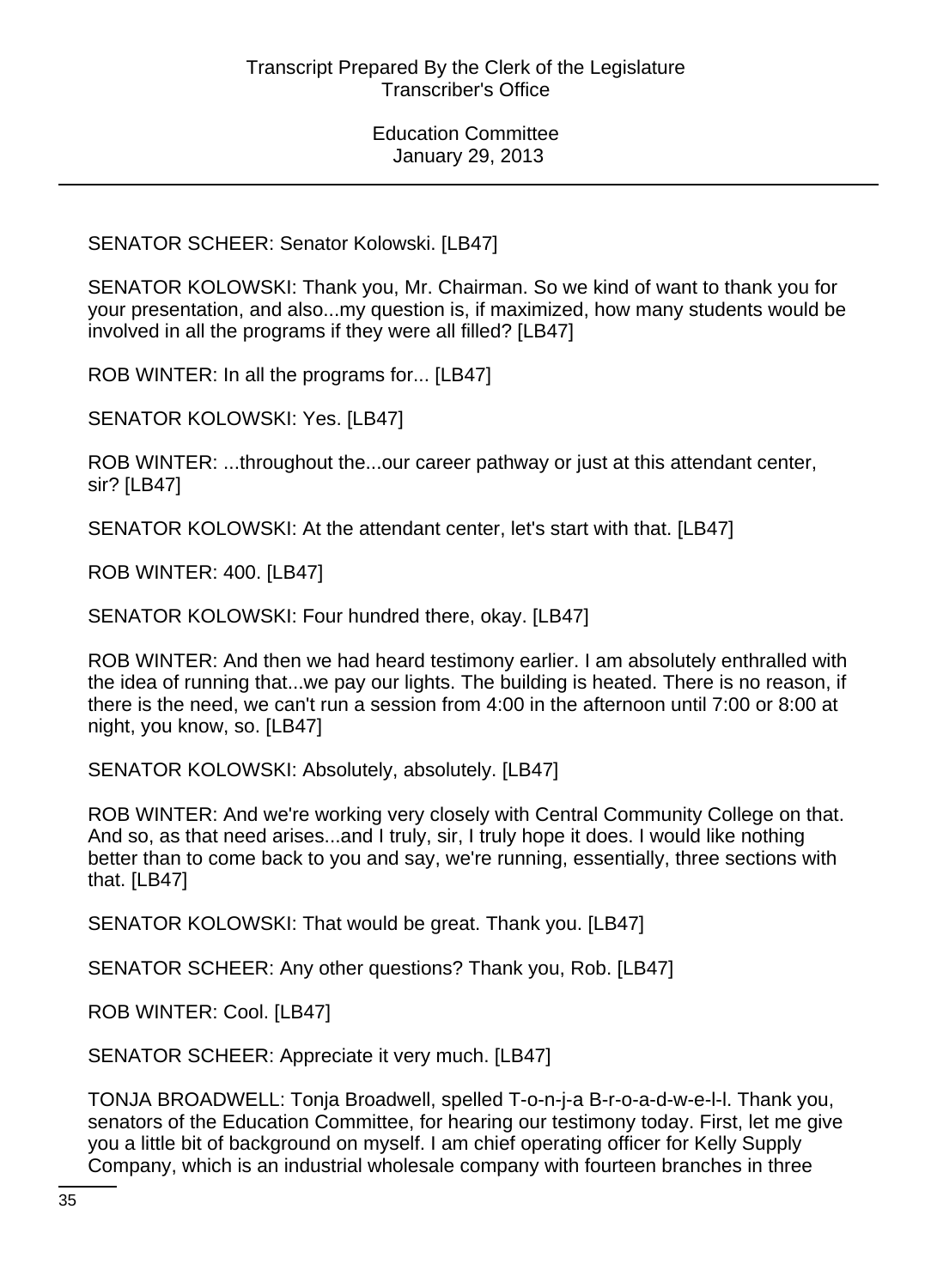## Transcript Prepared By the Clerk of the Legislature Transcriber's Office

Education Committee January 29, 2013

states. Most of those branches are in Nebraska; 110-year-old company, family owned. I've been employed there for 16 years. In about five years we're going to lose 30 percent of our work force due to retirements and whatever else life may dish out. I spent the last six years as a board member on the Grand Island Area Chamber of Commerce. I was part of the design team that developed the learning plan for the Grand Island Public School system. I participated in the Arizona site visits in 2009 and the Oklahoma site visits in 2012, and I am currently serving on the executive team for the newly established CPI, the Career Pathways Institute. I'm in my third year of service on the board of education for the Grand Island Public Schools system. And, truth be known, my involvement with the chamber and the CPI is really why I took an interest in becoming part of the board of education. I am kind of passionate about this project, so I've prepared some notes. So if you can endure my reading, I'm going to try and stay on point and read my comments. Where we are today with CPI is the result of a grass-roots effort to satisfy the work force demands of our area employers. It goes back to 2008 or so when welders were in short supply. Business and education worked hard and deliberately to meet that need with the expansion of Central Community College welding program. Building upon that success, we had to look at more career pathways. We have studied hard, we have engaged the minds of many, we have collaborated, we have been resourceful, creative, and diligent; and in the fall of this year we will fill a new building with students who will be engaged in career-linked curriculum. The pathways offered in that building are work force driven, with the present and the future in mind, from data released by the Nebraska Department of Labor, the Nebraska career education model, the Battelle study, and employers themselves. And the building itself was designed with flexibility inherent, which is vital to the rapid pace of the change going on in our world. We recognize that our approach may be a bit different than others before us, and we are still feeling our way. It is our hope, however, that our experience can help shape the way for others in our state. As a representative of the business community in central Nebraska, we feel strongly that career academies provide both a pathway for career-ready workers and a jump-start for college-bound workers, and that is how we can keep our talent around. This is how we provide a quality work force. This is how we grow and compete. Stealing workers from each other and hiring the unqualified is not. This bill is business friendly when it supports collaboration and flexibility. Working together toward purposeful and deliberate outcomes is key, and time is of the essence. And I just want to leave you with a couple of things from an article that showed up in American School magazine, published in September of 2012, called "Working It." It was by Naomi Dillon. Increasingly, school districts are joining forces with area businesses who are finding that they need schools as much as schools need them to build a successful future. And the last line of this article says, we could ask businesses to do 1,001 things, but asking them to do something that not only benefits students and teachers but comes back to help them in the long run, it's a no-brainer. So with that I will conclude my remarks and answer any questions you may have. [LB47]

SENATOR SCHEER: Thank you very much. Are there questions from the committee?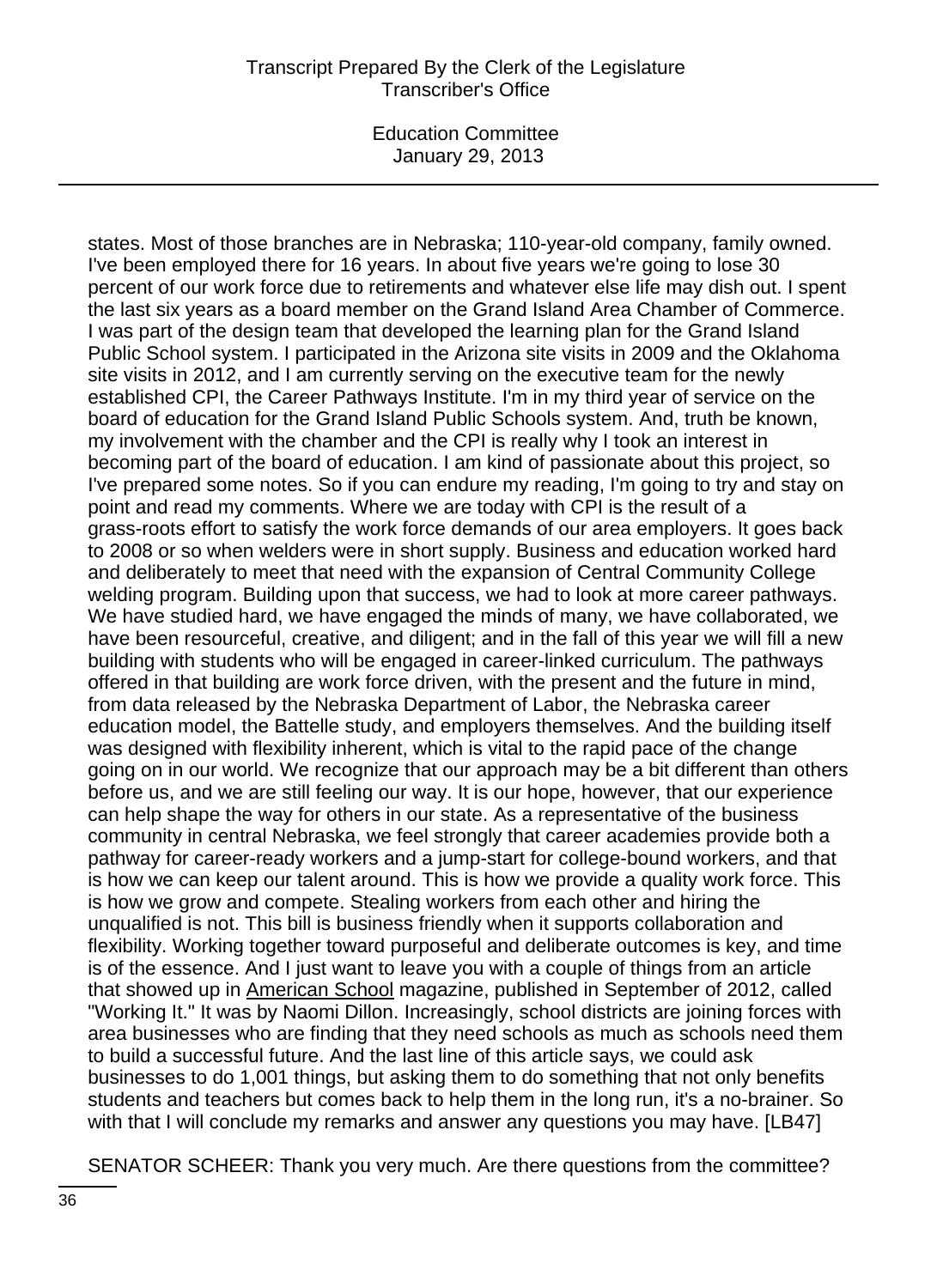Seeing none, thank you very much. [LB47]

TONJA BROADWELL: Okay. [LB47]

TROY LOEFFELHOLZ: (Exhibit 7) Good afternoon. My name is Troy Loeffelholz. That's T-r-o-y L-o-e-f-f-e-l-h-o-l-z, and I'm the superintendent of Columbus Public Schools in Columbus, Nebraska. A little bit different...we are not, obviously, in the Lincoln-Omaha metro area. We are out in rural Nebraska. But we look at this...when we look at career academies, we at Columbus Public Schools looked at LB870 as an opportunity to improve the high school experience for the students in and around Columbus Public Schools. We do support one or more academy programs, and we do this in order to strengthen and improve students' success in their postsecondary endeavors. Our academy development project does involve business, industry, staff, students, and parents in the planning. Over the last three years I have visited several of the manufacturing plants in and around Columbus. Columbus is known as the "city of power and progress," and some of the high-profile organizations and companies within our community are: NPPD's corporate office; Behlen Manufacturing, the world-class steel fabricator; BD Medical, a leading global medical technology company, and they have two large facilities in Columbus; ADM, a world leader in agricultural processing and corn processing plant, as well as ADM Alliance Nutrition; and Vishay Dale, which is a leader in the global electronics business. When touring these three facilities, it was amazing to see the products that they produce. While they're in the developing and building world-class products, so are we in the educational field. We need to develop college-ready students who have a focus, goals, and purpose in their education. We should just not be developing a skilled work force but lifelong learners with twenty-first century skills and technology and, what we term, soft skills--communication, collaboration, problem solving, etcetera. One of the first things that most employers around Columbus said is, if you can teach them to be on time and here every day, you've covered half the battle. These plans need to include a four- to eight-year plan. And I think you probably have heard the term P-16. I've heard the term...does it correlate with the Nebraska state standards? And I would tell you yes, because all the academies you have heard today really have a term that's out there, kind of a buzzword, STEM academy--science, technology, engineering, and math--which do correlate to the Common Core standards. And what I've been told is the NeSA standards are more rigorous in some aspects than the Common Core. But all of our students need to have a four-year plan when they enter high school. I know at Columbus Public Schools and many other school districts we do the EXPLORE, PLAN, and the ACT. We're one of the pilot schools for the Department of Education. So we take those correlated scores and those career cluster wheels and find out where our students want to be and what they want to become, and we use that data as a part of their four-year plan. Our goal is for all of our students, when they enter Columbus High School, is to have a four-year plan and which direction they want to go to, either in a career, towards a certification, or to a two-year or four-year institution. If done right, many models across the Midwest and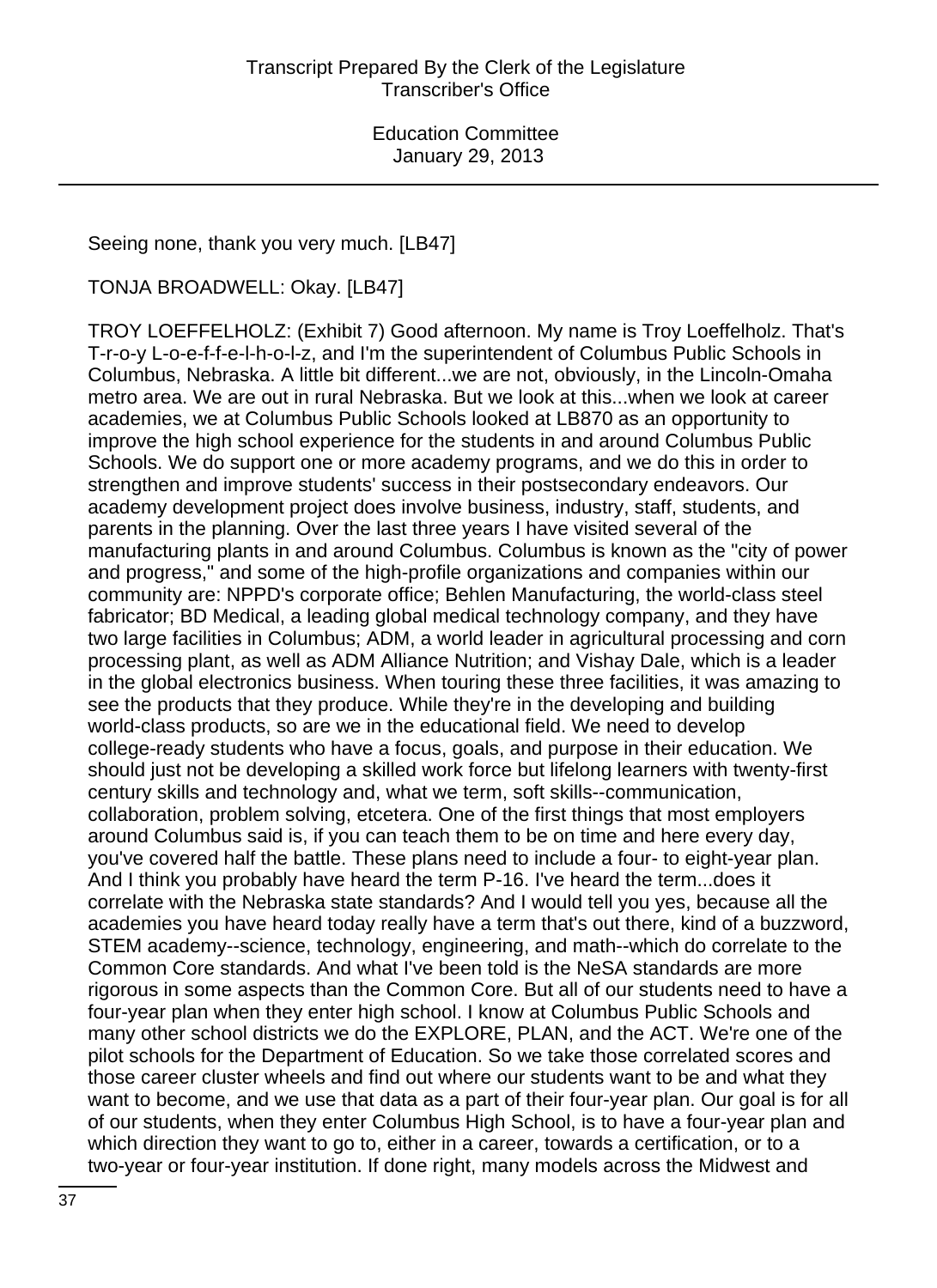Plains states you'll see improved scores in testing, higher graduation rates, lower dropout rates in these schools, and greater readiness for postsecondary education. Again, we need your help to make these dreams possible for the students of Columbus and across the great state of Nebraska. The superintendents within the ESU 7 area, serving Boone, Butler, Colfax, Merrick, Nance, Platte, and Polk counties have approved the concept of a STEM academy in Columbus, Nebraska, which is probably one of the only ones up in the northeast part of the state. LB47 is a good first step in assisting school districts and students to afford these necessary changes. And, I would tell you, Columbus Public Schools has a free and reduced rate of 50 percent; and, like Superintendent Winter, it is a challenge for a lot of our students. We have a high Latino population that, for the most part, would be first-year or first-generation college students. And I would contend that community college would see increased enrollment because of the dual-credit opportunities afforded in high school working towards that community college degree. And I'd answer any questions. [LB47]

SENATOR SULLIVAN: Go ahead. [LB47]

SENATOR SCHEER: Thank you. Are there any questions? Senator Haar. [LB47]

SENATOR HAAR: Yes. After listening to testimony today, it almost sounds like one thing you'd want to be saying is, get out of our way; but you're saying, help. Is the help really just the money aspect of it, or...because it sounds like so many good things are happening already. [LB47]

TROY LOEFFELHOLZ: There are many good things, and that's a great question, Senator Haar. The difference...and I think Senator Sullivan asked the question: What's the difference between the academies we have today and the academies that you are hearing about, possibly, in the future? [LB47]

SENATOR HAAR: Um-hum. [LB47]

TROY LOEFFELHOLZ: And I think it's the involvement of the community. I think it's involvement in industry. I think it's involving hospitals. You've heard of healthcare academies. You hear of manufacturing academies, engineering academies. I think the difference you see is in the old academy structure they were standalones and they worked with the issues with a group of schools. What you're seeing now, and I think what you see in the movement, is the movement towards involving more industry, more healthcare, more education, and it becomes a triangulation of help for those students so that they can succeed. It's not all about the money. But I would tell you, for many of my students, just like Superintendent Winter, \$1,500 goes a long way to pay tuition. Now I would tell you, in Columbus Public Schools, I think the students should be on the hook for a little bit of that tuition because they do seem to appreciate it more when a little bit of it comes out of their pocket. But it would be tuition assistance. [LB47]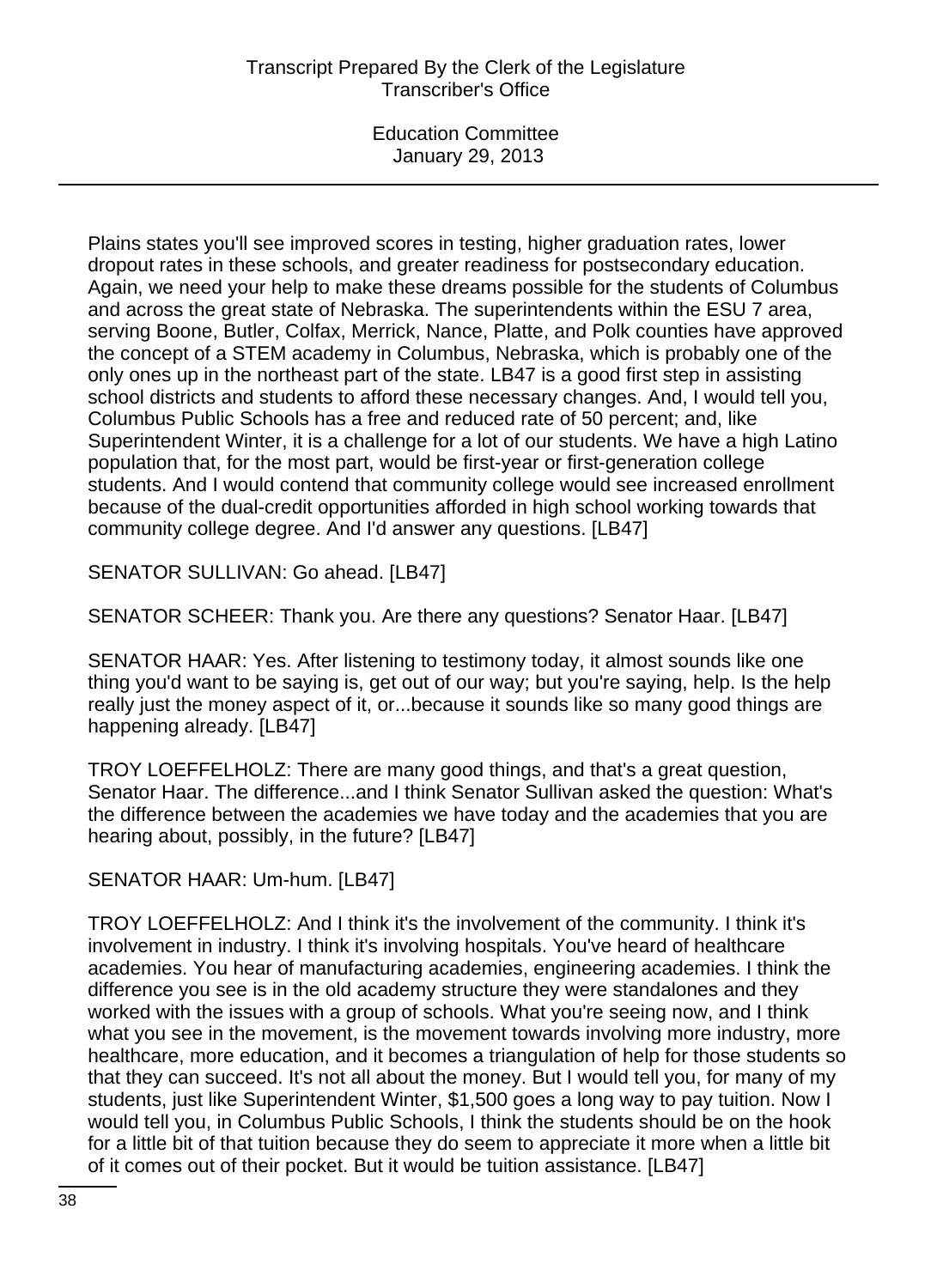SENATOR SCHEER: Any other questions? If not, thank you very much. [LB47]

TROY LOEFFELHOLZ: Thank you very much. [LB47]

SENATOR SULLIVAN: Thank you for filling in. [LB47]

CLIFF LEVITAN: Senator Sullivan, members of the committee, thank you for the opportunity. My name is Cliff Levitan, C-l-i-f-f L-e-v-i-t-a-n. I last appeared before you a year ago last January on LB1144. And I am a business person. I'm in the construction management business in the Omaha area, and I bring the passion. I'm the guy that, 28 years ago, started beating on people's doors and telling them it's embarrassing not to have career academies. We all know not every kid is going to college. Some of them just don't know where they're heading. We need to provide the opportunities. I've wanted a meaningful career academy for so many years that that's why I keep arguing with people, convincing them that we have to have it. And I am on the steering committee in my particular area, finally got enough people around me that thought the same way and, hopefully, we're heading someplace. We need a better skilled work force. In the construction business I can walk onto any job site, and the first thing that gets me is the amount of gray hair. And I'm only talking about my industry. And I've been in this industry a long time, and I've earned my share of gray hair. But the skilled trades are aging, and the career academies we're talking about in LB47 are not just construction trades or welding or anything. We're talking about healthcare and information technology and a lot of doors that could be opened for the kids in our communities. Support is building. You've heard how support is building all over the state. I can't tell you how many businesspeople in my area have called me up, leaders of large industries and businesses, and said, what can I do, what do you need; you need money, you need equipment, what? So I tell them, just wait, got some planning to do, we'll be back. How are we different? A lot of things have been talked about this afternoon. The business and industrial tie-in with potential internships and so forth, that's key. That's a big thing. We're going to have curriculum advisory boards to keep...from the business community in our particular area that will keep the curriculum fresh and new and say to the educators, we need a little more of this and a little less of that, and keep everything alive. We've even talked about, in our area, having not just guidance counselors in the school system but a jobs coordinator who does nothing but match the kids to the jobs. They need that guidance. The interlocal agreements you've all heard about, there's a lot of unique things. There's a lot of flexibility in this bill. LB47 opens a lot of doors that can make things really happen for the state, for the kids. It has my full support. Thank you. [LB47]

SENATOR SULLIVAN: Thank you, Mr. Levitan. Can I ask you a couple questions? [LB47]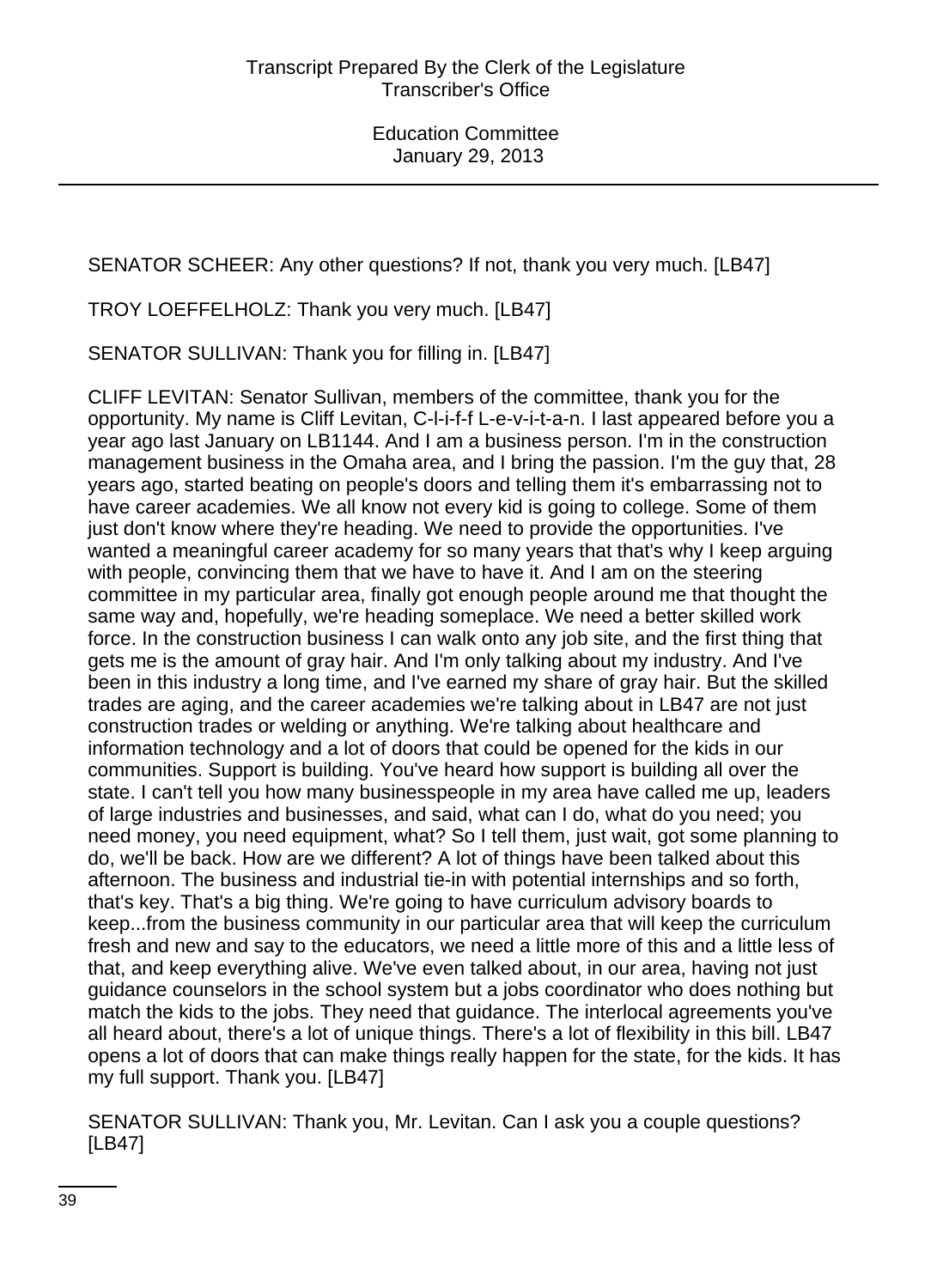CLIFF LEVITAN: Certainly. [LB47]

SENATOR SULLIVAN: First of all, has your business, up to this point, participated in any of the career academy activities in the Omaha area? [LB47]

CLIFF LEVITAN: No. [LB47]

SENATOR SULLIVAN: Okay. [LB47]

CLIFF LEVITAN: Interestingly enough, though, the way I got involved in this...I've been in construction for 50 years. [LB47]

SENATOR SULLIVAN: Um-hum. [LB47]

CLIFF LEVITAN: But my degree is in industrial arts education. [LB47]

SENATOR SULLIVAN: Oh, okay. [LB47]

CLIFF LEVITAN: My degree started me out as a shop teacher, but I just can't spend all day indoors. And I'm in construction, and that's the name of that tune. But I, back in my earlier years, I worked with...I was a member of the Metropolitan Omaha Builders Association. In those days I was chairman of the architectural awards committee. [LB47]

SENATOR SULLIVAN: Um-hum. [LB47]

CLIFF LEVITAN: I got to know, and some of them are friends of mine to this day, almost every industrial arts teacher in Omaha, so I'm familiar with what's in all the schools. [LB47]

SENATOR SULLIVAN: Um-hum. [LB47]

CLIFF LEVITAN: I've been to a lot of them. I've seen them operate, except that the schools are now so focused on getting that child to college that it's...there's other things out there in the world. [LB47]

SENATOR SULLIVAN: Um-hum. [LB47]

CLIFF LEVITAN: Some kids can't; some kids won't. They need to be exposed to something. Getting kids in the classroom in eleventh and twelfth grade, exposing them in ninth and tenth, and even introducing it in seventh and eighth, it's a step. [LB47]

SENATOR SULLIVAN: How do you see your business participating in an academy like what we are talking about? [LB47]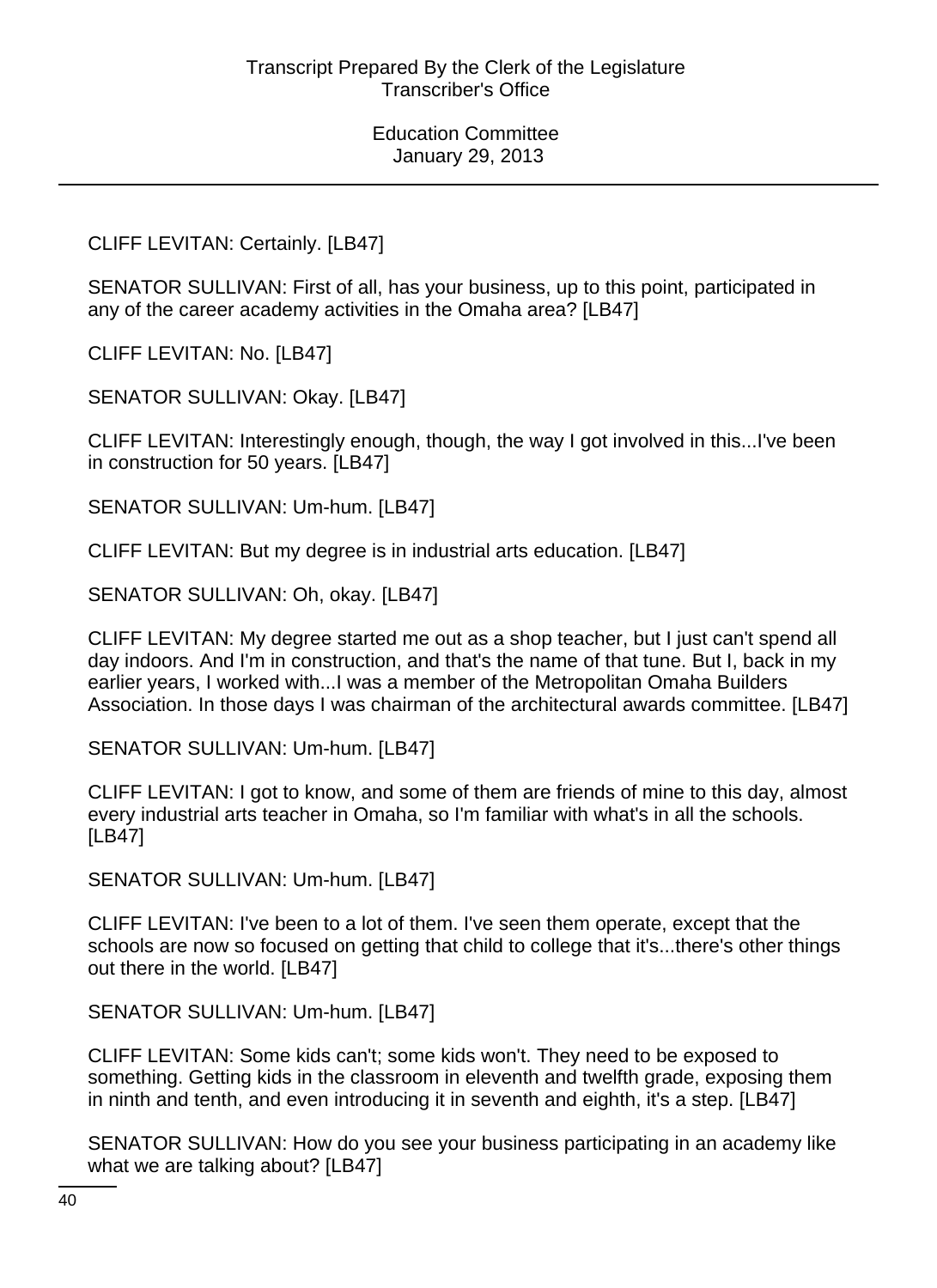CLIFF LEVITAN: I would love to be on a community advisory board because I have contacts in all kinds of industries. I am personally a one-man company. [LB47]

SENATOR SULLIVAN: Um-hum. [LB47]

CLIFF LEVITAN: That's me. I represent owners and manage construction projects for people and get all the interested parties--the contractors, the architects, and everybody--focused on my client. [LB47]

SENATOR SULLIVAN: Um-hum. [LB47]

CLIFF LEVITAN: So this has been something I've been begging for, for years, and finally got some people like good Senator Ashford to finally listen to me, and that's how this thing has moved forward. [LB47]

SENATOR SULLIVAN: Okay. [LB47]

CLIFF LEVITAN: So for the rest of my life I will be involved in whatever way I can be of help, and that will even be down to fund-raising from all these business leaders... [LB47]

SENATOR SULLIVAN: Um-hum. [LB47]

CLIFF LEVITAN: ...who have said, how can I help? And I can now call them up after the bill has passed and we start structuring and say, here's how. [LB47]

SENATOR SULLIVAN: Okay, thank you. Any other questions? Yes, Senator Haar. [LB47]

SENATOR HAAR: Yes, thank you. Mr. Levitan, this sounds almost like apprenticeships that go on in the unions. Have...in your experience with this committee and so on, are the unions involved in these discussions? [LB47]

CLIFF LEVITAN: Not directly with me, but they all know about it and there's no conflict at all. They've got schools. The different trade associations have schools. The community college has schools. This is a venture. This bill can allow people to work together. The idea of the business community, educators, community colleges all sitting down at the same table is... [LB47]

SENATOR HAAR: Um-hum. [LB47]

CLIFF LEVITAN: It's revolutionary. It's happened in other states. What I saw out in Grand Island, boy, I wish all you guys could go out to Grand Island and see what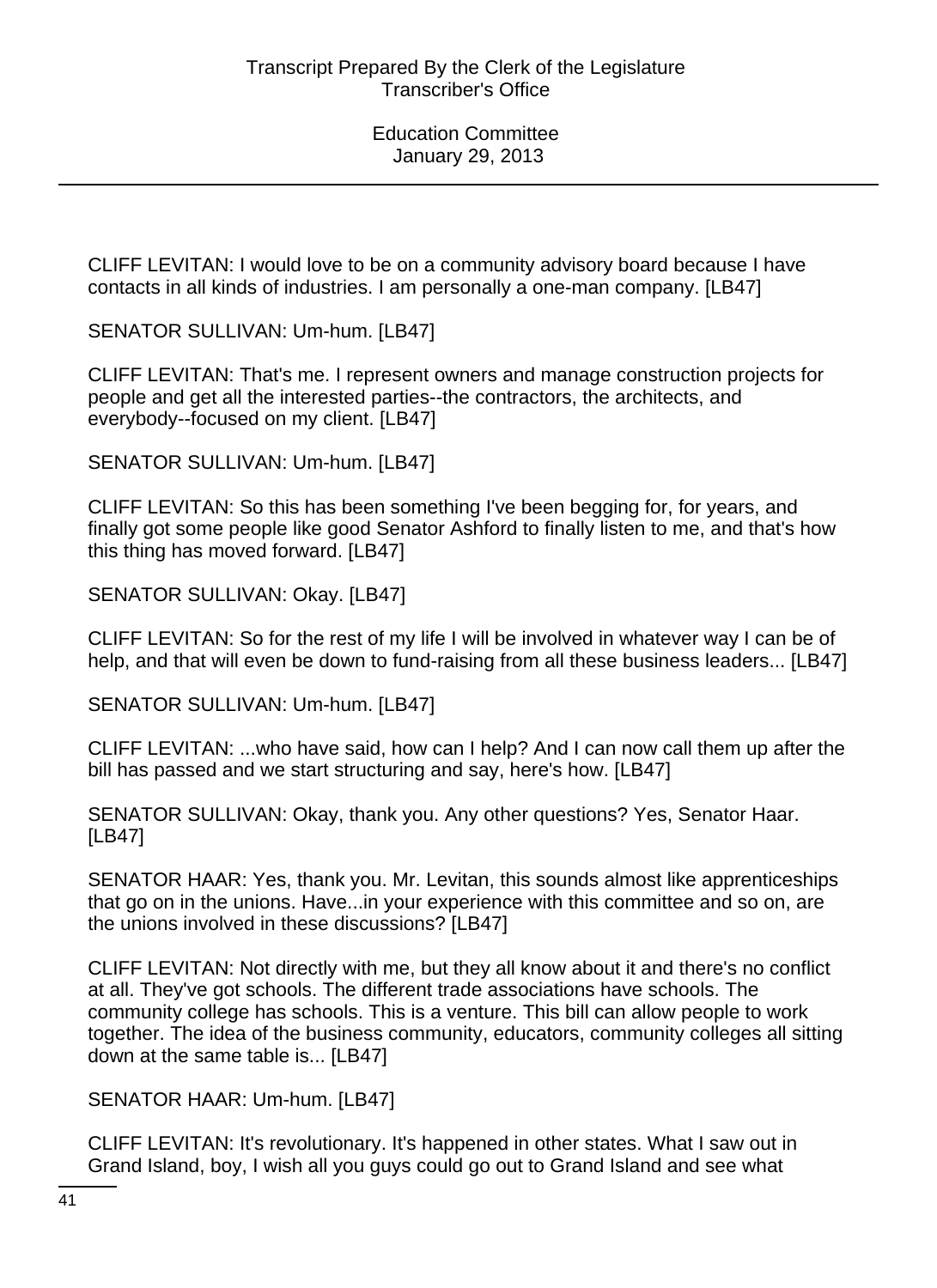they've actually done out there. It's brilliant and it's so needed. Like I say, with me, you get the passion, not the educational facts and statistics. (Laughter) [LB47]

SENATOR HAAR: Great. [LB47]

CLIFF LEVITAN: But that's my role in this thing. [LB47]

SENATOR SULLIVAN: Okay. [LB47]

SENATOR HAAR: Um-hum. [LB47]

CLIFF LEVITAN: And I want your support, and I thank you very much for the opportunity. [LB47]

SENATOR SULLIVAN: Okay, thank you. Any other questions? Yes, Senator. [LB47]

SENATOR KOLOWSKI: Thank you, Madam Chair. Mr. Levitan, thank you for your passion. I think it's extremely important, and the superintendents we've heard from today, the zeal that you're bringing forward is extremely important. From a number of us who have spoken to our communities over the past years, when we had reductions in the industrial arts areas and some of the other hands-on, job-related directions that our kids could be going, it's good to see it...we've...we're moving away from that. They all need the reading skills. They all need the math skills. There's no question about those things, and those will be there. But to back off and reduce our focus on the students that won't be going to two or four years or a graduate college, it's extremely important that we have those options available to them. And I thank you for what we've heard today, and you're a capstone to that. Thank you very much. [LB47]

CLIFF LEVITAN: I thank you for your attention. And this is a start, and this is something we really need. [LB47]

SENATOR SULLIVAN: Thank you for your testimony. [LB47]

CLIFF LEVITAN: Thank you. [LB47]

JOHN SKRETTA: (Exhibit 8) Good afternoon, senators. My name is John Skretta, that's J-o-h-n S-k-r-e-t-t-a, which, for the transcript, will be much easier to get correct than Loeffelholz. (Laughter) Obviously, given the voluminous testimony you've heard already this afternoon related to the graying and soon-to-be-retiring work force, there is a clear and present need for healthcare academies. My name is John Skretta. I'm the superintendent of the Norris School District. First of all, I just want to thank you for your service here on the Education Committee, and I'm here to encourage your consideration and hear the case, which you have received some talking points from the Norris School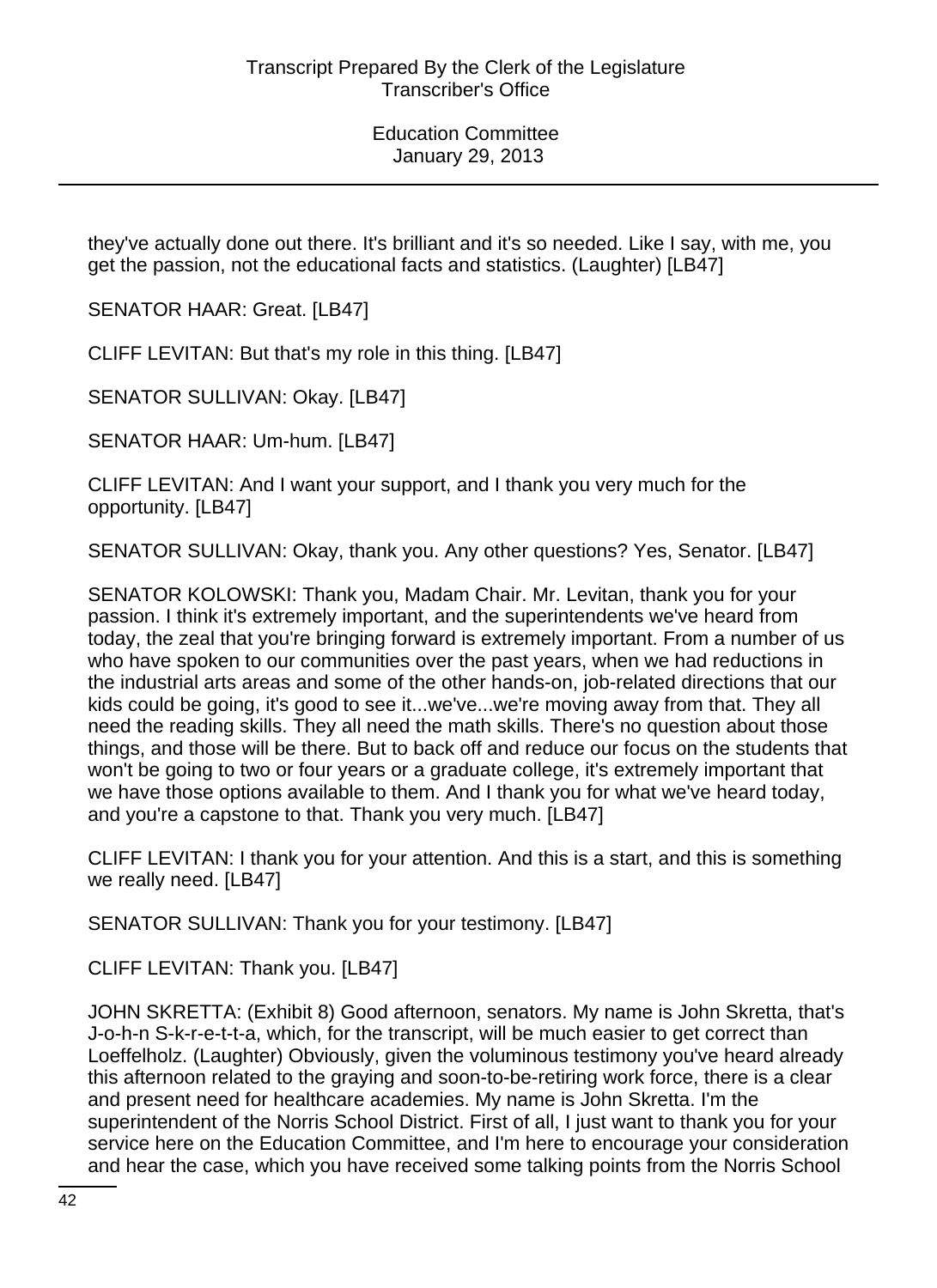## Transcript Prepared By the Clerk of the Legislature Transcriber's Office

Education Committee January 29, 2013

District perspective. I'm representing a smaller district. In terms of Nebraska, if you think about NSAA classifications, we're a mid-tier, Class B district, okay, so I'm representing a smaller school voice. Even though we have over 2,000 students, we're a fraction of the size of some of the districts you've heard from today. And I think you've heard some very compelling testimony related to the importance, in the metro areas, of career academies. I'm coming at you from southern Lancaster County, part of northern Gage County, and a sliver of Otoe. And I also gave you a copy of our annual report, just so you have a little bit of context about the district. We've been a charter member of the Southeast Nebraska Career Academy program. So we've been in it since its inception and are proud to have partnered with SCC and some of the other ESU 6 districts in that endeavor. That has proven, time and again, those career academy experiences to be almost uniformly hailed by the students who participate in them, and they've benefited from experiences that have equipped them with technical proficiency and job skills in the areas of health, business, info tech, education, etcetera. Career academies are not, as you have heard today, some kind of old-school, retro version of dismissing the duds and banishing kids from campus. I know that's been a stereotypical misconception about them, and I want to utterly refute that notion by equipping you with just some very basic data that I think is really compelling from a local level. Norris students perennially outperform national and, typically, state ACT averages. And a higher percentage of our students are college ready in the areas of math, science, and English than elsewhere, for the most part, even in our great state and its substantial high averages. Amazingly enough, the students who seem to do the very best are the kids we serve who have career concentration areas, wherein they have taken multiple courses, both beginning and advanced, within an identifiable career sector, and the Nebraska career ed folks can talk to you about those sectors. And, if you think about it, it makes a lot of sense. Students who are engaged in their education and view their classroom experiences as relevant and on a trajectory for a future pathway they want to pursue, they're more likely to really invest themselves in their learning. So I believe LB47 makes good sense. Our district believes it makes good sense. The partnership configuration works, SENCAP, in place right now. But the thing is providing these students these uniquely tailored educational experiences that mesh with career pathways is not an inexpensive endeavor. There are real costs attached to providing these students the resources, and that includes things that we haven't talked about earlier, such as basic things like ensuring that students obtain their CareerSafe OSHA certification or providing the transportation for students in small groups to get from our campus into Lincoln or other job site experiences. I thank you for your attention to this bill and thank you for your attentiveness to me this afternoon as well. [LB47]

SENATOR SULLIVAN: Thank you, John, for your testimony. A couple of questions. How long has the career academy group in southeast Nebraska been operating, and how long... [LB47]

JOHN SKRETTA: We've had the SENCAP thing going for about five years now. [LB47]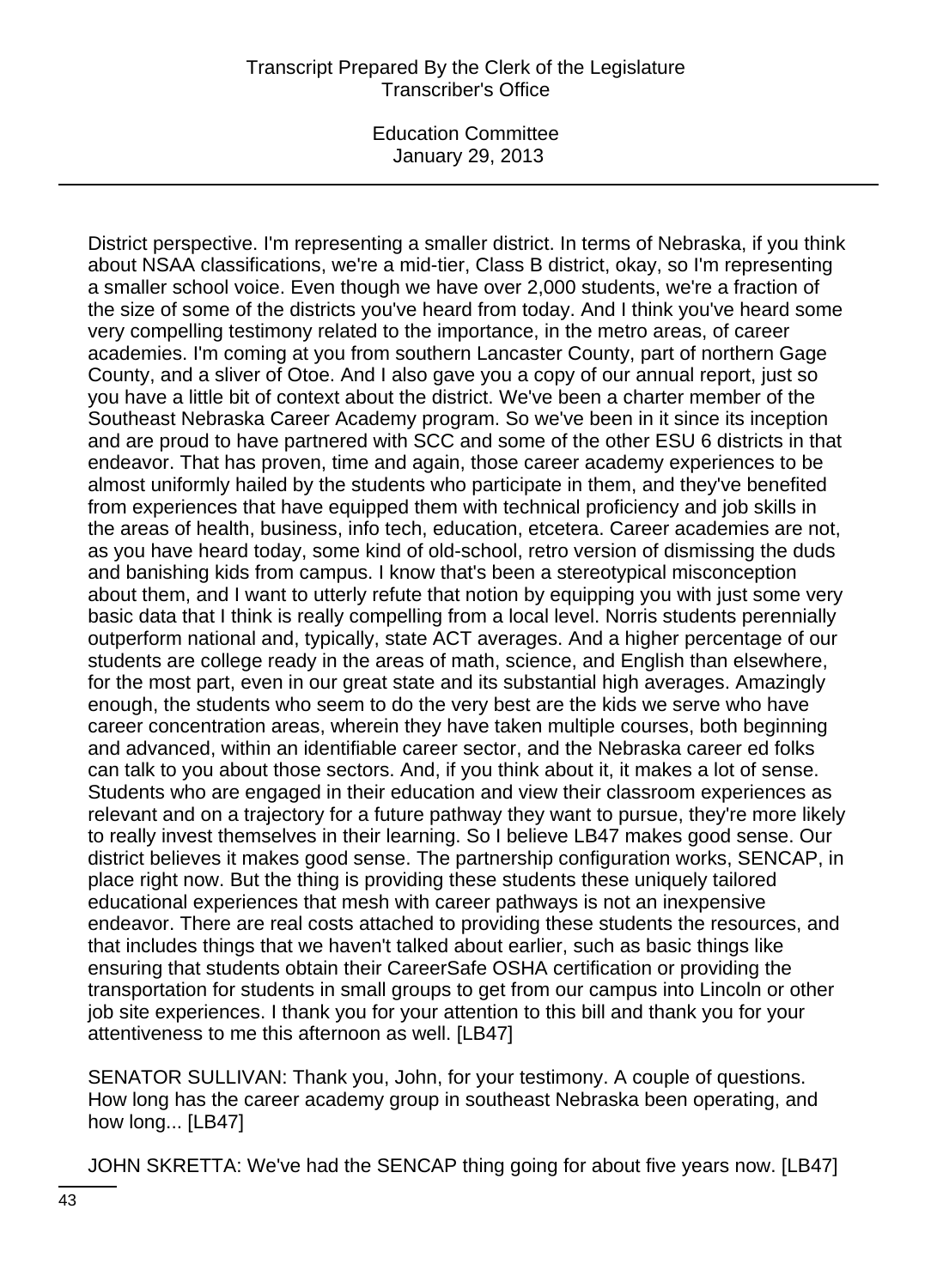SENATOR SULLIVAN: And of your student population, what percentage participate in it? [LB47]

JOHN SKRETTA: Relatively low percentage total. We have about 600-650 kids in the high school year to year, and we have somewhere between...we've had as high as 50 kids a year participate in the career academy, and we've had lower numbers than that. I think this year we've got 20 participants. [LB47]

SENATOR SULLIVAN: All right, very good. Any other questions? Thank you for your testimony. [LB47]

JOHN SKRETTA: Thank you. [LB47]

RICHARD KATT: (Exhibit 9) Good afternoon, Senator Sullivan, members of the Education Committee. My name is Rich Katt, R-i-c-h K-a-t-t. I'm the state director for career education with the Nebraska Department of Education, here to testify on behalf of this legislation in support from the department and the State Board. I'll forgo testimony because I think you've heard everything I was going to say, so I will not repeat. But I would like to make a couple of points. Please understand that when we talk about the career academies that you've heard about this afternoon, they provide greater depth of instruction, knowledge, and skills than we typically get in a 50-minute classroom period in a career and technical education. And so those require more equipment, more instructional materials, because we do get to that greater depth of instruction, so that's one point. Another one I'd like to make is...Chuck Chevalier talked about the incentivizing of collaboration of schools. We've been in conversation with several school administrators over this last year about how, in small rural schools, they might share programs rather than...it's very...it's impossible for a small rural school to offer all of the different kinds of career programs that are available. So the conversations have been focusing around what if we could coordinate our schedule so that students could receive core instruction, perhaps, in the morning. And then, in the afternoon, if we could arrange this, students could go here if they wanted to major in a health/science academy. They could go here if they wanted to do a manufacturing academy. And could we arrange something like that for schools that are within a distance that that's feasible for? The barrier we've come up against time and time again is the cost of transporting students. And so I think that as...they wanted to let you know that those conversations are happening and that schools are looking at ways that they can continue to serve students and to meet their educational needs by doing some collaboration and some unique thoughts about how to think outside the box. One of the conversations was about perhaps it's a four day and a one day. Day five becomes the career...who knows? We don't know where this could take us, but we're starting those kinds of conversations. The last point that I would make that hasn't been addressed very much in the testimony that's given: This bill does talk to industry credentials.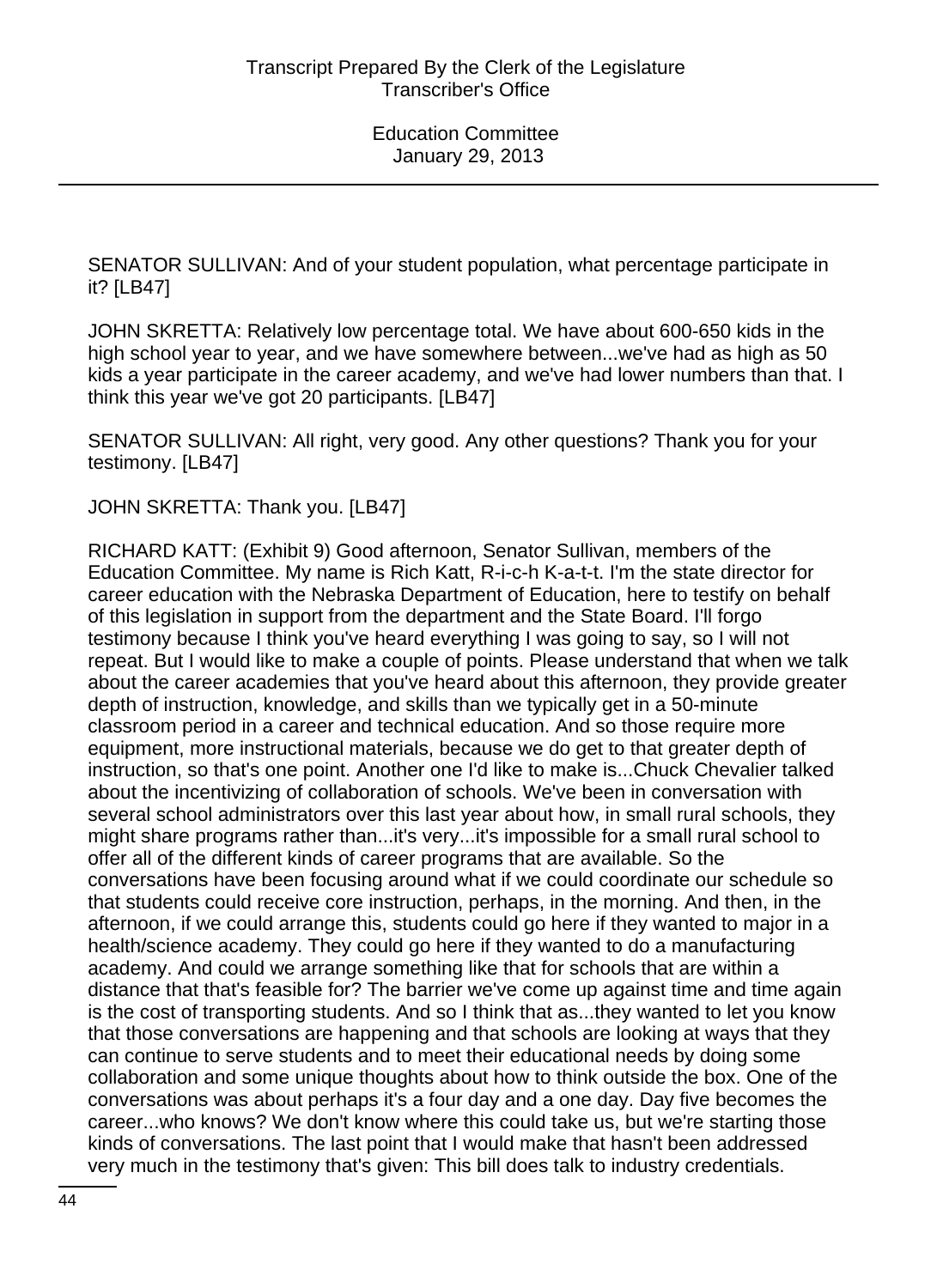# Transcript Prepared By the Clerk of the Legislature Transcriber's Office

Education Committee January 29, 2013

Nebraska, unfortunately, really lags behind the nation in the awarding of industry credentials, especially for students leaving high school. That really is because of the fact that we don't get to the depth of instruction. Our career and technical education is found in comprehensive high schools. So we have a 50-minute class period typically, or if you're in block maybe you have a 90-minute period. But we don't...we're not capable of giving the depth of instruction that provides the knowledge and skills so students could sit for those industry certification exams. A career academy opens that door because you have the bigger block of time and you have the ability. So those industry credentials are something that are a value add for that student as they walk into an employer, that they have an actual credential. Be it a certified nursing assistant or their AWS certification as a welder, the logistic certification to move into that industry, those are valuable credentials from a prospective employee's perspective, that bring value to them as an employee. We would love to see that program grow in this state, that we provide more industry credentials through our programming. I think that's a win for students, and it's a win for the state. So with that I want to thank you for the opportunity to share some thoughts this afternoon. [LB47]

SENATOR SULLIVAN: Thank you, Rich. [LB47]

RICHARD KATT: Thank you. [LB47]

SENATOR SULLIVAN: At least once today there was mention of the student leadership organizations and the skills built in those. [LB47]

RICHARD KATT: Right. [LB47]

SENATOR SULLIVAN: Is there any linkage or conversation around the role that those organizations can play in this whole mix? [LB47]

RICHARD KATT: As we've written and worked on that rule for a career academy, one of the components is that there would be career student organizations connected to that instructional program--so SkillsUSA for the industrial, I mean, it...right down the line, because they bring that other side of the employability skills and some of the value add. [LB47]

SENATOR SULLIVAN: Um-hum. [LB47]

RICHARD KATT: They're an essential component, we believe, to an effective career academy. [LB47]

SENATOR SULLIVAN: Um-hum. Okay, thank you. Any other questions? Senator Seiler. [LB47]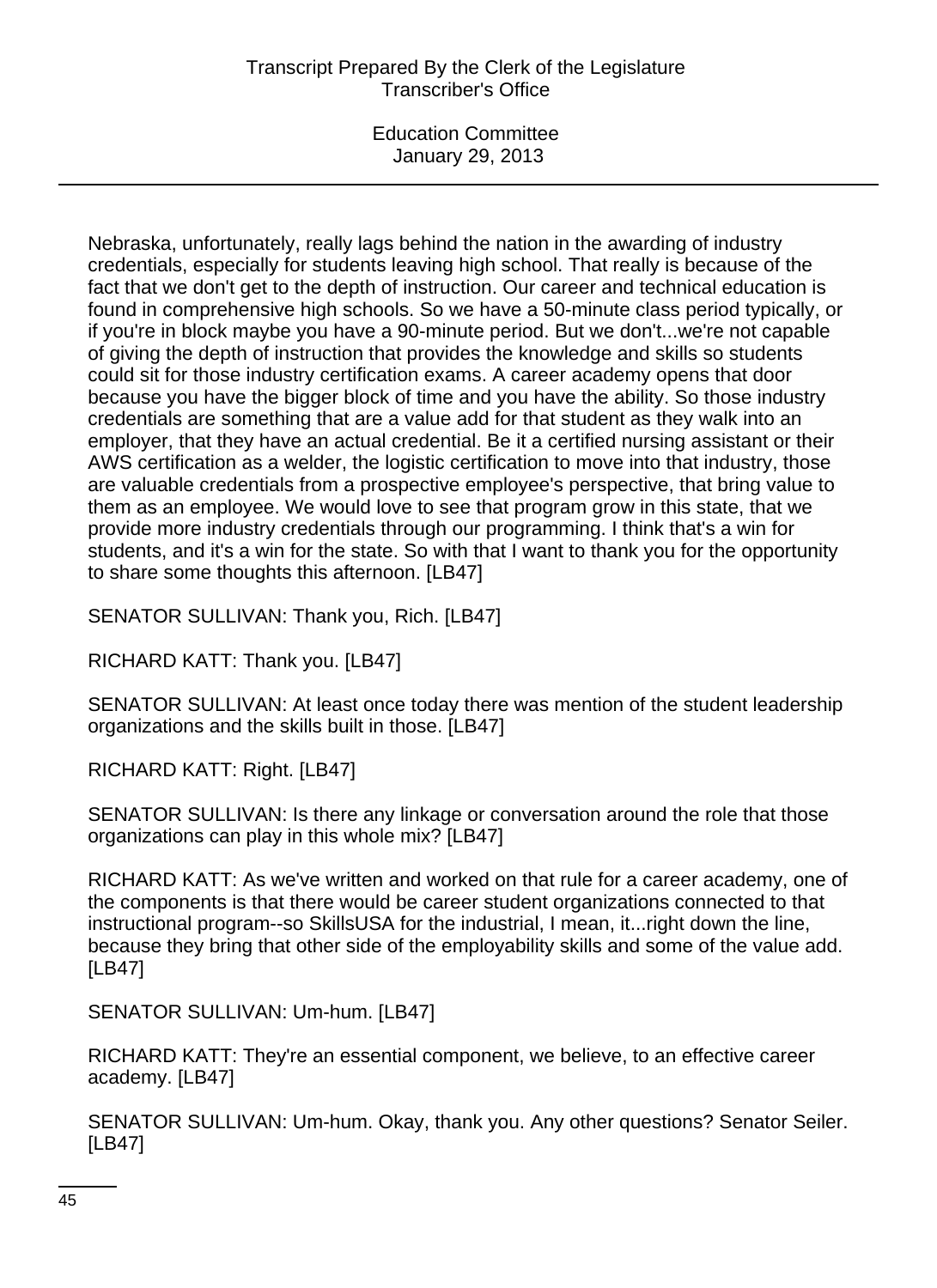SENATOR SEILER: The way the statute is written in LB47, that if a consortium or a school district, they have to get your approval, is that correct? [LB47]

RICHARD KATT: Right, right. [LB47]

SENATOR SEILER: And that was true before this change. [LB47]

RICHARD KATT: That was true. [LB47]

SENATOR SEILER: So if a school district at McCook entered into an agreement with Southeast Community College, or Southwest, that would be approved by you before it could operate? [LB47]

RICHARD KATT: Right. In the process...and we're into the final stages of writing that rule right now, and it will go through the public hearing and so forth. But there is an application process that is in there where they define. [LB47]

SENATOR SEILER: Okay. [LB47]

RICHARD KATT: And it was written directly from what was LB870 last year, so those components... [LB47]

SENATOR SEILER: That was my next question. Thank you. [LB47]

RICHARD KATT: Right, it aligns perfectly. [LB47]

SENATOR SULLIVAN: Senator Haar. [LB47]

SENATOR HAAR: Thank you. I heard a term, for the first time, used: an industry certification exam. Do many of these programs...do they have to result in some kind of exam, or is it...how does that work? [LB47]

RICHARD KATT: They do not, but there are many of the programs that we would look at, at a typical career academy, that do result. As we toured other states and we looked at other models that were there, that was one of the value adds that a career academy really brings to a student is that they get...a lot of them have a number of hours of instructional time you have to meet, or you have to do the demonstration of the skill in order to get the industry certification. And so, as we've looked at developing and the conversations we've had in Lincoln and Omaha, Grand Island, Columbus, that is priority for us, that, if possible, we want to make those industry certifications available because it really is a credential that the student can carry to an employer. And it's at least an indication to the employer of what that student knows and is able to do, so it brings value both ways. [LB47]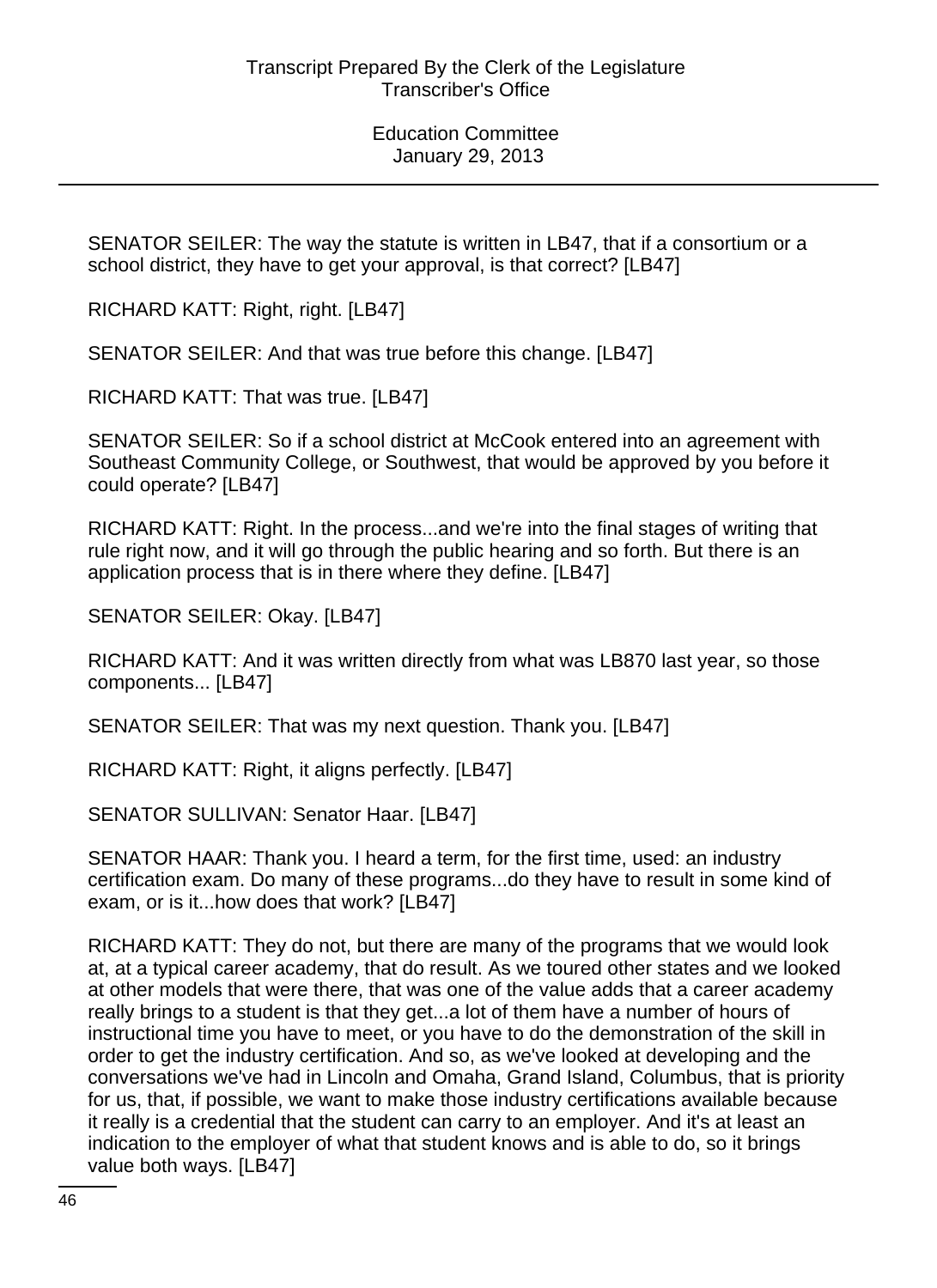SENATOR HAAR: Thank you. [LB47]

SENATOR SULLIVAN: Senator Kolowski. [LB47]

SENATOR KOLOWSKI: Thank you, Madam Chair. Rich, good to see you again. And just to piggyback on Senator Sullivan's comment, I know every student that's a member of the Education Academy at the Millard schools, at Millard West, is also a member of Future Educators Association. [LB47]

RICHARD KATT: Educators, that's correct. [LB47]

SENATOR KOLOWSKI: So we have automatically done that. Every student coming into that program is, without question, also a member of FEA. [LB47]

RICHARD KATT: That's great. [LB47]

SENATOR KOLOWSKI: Thank you. [LB47]

RICHARD KATT: You bet. [LB47]

SENATOR SULLIVAN: Senator Scheer. [LB47]

SENATOR SCHEER: Rich, in listening to all the different testimonies from the different career academies, would you say one of the strong points of this part of high school education--because that's what we're talking about is the high school and not beyond, and that maybe speaks to Senator Haar as far as the labor unions--they wouldn't start as young in their educational process as we're talking about with the career academy because we're really trying to get the youth in the high school level so that really, when they get to the point that they would go to a union training facility, they would be much farther ahead and better educated into those programs so that they actually maybe could move them farther along in those unionized training programs. But back to the point of the individuals. Would you agree that it is no two academies probably would look the same to the extent that each of those academies are operating under the needs of their area so that they are producing well-educated, technical-savvy future employees for that area and responding to the labor needs of that particular area? [LB47]

RICHARD KATT: That is correct. One of the aspects, as we've worked with different groups that are considering career academies, we always bring up...let's take a look at your regional work force needs, economic development needs. Where are the jobs? Where are the jobs for the future of the state of Nebraska in your area? That's paramount in our mind about why we should be creating the type of career academies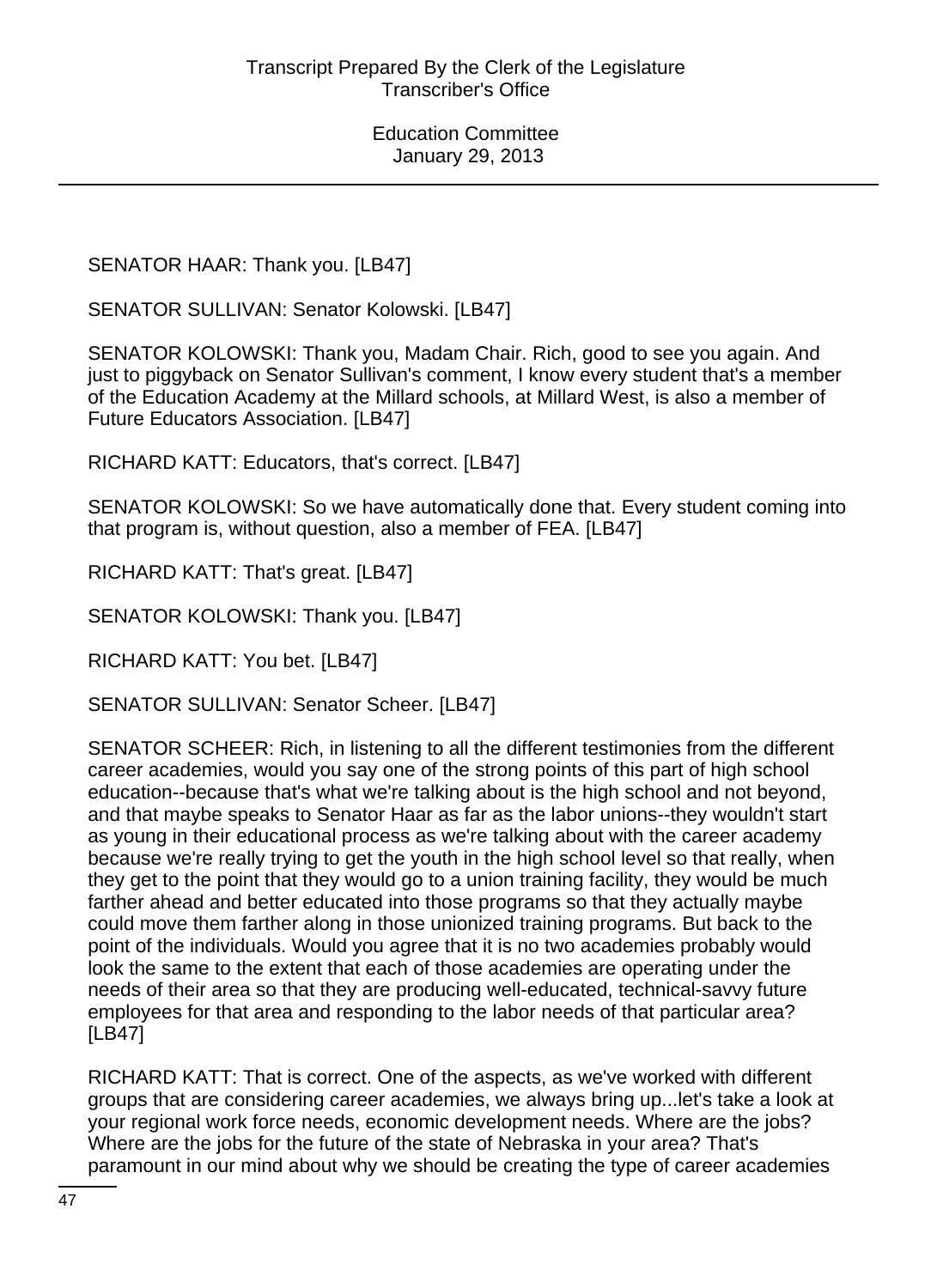we should be creating, so that we really are educating and creating that talent pipeline that becomes the skilled labor for our next generation of employees here in Nebraska, and entrepreneurs. [LB47]

SENATOR SCHEER: So, in other words, what we're really talking about is economic development. [LB47]

RICHARD KATT: Absolutely. I think the sites that we visited that had really effective career academies, you could sense in the conversations the enthusiasm of the employers and the growth and the expansion and the...I mean, it really is. It's absolutely about economic development. [LB47]

SENATOR SCHEER: Thank you, Rich. [LB47]

RICHARD KATT: Thanks. [LB47]

SENATOR SCHEER: Thank you, Senator. [LB47]

SENATOR SULLIVAN: Thank you, Rich, for your testimony. [LB47]

RICHARD KATT: Thank you very much. [LB47]

SENATOR SULLIVAN: Yes. [LB47]

JAY SEARS: (Exhibit 10) Good afternoon, Madam Chair and members of the committee. For the record, my name is Jay Sears, J-a-y S-e-a-r-s, and I represent the 28,000 educators of the Nebraska State Education Association. We are in support of LB47. I have written testimony for you, so I won't go over that. I'd just like to remind you that we also were here last year and testified in support of LB870. We thank Senator Ashford for bringing the next stage of the career academies to you for your consideration. And then one other announcement--that just reminded me, as Senator Kolowski was talking about the career academy of educators that comes out of Millard--is our board of directors on Saturday gave me the permission to spend budget money to be a partner with the FEA. And we're excited about helping support one of the career student organizations as they kind of get off the ground and elect their state leaders and then go on to national leadership. So again, NSEA supports this bill and would encourage you to get it out on the floor and get us going. So with that, thank you very much for the opportunity to testify. [LB47]

SENATOR SULLIVAN: Thank you, Jay. Any questions for Mr. Sears? Thank you for your testimony. [LB47]

JAY SEARS: Thank you. [LB47]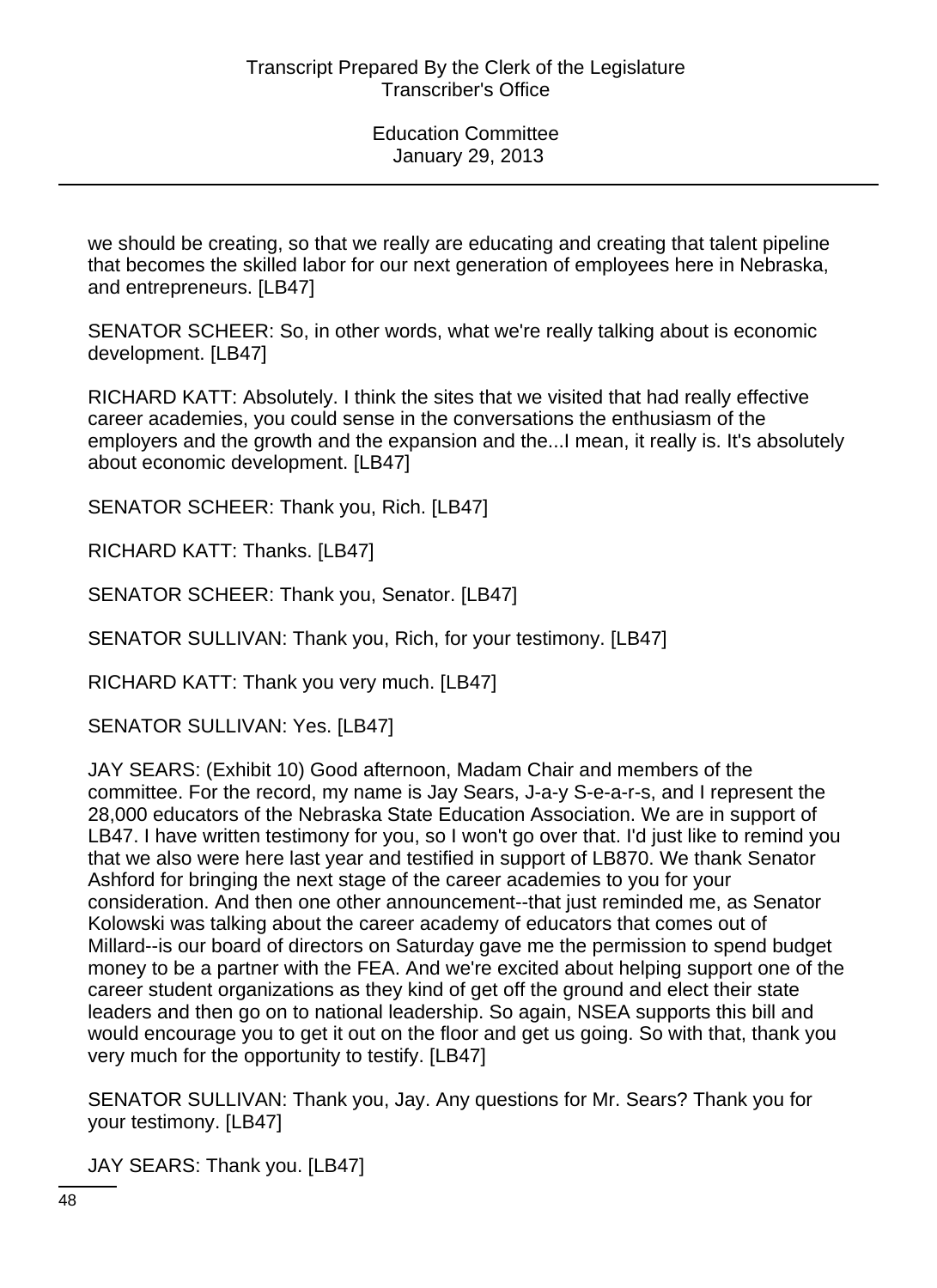SENATOR SULLIVAN: Is there any further proponent testimony? Is there any opponent testimony for LB47? Anyone that would like to speak in a neutral capacity? [LB47]

DANIEL SHOEMAKE: (Exhibit 11) Good afternoon. [LB47]

SENATOR SULLIVAN: Good afternoon. [LB47]

DANIEL SHOEMAKE: Thank you for this opportunity. [LB47]

SENATOR SULLIVAN: Um-hum. [LB47]

DANIEL SHOEMAKE: And thanks to Senator Ashford for introducing this bill. My name is Dan Shoemake, D-a-n S-h-o-e-m-a-k-e. I'm administrator of ESU 6. And, in 2007, I was given the opportunity to write a grant that started the first multi-district career academy program in the state, and you've heard about that already. The SENCAP program originated with ESU 6, and it started with our 16 districts and quickly expanded to 20 districts. We picked up some from ESU 2 and a couple from ESU 3 in the Omaha area that participated in that academy. And while we lost the state funding to continue that program two years ago, we were fortunate to partner with Southeast Community College; and Southeast Community College has carried that program forward with funding that they have. So we've had good partners with that program. I registered to testify neutral, but I'm actually very passionate about career academies. I only have one problem with LB47, and that is that I would like to see at least more permissive language for ESUs to be a partner in the process. And the original draft that I saw did not have any provision for ESUs. But Senator Ashford did redraft it, and there is some specific mention of ESUs in there now. The reason that I advocate for a more active role for ESUs: The whole bill talks about multi-district collaboration, and that's what ESUs are all about. And we found that it was very successful, from our perspective, because with career academies you're talking about actually the most successful model of high school reform that exists. If you review the research on high school reform, career academies are very successful because it brings relevance and real-world education to the high school setting. Kids who may be disengaged prior to having career academies suddenly find out why they're taking an algebra course or why they're taking an English course. All of those things become relevant when it's viewed in the perspective of a career. And ESUs are K-12 focused; we're talking about K-12 kids. And we think that, since collaboration is what we stand for, that it's a natural for the ESUs to take a lead role in putting career academies in place in the state of Nebraska. So, besides that, I've provided some support to you. You've heard a lot of the background of the SENCAP program. It remains a very, very successful program. It does serve primarily rural schools. We heard some concerns earlier about small rural districts being able to use career academies successfully. My 16 districts have had very much success in using career academies. And I can tell you that it works for them, if they're willing to buy in,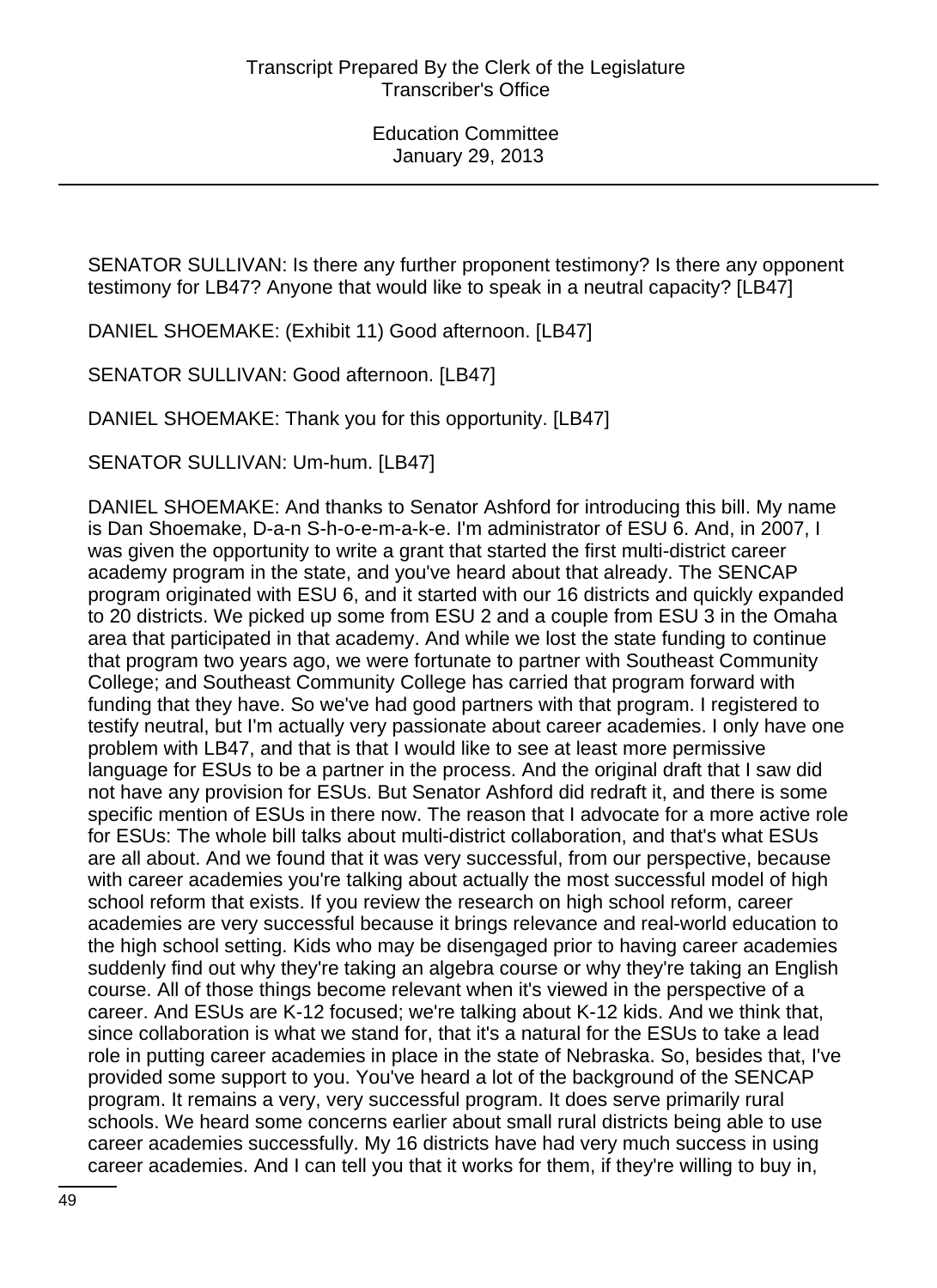and my districts were very willing to buy in. And with that, I'll allow the support information that I gave you to stand and answer any questions you have. [LB47]

SENATOR SULLIVAN: Thank you very much for your testimony. Short of writing that initial grant that created the career academy, what role did the ESU have in that academy? [LB47]

DANIEL SHOEMAKE: We were the administrative agency, and we hired the staff to run the program because, really, you're talking about...most of the community colleges already provide a lot of dual-credit courses. [LB47]

SENATOR SULLIVAN: Um-hum. [LB47]

DANIEL SHOEMAKE: And that really is the main component, you've heard, of career academies so far. But career academies really have so much more than dual credit. You have to have other components, like career shadowing or job shadowing, where students can spend some time with professionals on the job where they can see exactly what's being done. We have regional coordinators that go into the schools and teach support courses like medical terminology courses for the health careers and, you know, how to interview for jobs, how to...you know, basic job seeking and keeping skills. Those aren't covered in the dual-credit courses. [LB47]

SENATOR SULLIVAN: Um-hum, um-hum. [LB47]

DANIEL SHOEMAKE: So we use those regional coordinators to actually teach high school courses for credit, and we hired the people who did that. And I think, in no small part, that really contributed to the success of the program because you have to have more than just the dual-credit college courses for the students for them to be successful. [LB47]

SENATOR SULLIVAN: So, going forward, you perhaps would think that ESUs could continue to serve that kind of role in future academies? [LB47]

DANIEL SHOEMAKE: I think that we're in the best position of any organization in the state to do that, really. [LB47]

SENATOR SULLIVAN: I see. Okay, all right, thank you. Any other questions? Thank you for your testimony. [LB47]

DANIEL SHOEMAKE: Thank you so much. [LB47]

SENATOR SULLIVAN: Um-hum. Any other neutral testimony? [LB47]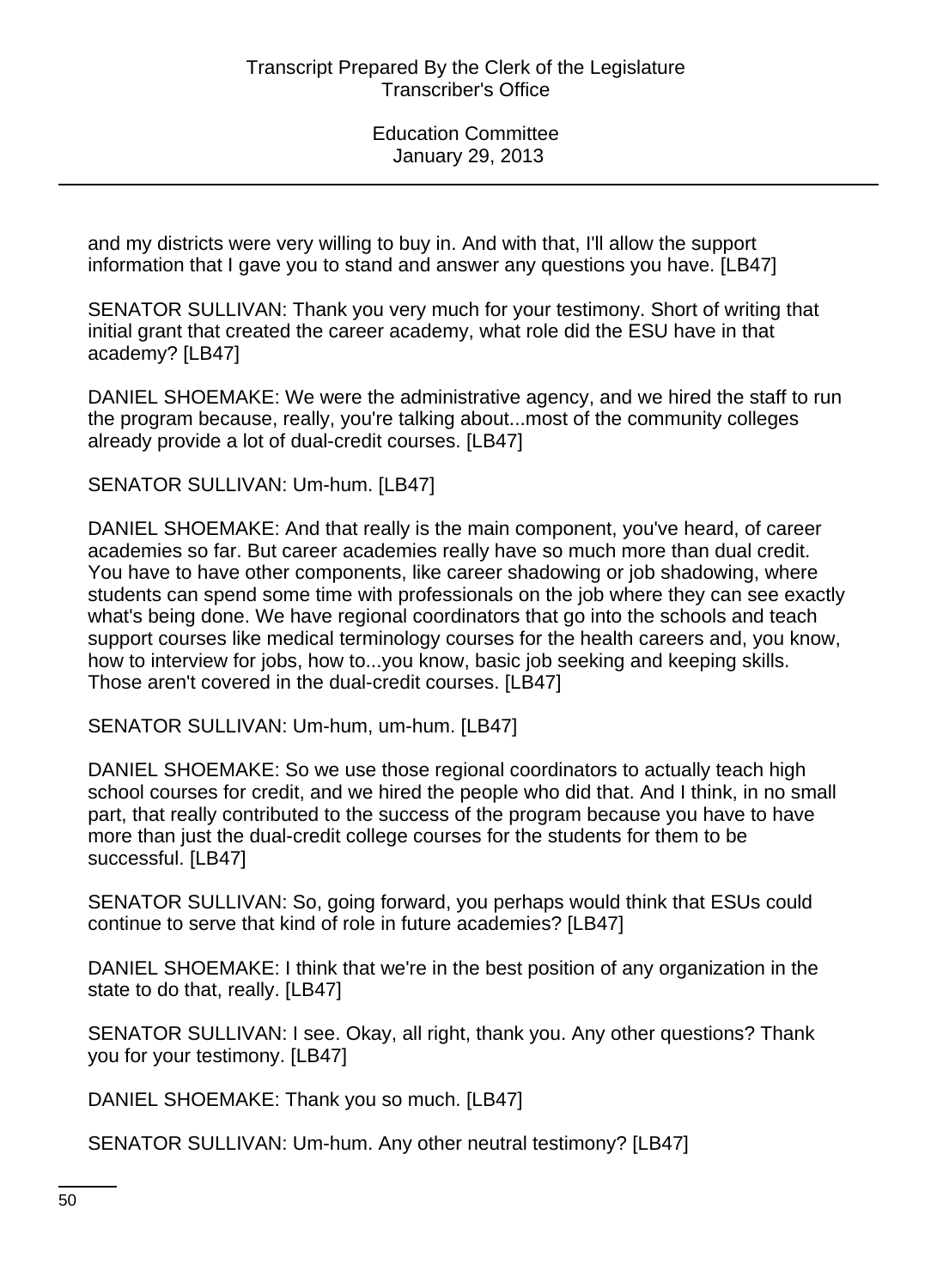SENATOR ASHFORD: Very briefly. [LB47]

SENATOR SULLIVAN: Okay. [LB47]

SENATOR ASHFORD: Very, very briefly. [LB47]

SENATOR SULLIVAN: Thank you, Senator. [LB47]

SENATOR ASHFORD: Thanks for all your patience. I think this really is an issue of there are good efforts out there, but we need to change the system to make it more collaborative and coordinate the activities across the state so that we can juice this up. There are many career academy pieces out there. But what we have now is the opportunity to change the system. It's much like what we're trying to do in Judiciary with the juvenile justice system. There are many good things going on with kids, but it's not coordinated in a systematic way. I don't know, you know, if we don't do it, we're going to...I think we're going to get nice efforts going on out there, but we're not going to have that coordinated, collaborative effort that can...with industry, as has been suggested. So I appreciate all your time and would urge that this bill be advanced. Thank you, Madam Chair. [LB47]

SENATOR SULLIVAN: Thank you, Senator Ashford. Thank you. That closes the hearing on LB47. (See also Exhibits 12 and 13.) We will now move on to LB116. I'm looking for Senator Harms. Oh, there you are. (Laugh) Welcome, Senator. [LB47]

SENATOR HARMS: Sorry. Thank you. All right? [LB116]

SENATOR SULLIVAN: Yes. Welcome, Senator. [LB116]

SENATOR HARMS: (Exhibit 1) Thank you very much, Senator Sullivan and colleagues. My name is John N. Harms, H-a-r-m-s. I represent the 48th Legislative District. I want to thank you for giving me the opportunity to come today and to visit with you about this particular legislative bill. Senator Sullivan, there is ongoing evidence in Nebraska and nationwide that dual-enrollment courses which allow students to earn both high school and college credit are key strategies in addressing our future economic needs, which are increasing every year. Most states see the potential benefits of dual enrollment. Other programs have been provided in recent years and in the past legislation that encourage early access in this great state. This bill would provide standards that I think are needed that higher-educational institutions would be required to follow and would be things like: the same rigor; the same course syllabus; approved course textbooks; the same course outlines; and, finally, the same student assessment as compared to college courses offered at a campus of a postsecondary educational institution and taught by an instructor possessing, at a minimum for academic transfer courses, a master with 18 hours of graduate credit in the field of study and the course content area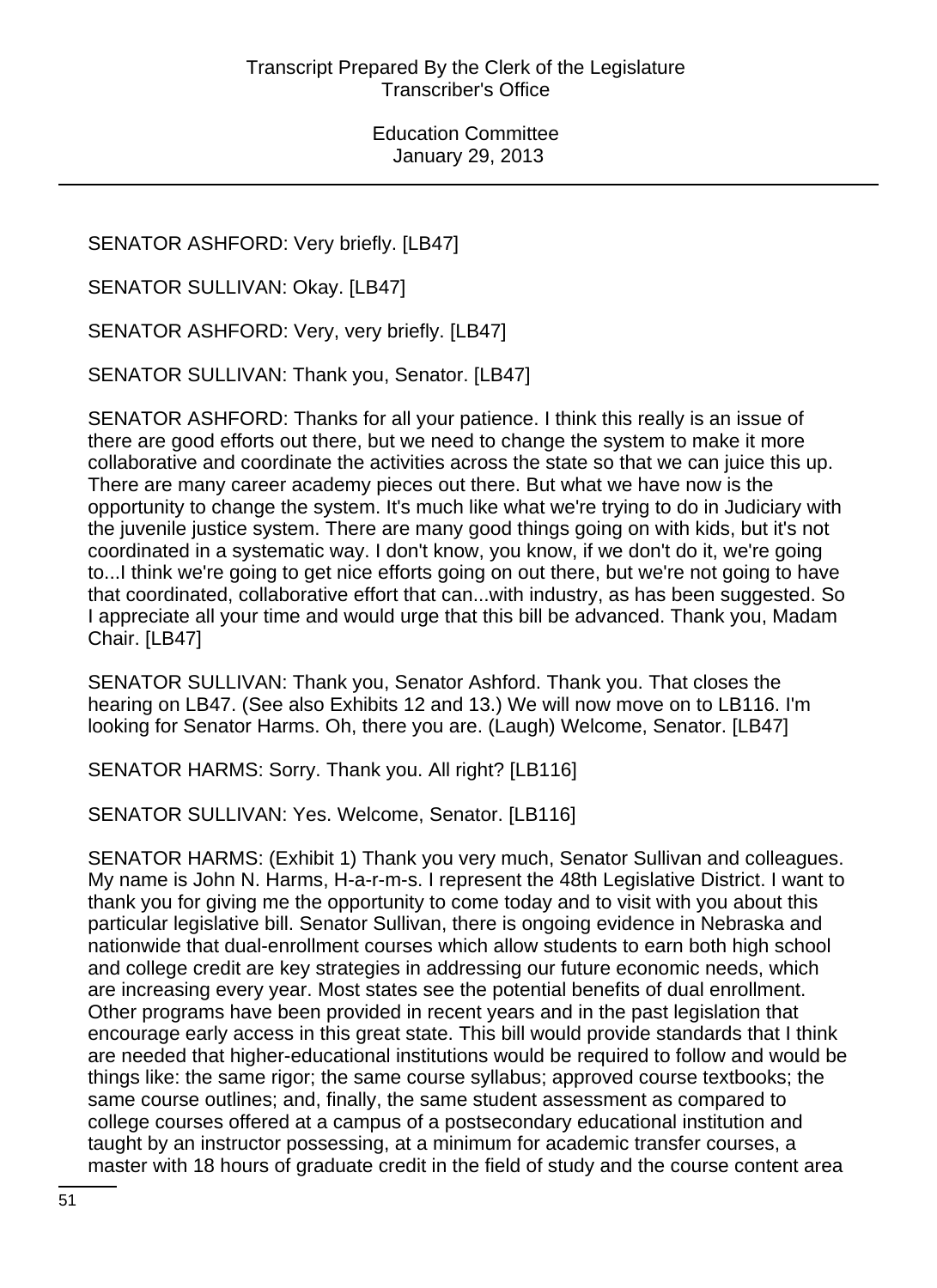# Transcript Prepared By the Clerk of the Legislature Transcriber's Office

Education Committee January 29, 2013

and core technical education courses. The postsecondary educational institution shall have the equivalent faculty hiring requirements. Dual-enrollment courses offered by postsecondary educational institutions approved by the Coordinating Commission for Postsecondary Education that offer such courses shall follow the dual-enrollment standards which would be approved by the commission and the Department of Education. Any dual-enrollment course that is not following such standards would not be transferable to the public postsecondary educational institutions in Nebraska. It's important that we put these requirements into law so that the quality of instruction and the standards of excellence will be consistent with the other course offerings and by the college. The evaluation of the quality of instruction for college credit courses offered to a high school student at locations other than a college campus will be consistent with the practices that each college has in effect for other college credit courses. Senator Sullivan, I think these standards are extremely important, and I would be in hopes that we could have a really good discussion about these particular standards. And this really completes my testimony. It just simply centers around the standards that we believe we should have in higher education when we're teaching in the high schools. Now the amendment that I have given you makes a correction to make sure that everybody understands that this is a master's degree in this field of study not above and beyond the master's but in its course of study, okay, and so that...I wanted to make sure that that was corrected because when you read it the first time and the way we had it here, it would eliminate half of our high school teachers who don't have a master's degree plus 18 hours in a course of study. So this is included in that master's degree. So I'd be happy to answer any questions. [LB116]

SENATOR SULLIVAN: Thank you, Senator Harms. Senator Haar. [LB116]

SENATOR HAAR: Thank you. Senator Harms, this sounds a lot like it could also apply to on-line courses. Do you... [LB116]

SENATOR HARMS: Could it? Sure. [LB116]

SENATOR HAAR: You don't extend it to that. [LB116]

SENATOR HARMS: No. [LB116]

SENATOR HAAR: But do you see the same kind of...I mean, it's...this is another whole field that we're getting into and... [LB116]

SENATOR HARMS: Well, it's an emerging field, and I can tell you that the number of people taking classes over the line are growing rapidly from all over the world. I mean, even for community colleges you have international students plugging into those programs. And, you know, the interesting thing about that, Senator Haar, is that when you really ask for an analysis on when these people really plug in, it's amazing. It's like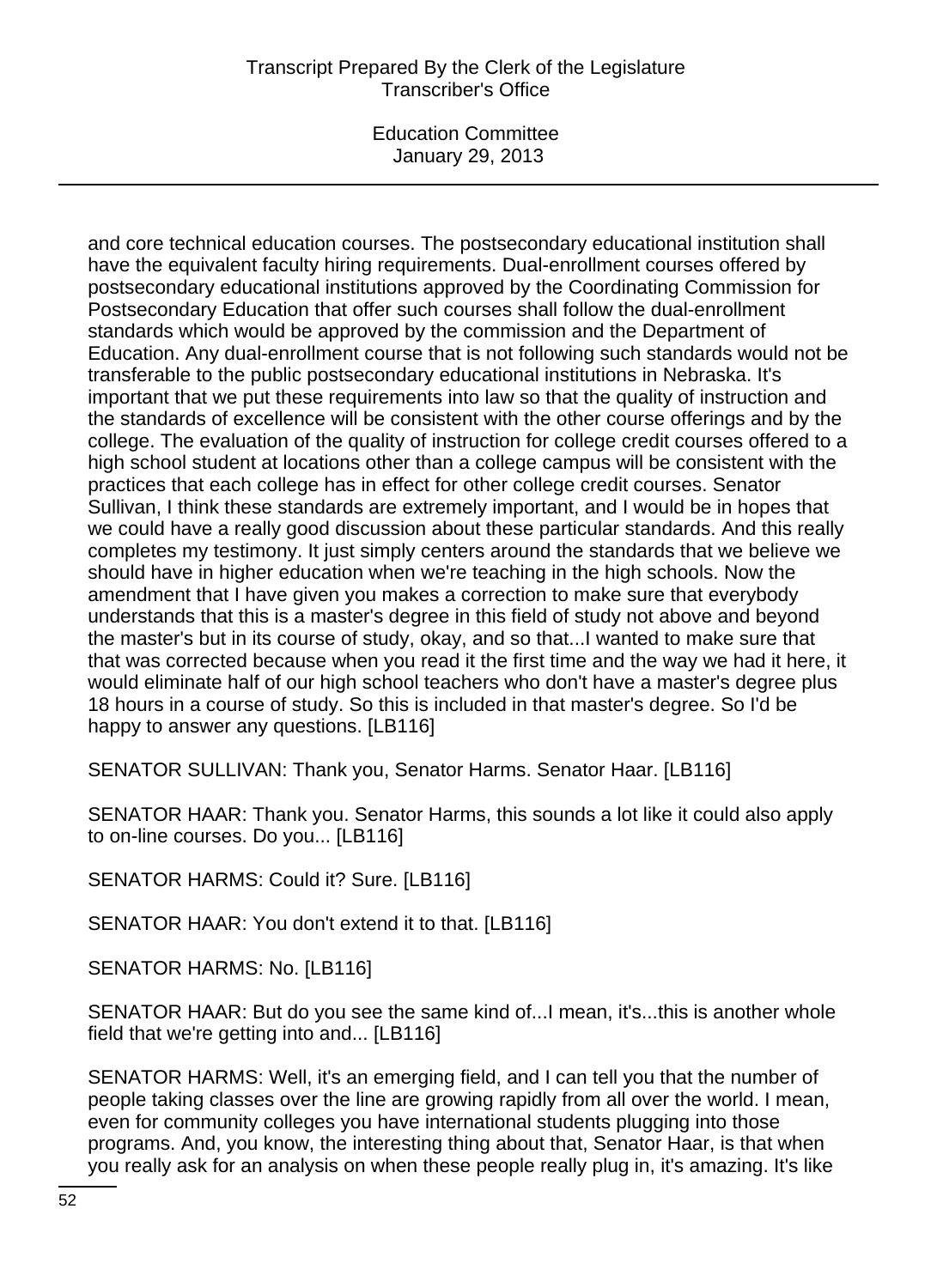after midnight, 1:00 or 2:00, 3:00 in the morning, 6:00 in the morning, because it meets their needs. It's...you know, it meets their...what they have to have in their life at the time, to be a working mother or father or, you know, whatever it might be, and I think it gives colleges a lot of flexibility. [LB116]

SENATOR HAAR: But do you see this applying to...I don't even know if we have any standards for on-line courses. [LB116]

SENATOR HARMS: I think each institution has its standards that they have established in regard to that aspect. What this does here...the...what I'm talking about here is when you actually go into the high school and you teach a class. [LB116]

## SENATOR HAAR: Sure. [LB116]

SENATOR HARMS: You hire a teacher who is probably...well, is employed by the high school or the public schools, wanting to make sure that they have the same credentials, they're using the same course outline, the same syllabus, they have the same requirements off campus for that class as they have on campus. And the one thing I'd like to point out to you, this is really about students. It's not about the institution of higher education. This is about kids, making sure that we don't shortchange them. We have a lot of students who are enrolled in dual-credit classes in high school and college, and what a great opportunity for some of these kids. Some of them don't have the support from home. A lot of young people don't even know for sure whether they can be successful taking a college credit class. And the beauty of this is not only do you have the college, but you're still under the public school. And you come together, you can counsel the student, you can help the student in regard to doing better in their life and getting an education where they can provide for their families in the future, starting them early in their careers. [LB116]

SENATOR HAAR: Now when you say the same course outline and the same...you use the word "same" a lot. You're not saying it has to be identical but comparable. [LB116]

SENATOR HARMS: No, I'm saying that it's going to be...that you're going to teach just exactly what that course outline is, what that syllabus is. Now as...when you get into academic freedom, then you have a little bit...a way to be able to approach that. But these are the...this is the contents that we want you to follow. Now how you get to that content, that's really up to you because that's academic freedom. You can't go in, at least in higher education, you can't go in and tell the teacher, this is the way I want you to teach. We just simply spell out very clearly what we want and what we expect. So this is the outline, you're going to follow that outline basically. And the course content, we don't want you deviating from that course content. But how you teach it, as Senator Avery would tell you, is up to you. I mean, it's your academic freedom. [LB116]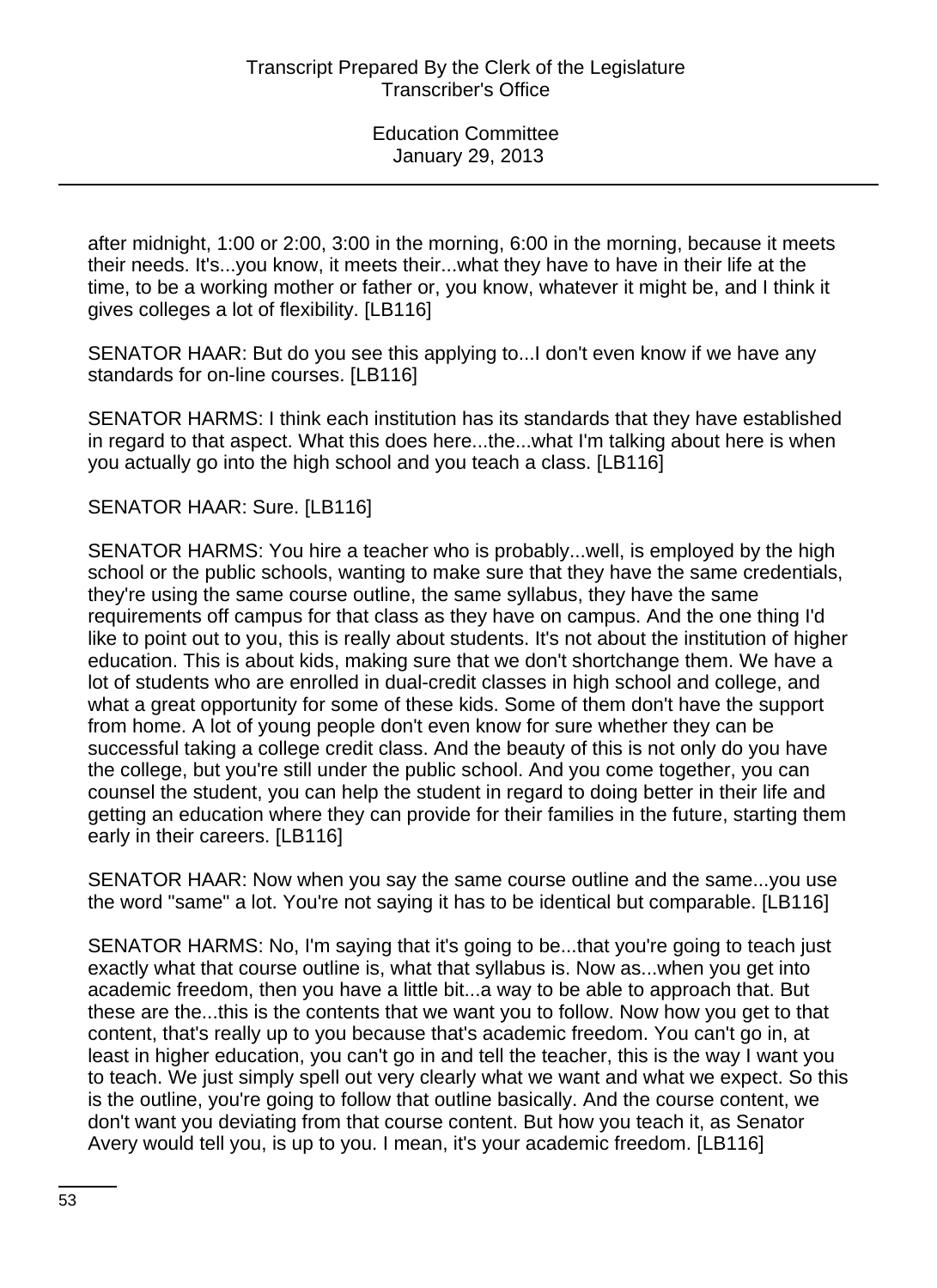SENATOR SULLIVAN: Senator Scheer. [LB116]

SENATOR SCHEER: Thank you, Senator Sullivan. Senator Harms, I've got some confusion and possibly some concerns, so I wanted to just run through those. [LB116]

SENATOR HARMS: Sure. [LB116]

SENATOR SCHEER: For the dual credit, those school districts that would be having a staff member, a certified teacher that is teaching a dual-credit course in the high school to students--biology, physics, whatever it might be--under this, those folks would have to have master's plus...or with at least 30 hours in that? [LB116]

SENATOR HARMS: Only if it's academic transfer, only if it's the academic side. On the vocational side that's a different story, but... [LB116]

SENATOR SCHEER: Okay. [LB116]

SENATOR HARMS: So if you were going to take an English class,... [LB116]

SENATOR SCHEER: Um-hum. [LB116]

SENATOR HARMS: ...we'd want you to have a master's degree, and in that master's degree at least some...the amount of appropriate hours in that field of study. If you were on the vocational-technical side that's another story, and that story is it's kind of hard sometimes to get a bachelor's degree in welding. [LB116]

SENATOR SCHEER: Um-hum. [LB116]

SENATOR HARMS: You could probably get an associate's degree. But probably what's more important for the student is that you have ten years of experience in the real world, industry, and teaching them. So those requirements would be different, and that's up to the institution to decide that. This is dual credit, where you're having...actually, in the liberal arts side, you're actually doing transfer education; you're getting ready to go on to college and maybe go to the university or one of the state colleges. We want to make sure that when we're...everyone is teaching these classes, that they're teaching what's being taught on campus. [LB116]

SENATOR SCHEER: Okay, but your bill, to me, seems to put more emphasis on the educational level of the instructor than the educational outcome of the student. [LB116]

SENATOR HARMS: Not really. I wouldn't want to argue with you. [LB116]

SENATOR SCHEER: Well, let me expand. [LB116]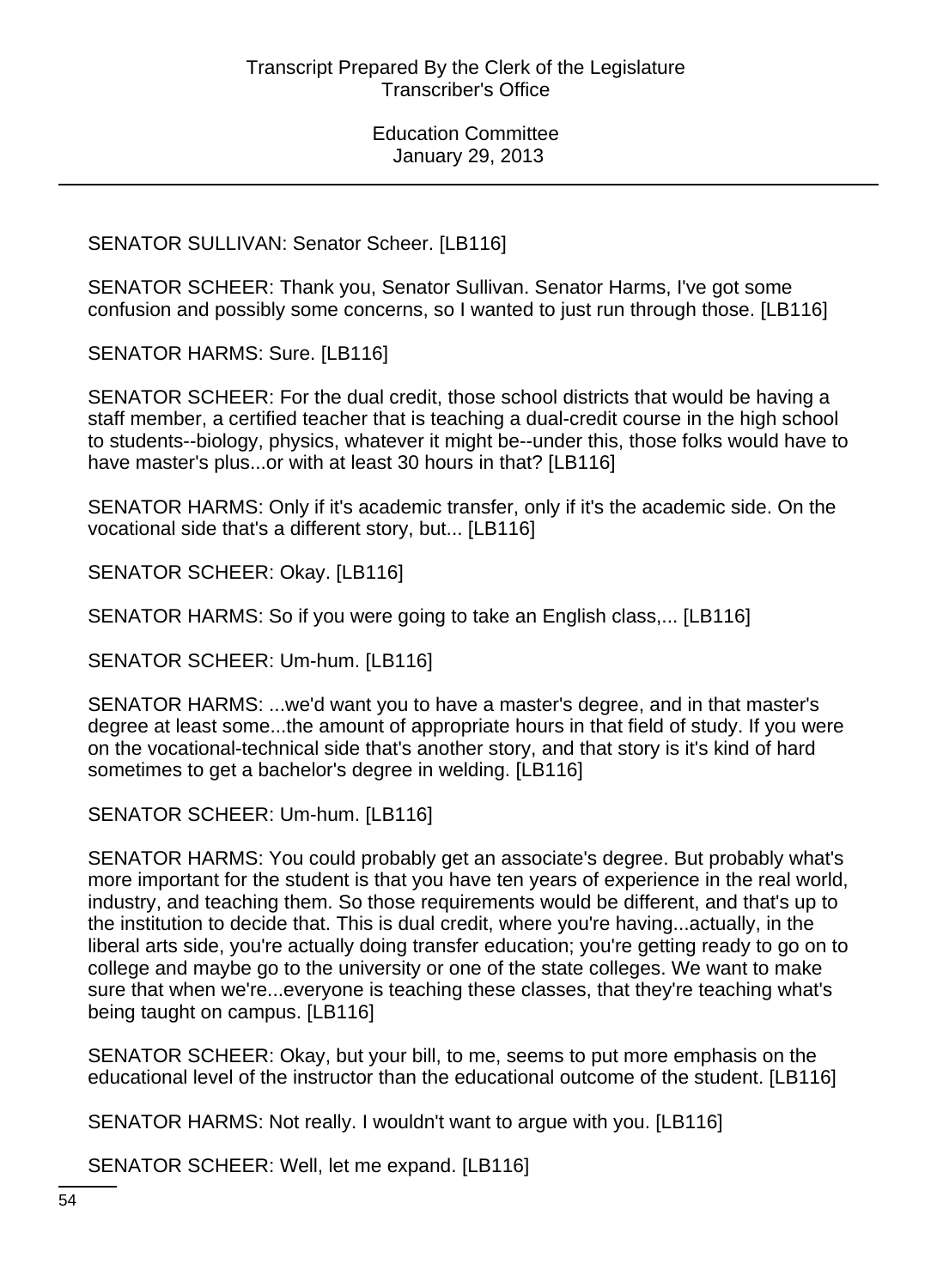SENATOR HARMS: But what it would just say and what it just requires are, these are the basic credentials you have to have to teach. [LB116]

SENATOR SCHEER: Well, but let me expand. [LB116]

SENATOR HARMS: Sure. [LB116]

SENATOR SCHEER: There may be...you can have a master's degree with 30 hours of that subject matter and still not be a great instructor. [LB116]

SENATOR HARMS: Well, that's really correct. [LB116]

SENATOR SCHEER: Okay. And so from the vantage point of your bill, it doesn't address at all the educational outcome of the students from that instructor. It's just talking about the requirements of that instructor's educational level not his ability as a teacher. Whenever we start doing that, that's always a concern for me, as well as you have schools that are providing dual-credit courses now in the high school. [LB116]

SENATOR HARMS: Sure. [LB116]

SENATOR SCHEER: Those teachers may or may not have a master's. The programs are approved. Those classes have been approved for a long time, and you only get the dual credit if you pass the standardized test that is a national test. So, to that extent, if the students have shown the ability or the practicum of that class, why wouldn't we want to accept that in our higher education for those students to move farther and quicker? [LB116]

SENATOR HARMS: Well, I don't know if we're on the same sheet of music, but let's just go back and back up here. [LB116]

SENATOR SCHEER: Um-hum. [LB116]

SENATOR HARMS: Let's say we're taking English 101, okay? [LB116]

SENATOR SCHEER: Um-hum. [LB116]

SENATOR HARMS: Student enrolls, dual credit, we expect the teacher to have the same credentials, whatever those credentials might be, as we establish those credentials, that would be on campus. [LB116]

SENATOR SCHEER: Um-hum. [LB116]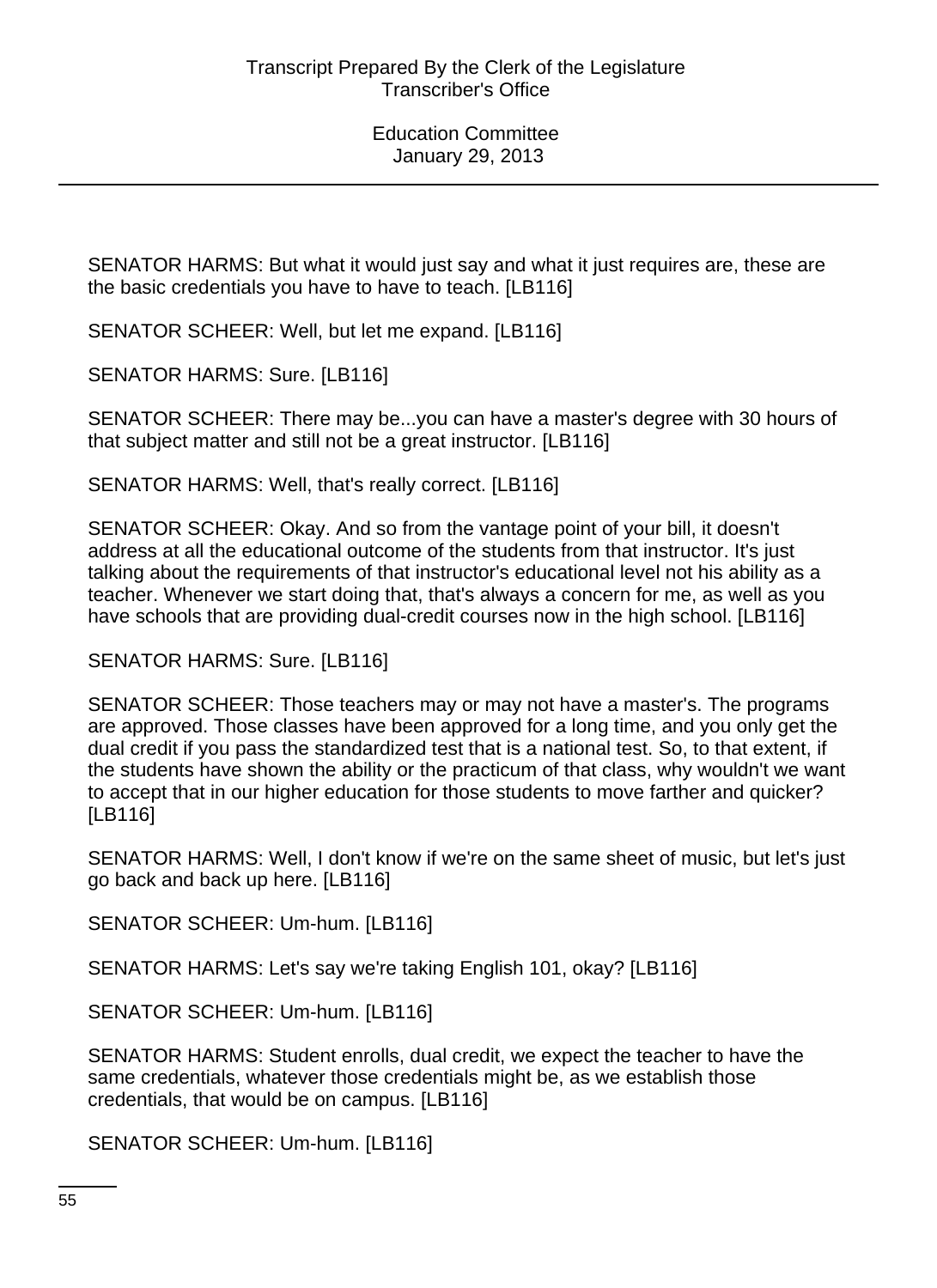SENATOR HARMS: We expect the student to be able to meet the requirements or the objectives that we've created and the teacher to follow the syllabus and those sorts of things. They're not taking a national test. They're simply taking the test that has...that they have been given on the subject matter that they are teaching, okay, so... [LB116]

SENATOR SCHEER: But I would venture to say...I understand that. But they also would have attained the same educational block that they might have from...if they were on the campus of Lincoln or Southeast. [LB116]

SENATOR HARMS: That's correct. That's what we're hoping. [LB116]

SENATOR SCHEER: And so from that vantage point I'm not seeing the relatively...the tightness of the instructor's educational level base versus this. I...two things, and you can respond to them. I would venture to say that, although you talk about a syllabus...and education has changed a lot, higher education has changed a lot since I was back there, a long, long time ago. But talking to friends that would be going to either the university at Kearney or UNO or UNL or to Wayne or to Chadron, all of those schools would have had an English 101 or whatever the entry level of English might be, or math 101. But I would venture to say that each one of those probably used a different syllabus and a different book, and all of those classes would have transferred within the educational system in Nebraska. And I'm afraid we lose that flexibility with this. [LB116]

SENATOR HARMS: I don't think that you really do, Senator. For example, let's just say that they go to Southeast Community College, and I'm sure that Dr. Huck can probably touch bases on this, or any other president that's here. If they're taking an English class from Southeast, I would assume that every English teacher who is teaching English 101 is going to use basically the same book, going to use the same course outline, use the same course syllabus, do the same kind of evaluation at the end that they would expect. And, see, the key to this whole thing is to make sure that our students come out with a quality education. Let me just give you an example. In my previous world, okay, small college at the time, small enrollment--and we probably were some of the earlier people to get into the public schools and start doing this--we didn't have these particular requirements at the very beginning. And what we found was that a student...there's a tendency when you're in the public school system to teach at that level. There is a difference. And what we found, by not being very strong when we first started, that the kid who left, the student who left English 101 or maybe college algebra was not prepared appropriately for the next level, so we really failed that student. And today, what I'm saying to you...that a lot of people now understand that, and we then changed our own requirements, then saying, whoa, that's not right, we're seeing what's happening and the end results, it's not fair to the student, it's not fair to the parent who is paying for the dollars. And so it's important for us to make sure that we're providing exactly the same kind of quality education that you can get on campus, off campus, in that classroom. And that's what this is all about is making sure that that student doesn't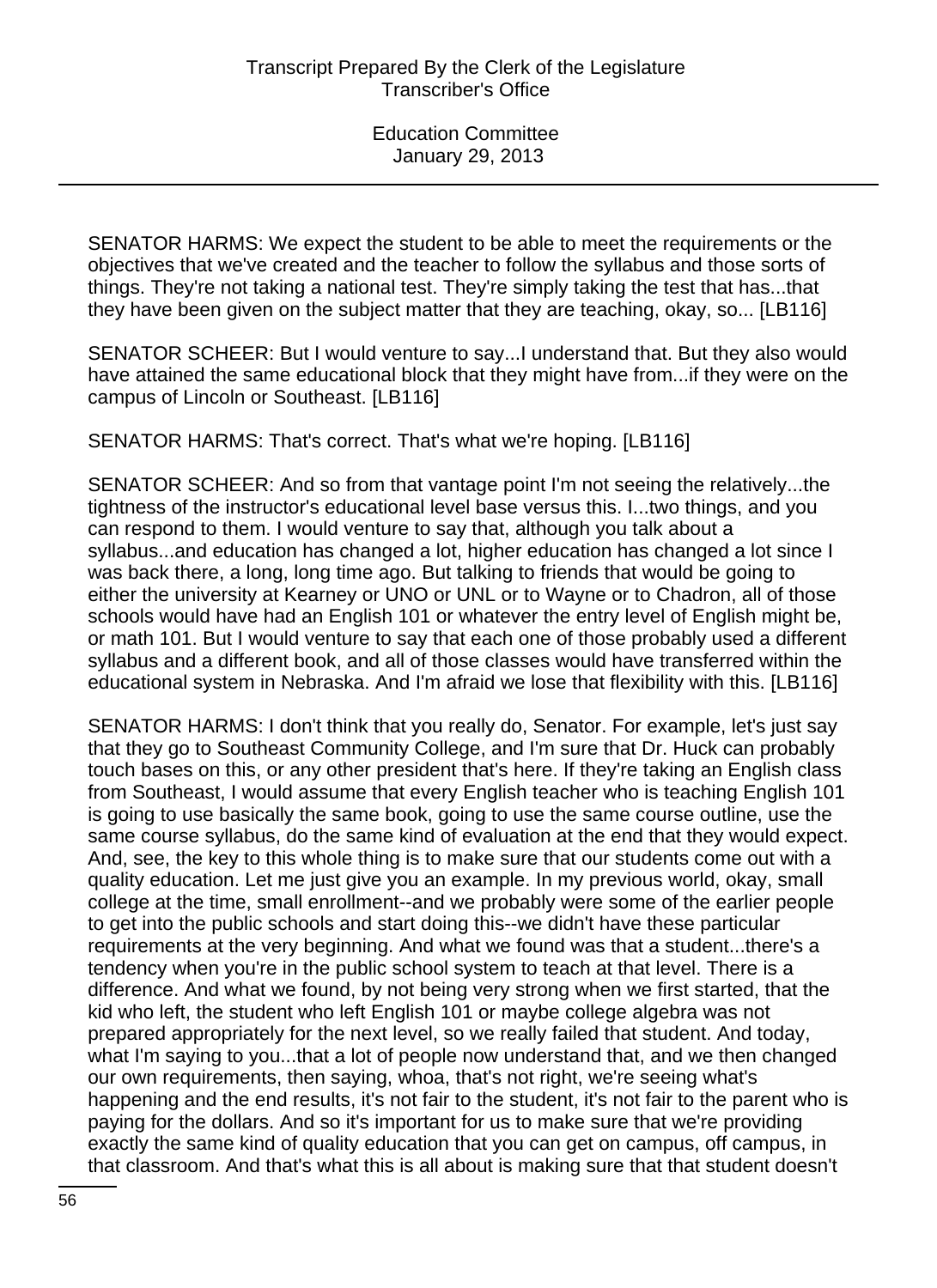lose by taking the dual-credit class. [LB116]

SENATOR SCHEER: I agree. I'm not trying to diminish that. But on the same hand, and perhaps we just have a difference of opinion here, but I truly believe, at this point in time...you talked about Southeast and their syllabus, and probably every instructor at Southeast does use the same syllabus and does use the same textbook. But I don't know that you can say that is the same at Northeast or Central or... [LB116]

SENATOR HARMS: Well, it doesn't make any difference. [LB116]

SENATOR SCHEER: Well, certainly, it does. [LB116]

SENATOR HARMS: No, it doesn't; no, it doesn't. [LB116]

SENATOR SCHEER: Just a minute, just a minute. [LB116]

SENATOR HARMS: Go ahead. [LB116]

SENATOR SCHEER: Just a minute. Because you are requiring...you said before that it had to be the exact same, and that's a concern. [LB116]

SENATOR HARMS: But it's of that institution. That's where you're missing the point. It could be Northeast having a different book from Southeast. It doesn't make any difference. That... [LB116]

SENATOR SCHEER: But what if that district, whatever the school district is, would choose to utilize a dual-credit course, not necessarily from one of the institutions within the state of Nebraska, but the outcome would still be the same? [LB116]

SENATOR HARMS: Well, we hope it would be. I don't know how to evaluate that if it's a... [LB116]

SENATOR SCHEER: Are you...well, how would we provide a buffer for that under your legislation? [LB116]

SENATOR HARMS: Well, if you have a buffer for...you're talking about somebody from out of state teaching the class or from... [LB116]

SENATOR SCHEER: Perhaps, I mean, for long distance. I mean, going back to Senator Haar's, you know, comment, you know, the on-line, I don't know that it necessarily would be on-line, but it certainly could be a video-type deal and they could be based in Kansas City or they could based in Minneapolis. [LB116]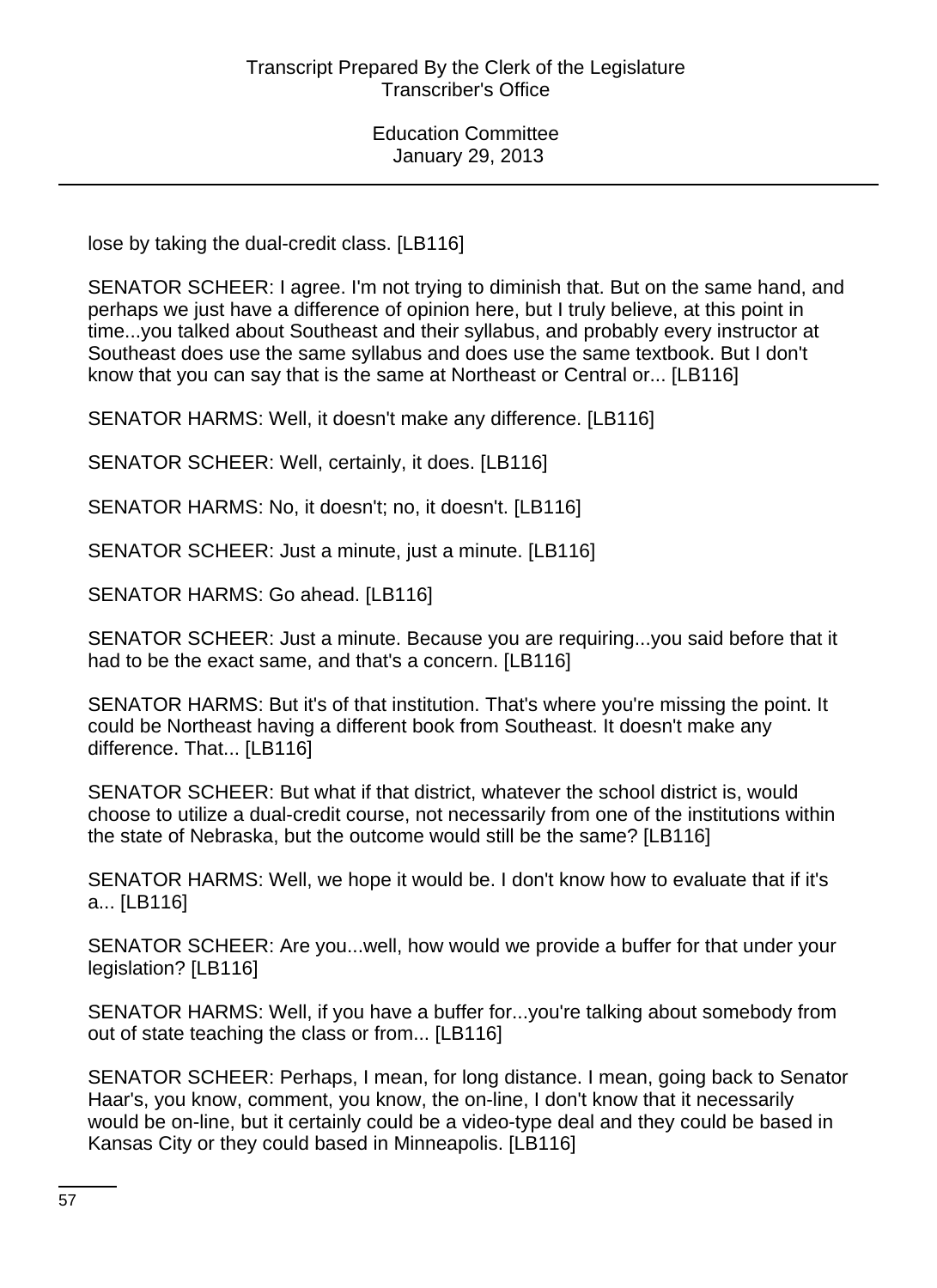SENATOR HARMS: Sure. [LB116]

SENATOR SCHEER: So how do we...and the class material could be coming from there, so it's not necessarily one that would be identical to one utilized in Nebraska. [LB116]

SENATOR HARMS: No, and the point is that it's up to the institution. What this is about is to make sure--I don't care what college you're in, in Nebraska, for example--that we want you to use exactly the same criteria that you would use on campus, and that's what this is about. So each institution could have a different requirement. University of Nebraska might have a different book. Chadron State College might have something different. Some of the private colleges might have something different. So... [LB116]

SENATOR SCHEER: But aren't we then accepting ten different things, it's just dependent upon going back to just that educational level of that person in that institution because if what you're accepting is okay as long as this is a Northeast syllabus and instructor and book that they use, or something from Southwest or Central or Southeast, all those, you've admitted, would possibly be different. So what are we gaining here? Because every one of those may be somewhat different in the final destination. [LB116]

SENATOR HARMS: But that's up to...that's...the argument for that would be: That's up to the institution to determine. [LB116]

SENATOR SCHEER: But you're...you would be forcing all in-state institutions to accept that and... [LB116]

SENATOR HARMS: No, I'm not. No, you're...what we're just asking them to do...when you teach the class...don't misunderstand this. [LB116]

SENATOR SCHEER: Okay, maybe I did. [LB116]

SENATOR HARMS: When you teach the class, we're just asking that you meet this criteria. For whatever class it might be, for your institution--university could be different, the state college could be different--that's just...yeah, and that's what it is in higher education. [LB116]

SENATOR SCHEER: Okay, so what is the benefit, though, if the kid, the student, takes this class and it meets all the...your requirements as far as the equity of the instruction? [LB116]

SENATOR HARMS: Um-hum. [LB116]

SENATOR SCHEER: But if we aren't...if there's no catch on the other side, if Southeast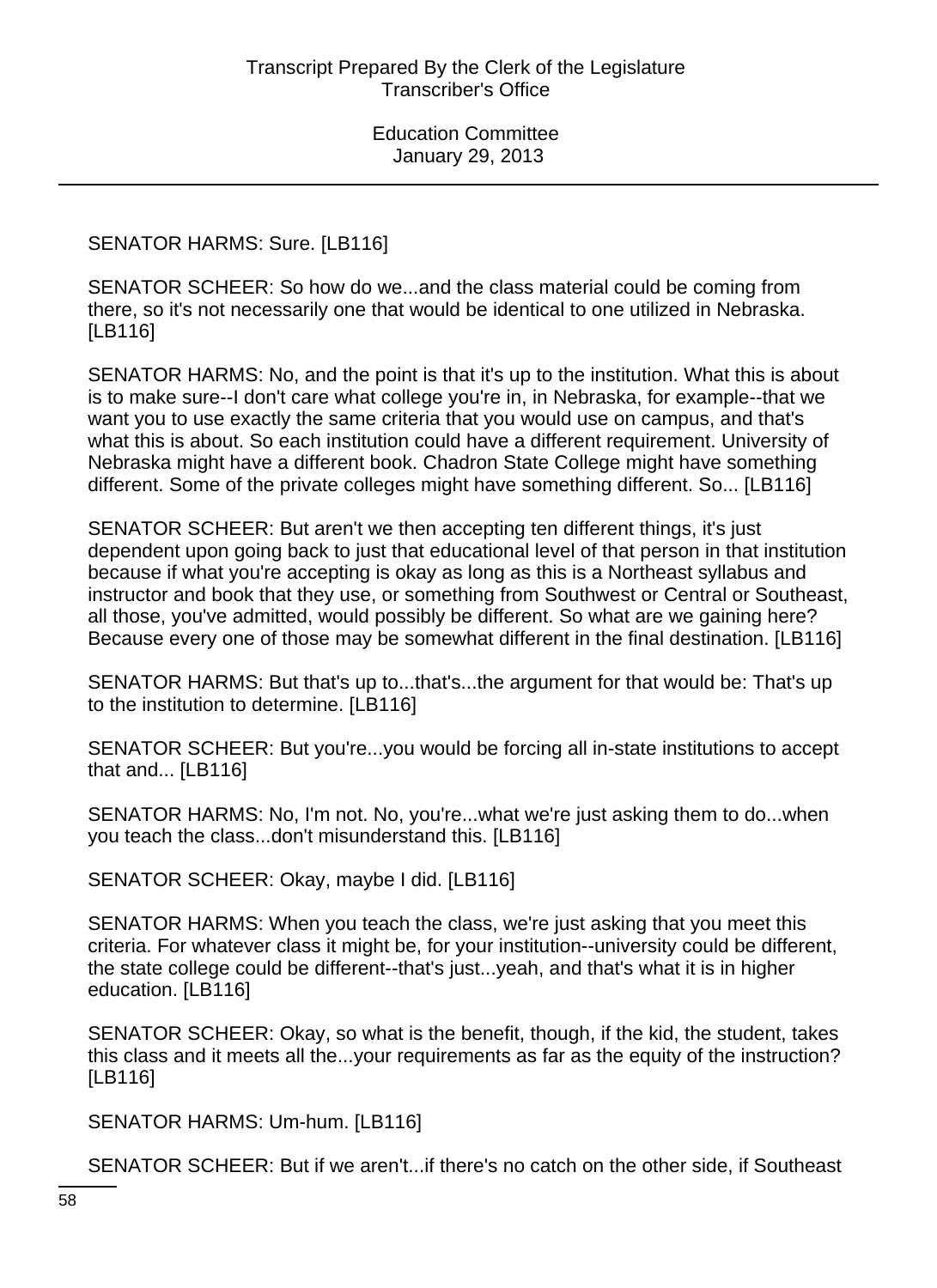or the university system or the state college system, no one has to accept these credit hours, what have we accomplished? [LB116]

SENATOR HARMS: Well, what do you mean they don't have to accept these credit hours? [LB116]

SENATOR SCHEER: If they don't accept them...and I'm...by virtue of accepting them...I know a lot of the facilities will accept them, but they accept them just as "gen-eds," not necessarily towards a major. [LB116]

SENATOR HARMS: Well, I have... [LB116]

SENATOR SCHEER: And, you know, if we're going to be this specific and this enticing, as far as what we are going to allow or disallow, there has to be something on the other end for the student. [LB116]

SENATOR HARMS: Yeah, I think that's something that you could fix pretty easily just in this legislation. You could amend this to fit the...you know, that aspect of it. But what we're trying to focus on here, Senator, is that we want to make sure that the student is getting... [LB116]

SENATOR SCHEER: Absolutely. [LB116]

SENATOR HARMS: ...the right education, and I think this goes... [LB116]

SENATOR SCHEER: I just...but, I mean, they are paying for it, so I want to make sure that they have that as well. [LB116]

SENATOR HARMS: Yeah, I agree, and your questions are going beyond what we have in this bill. And, you know, if you want to go further, it's a whole other story. For example, if you wanted to have English 101 all the same across the state of Nebraska or college algebra all across the state of Nebraska or chemistry, whatever it might be, across the state of Nebraska, then you're going have...that's a whole other story where you have to...you're getting then into the standards of the university and other colleges where you're going to have to bring them all together and sit down and say, we take 101, whatever it might be, that's exactly what you're going to get all across the state. Each institution has had its own right and its own purpose to provide that quality that they think is quality and the course outline and what they want to teach in that aspect. It's different, to a certain degree, when you try to get into the high schools. What we're trying to prevent from this is that...making sure that, if it is a high school teacher--I'm not being critical of a high school teacher; some of them are wonderful--that they have that same credential and they follow the same course outline in the syllabus that we expect on campus. That's what this is about. I don't know what else you can do with it. We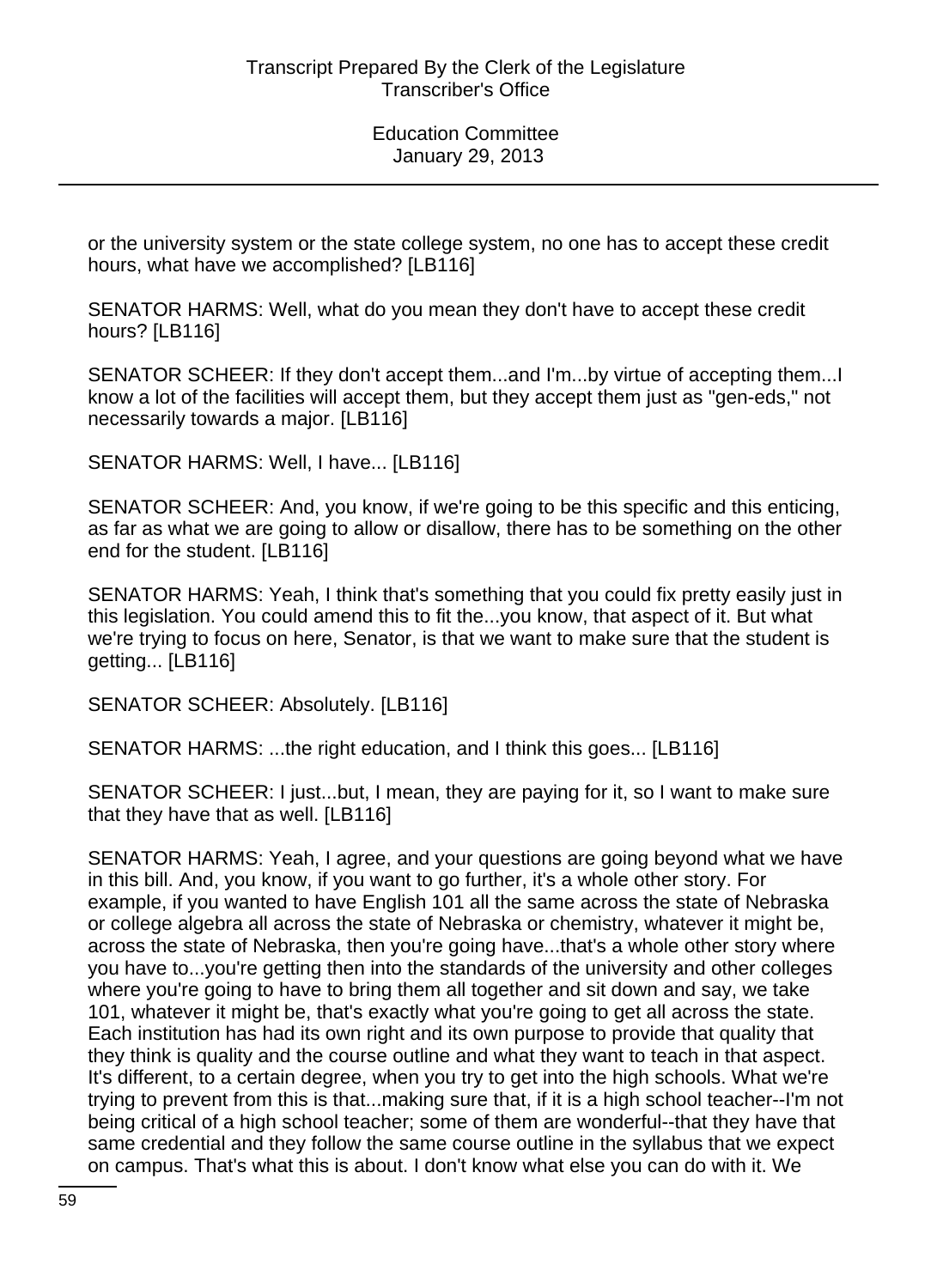can... [LB116]

SENATOR SCHEER: Okay, thank you. [LB116]

SENATOR HARMS: I mean, it's just a philosophical difference, I guess. [LB116]

SENATOR SULLIVAN: Senator Haar. [LB116]

SENATOR HAAR: Again, Senator Harms, I certainly see your intent here that what...if kids get it from high school then they should...it should really be the same kind of education. Do you...would you put the responsibility then of this...let's say that UNL got a student from Norris, and Norris had based their English 101 on Doane or something like that, then it's up to UNL to decide whether the same, whether that works. Is that what you're saying? [LB116]

SENATOR HARMS: Yeah, that's basically the way it would be, yeah. And without, they're going to accept the transfer. [LB116]

SENATOR HAAR: Okay. [LB116]

SENATOR HARMS: You can usually find out real quickly if the student didn't get the quality education when you go to the next level. [LB116]

SENATOR HAAR: Sure. [LB116]

SENATOR HARMS: And that's my biggest fear that they're...I think that we have is when you're in high school you just don't want the student to enroll after they graduate from high school and have 12 hours, whatever they might have, and be deficient. And this is about the student and making sure that we have treated that student appropriately. We could argue philosophically about a lot of different things, but it gets right down to the student and having the right kind of instruction and having the same class that he had off campus versus on campus. That's what it's about, so. [LB116]

SENATOR HAAR: Thank you. [LB116]

SENATOR SULLIVAN: Senator Davis. [LB116]

SENATOR DAVIS: Senator Harms, I guess I'll ask you just what part of this legislation is the most important to you, the master's plus 18 or the standards or...? [LB116]

SENATOR HARMS: The standards, that plus the master's plus just the actual standards that we would want and the course outline, syllabus, and all that fits in with a master's degree. [LB116]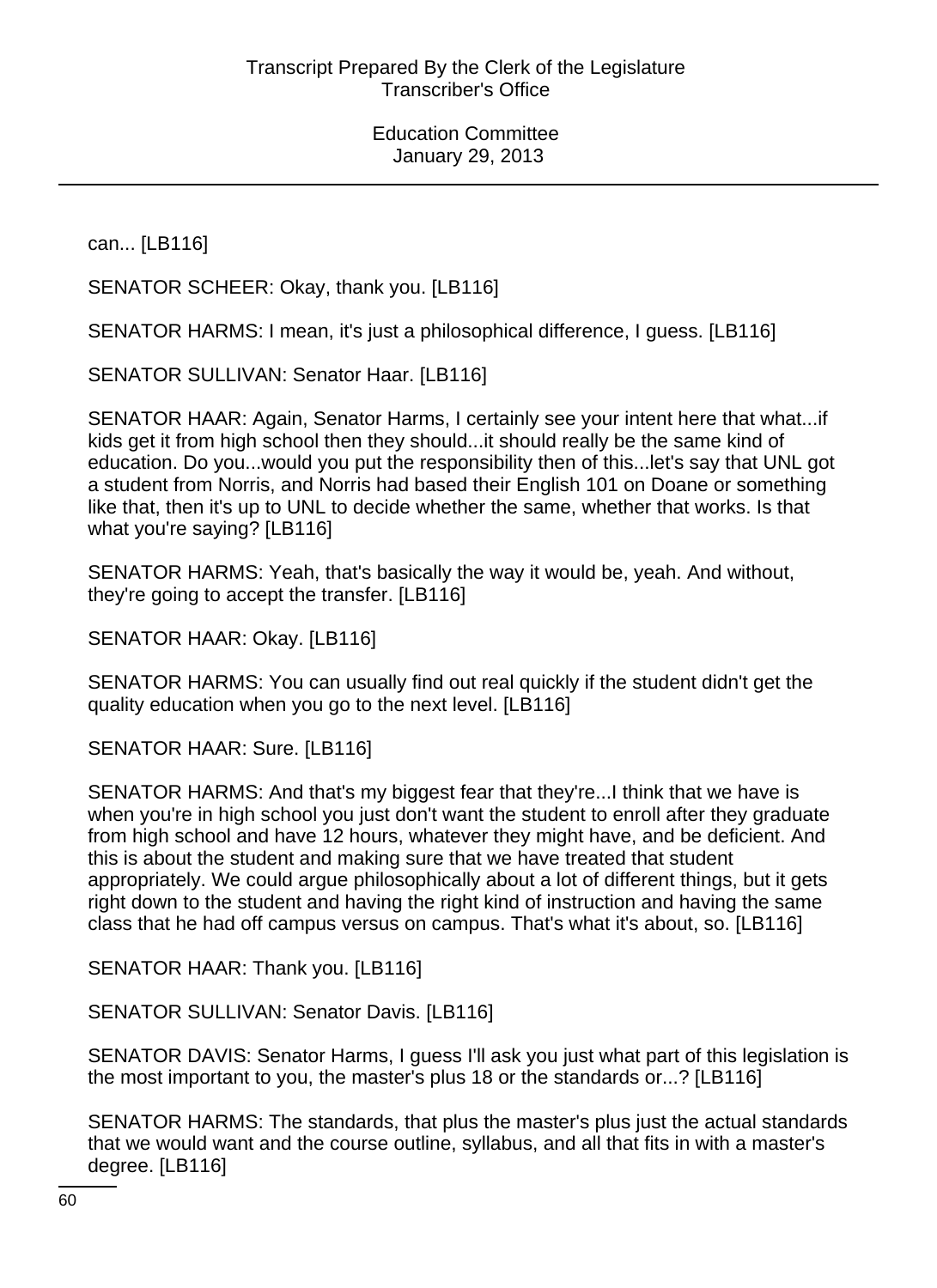SENATOR DAVIS: And where did the initiative for this come from, from the community college system or the state college system or...? [LB116]

SENATOR HARMS: Well, I've had an interest in this for a long time because I've been in the business for a long time. Actually, this came from the community colleges,... [LB116]

SENATOR HAAR: Yeah. [LB116]

SENATOR HARMS: ...which I find kind of interesting because of the research that I've done. In most states this has come from four-year colleges and universities saying to us, saying to the state, these are the standards you have to follow, and this is what we expect from you. And I find it interesting that the community colleges are the ones coming forward and saying, you know what, we need to have some standards here, and we expect all of our students to be able to be...if they're going to take dual credits, that they can be equal and equivalent to what's taken on campus. So, yeah, they have. But I've had an interest in this for a long time because I have experience with, as I said earlier, the end results, and so it's important to have it. [LB116]

SENATOR DAVIS: And so is the primary part of the problem that you have with the way things are today is that there are some high school teachers that are teaching dual-credit classes that really shouldn't be doing so because they're not meeting your standards? [LB116]

SENATOR HARMS: Well, they don't have the credentials to do that, right, and we're wanting to make sure they have the master's plus the hours in the field and that we're using the same course outlines and syllabus. To be honest with you, it's really up to higher education then to make sure they placed it themselves. So they're going to...if they're going to hire that teacher or pay part of their salary--and I don't know how they work that; some schools will allow that, and some will not, how they handle the payment of that sort of thing--it's their responsibility to make sure that the teacher is evaluated the same way, making sure they file all their course outlines and syllabus. And most institutions, I'm sure, would have someone from the English department that's...teacher is going to teach English for the first time, you sit down with them and walk them through exactly what you want them to accomplish so that the end product that comes out has the same skills that we would expect if they were on campus and got to go to English 102. [LB116]

SENATOR DAVIS: I have several letters from constituents in my district who are...have a working relationship with one of the state colleges, and they're very concerned about this legislation because they think it's going to damage the relationship that they have with...and it's Chadron, you know, Chadron State College. Would you like to address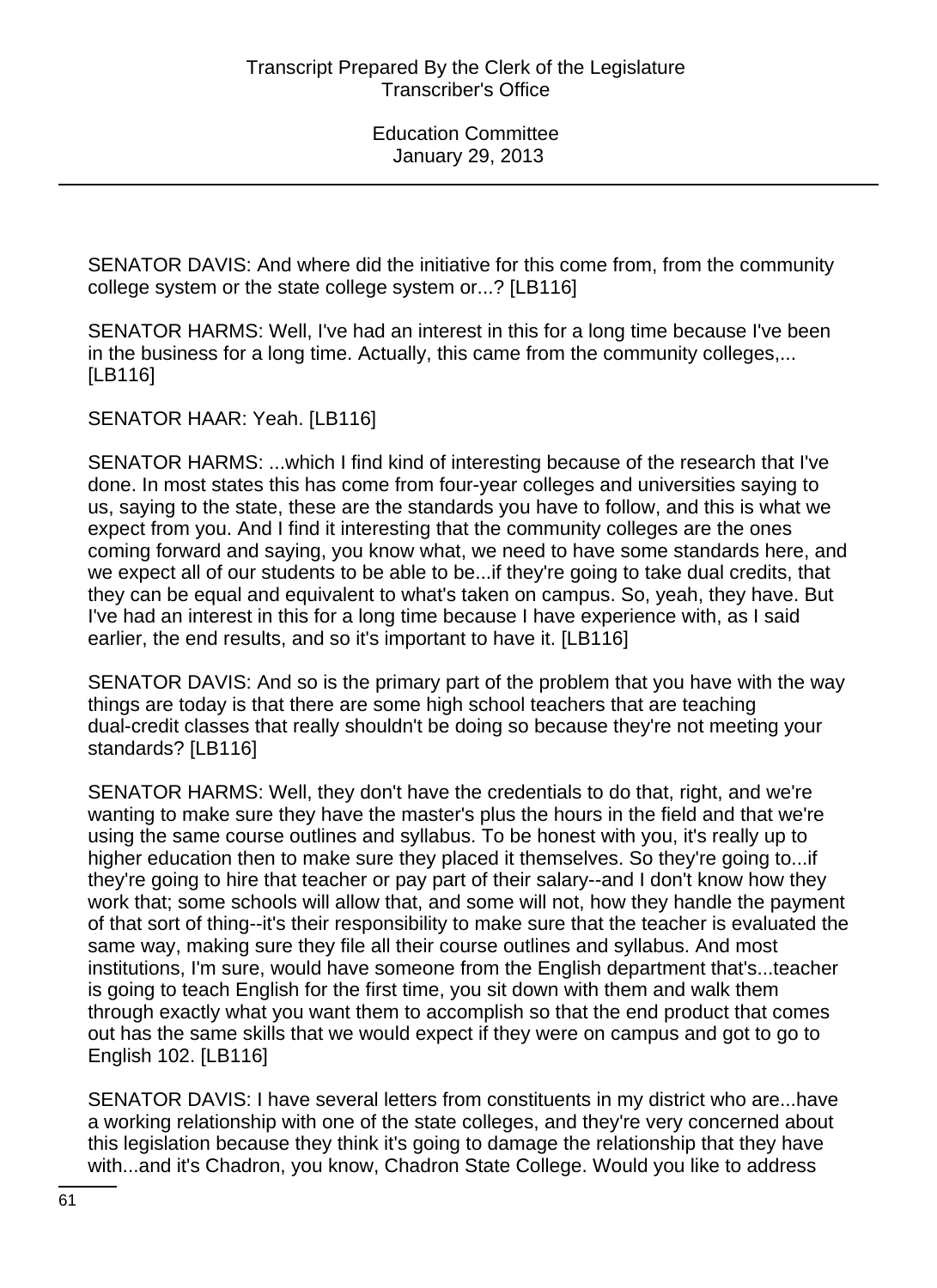that at all? [LB116]

SENATOR HARMS: I don't know how it will damage it. I mean,... [LB116]

SENATOR DAVIS: Well, I think they think that the current collaborative efforts will be disabled or dismembered by this. [LB116]

SENATOR HARMS: I don't know how it would, Senator Davis. I don't see that, and you have to be able to work together. So what makes the difference? If you meet these credentials or these requirements--and you're at Chadron State College or whoever you might be, and you're certainly asking them to follow this--I don't know how it would damage any kind of relationship. The only fear that I would have, the only concern that I would have is that maybe the teacher doesn't have the credentials that you want. And so if you're going to team teach it, then it's another story. [LB116]

SENATOR SULLIVAN: Senator Kolowski. [LB116]

SENATOR KOLOWSKI: Thank you, Madam Chairman. Senator, thank you for your caring about quality and excellence, because I know it's a coordinated effort to try to put these things together. I have a comment, but also I have a question for you. Much like the advanced placement programs across the country, I think what might help clarify a little bit of this is the standards most of the school districts have would be a person with a master's and X number of hours in the content area to have a person teach in the AP arena. [LB116]

SENATOR HARMS: Um-hum. [LB116]

SENATOR KOLOWSKI: And then they go through advanced placement course training as well, the selection of the book, these...the materials, and toward a national test, so that's sort of what you're talking about, Jim, when you think about some of the things that we're trying to coordinate here between a high school and a college location. [LB116]

#### SENATOR SCHEER: Um-hum, um-hum. [LB116]

SENATOR KOLOWSKI: My question for you is the second paragraph of...or, excuse me, the requirement of the Coordinating Commission receiving approval from them as far as the okay of this course and the person teaching it. Is that directed toward for-profit schools versus state schools from... [LB116]

SENATOR HARMS: Well, the way this was written, it wouldn't make any difference. But I don't think...well, I think Dr. Hill is going to...is here, and he'll probably testify on this. They may not have an interest in doing that, and you'll have to talk to him about that,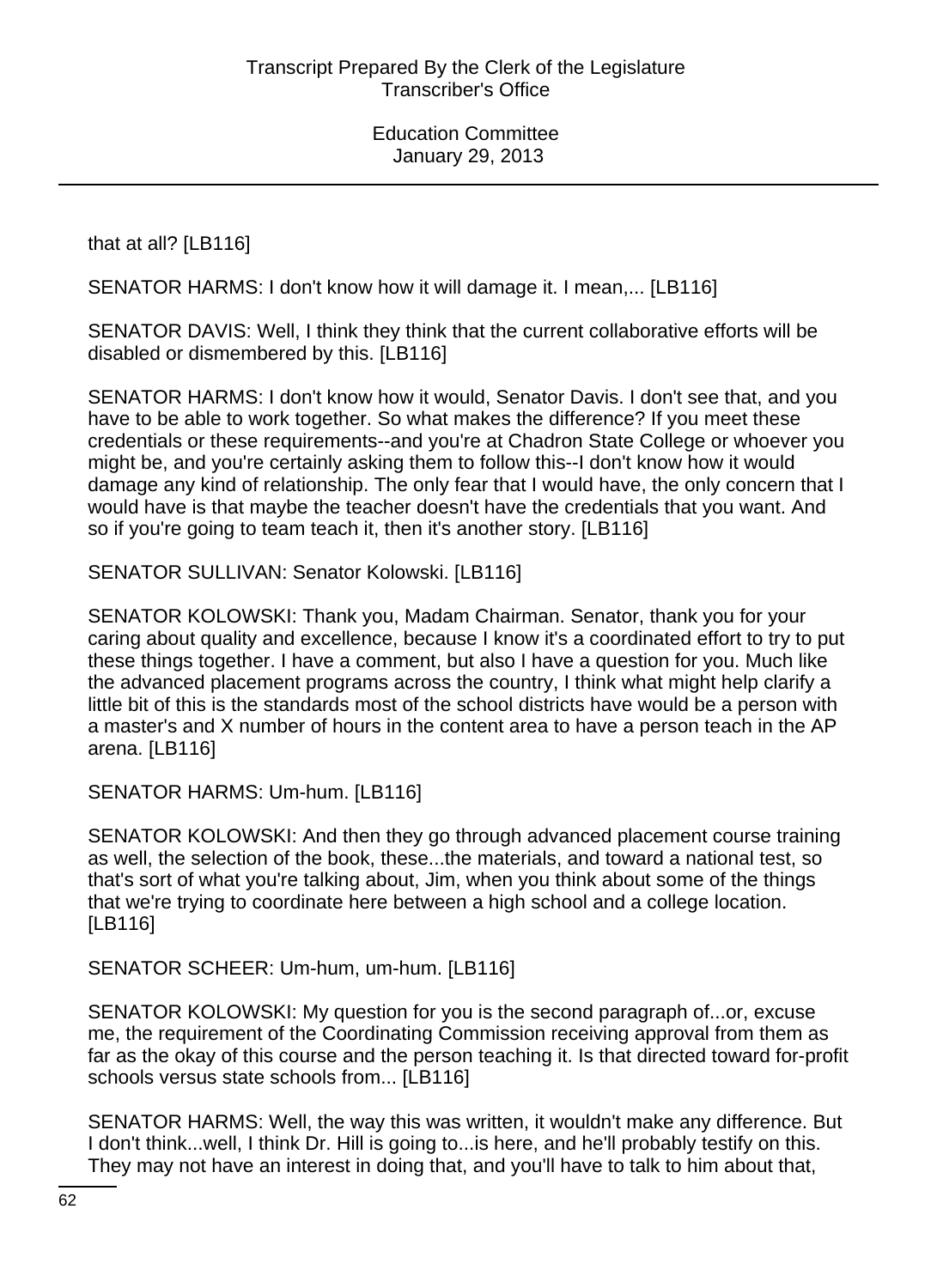because if you had to prove every class, that could be thousands of classes, so. [LB116]

SENATOR KOLOWSKI: Just wondered about the for profit versus state supported. [LB116]

SENATOR HARMS: Um-hum, yeah. [LB116]

SENATOR KOLOWSKI: Thank you. [LB116]

SENATOR HARMS: I don't...I think, for profit, I don't think that there's any difference here. [LB116]

SENATOR KOLOWSKI: Okay, thank you very much. [LB116]

SENATOR HARMS: That would be my views. [LB116]

SENATOR SULLIVAN: Senator Haar. [LB116]

SENATOR HAAR: We sort of have these cultural views of levels of education, and so I think the same question might come up from UNL to somebody who received English 101 at the junior college. [LB116]

SENATOR HARMS: Um-hum. [LB116]

SENATOR HAAR: So let's say that somebody takes a high school course, gets credit from Southeast Community College, and then wants to transfer that to UNL. Is that also covered by this, then it's still up to UNL... [LB116]

SENATOR HARMS: Um-hum. [LB116]

SENATOR HAAR: ...at that level and Southeast Community College at that level to maintain these standards? Okay. [LB116]

SENATOR HARMS: That's why it's so important to have articulated agreements, you know, where you have an articulated agreement...and we do have articulated agreements. I don't know whether--it's been a while since I've been in that system anymore, whether they're following that. But you just take...you negotiate out in advance what you're going to accept for college classes, whether it's going to be in their field or they're going to use it as an elective. And we went through that many years ago through the...with the Coordinating Commission, and everybody signed off on that. And I don't know where that is today, but through an articulated agreement, by maybe rejuvenating that, it might be important to do. [LB116]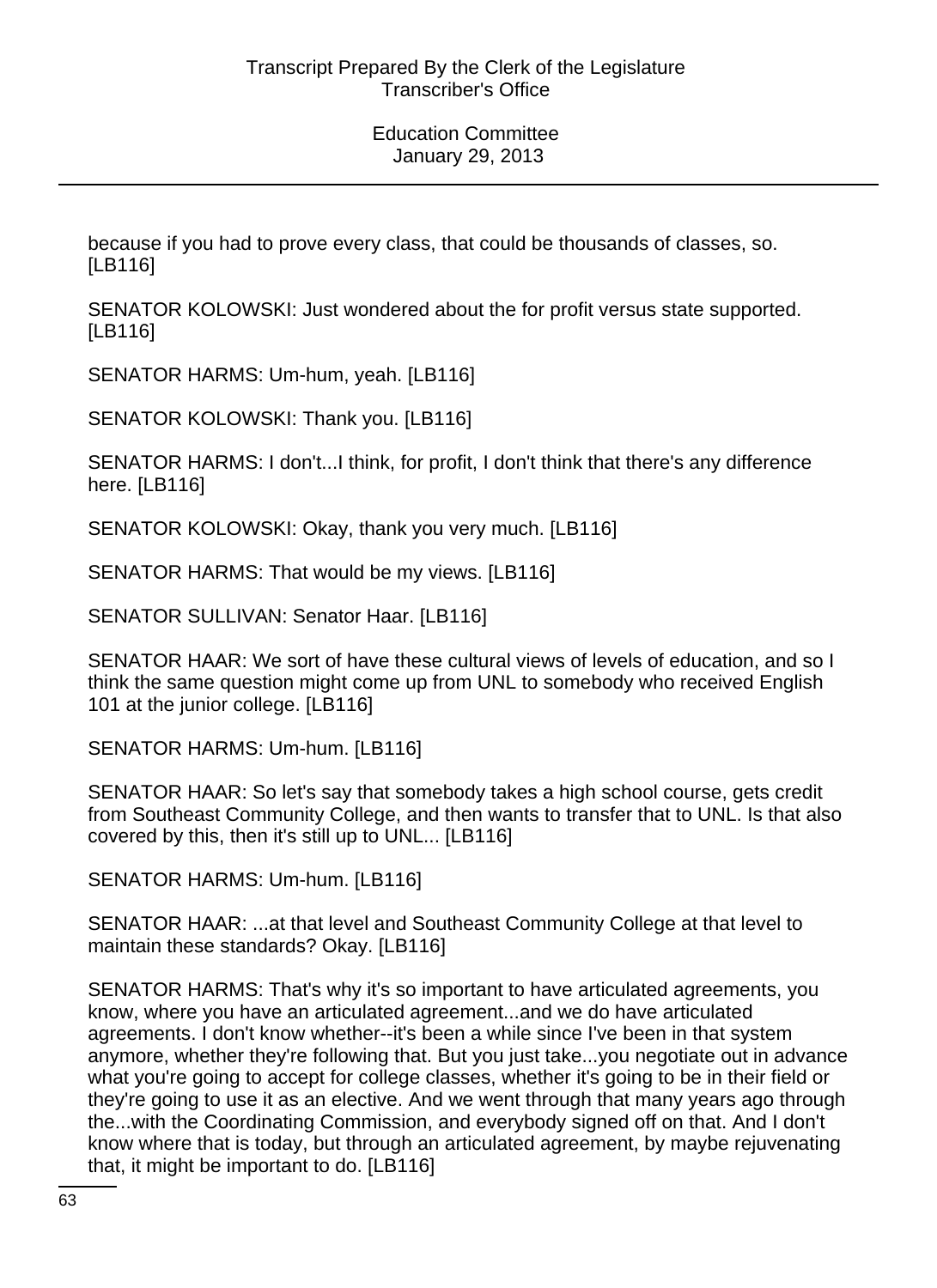SENATOR HAAR: Well, that's what's hanging me up a little bit, yeah, and that term is probably a good one, an articulated agreement,... [LB116]

SENATOR HARMS: Um-hum. [LB116]

SENATOR HAAR: ...because if I...let's say if I'm a teacher at Lincoln High School, I don't know where this kid might go if they take English 101. [LB116]

SENATOR HARMS: Sure. [LB116]

SENATOR HAAR: So that's where, I guess, we...would your bill point that then to the Coordinating Commission? [LB116]

SENATOR HARMS: Well, they would have some input on that aspect, but that's going to be up to them to decide whether they want to do that or not, so. [LB116]

SENATOR HAAR: Okay. [LB116]

SENATOR SULLIVAN: Any other questions? Thank you, Senator. Will you be here for closing? [LB116]

SENATOR HARMS: Yes, I will. [LB116]

SENATOR SULLIVAN: Okay. [LB116]

SENATOR HARMS: And thank you very much for the questions. That was fun. I enjoy it and...and maybe philosophically we're not in the same place, but it's okay with me. [LB116]

SENATOR SULLIVAN: Sure. [LB116]

SENATOR HARMS: The point is you've just got to get it discussed and laid out. [LB116]

SENATOR SULLIVAN: Um-hum. [LB116]

SENATOR HARMS: And then you decide what you want to do and however you want to finish this thing out. But I just, in closing, would say this: Make sure you remember that this is all about the student. It's not about the college. It's not about...it should not be about competing students for enrollment. It's about the student and the making sure that when they leave the high school on dual credit that that kid has exactly the tools he needs to be successful in 102 or 103, whatever it might be. That's what this is about for me. Nothing else makes any difference to me. And you can carve it up however you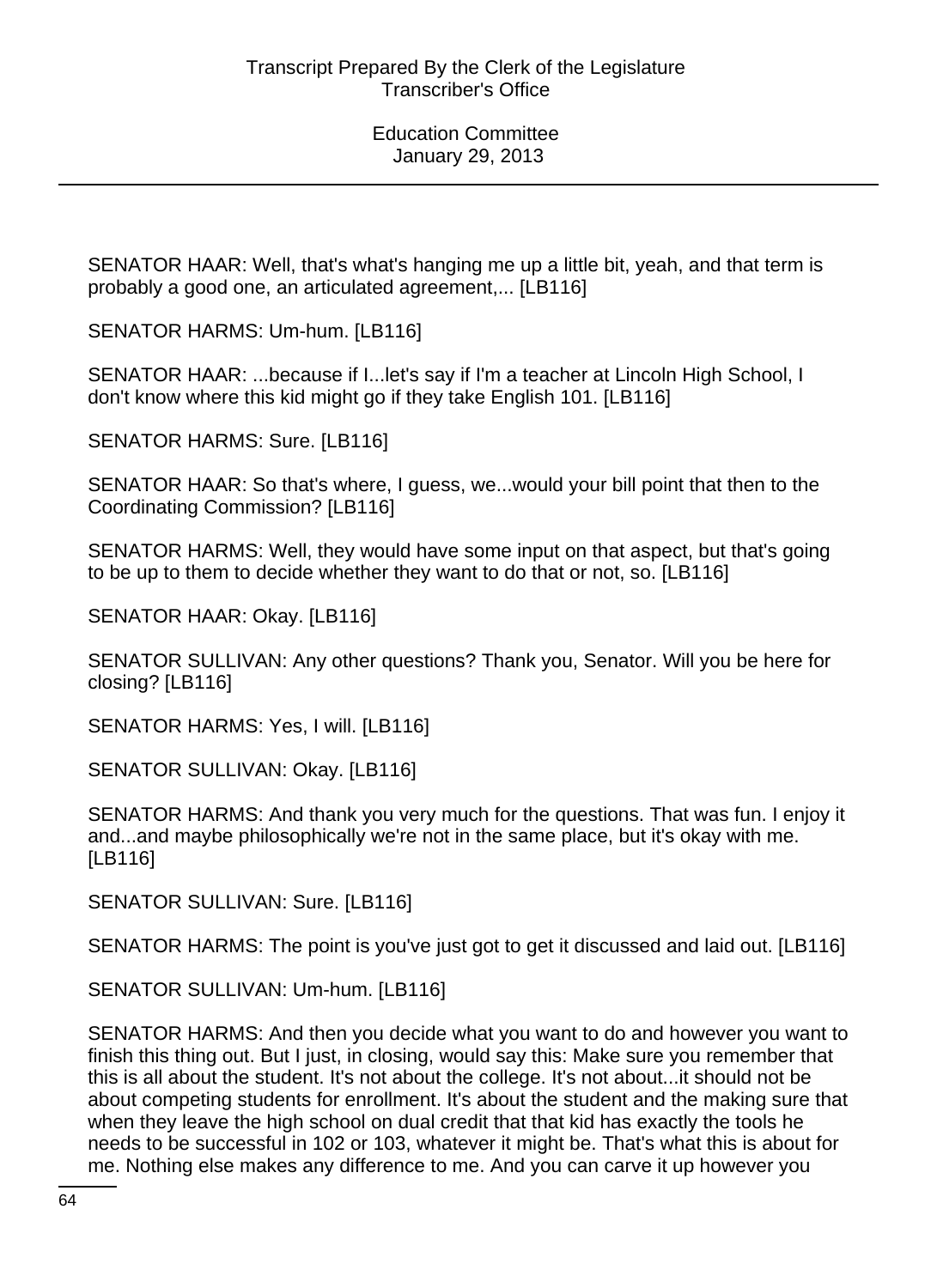want if you decide to bring it out. [LB116]

SENATOR SULLIVAN: Um-hum, okay. [LB116]

SENATOR HARMS: But that's what I have an interest in. [LB116]

SENATOR SULLIVAN: Thank you, Senator. [LB116]

SENATOR HARMS: Yeah, you're welcome. [LB116]

SENATOR SULLIVAN: We'll now hear proponent testimony on LB116. [LB116]

TODD HOLCOMB: Good afternoon. My name is Todd Holcomb, T-o-d-d H-o-l-c-o-m-b. I am the president of Western Nebraska Community College. I am also the elected chair of the Nebraska Community College Association's CEO Council, representing five community colleges. LB116 is about rigorous standards and enforcing those standards across public institutions of higher education in the state of Nebraska. Adhering to high standards ensures that students and parents can trust that the end product will support the students' transition into college and upper-level college classes. Dual, or concurrent, enrollment has accelerated over the past decade to meet the needs of outstanding high school students who are searching for additional academic challenge or vocational interests. Dual credit is primarily taught in the high schools but is also taught on college campuses and on-line. These classes must have the same standards as all college-level work. As such, teachers who teach college courses must meet the academic requirements for faculty and instructors teaching at any postsecondary institution in Nebraska. You may hear later in this hearing about lead teachers, or teachers of record. These are only substitutes for the direct engagement between qualified instructors and students. LB116 will help prevent the credential shopping of teachers by high schools who are trying to bargain with colleges to select faculty that do not have at least 18 hours of graduate preparation in an academic discipline. While these individuals may be outstanding teachers in their own right, that does not mean that they meet the accepted standards for teaching transfer-level courses. We should recognize that rural high schools lacking teachers with a master's degree in an academic discipline and spotty Internet service are particularly vulnerable to the lack of standards in the delivery of high-quality college courses. There's a strong desire by parents and high school administrators to promote access to dual enrollment for a broad range of students. Yet there's also a need to maintain academic standards and ensure that only students ready for college-level work participate in college success. LB116 will begin our standardization process so that students and parents can guarantee the quality they expect from institutions of higher education in the state of Nebraska. We recognize the low levels of master-certified teachers in postsecondary education and have begun discussions with high schools on innovative ways to increase the credentialing of teachers. We know from research that dual-credit students have higher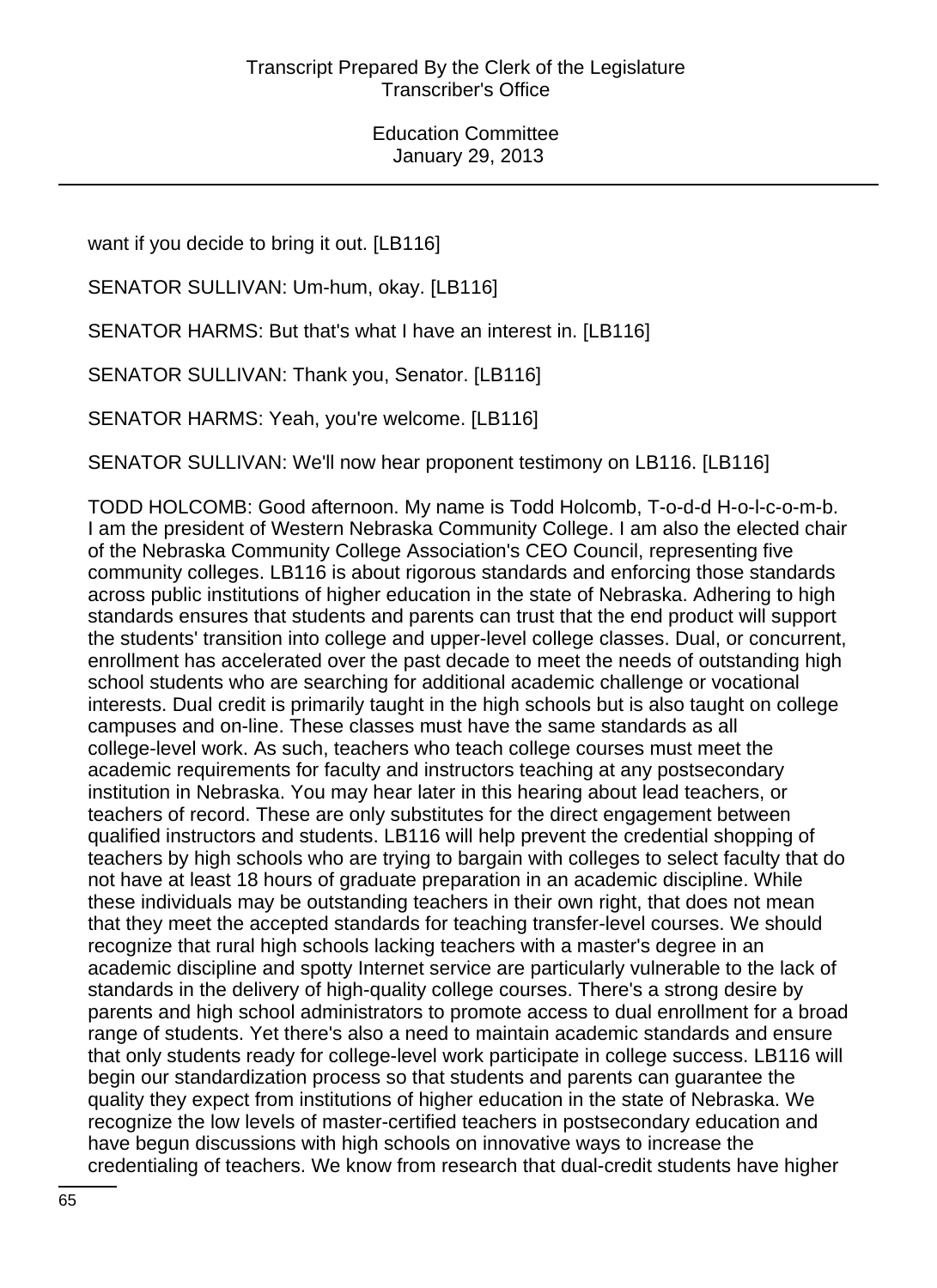high school graduation and college attendance rates, have higher GPAs in college, and persist and graduate from college at higher rates. It is important we put these requirements into law so that we ensure the successful transition of students into college. The Nebraska Community College Association's CEO Council strongly encourages and recommends passage of LB116. Thank you, and I'll take any questions at this time. [LB116]

SENATOR SULLIVAN: Thank you for your testimony. Senator Haar. [LB116]

SENATOR HAAR: Thank you. I'm struggling still with there seemed to be two parts to this. One is same syllabus, same textbook, and so on, and then the credentialing of the teacher. So as somebody who's involved in accepting some of these dual credits, how do you evaluate it if this credit is coming from Omaha, from Lincoln, from wherever? How do you decide whether...I mean, you could certainly tell whether the teacher has the master's degree and that. That's the easy part. How do you tell this other part? [LB116]

TODD HOLCOMB: Well, I think what you're looking at is you're looking at, let's take an English 101. [LB116]

SENATOR HAAR: Okay. [LB116]

TODD HOLCOMB: What you're hoping is that the instructor for that English 101 class is teaching a college-level course. That course only becomes dual credit if the high school so deems it appropriately. This is a college-level course. And what we're saying in the bill is that the faculty member teaching that English 101 class should have at least 18 hours within the academic discipline to teach that course. Now, we know that English 101 could be different at Wayne State College, could be different at the University of Nebraska-Lincoln. Even within the University of Nebraska-Lincoln, there could be 30 sections of English 101. And we know that there's different syllabuses. But you would hope...here's the critical, you would hope that the English instructors at the university, at the colleges, at the community colleges, have at least 18 hours within that academic discipline. I would be disappointed if somebody with a master's degree in educational administration decided to then teach English 101, and you were not able to discern, or really for that student and that student's parents, whether that instructor was qualified to teach that class and prepare them for the next section 102 in English. [LB116]

SENATOR HAAR: So you would look at the credentialing of the teacher at the high school level as the most important because it's up to you at the junior college to decide whether to accept that credit or not. So is that the main thing you're going look at then? [LB116]

TODD HOLCOMB: Yes, that would be correct. You know, when we certify...when a high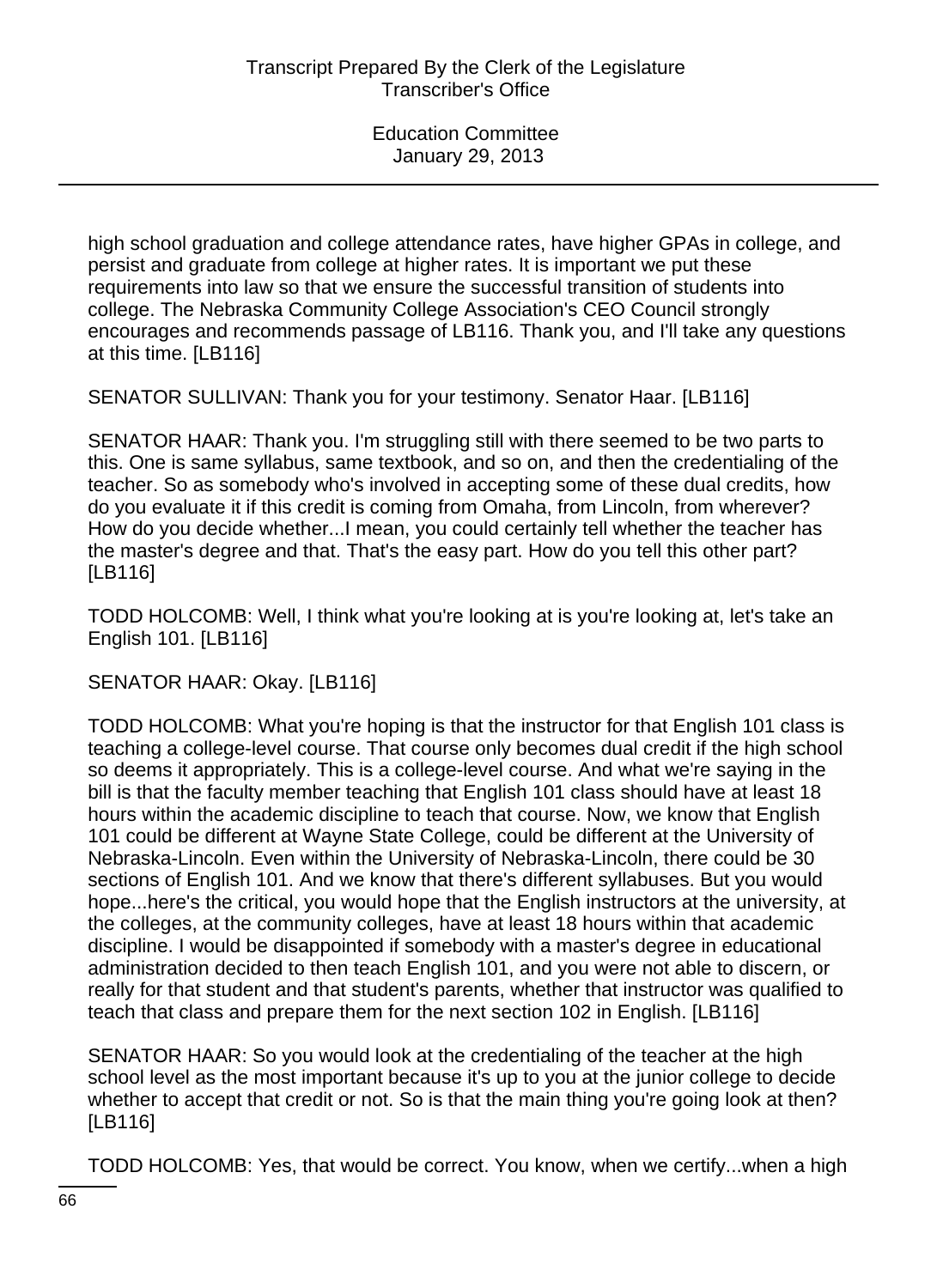school comes to us and asks us to teach a dual-credit class, we certify those instructors. And we have told high schools, no, we will not accept that instructor because that instructor does not meet the minimum standards that we as the Nebraska Community College Association, five community colleges, have set as the minimum standards for the state of Nebraska. So we look at that. We certify that instructor, and if they have 18 hours within that discipline, preferably a master's degree within that discipline but at least 18 hours, then we certify that instructor as a college-level instructor. [LB116]

SENATOR HAAR: And I certainly go along with what's being achieved because we want academic excellence obviously. [LB116]

TODD HOLCOMB: That's correct. [LB116]

SENATOR HAAR: But if somebody in Council Bluffs, Iowa, high school offers, do we receive...do we do dual credits with other states or only Nebraska? [LB116]

TODD HOLCOMB: No. I'm assuming that other colleges, for example, Scottsbluff is only 28 miles away from Wyoming, so we have students that have taken dual-credit classes that come to us from other states. But we review that academic...transfer that transcript to make sure that it meets our standards. [LB116]

SENATOR HAAR: Okay. So really this is done on an individual student basis, not...you know, if you get five students from the same high school you could ask the same question. [LB116]

TODD HOLCOMB: Sure. [LB116]

SENATOR HAAR: But, I mean, a lot of this then is just on a one-student basis figuring this out. [LB116]

TODD HOLCOMB: For us as a small rural community college, yes. I'm sure the University of Nebraska-Lincoln it would be a different process. [LB116]

SENATOR HAAR: And just sort of a comment. When I took English 101 at the university, I had a grad student who (laugh) I wasn't so sure was a good teacher at all. And I think maybe on some of these we might find better teachers at the high school level. You know, just my personal experience. I'm just saying we find good teachers all over and it doesn't necessarily depend whether they are a college teacher or junior college or high school teacher. [LB116]

TODD HOLCOMB: Yeah, and I think there are really good high school teachers. My concern is though that high schools bargaining with colleges to accept, let's say, an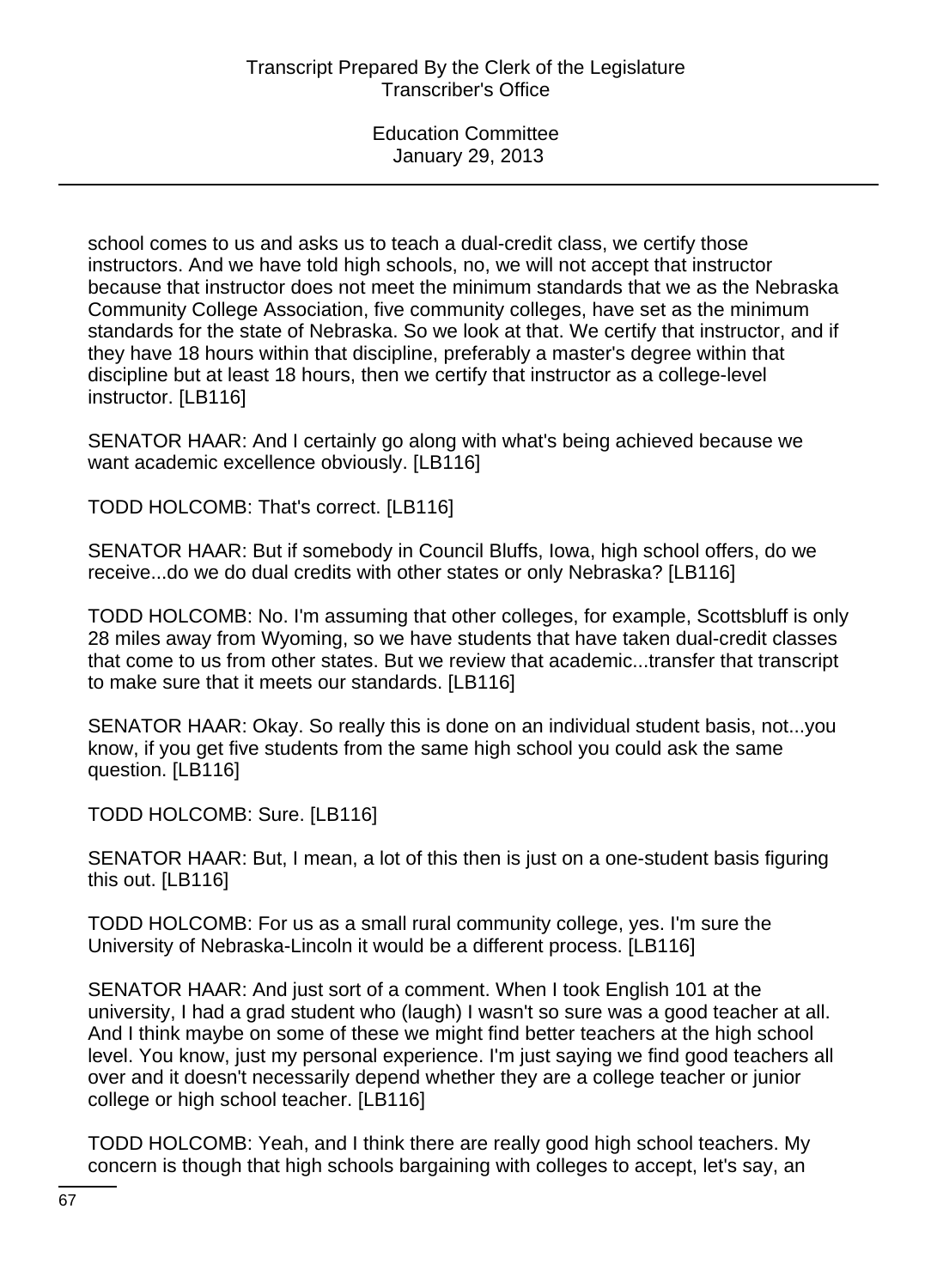individual that has a master's degree in educational administration to then accept that individual for teaching an IT course or an English course or a history course. It's difficult for me to imagine that even though that individual might be a great high school teacher, that they are a great academic discipline teacher in every subject. [LB116]

SENATOR HAAR: That's why in talking here it has to be in that course content area as well. [LB116]

TODD HOLCOMB: Yes. [LB116]

SENATOR HAAR: Okay. Thank you. [LB116]

SENATOR SULLIVAN: Senator Avery. [LB116]

SENATOR AVERY: Thank you, Madam Chair. This only applies to junior colleges and high schools, right, because you're not talking about UNL having a dual-credit arrangement with Southeast Community College. [LB116]

TODD HOLCOMB: My understanding is the university...this would impact all public institutions of higher education. [LB116]

SENATOR AVERY: But the language of the bill doesn't suggest that. The language of the bill suggests that we're talking about an arrangement between junior colleges or postsecondary institutions and high schools. [LB116]

TODD HOLCOMB: That would be any college or university within the state of Nebraska. That's how I read the bill. [LB116]

SENATOR AVERY: Well, you'd have a real difficult problem I think if you try to get dual credit between Southeast Community College and the English department at UNL, because they might have 15 sections of English 101 taught by 15 different people using 15 different textbooks and 15 different syllabi and outlines. I mean, that's not workable. [LB116]

TODD HOLCOMB: Well, and that's why for me the emphasis is on the credential of the individual teaching that. And I think the University of Nebraska-Lincoln and Southeast... [LB116]

SENATOR AVERY: I can agree with you on that. [LB116]

TODD HOLCOMB: Yeah. [LB116]

SENATOR AVERY: Yeah. Because I know a lot of people who teach at community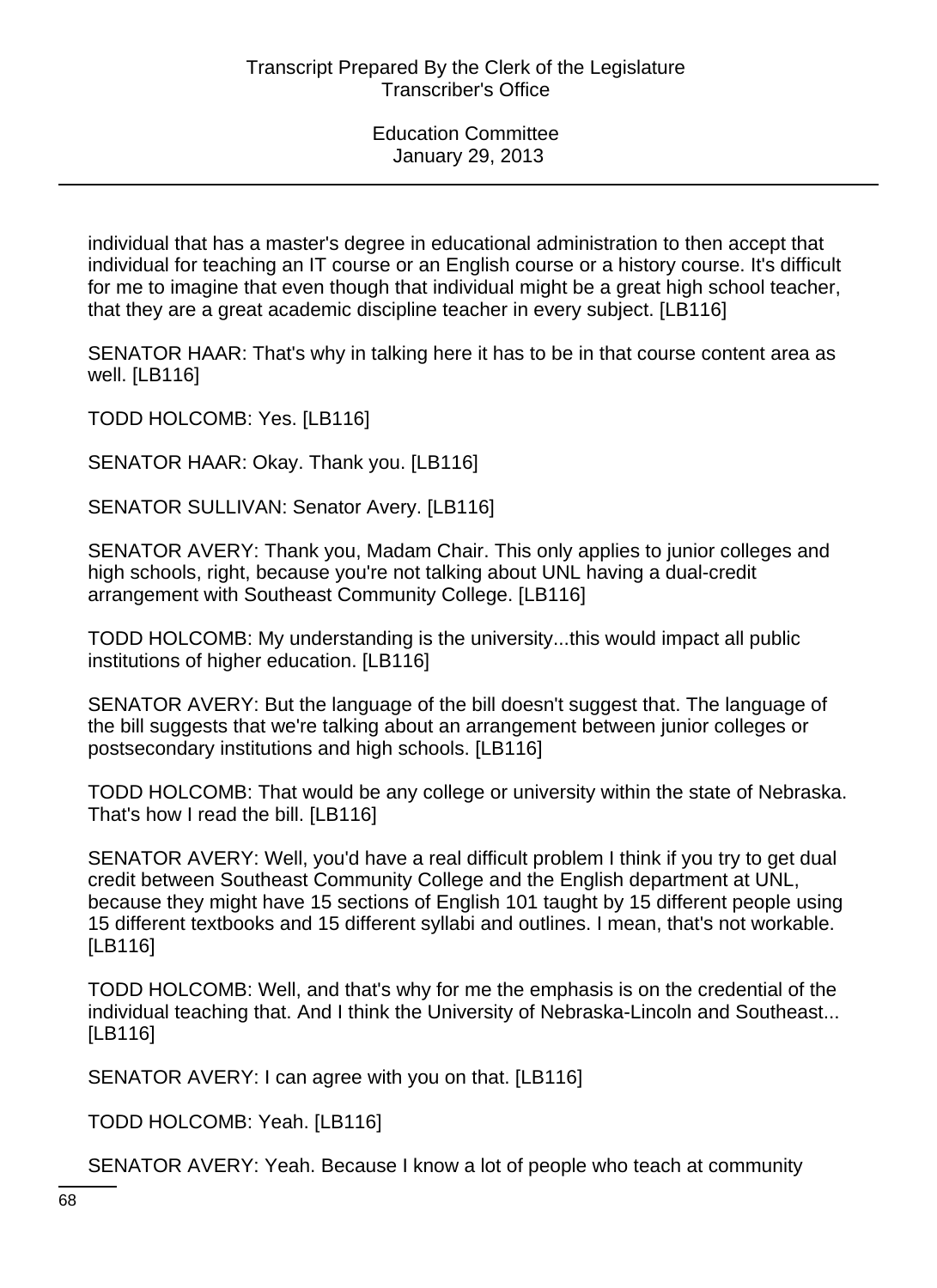colleges who have maybe a master's, maybe not, J.D., which is really not a graduate degree. It's another baccalaureate degree is what it is. It's baccalaureate training in law. [LB116]

SENATOR SEILER: You ought to go through that system. [LB116]

SENATOR AVERY: It's baccalaureate training in law. It's not a graduate degree. [LB116]

SENATOR SEILER: I disagree. (Laughter) That's your own opinion, Bill. It's far from the truth. [LB116]

SENATOR AVERY: It used to be an LL.B. That was correct. [LB116]

SENATOR SULLIVAN: Okay. Senator Seiler, did you have something? [LB116]

SENATOR SEILER: I do. I just want to play a little semantics with you so I get to understand what's going on. [LB116]

TODD HOLCOMB: Yeah. [LB116]

SENATOR SEILER: In the original bill it says a master's degree and at least 18 hours. We have an amendment to change "and" to "with," and then maybe it was not completed. You kind of used the term "just 18 hours." [LB116]

TODD HOLCOMB: Yes. [LB116]

SENATOR SEILER: Which one is your criteria? [LB116]

TODD HOLCOMB: Yeah. Actually... [LB116]

SENATOR SEILER: Master's "or" or is it master's "and"? [LB116]

TODD HOLCOMB: You know, our preference is that an individual have a master's degree with at least 18 hours within the academic discipline. Most graduate degrees, most master's degrees are 36 credit hours, and the Higher Learning Commission says that there should be substantial experience in the academic discipline. [LB116]

SENATOR SEILER: Okay. [LB116]

TODD HOLCOMB: The chief instructional officers for the community colleges have looked at "substantial experience," and what they have determined is at least half of those hours, 18 of the 36 hours, should be within an academic discipline. [LB116]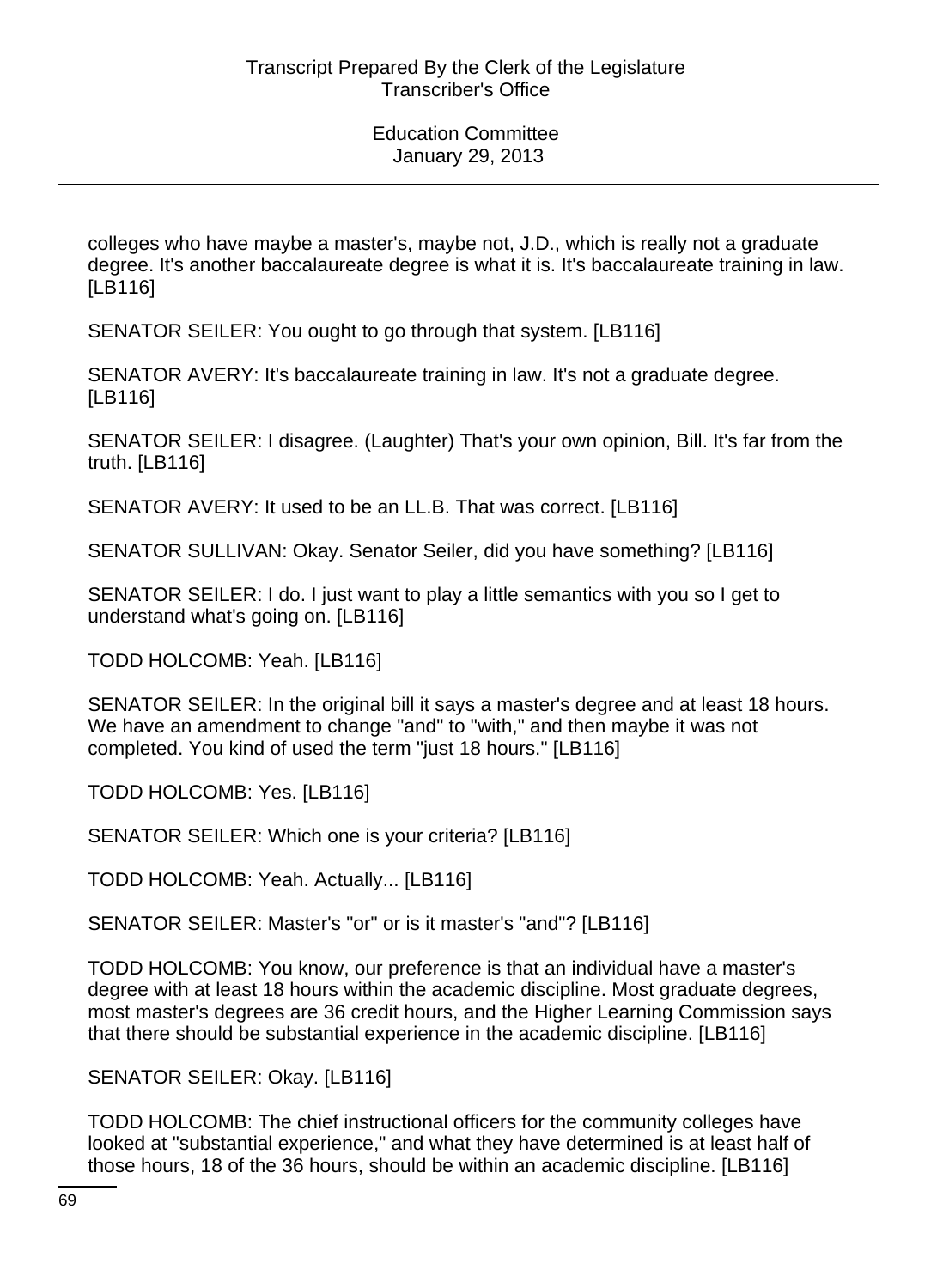SENATOR SEILER: And a master's degree both? [LB116]

TODD HOLCOMB: Well, it's a master's degree... [LB116]

SENATOR SEILER: Okay. [LB116]

TODD HOLCOMB: And within that 36 hours, 18 hours... [LB116]

SENATOR SEILER: Eighteen hours. [LB116]

TODD HOLCOMB: Yes. [LB116]

SENATOR SEILER: Okay. Okay. [LB116]

TODD HOLCOMB: Yeah. I think how the original bill was written is that for some people it looked like a master's degree plus 18 hours on top of it. [LB116]

SENATOR SEILER: Right, right. [LB116]

TODD HOLCOMB: We're not saying that. [LB116]

SENATOR SEILER: Okay. [LB116]

SENATOR SULLIVAN: Any other questions? Senator Scheer. [LB116]

SENATOR SEILER: Thank you very much. [LB116]

SENATOR SCHEER: Thank you, Senator Sullivan. At your institution, do all of your staff that are teaching in their disciplines have a master's degree with 18 hours of that endorsed subject? [LB116]

TODD HOLCOMB: To my knowledge, yes. They're teaching academic transfer courses. [LB116]

SENATOR SCHEER: And that would include any adjunct staff member as well. [LB116]

TODD HOLCOMB: Yes. [LB116]

SENATOR SCHEER: Okay. Is that true of all the community colleges? [LB116]

TODD HOLCOMB: I do not know. I can't speak to that. Should be close, yeah. [LB116]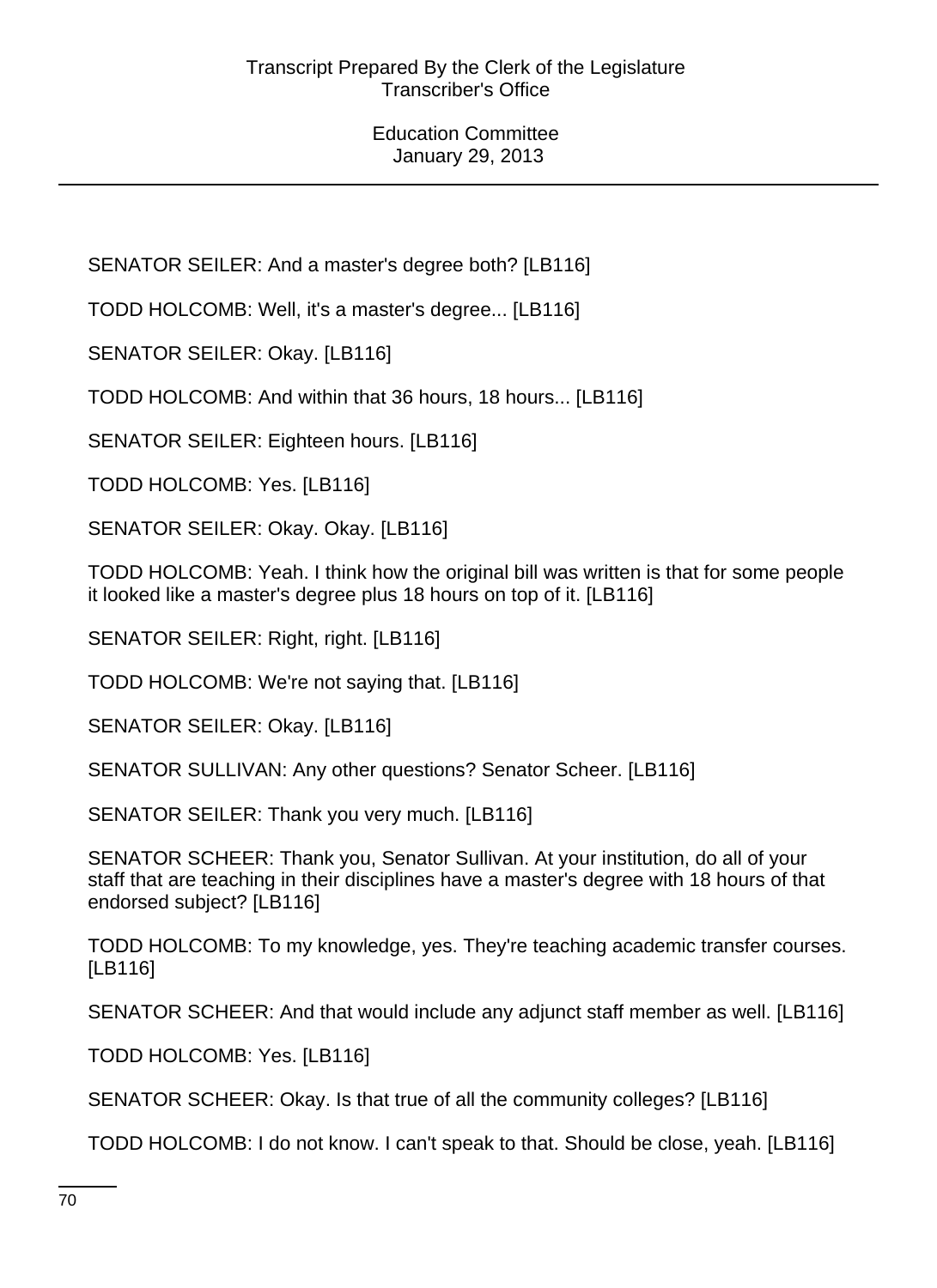SENATOR SCHEER: Okay. Okay. [LB116]

TODD HOLCOMB: The community colleges have set a standard and have enforced that standard at least in the time that I've been in Nebraska, and I've been in Nebraska for three years now. And there has been a collaboration, a cooperation among the six community colleges, and particularly among the five community colleges that make up the NCCA. [LB116]

SENATOR SCHEER: Okay. I'll just play a little devil's advocate with you. Per your testimony, the master's is 36 additional hours over baccalaureate. [LB116]

TODD HOLCOMB: Um-hum. [LB116]

SENATOR SCHEER: Okay. If I took 18 hours of math, I took the first 18 hours of math, I'm going to get my master's with a math endorsement. I'm now working on the next 18 hours. Based on this statute I still would not be qualified to teach a dual-enrollment class. Would that be correct? [LB116]

TODD HOLCOMB: What has occurred is that we have looked at provisional opportunities for those individuals that have at least 18 hours and working towards the completion of a master's degree. [LB116]

SENATOR SCHEER: I can appreciate that, but this does not give provisional endorsements; this states specifically. This is statute. [LB116]

TODD HOLCOMB: That... [LB116]

SENATOR SCHEER: So that is why I'm asking because you have some specific language and I'm looking at a specific alternative. And, again, I'm not in education but I'm thinking of things logically. That person has the amount of education in the field of discipline that he or she would be teaching that additional course in, yet under the statute would not be by just the virtue of the other 18 hours of additional coursework. [LB116]

TODD HOLCOMB: Our preference would be for a master's degree with 18 hours within an academic discipline. [LB116]

SENATOR SCHEER: Okay. But this isn't preference, this is statute. So I'm asking you, would that be acceptable to you right now if a person was working towards their master's, had 18 hours in that discipline without having the master's degree. [LB116]

TODD HOLCOMB: Would that be acceptable now for us? [LB116]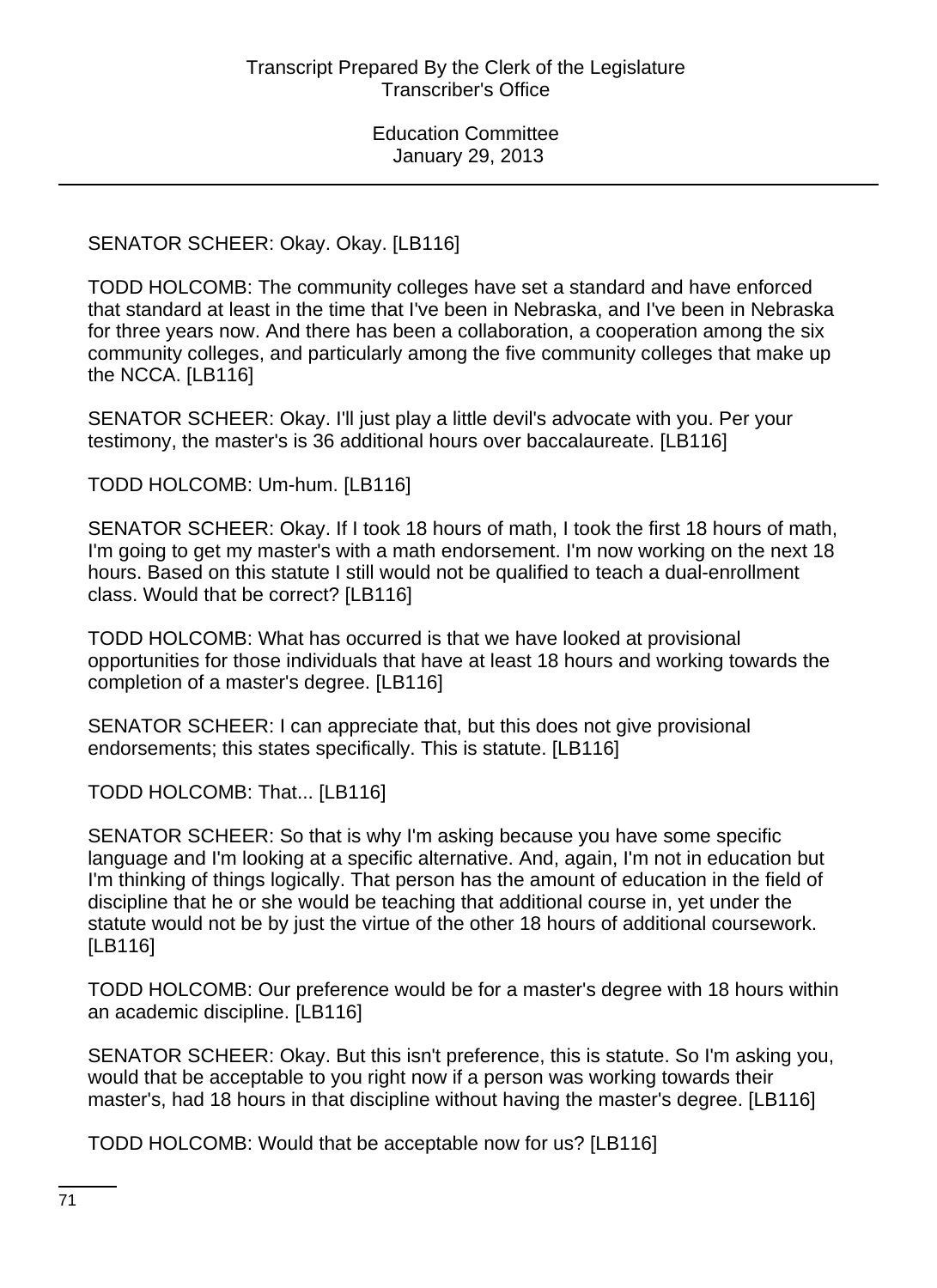# SENATOR SCHEER: Um-hum. [LB116]

TODD HOLCOMB: Yes. [LB116]

SENATOR SCHEER: Would that be acceptable...could you live with that rather than the master's in this terminology? [LB116]

TODD HOLCOMB: Could I live with that? [LB116]

SENATOR SCHEER: Well, could your association. You're speaking on behalf of your association. [LB116]

TODD HOLCOMB: I would say that that would not be our prerogative. Our preference is to have a master's degree with 18 hours. But if there was a provision that would allow an individual that had 18 hours in a content area and working towards a master's degree, yes. [LB116]

SENATOR SCHEER: Okay. [LB116]

TODD HOLCOMB: And I'll give you an example. We had a real-world experience with our college in a school district. The individual was working towards a master's degree; had at least 18 hours within that academic discipline, but then eventually stopped working towards the master's degree. We repeatedly asked that individual to complete the master's degree. They did not, so we ended our relationship with that instructor. [LB116]

SENATOR SCHEER: Okay. Just out of curiosity, it wasn't the lack of his ability to teach that course or the children's attainment of education in that course. It was just the fact that he did not have the letters after his name. [LB116]

TODD HOLCOMB: It was the fact that he guaranteed us that he was going to be working towards a master's degree and then failed to fulfill that promise to the college. [LB116]

SENATOR SCHEER: Understood. But I mean if he had the 18 hours...I'm having a really hard time. [LB116]

TODD HOLCOMB: It was that simple. It was that simple. When we made the arrangement with that school district, the person gave their word to us that they were going to move forward with their education. [LB116]

SENATOR SCHEER: Okay. So your scenario is much like that with the Department of Ed where they would give a professional as long as...in some discipline as long as you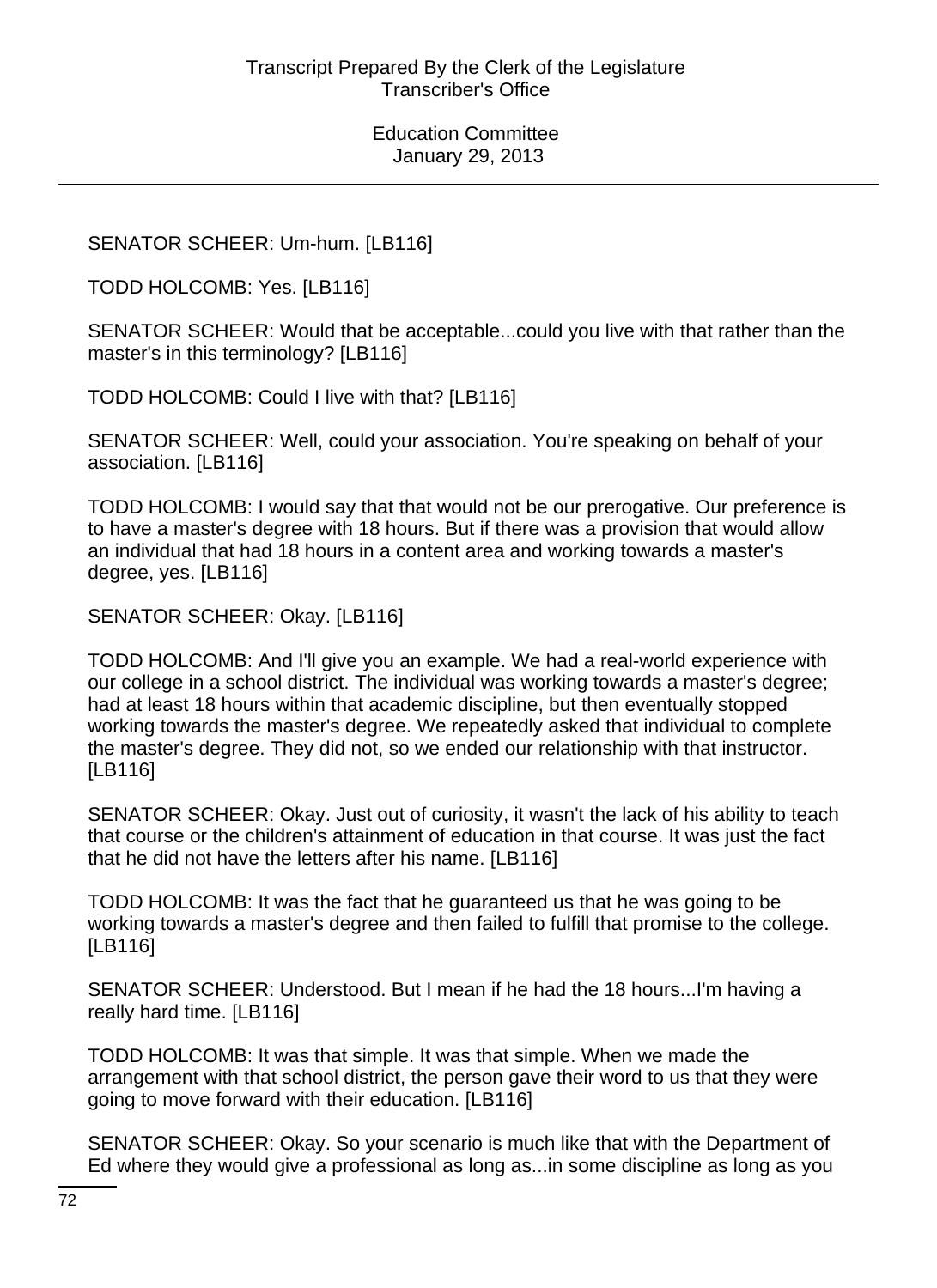were working towards that endorsement. So that would be sort of the same rationale with you. [LB116]

TODD HOLCOMB: I don't know the Department of Education that well. [LB116]

SENATOR SCHEER: Okay. Fair enough, fair enough. Okay. Thank you. Thank you, Senator. [LB116]

SENATOR SULLIVAN: Senator Avery. [LB116]

SENATOR AVERY: I just have to clarify something. I'm reading from the green copy of the bill, Section 3: a dual-enrollment course when taught to a high school student or when taught to high school students. This refers to high school students and arrangements with postsecondary institutions. It's not to postsecondary institutions for dual credits. [LB116]

TODD HOLCOMB: That's correct. [LB116]

SENATOR AVERY: That is correct. [LB116]

TODD HOLCOMB: Yes, that is. [LB116]

SENATOR AVERY: Okay. But I was under the impression you were suggesting that it did involve agreements between two institutions of higher learning. [LB116]

TODD HOLCOMB: What I may have misspoke about is that there...the University of Nebraska-Lincoln, the state colleges, the community colleges all have dual-credit arrangements with high schools. [LB116]

SENATOR AVERY: Right, right. [LB116]

TODD HOLCOMB: And those dual-credit arrangements could be different. [LB116]

SENATOR AVERY: Got it. I think this addresses a problem. I really do. I'm not suggesting that it's not a problem, just not sure if it's the solution. [LB116]

SENATOR SULLIVAN: Any other questions? Thank you for your testimony. Welcome. [LB116]

SUSAN FRITZ: Thank you. Good afternoon, Senator Sullivan and committee members. My name is Susan Fritz, S-u-s-a-n F-r-i-t-z. I have the privilege of serving as the interim executive vice president in provost for the University of Nebraska. I'm here to testify for the University of Nebraska in support of LB116. We support LB116 with Senator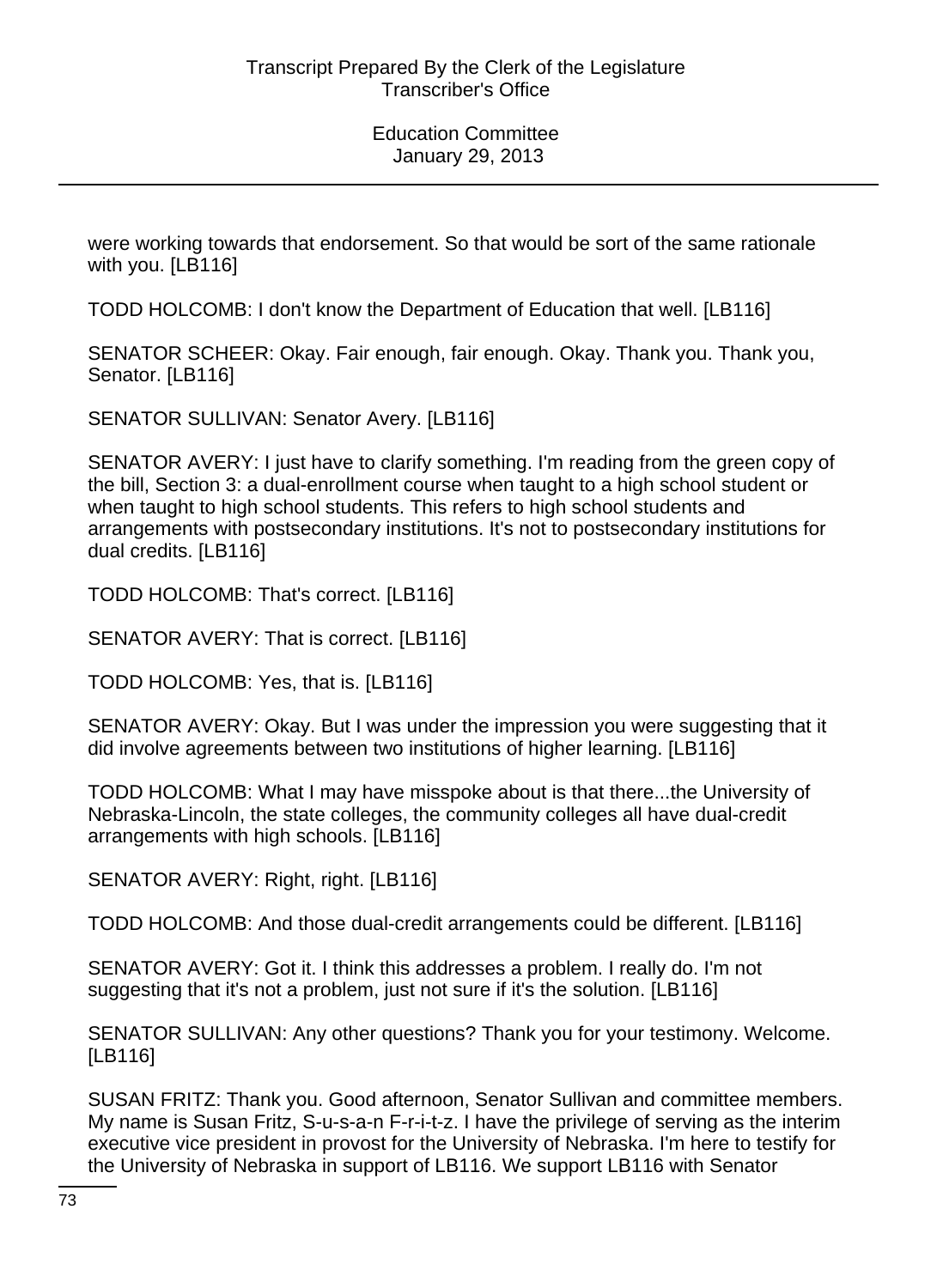# Transcript Prepared By the Clerk of the Legislature Transcriber's Office

Education Committee January 29, 2013

Harms's amendment that you heard earlier. The amendment of LB116 requiring teachers offering dual-enrollment courses to have attained a master's degree with at least 18 hours in the content area is congruent with the comprehensive statewide plan. Additionally, this language is congruent with statewide conversations about this issue that University of Nebraska administrators have been participating in for at least ten years. If the amended LB116 passes, this law would elevate the impact of what are now voluntary standards in the comprehensive statewide plan, and contribute to ensuring that dual-enrollment courses are offered by high school teachers with sufficient content preparation to provide quality educational experiences for students and equivalently rigorous courses upon which students can build their academic programs. Additionally, ensuring that dual-enrollment courses are quality offerings also was important to our faculty who accept these courses for credit toward undergraduate degree attainment. Lastly, dual enrollment is an efficient means of transitioning students from high school to higher education, and one of several strategies emphasized in the P-16 initiative which is our statewide effort to improve student success and boost Nebraska's economy. Passing this amended bill is a public statement about the expectation of this body as it relates to the quality of dual-enrollment offerings in Nebraska. Thank you for your time and I am happy to answer questions. [LB116]

SENATOR SULLIVAN: Thank you, Ms. Fritz. Any questions for her? Yes, Senator Haar. [LB116]

SENATOR HAAR: Thank you. Right now, does UNL have an agreement with each high school in Nebraska or how do you decide right now whether to accept a dual-enrollment course? [LB116]

SUSAN FRITZ: Dual-enrollment courses are set up between the various departments. So if you were talking about English 101 I heard earlier... [LB116]

SENATOR HAAR: Yeah. [LB116]

SUSAN FRITZ: ...so which, you know, a lot of conversation about English this afternoon. I'm impressed. (Laughter) At any rate, English 101, that syllabus would be presented to the English faculty who would consider whether it would be an equivalent course, if that syllabus was sufficient, would consider the credentialing of that teacher. And then there would be a dual arrangement, enrollment arrangement put in place. Now I don't know that we have that at UNL with regard to English, so that may not be a good example. [LB116]

SENATOR HAAR: Right. [LB116]

SUSAN FRITZ: I would say that there isn't a great prevalence of dual-enrollment courses across our university system, not like you might see with the state colleges and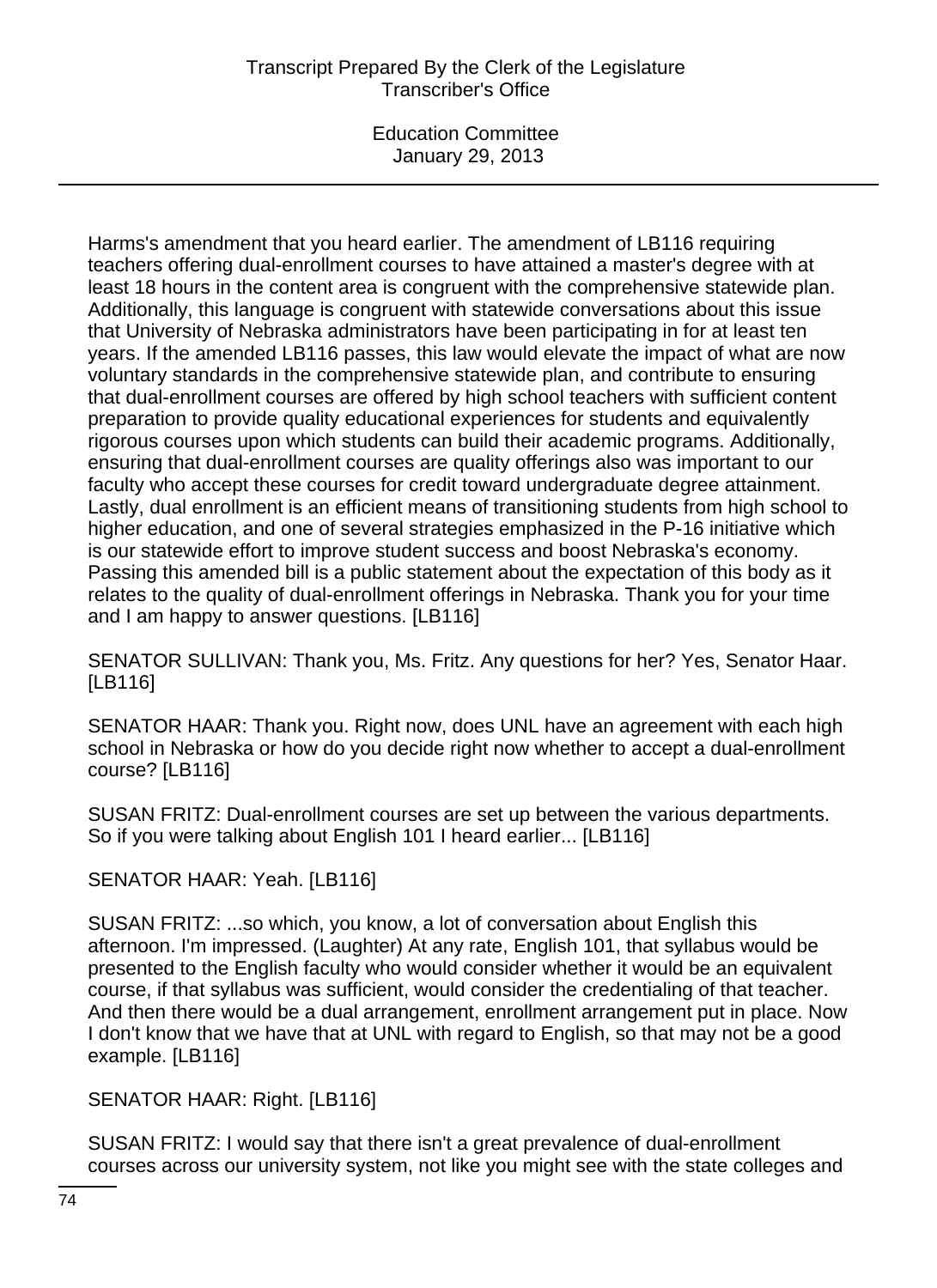the community colleges. [LB116]

SENATOR HAAR: Okay. So really again it might boil down to looking at one student's transfer and who taught that course and the syllabus for that course. [LB116]

SUSAN FRITZ: It is more likely that that course would be considered when it would be transferred in from the community college or from the state college by a student that it would be a dual-enrollment situation by and large. [LB116]

SENATOR HAAR: Okay. So and this is kind of new information for me. Really right now there aren't that many dual enrollments that UNL gets from high school directly into UNL. [LB116]

SUSAN FRITZ: Our four campuses, by and large, I would say our dual enrollment is not the most action that we have, yes, not compared to the community colleges and the state colleges, no. [LB116]

SENATOR HAAR: Okay. Thank you. [LB116]

SUSAN FRITZ: But we do have them. [LB116]

SENATOR SULLIVAN: Senator... [LB116]

SUSAN FRITZ: Yes. Oh, I'm sorry. [LB116]

SENATOR SULLIVAN: Senator Scheer. [LB116]

SENATOR SCHEER: I guess I understand that you would on a total number of hours you would accept more credit hours from the community colleges. I think that would go without question. But I know there's a great number of high school students that are taking dual-credit courses that will become freshmen at the university system not going to the community colleges and those credits will transfer as well, will they not? [LB116]

SUSAN FRITZ: Yes, they will transfer, and there are agreements that have been worked out by the university with those departments and with the...through the university... [LB116]

SENATOR SCHEER: Sure. [LB116]

SUSAN FRITZ: ...to the community colleges and the state colleges. So at that point if we're back to English 101, that agreement would have been worked out between the community colleges, for instance, and the university, not between that student and the university. [LB116]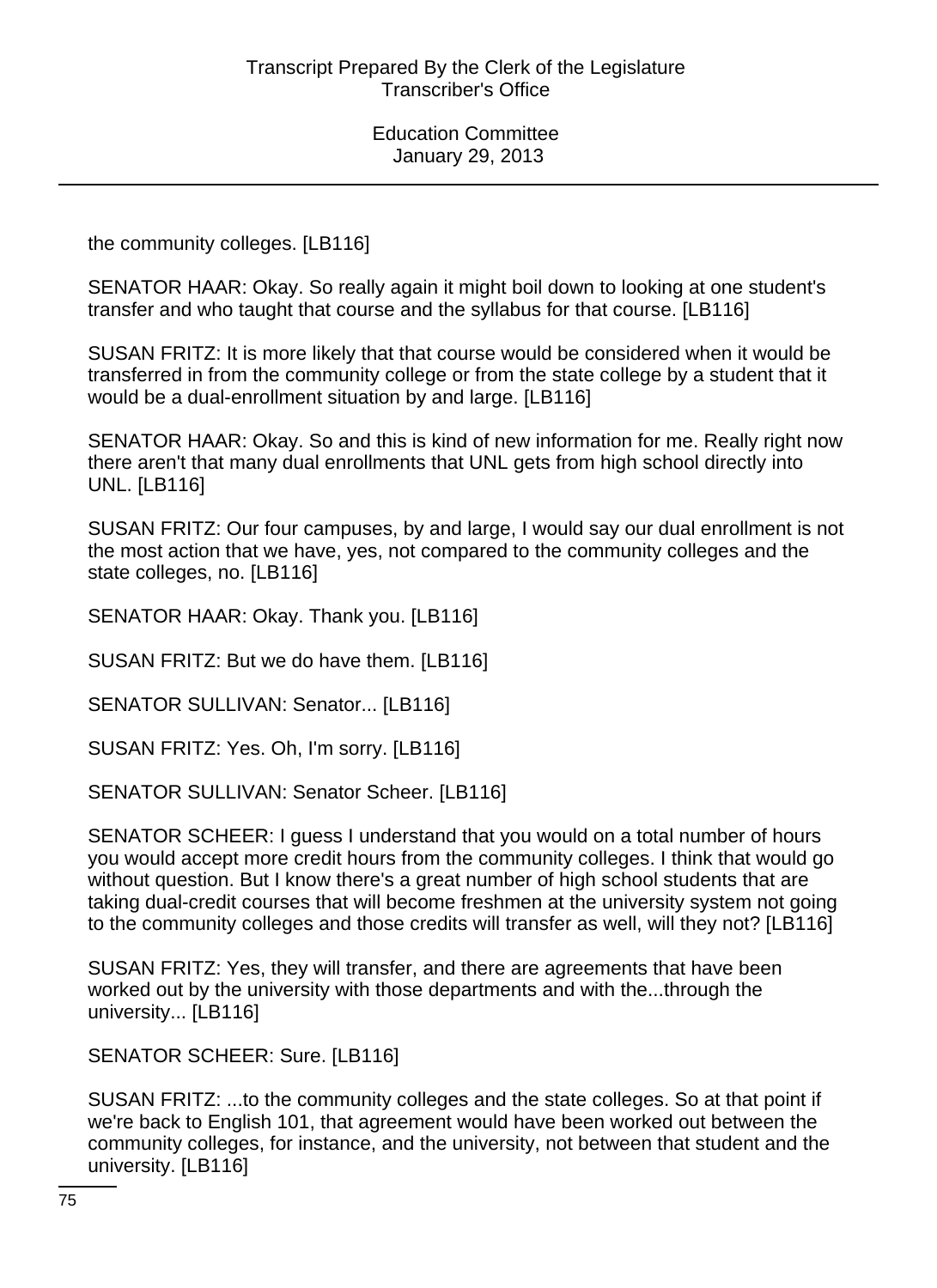SENATOR SCHEER: I understand. [LB116]

SUSAN FRITZ: Sure. [LB116]

SENATOR SCHEER: And I'm not talking about the student. I'm just talking about the students and those attaining credit hours as a freshman in the university system. I know there are some. So I just didn't want that...the assumption to mean that all those students that took a dual credit actually ended up or were doing so with the community college system versus a university system. [LB116]

SUSAN FRITZ: It's an increasing phenomena. [LB116]

SENATOR SCHEER: And aside to the English looking at the math, take math for an example. [LB116]

SUSAN FRITZ: Okay. [LB116]

SENATOR SCHEER: Would it make as much sense in relationship to this legislation...to me the education is less important to me, the person teaching it, because everyone has different abilities regardless of educational level. And that's my own perspective so I'm not trying to pick an argument with anybody. That's just sort of where I'm coming from. [LB116]

SUSAN FRITZ: Noted. [LB116]

SENATOR SCHEER: To the extent of what the child or what the student learns in that class. So if you were to take whatever your final exam is for your first level math class at the university, if a student that was taking a dual-credit course could pass that final, wouldn't that be a reasonable expectation that the student had the correct amount of knowledge to move forward even in the university system? [LB116]

SUSAN FRITZ: I would say hypothetically that would be interesting. What we rely on heavily is our faculty and their faculties' opinions. And so we would look to the math faculty and we would ask them how they would prefer to handle that. [LB116]

SENATOR SCHEER: Okay. On the university system, and I apologize because I don't know ours but I know in some across the state you have placement exams. [LB116]

SUSAN FRITZ: Yes. [LB116]

SENATOR SCHEER: And when you come in math, science, foreign language, whatever it is, you have the option to take those placement exams, and you may, via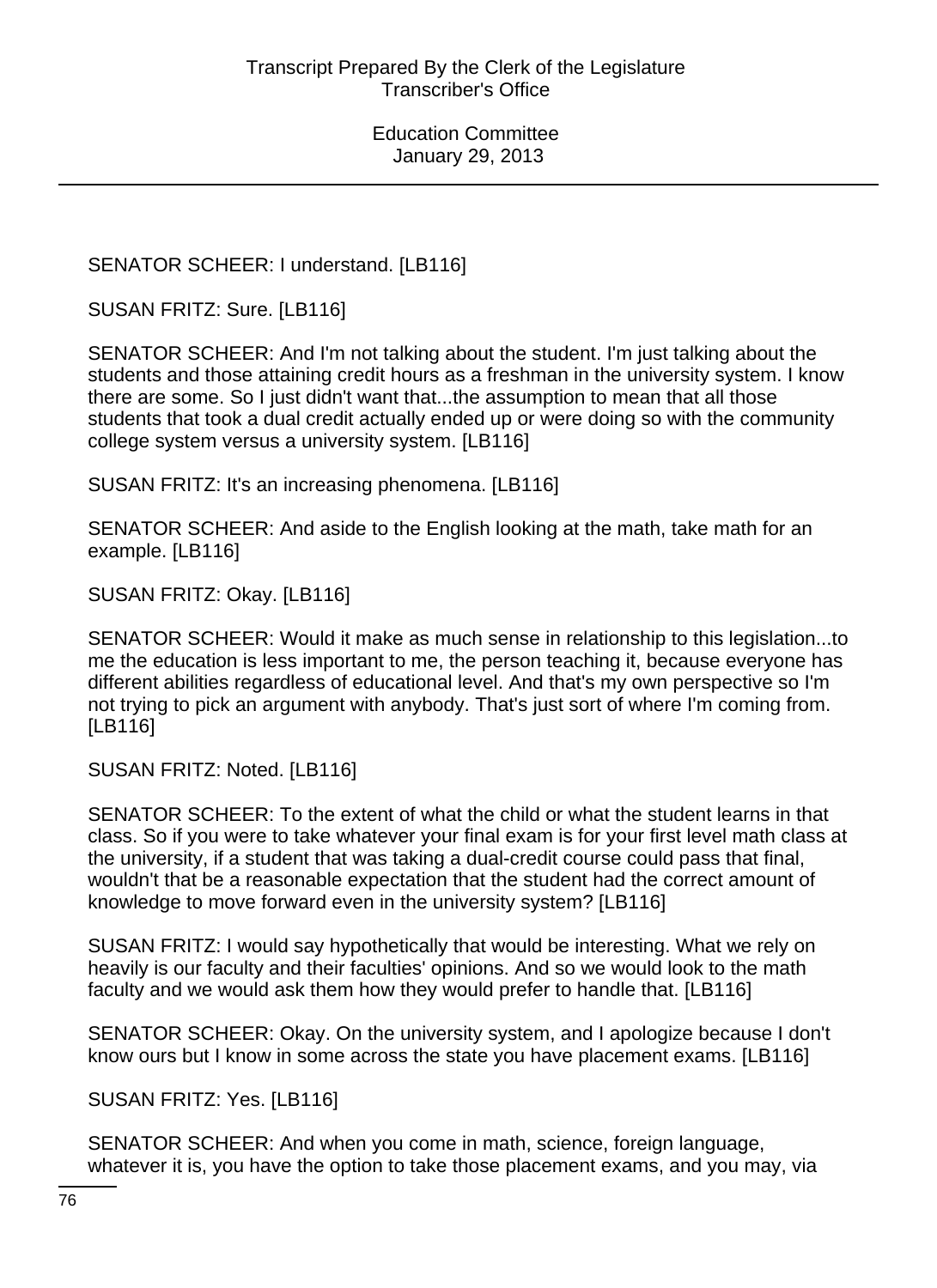your scores or how well you do or however many you take, may end up in a second semester or third semester, we'll use Spanish for example. And for whatever amount, sometimes it's a discounted rate for those hours, you would get credit for those hours that you had passed through the placement test. Correct? [LB116]

SUSAN FRITZ: Yes. [LB116]

SENATOR SCHEER: I'm sorry. You have to say; because they can't write down "nod." [LB116]

SUSAN FRITZ: Yes. Sorry. [LB116]

SENATOR SCHEER: And I don't mean that derogatorily. I just want to make sure because this is a record. [LB116]

SUSAN FRITZ: That's fine. [LB116]

SENATOR SCHEER: And so that knowledge base in some cases came from a high school instructor. High-quality high school instructors that provided that education may have not been involved in any dual credit but took the placement test at the university, and based on that they are getting college credits by taking the placement tests and paying the fee for those hours. Would that not be correct? [LB116]

SUSAN FRITZ: Well, actually not, because if the student hasn't taken the credit hours and took the placement test, what they have done is they've actually freed themselves some hours within their 120 credit-hour program to use on something else. [LB116]

SENATOR SCHEER: Well, but they do get credit for those hours, do they not? They will not attain...it does not functionally go towards their grade level but it will go towards their gen-eds or whatever and will show as hours earned, will it not? [LB116]

SUSAN FRITZ: Not if they have not actually earned the hours. It will show that they have met that requirement, but they wouldn't get hours for that. [LB116]

SENATOR SCHEER: They cannot pay for those hours that they passed through and those would not be part of their transcript. [LB116]

SUSAN FRITZ: Right. It would say they met the requirement, but what they have done if they have tested in and let's say they haven't had a dual credit, dual enrollment, okay. [LB116]

SENATOR SCHEER: Um-hum. Yeah. Right. [LB116]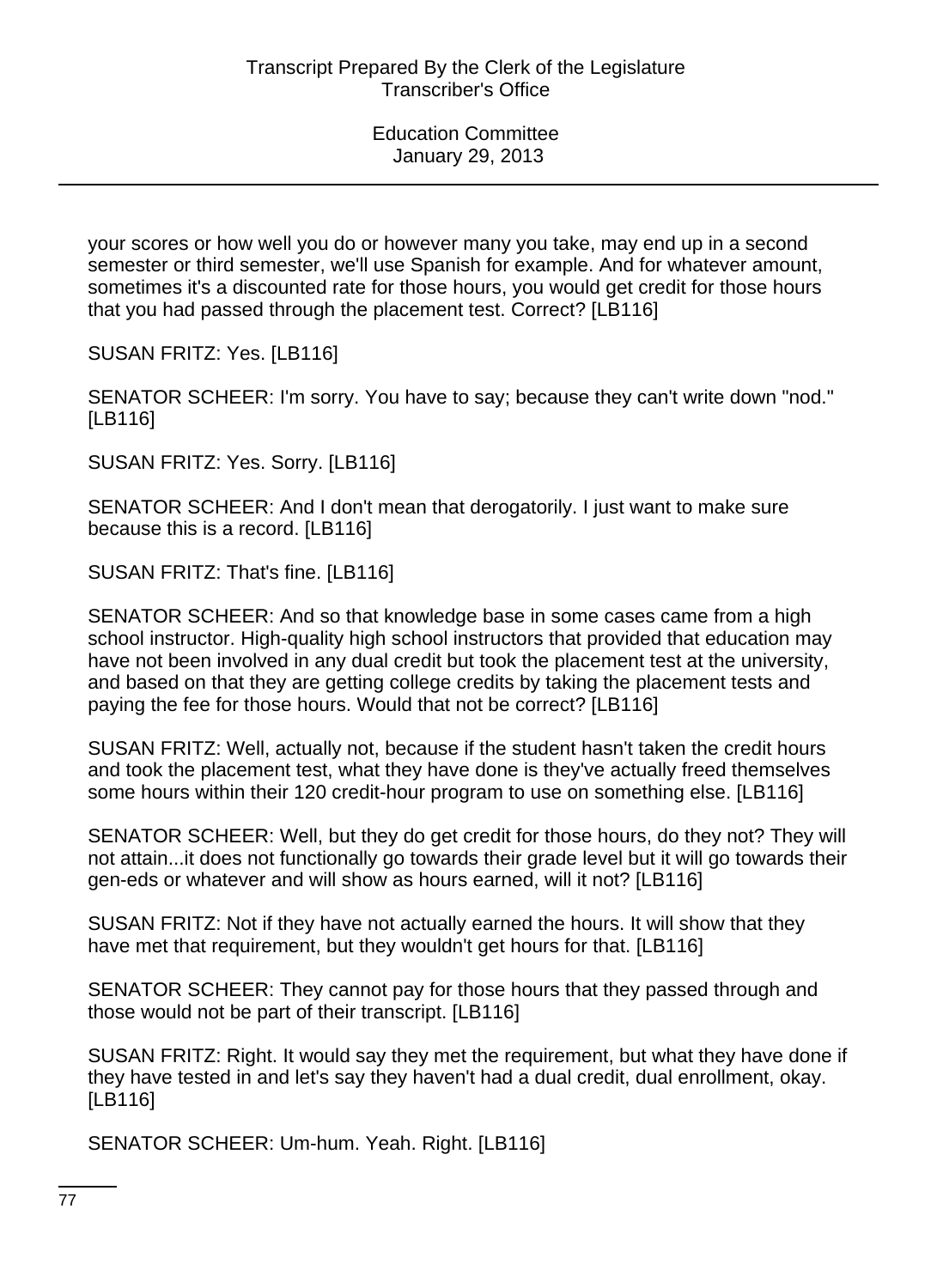SUSAN FRITZ: So they tested in. What they've done is they have demonstrated proficiency. So we've said, fine, you have met the requirement, but that frees up those credit hours that that requirement would have had within their 120 credit-hour program for them to use on something else. [LB116]

SENATOR SCHEER: I'll have to get more information. I think we might be talking about the same thing but maybe not, so. And I'm not...I don't... [LB116]

SUSAN FRITZ: I'll give you my card. [LB116]

SENATOR SCHEER: Perfect. Thank you so much. [LB116]

SENATOR SULLIVAN: Senator Kolowski. [LB116]

SENATOR KOLOWSKI: I hope this will help, Mr. Scheer, in the sense that with...high school counselors also talk to students about placement in colleges in a very important way, especially if they're taking AP courses. If you're taking an advanced placement course, some schools you'll be able to go to that university and receive those credit hours toward your 120 hours that you need for that particular degree. Others simply give you the ability to advance place. You don't get any credits for what you've taken, but you move up to the second and third level of that particular course within that department. That's why it's called advanced placement. So you can get credit in some schools, other schools don't give you credit because they want you to take all 120 hours on their campus and pay for them on their campus. So there's a difference. [LB116]

SENATOR SULLIVAN: In all fairness to the testifier, let's direct any questions to her and then we'll save this for Executive Session. [LB116]

SENATOR KOLOWSKI: Thank you. Thank you. [LB116]

SENATOR SULLIVAN: Senator Davis. [LB116]

SENATOR DAVIS: This is a question I probably should have asked Senator Harms, but is there anywhere in state statute where the state Legislature dictates how many hours of postgraduate education you have to have to meet certain criteria or how many hours you have to teach it to teach at University of Nebraska or at any community college? I mean, isn't this a little bit of micromanagement? Can't the colleges make these decisions on their own? [LB116]

SUSAN FRITZ: Senator Davis, I'm not aware that there is anything in statute with regard to that. You may want to check that out with Marshall Hill and others. [LB116]

SENATOR SULLIVAN: Okay. Any other questions for Susan? Thank you very much.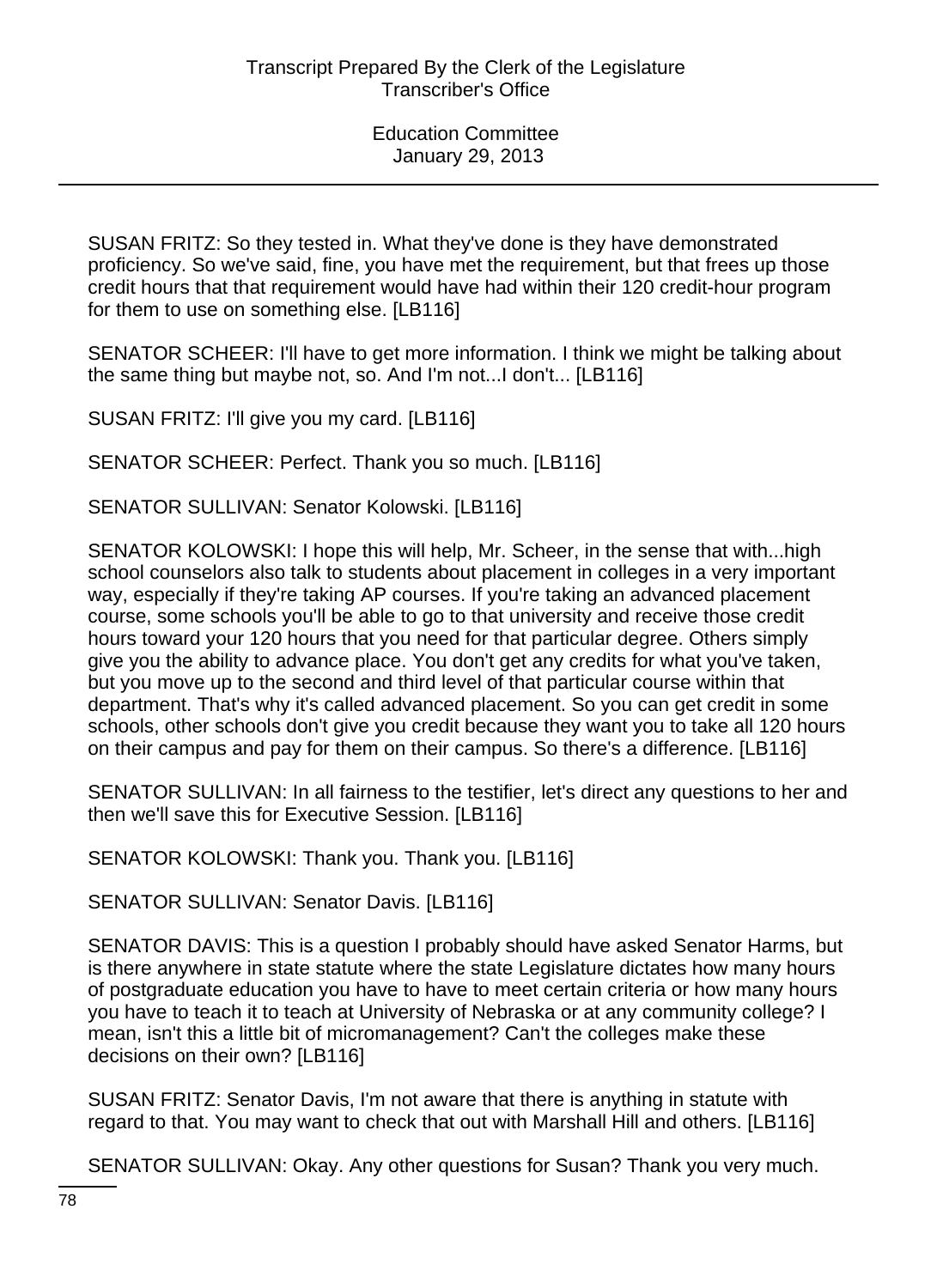[LB116]

SUSAN FRITZ: Thank you. [LB116]

SENATOR SULLIVAN: Any other proponent testimony? We will now hear opponent testimony. [LB116]

STAN CARPENTER: Senator Sullivan, members of the committee, my name is Stan Carpenter, S-t-a-n C-a-r-p-e-n-t-e-r, and I am the chancellor of the Nebraska State College System, and I'm here today in opposition to LB116 which puts me in an unusual position because I normally agree with Senator Harms and most of his educational policy points. But today we have to go our separate ways on this bill. We are very supportive of dual enrollment. We've been involved in dual enrollment for quite a long time. And we believe we have a very rigorous and challenging program in our dual-enrollment courses. This year, we will offer about 7,500 student credit hours in dual enrollment across the Nebraska State College System. And we work closely with the high schools who are engaged in that program. And oftentimes those high schools come to us and ask us if we can present or provide a program for students who are interested and capable of taking college work while they're still in high school. Peru has been involved in dual enrollment since 1974. The State College Board of Trustees just in the last several years passed a special tuition rate for dual-enrollment courses that it's now \$50 a credit hour. Obviously that goes to helping those students who take the courses and are successful to get a jump start on their college career. We know that if students take 3, 6, 9, 12, 15 credits of dual credit, they are much more likely to be successful in college when they get there. And I'm sure I don't have to go on and tell you all the good things that happened with dual enrollment. But we are also diligent and very passionate about offering high-quality academic offerings at a reasonable cost, and that applies to our dual-enrollment programs as well. I think the program that we have in place meets all the requirements that this bill puts forth in terms of worrying about the quality of the educational services that we provide to high school students in our dual enrollments. And as you know, the big debate here has been today about the 18 credit hours and the content field. We think that that kind of requirement would severely limit access to dual-enrollment courses to high school students, and especially in the areas that we serve in rural Nebraska. We think...we don't think, we know that our dual-enrollment courses are comparable for rigor, they're comparable for the syllabuses that they use, they're comparable for course outlines, they are comparable in student assessment methods, and as all of our courses are for our on-campus offerings as well. And there was discussion before about a difference of an English 101 course at, let's say, Wayne here where they have two different faculty teaching the course. They could very easily use two different books, two different course syllabi, two different assessment tools. What's important in this is that the same student learning outcomes are what we look for, whether it's a dual-enrollment course or that it's a course on campus. That's the important thing. Is the student learning outcome the same? And we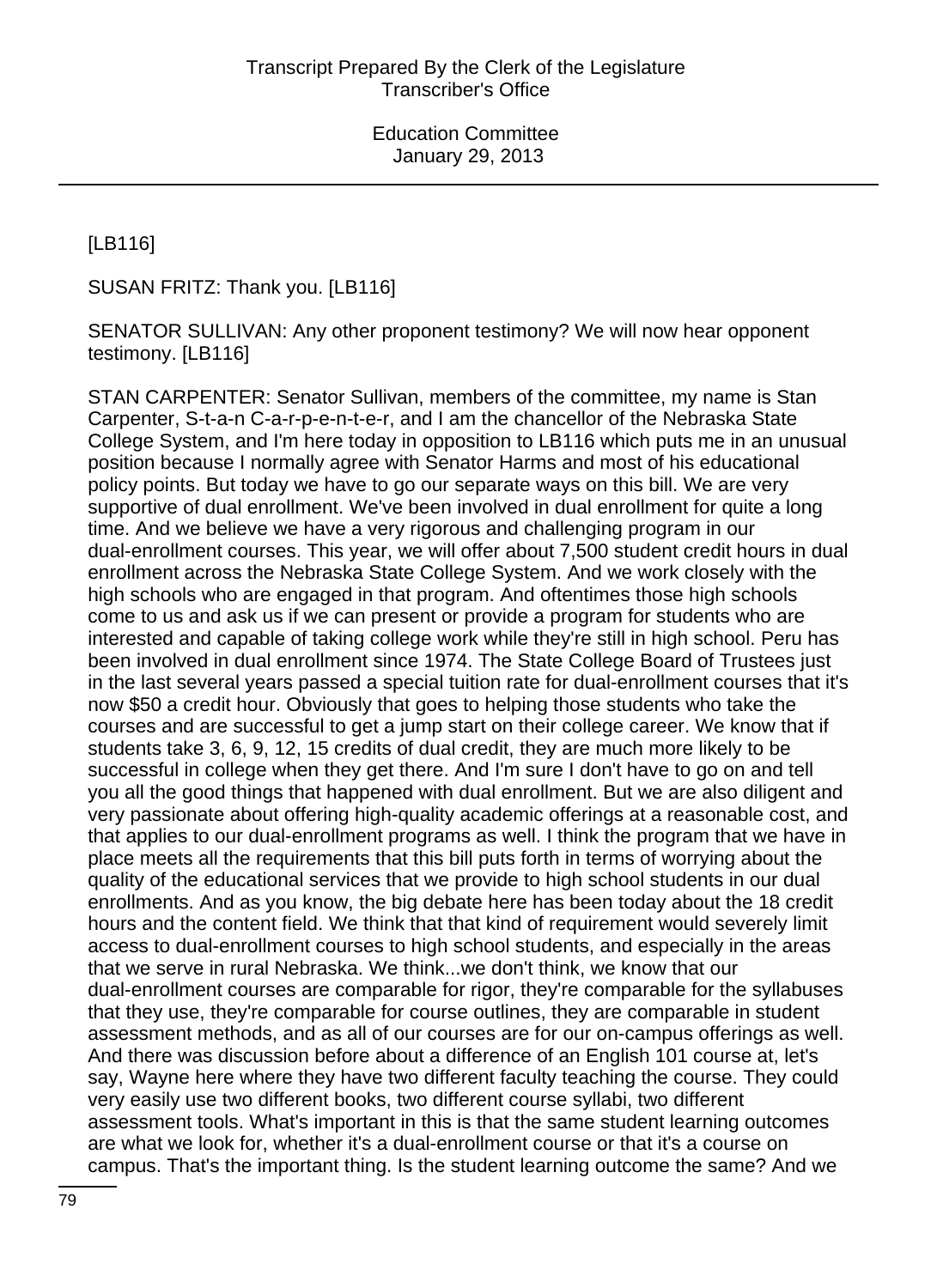### Transcript Prepared By the Clerk of the Legislature Transcriber's Office

Education Committee January 29, 2013

would posit to you that it is. The way we come at our dual-enrollment courses basically is that we have a team approach. And I wouldn't say team teaching, but a team approach where we use what we call a content expert at the institution, at our colleges, generally a faculty member. Could be a dean. Could be an administrator who has expertise in a content field. They work then with what we will call a pedagogical expert or the high school teacher who we think is a good, quality teacher who can convey the information in a way that the students learn it. And we think that that criteria or that method really exceeds the criteria that we're talking about in this bill. But this bill would not permit us to use that kind of method to assure that we could continue our dual enrollment, particularly in the rural areas, and provide that high-quality kind of education. I want to turn to just another issue that we have here. And that is, you know, we are setting the standards for our coursework and our credentials and our faculty and hiring of staff across the Nebraska State College System has always been the responsibility of the Board of Trustees of the Nebraska State College System. And I think that this takes some of that away if the Legislature imposes these kinds of restrictions. And I guess I would be remiss that if I didn't say that I think that this does impose upon the governance authority and management authority of the board. This legislation in essence would dictate who we can hire. It would dictate who we can hire, and I think that's a pretty slippery slope for the Legislature to get into in terms of our colleges and our board of trustees' authority at who we think can do the right job for us. I also have some concern about Section 3(2) of this bill that talks about dual-enrollment courses, and it says, "shall follow the dual-enrollment standards approved by the..." Coordinating Commission of Postsecondary Education. In Article VII, Section 14 of the Nebraska Constitution provides that the commission has certain powers and duties, and I quote again, "as long as such powers and duties do not invade the governance and management authority of the Board of Regents of the University of Nebraska and the Board of Trustees of the Nebraska State College" System. I think the bill's requirements are so specific in this case that it would eliminate all the discretion and authority on the part of the board of trustees of our institutions as to how to perform their duties in terms of governance and in terms of management of the institutions. So I know I'm over time so I'll stop. But in closing, let me just say that we are always looking to cooperate with our brothers and sisters in higher education. If there is a problem, we would like to sit down and resolve that. But from our perspective, there is no problem statement that affects us as we see it. We believe we provide high-quality educational opportunities for dual-enrollment courses across the state of Nebraska and especially in rural Nebraska. And I'd be happy to answer any questions you might have. [LB116]

SENATOR SULLIVAN: Thank you, Mr. Carpenter. Any questions for Stan? Senator Haar. [LB116]

SENATOR HAAR: Thank you. Okay. I've been looking at this and I haven't actually read the bill itself but just the overview. You're looking at this as imposing requirements at your level for the teaching of dual courses. I've been looking at this in terms of the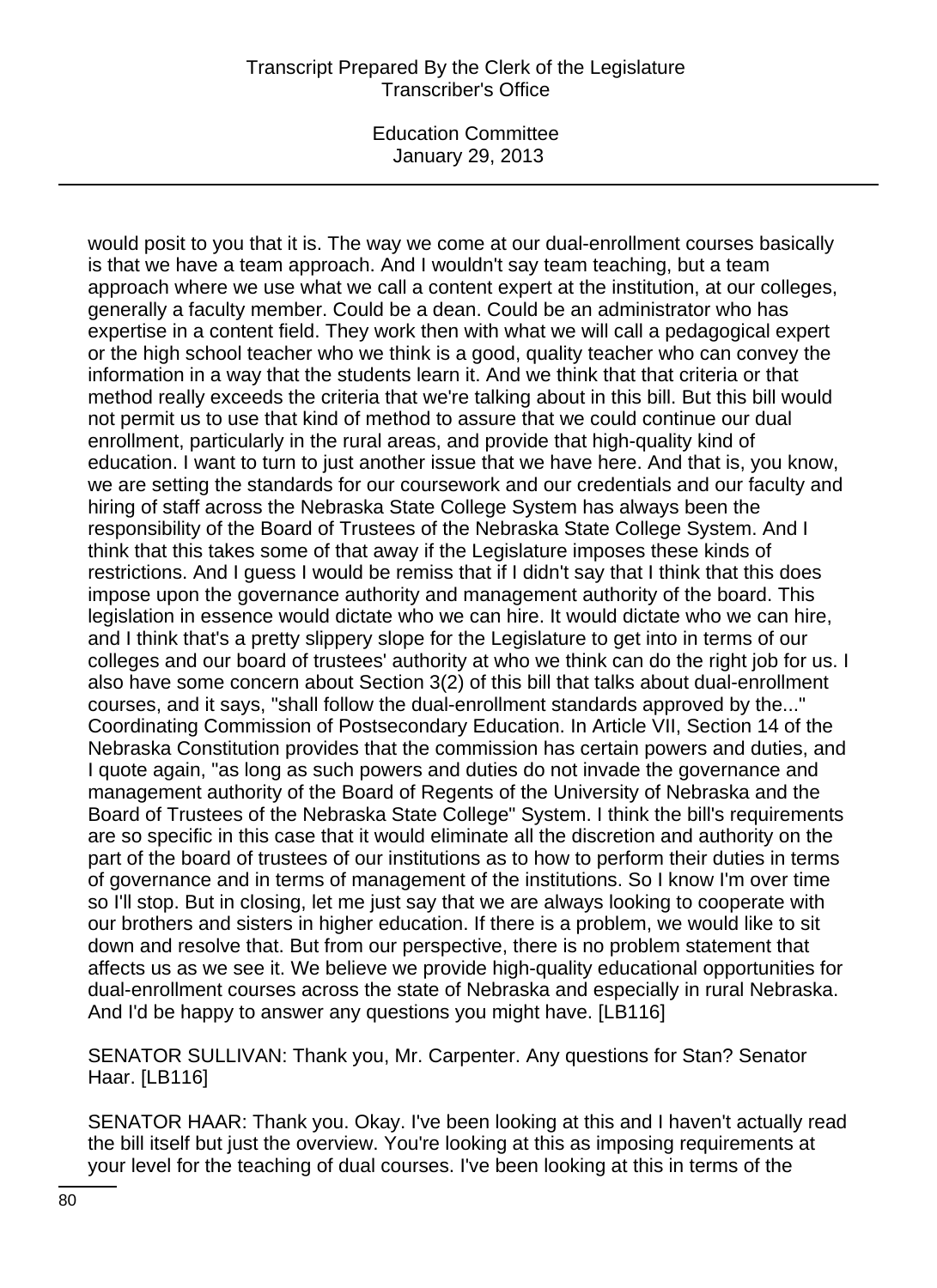qualifications requirement at the high school level. [LB116]

STAN CARPENTER: Well, that's really what I'm talking about, Senator, because what we do is when we work with high school and dual-enrollment courses, we go and we say: Professor Avery at the high school or faculty member Avery or teacher Avery, would you be able to teach this course. And we look at what his credentials are. [LB116]

SENATOR HAAR: Okay. [LB116]

STAN CARPENTER: And we would expect a master's degree but we don't expect 18 hours in all circumstances. And so we find out that teacher Avery is a good teacher, that he's able to communicate and impart the knowledge that we want. And so he works with one of our folks at the college to design the course, to design the syllabus. And somebody was talking about exams before. Every exam that goes into our dual-enrollment program is either approved by or created by somebody at our institutions. And at Peru, each of those exams from every student is on record so anybody could go and take a look at those to see what kind of quality there is in those testing instruments. [LB116]

SENATOR SULLIVAN: So when you mentioned that the focus is on the outcome of the student... [LB116]

STAN CARPENTER: Yes. [LB116]

SENATOR SULLIVAN: ...so what kind of dialogue takes place between the campus and faculty member and the faculty person in the high school to make sure that there is the appropriate outcome that you're... [LB116]

STAN CARPENTER: Well, as I understand it, I'm not part of that dialogue but as I understand it there is communication between what I'll call the lead person at our institution or the content expert with the high school teacher where they set forth what the syllabus is, the course outline, the information, and what outcomes they want, what student outcomes, learning outcomes should be in place when they are done with that course, so that there's a clear understanding that what has to start at A comes out at Z, and that's what the college content expert expects those students to know when they're done with that course. I think there's clear direction there. [LB116]

SENATOR SULLIVAN: Thank you. Senator Davis. [LB116]

SENATOR DAVIS: Are the state colleges, the community colleges, and the university capable of making these decisions on their own? [LB116]

STAN CARPENTER: Well, I would like to think so. I mean, I think we've been making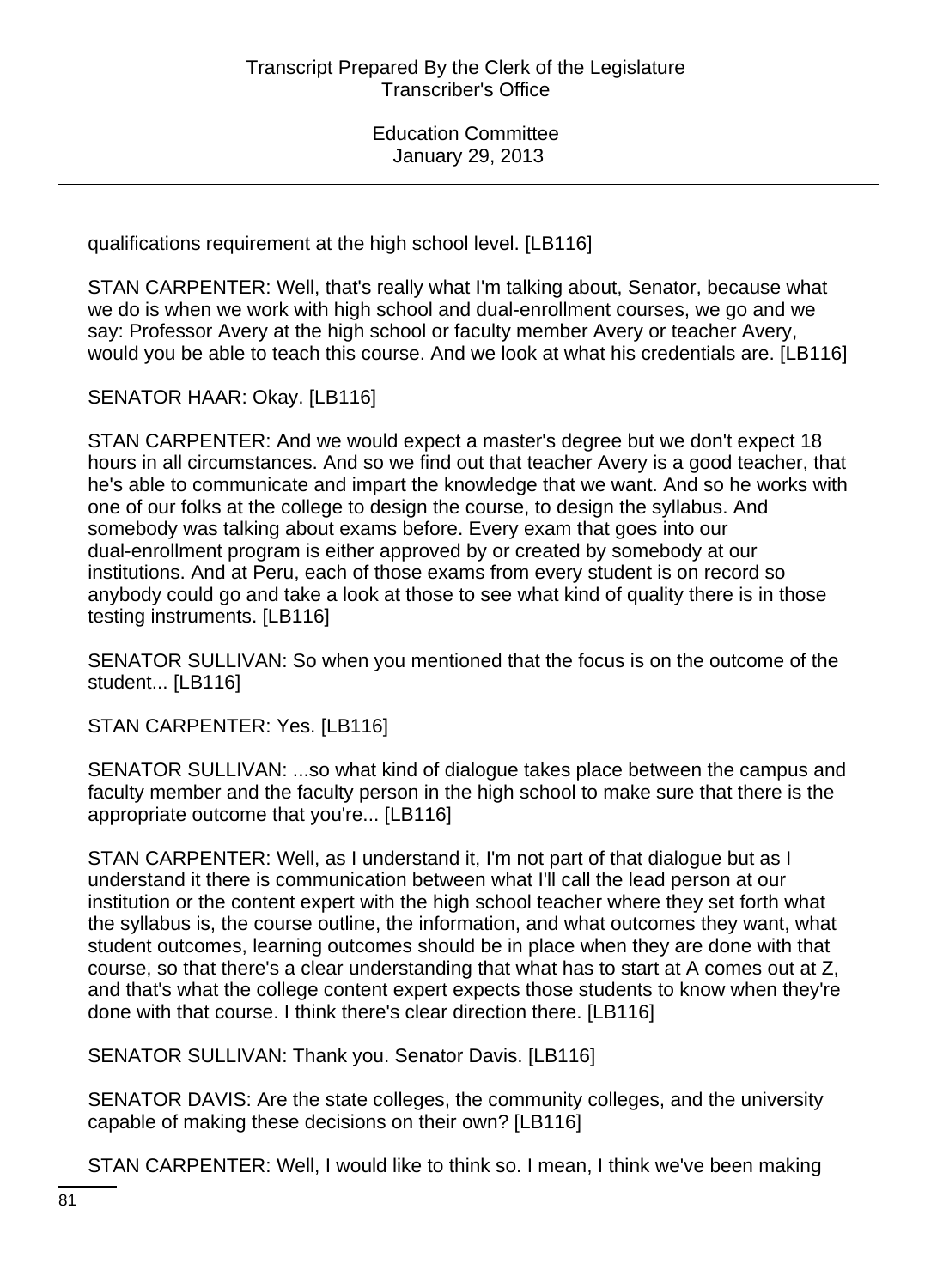those decisions for quite some time. And if the community colleges want to impose on themselves this particular criteria, good for them. But I think, you know, we are three separate organizations constitutionally created separately and we should have the authority to figure out how we want to handle these courses. It is clear to us that we have had, as far as I know, no trouble with our courses transferring into anyplace else. And the community college dual-enrollment courses transfer to our institutions without question either. [LB116]

SENATOR DAVIS: And are you aware of any state statute in which the Legislature dictates to the colleges educational requirements of their staffing? [LB116]

STAN CARPENTER: I'm not aware of any of those statutory requirements, Senator, no. [LB116]

SENATOR DAVIS: Thanks. [LB116]

STAN CARPENTER: Yes, sir. [LB116]

SENATOR SULLIVAN: Any other questions? Okay. Thank you, Stan. [LB116]

STAN CARPENTER: Thank you. [LB116]

JAY SEARS: (Exhibit 2) Good evening. Madam Chair and members of the committee, for the record, my name is Jay Sears, J-a-y S-e-a-r-s, and I represent the 28,000 educators, members of the Nebraska State Education Association. And NSEA is in opposition to LB116. Started out the day, was going to testify in support because there are some good things in this bill. But then I had a moment of deja vu. I can take you back ten years or probably even further where we've sat around with a number of these gentlemen and ladies and we've talked about dual enrollment and dual credit and who gets to teach them and what's the rigor. And not long ago I think we set that record and we solved the issues at the Department of Education level where we came up with how we can certify higher ed instructors to teach high school courses and also give dual credit and vice versa. But now we have legislation that changes that agreement. To say that I'm disappointed that NSEA was not involved in any of that conversation after working for ten years to come up and solve the problem, because we support dual enrollment and dual credit because it advantages our students and it advantages families. So I guess you can read through my written testimony. I had to modify some of it because it's great to set standards and be able to accept and transfer credits across; but to be broadsided by one of the higher ed groups to come up with and require 18 hours and a master's degree I think disadvantages our students in the K-12 and the educators that have been providing dual credit. One of the things that NSEA would hate to see is a lessening of the access for our students in K-12 to the dual enrollment and dual credit that's there. So it'll be interesting to see what public policy the Legislature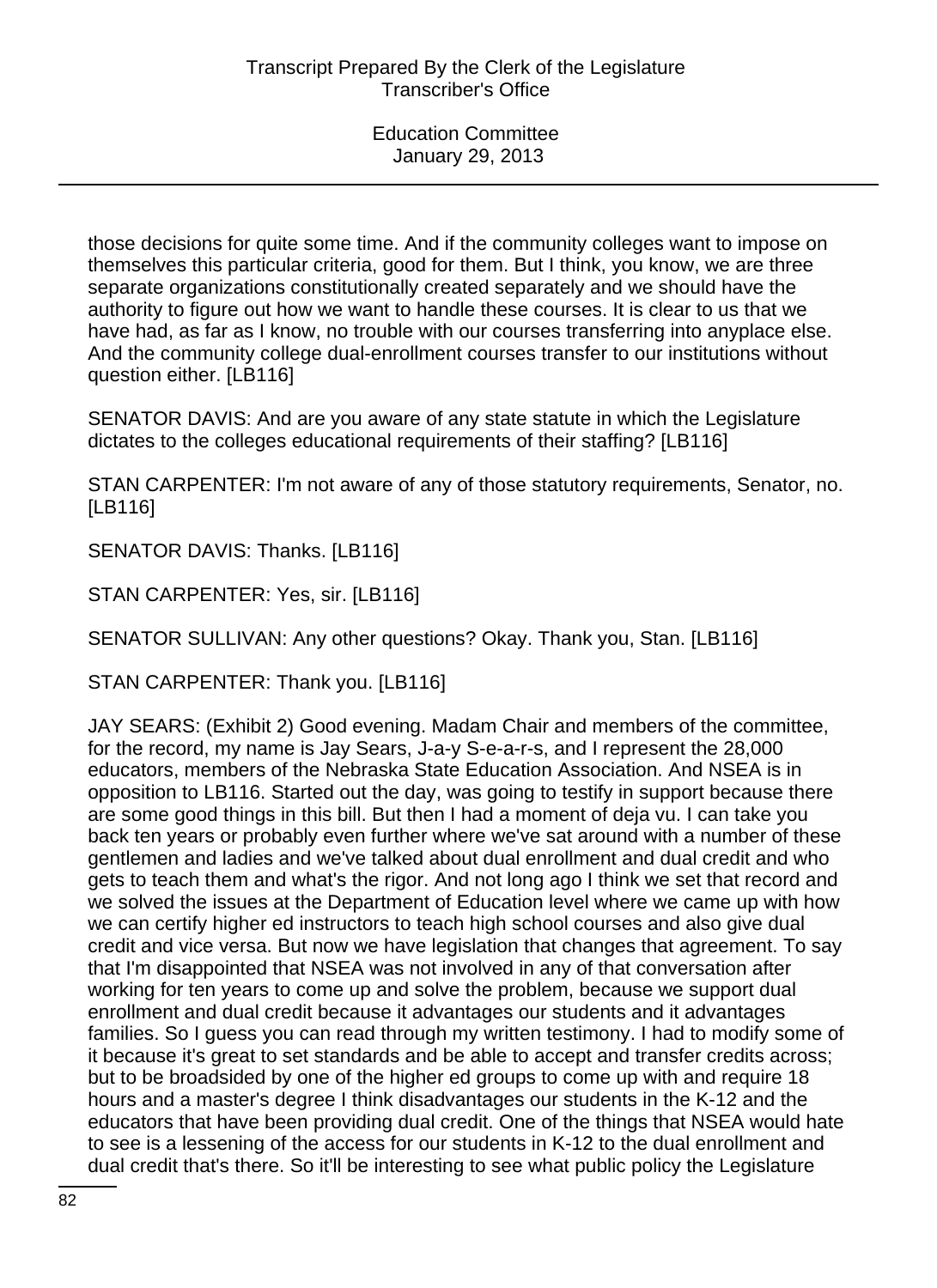may set around this. Again, I thought we had that solved. I thought we were all working together and kids were getting the courses that they needed and were being engaged at a high level and I don't know what's changed. But thank you for the opportunity to testify. [LB116]

SENATOR SULLIVAN: Thank you, Jay. Are there any questions for Mr. Sears? Thank you for your testimony. [LB116]

BRIAN HALSTEAD: Senator Sullivan, members of the Education Committee, for the record, my name is Brian, B-r-i-a-n, Halstead, H-a-l-s-t-e-a-d. I'm here representing the State Board of Education in opposition to LB116. The opposition of the State Board is only to one particular part of this bill because they saw great value in the other parts. As Mr. Sears indicated, the master's degree and at least 18 hours of graduate-level study exceeds what the State Board promulgated in the certification rules back in 2009 when there was the ongoing discussion with the community colleges, the state colleges, and the university about how do we issue certificates to college faculty so that they can teach high school courses, because this Legislature has set the standards for high school teachers. And at that time, the compromise amongst them all was a master's degree plus 6 graduate hours in the subject area for which an endorsement is sought. To date, no one has come to the State Board saying there's a problem with that area, so they were a little bit surprised with the graduate having to have 18 hours beyond that. They're concerned about the students who have now taken dual-credit courses and the instructors may not have that. But the way the bill is written, those credit hours are no longer going to be acceptable or usable at the postsecondary level. Maybe that wasn't intended by Senator Harms because I think he truly is trying to provide some clarity in this whole area. But if I'm a student last semester and I took a dual-credit course but that instructor doesn't have the 18 hours, if this bill gets enacted that course is no longer valuable to me once I move on to postsecondary education. The other suggestion the State Board would have with the bill is over on page 5, because sentence 1 talks about the enrollment standards approved by the commission and the State Department of Education. The State Board clearly recognizes it does not have any authority or expertise in postsecondary education. That's not the role of the State Board or the department. So the "any standards" would have to be either by the Coordinating Commission or whatever entity a postsecondary has that. The State Board certainly would look forward to working with those entities and providing recommendations on any standards. So maybe the sentence should end at commission, and then if you want the State Board to be involved or the department, request that the commission receive the advice and recommendations from the department on any standards they enact. They felt that would be a better role for them than inferring that the State Board has any authority over postsecondary institutions in this state. And with that, I will end my testimony. [LB116]

SENATOR SULLIVAN: Okay. Thank you, Brian. Senator Scheer. [LB116]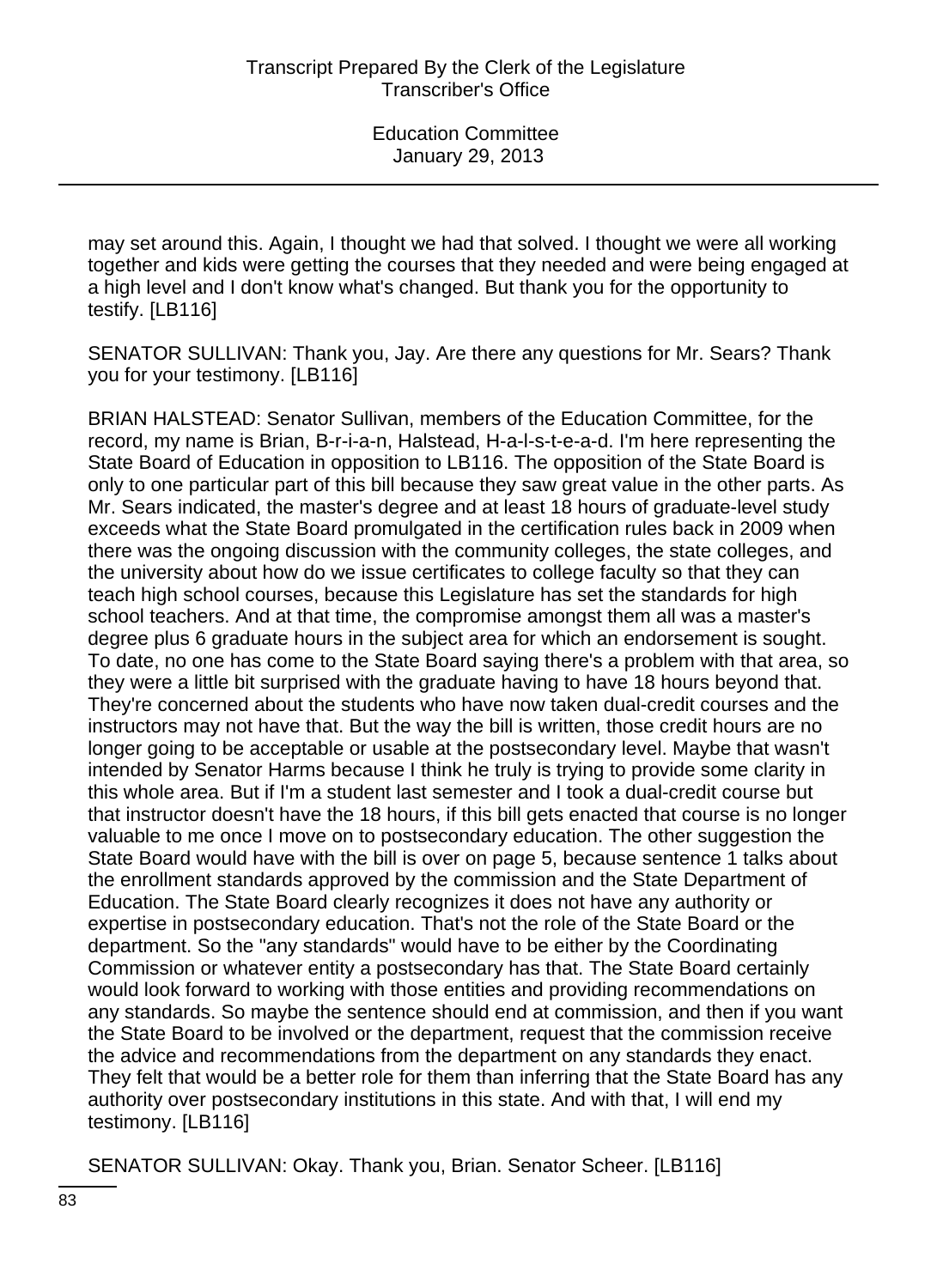SENATOR SCHEER: Thank you, Senator. Brian, the portion that you're talking about, is that a Department of Ed rule or is that policy or what? [LB116]

BRIAN HALSTEAD: It is in our certification rule. It is a dual-credit teaching certificate that a faculty member at a postsecondary institution can obtain so that they hold a certificate to teach high school students in dual-credit courses. [LB116]

SENATOR SCHEER: Okay. [LB116]

BRIAN HALSTEAD: That had always been the problem in the sense of those faculty members at postsecondary generally don't go through the teacher education college, don't have the pedagogue courses. And this Legislature for decades has set minimum standards for what the K-12 instructors needed to have, but the requirement they all hold a certificate if you're teaching K-12 students. So in that regard, the State Board saw the value in making sure that we can make sure we have quality instructors working with students so they can get both the dual credit. And that was worked out in agreement with all of the postsecondary institutions at that time. And we're not opposed to looking at the issue. If that needs to be raised, then the State Board is certainly willing to be part of that discussion. [LB116]

SENATOR SCHEER: So, since 2009, since the last change, no institution or association has contacted you in relationship to any problems they're having or concerns about any of the educational value of the classes being taught. [LB116]

BRIAN HALSTEAD: We haven't been approached by any problems. But the State Board meets next Monday and Tuesday, so if they want to come over and present their concerns, I'm sure the board will listen. [LB116]

SENATOR SCHEER: And previously all parties had been engaged, reaching some resolution satisfactorily to the rule or... [LB116]

BRIAN HALSTEAD: That was our understanding before the bill was introduced, so...but that's not...again, that's not a fault of Senator Harms. Absolutely not. [LB116]

SENATOR SCHEER: No, I'm not saying it is a fault of the senator. I'm just trying to get... [LB116]

BRIAN HALSTEAD: Right. [LB116]

SENATOR SCHEER: ...on record that the system has been in place for a long time. I has been continually updated over the years and there was no attempt to even try to work through the normal process of that particular area that truly is controlled via the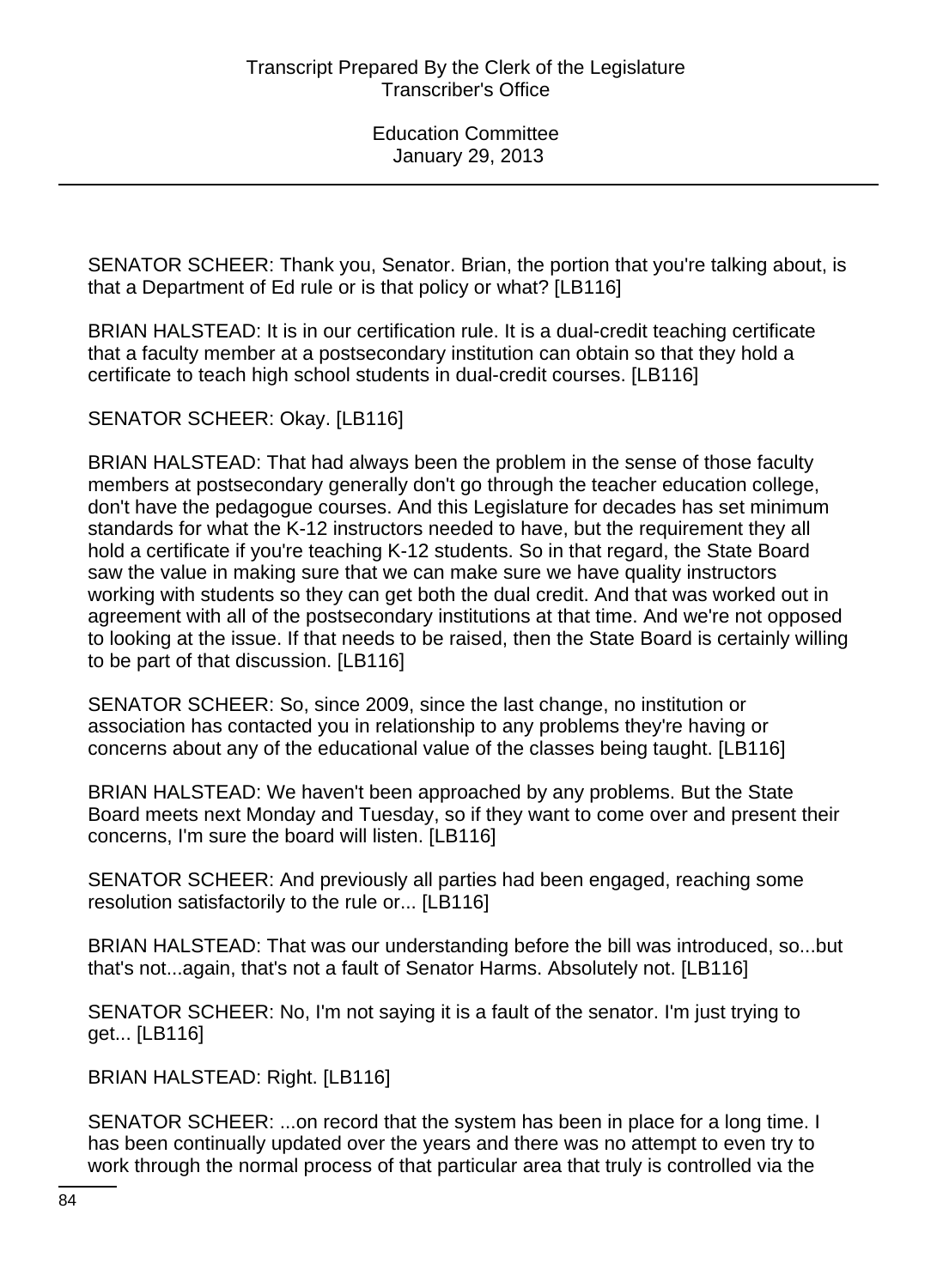department in that accreditation portion rather than providing legislation to what I would consider circumvent that ability by the Department of Education. [LB116]

BRIAN HALSTEAD: Yeah. We have not been presented with any concerns. [LB116]

SENATOR SCHEER: Okay. Thank you. Thanks. [LB116]

SENATOR SULLIVAN: Thank you, Brian. [LB116]

BRIAN HALSTEAD: You're welcome. [LB116]

SENATOR SULLIVAN: (Exhibits 3, 4, 5, and 6) Any other opponent testimony? I would like to read into the record that we do have four letters of opposition on this bill. One from Caroline B. Winchester, superintendent at Chadron Public Schools; from Jerry E. Mack, M-a-c-k, principal at Chadron High School; Carolyn Hinrichs, student liaison at Chadron High School; and Terri Haynes, Board of Education Chadron Public Schools. We'll entertain neutral testimony now. [LB116]

JOHN BONAIUTO: Senator Sullivan, members of the committee, John Bonaiuto, J-o-h-n B-o-n-a-i-u-t-o, registered lobbyist representing the Nebraska Association of School Boards and the Nebraska Council of School Administrators. And we decided to testify in a neutral capacity about this bill sharing concerns with the field. And you, Senator, just read some letters from some of the folks in the field that we had heard from. And I have had conversations with Senator Harms about this bill, and I can say unequivocally that Senator Harms's intentions are very honorable. He has a strong belief in what he's trying to accomplish. But when I listen to the testimony and hear people talk about how specific this is, then another phrase comes to mind that I hear on legislation sometimes that when you try to put this kind of an intent into law that all of a sudden I hear people talk about unintended consequences, that we had good intentions, but trying to translate that into something in statute is very difficult. Let me just say as an example, when you get as specific as it is in Section 3(b) and you're talking about the qualifications for the instructor, whether it's in the green copy or the amendment, when you're putting something like this in statute, I would think you would want to take a look at having language that says whatever the requirement is of the accrediting institution for that higher education institution that is working with the high school on the dual-enrollment class because those requirements may change. They may not be as rigorous or as great as what is in statute. They may be changed to being greater than what's in statute. And so, you know, I think that although the bill has good intentions, it may go beyond what really the institutions and the people in the field are ready for without having some conversation. With that, I will conclude my testimony. [LB116]

SENATOR SULLIVAN: Okay. Thank you, John. Any questions for John? [LB116]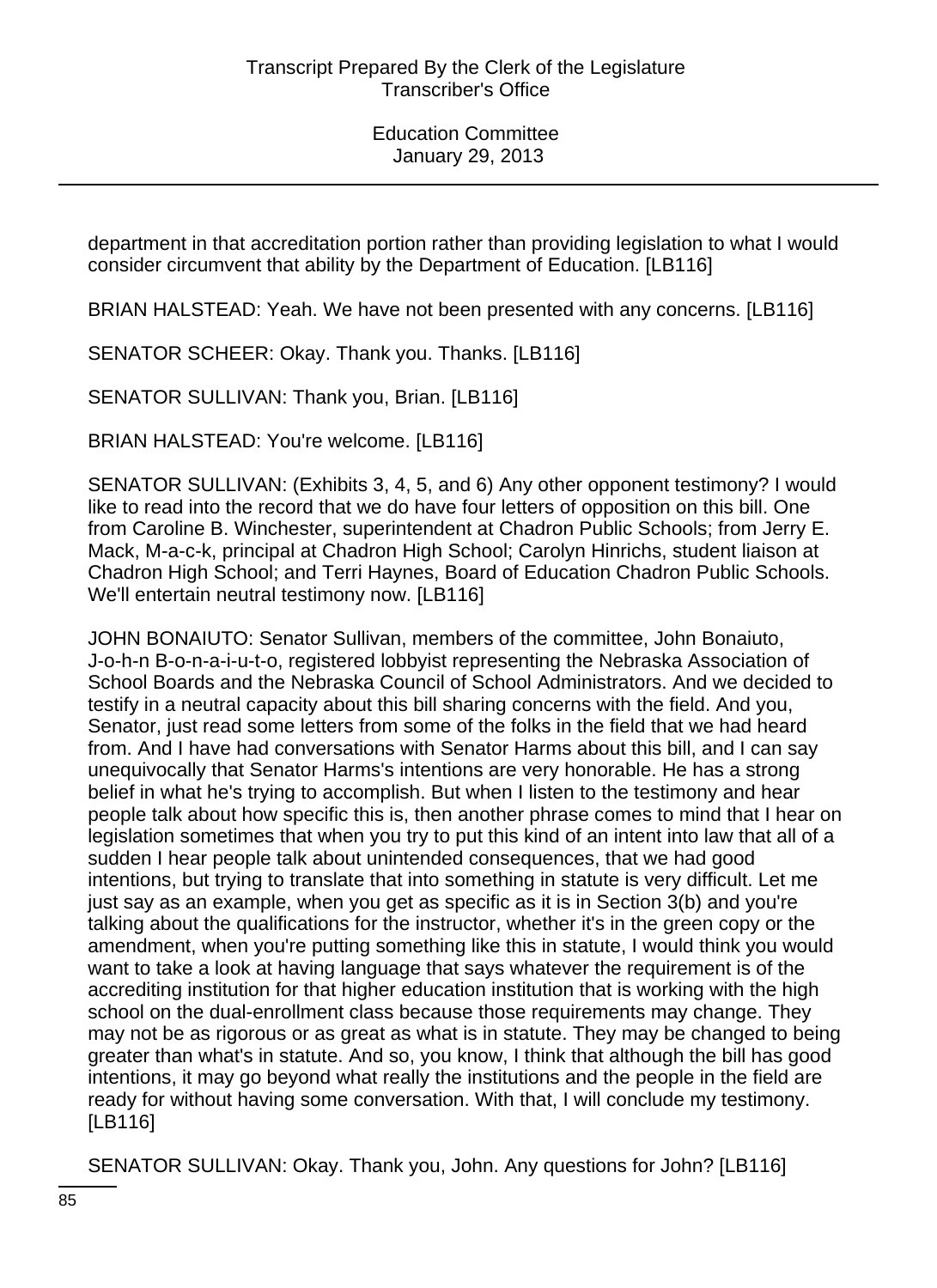JOHN BONAIUTO: Thank you. It's late, I know. [LB116]

JON HABBEN: Long afternoon. Senator Sullivan, members of the committee, my name is Jon, J-o-n, Habben, H-a-b-b-e-n, executive director of Nebraska Rural Community Schools Association. Just a couple of quick points. The afternoon is getting long. The discussion of rigor and quality and assuring them is excellent. If I'm a parent--I am a parent--and my kids are taking these courses, I want to know that. I think that's an excellent discussion to have. And as a practitioner having spent 25 years as a principal and a superintendent arranging these courses, I worked at asking and trying to get assurances on those very issues. I didn't want to bring a course to our students that was less quality passed off as quality. Never wanted that to happen. So we always took the time to work on that every single time. And I think that's true in high school after high school after high school. Nobody is looking for less. Everybody is looking to do it well on behalf of their kids. So I think the discussion of rigor is great. The reason we're testifying neutral is simply because that institutions have their own requirements. They're not going to step out of their own requirements, accreditation or otherwise. So when you're working with that institution, your assumption is they are in the right place with what they are putting their name on the line to try and do. If you find out that you've arranged a course or you're trying to arrange a course and its only use is to go to that institution, then hopefully you learn that and you decide whether or not you want to offer that to your kids. If you're looking for a dual credit that is transferred beyond that offering institution, then you work on that discussion with the individuals representing that institution. Our assumption is the discussion of rigor--excellent. But we felt that in working with the schools that we worked with as an administrator and others have talked about working with as an administrator, they felt that they were getting the right discussion about the right things within the rules with those institutions they were discussing. Any time you want to have the discussion about rigor--great. But I think this might crowd that working relationship in some way, maybe unintended, with the institutions that you're building the dual-credit opportunities with. That's all I have. [LB116]

SENATOR SULLIVAN: Okay. Thank you, Jon. [LB116]

JON HABBEN: Thank you. [LB116]

SENATOR SULLIVAN: Any questions for Jon? Thank you very much. [LB116]

JON HABBEN: You're welcome. [LB116]

MARSHALL HILL: (Exhibit 7) My, it's been a long afternoon, hasn't it? I'll try to be brief. Marshall Hill, M-a-r-s-h-a-l-l H-i-l-l, executive director of the Nebraska Coordinating Commission for Postsecondary Education. There's a lot to understand about dual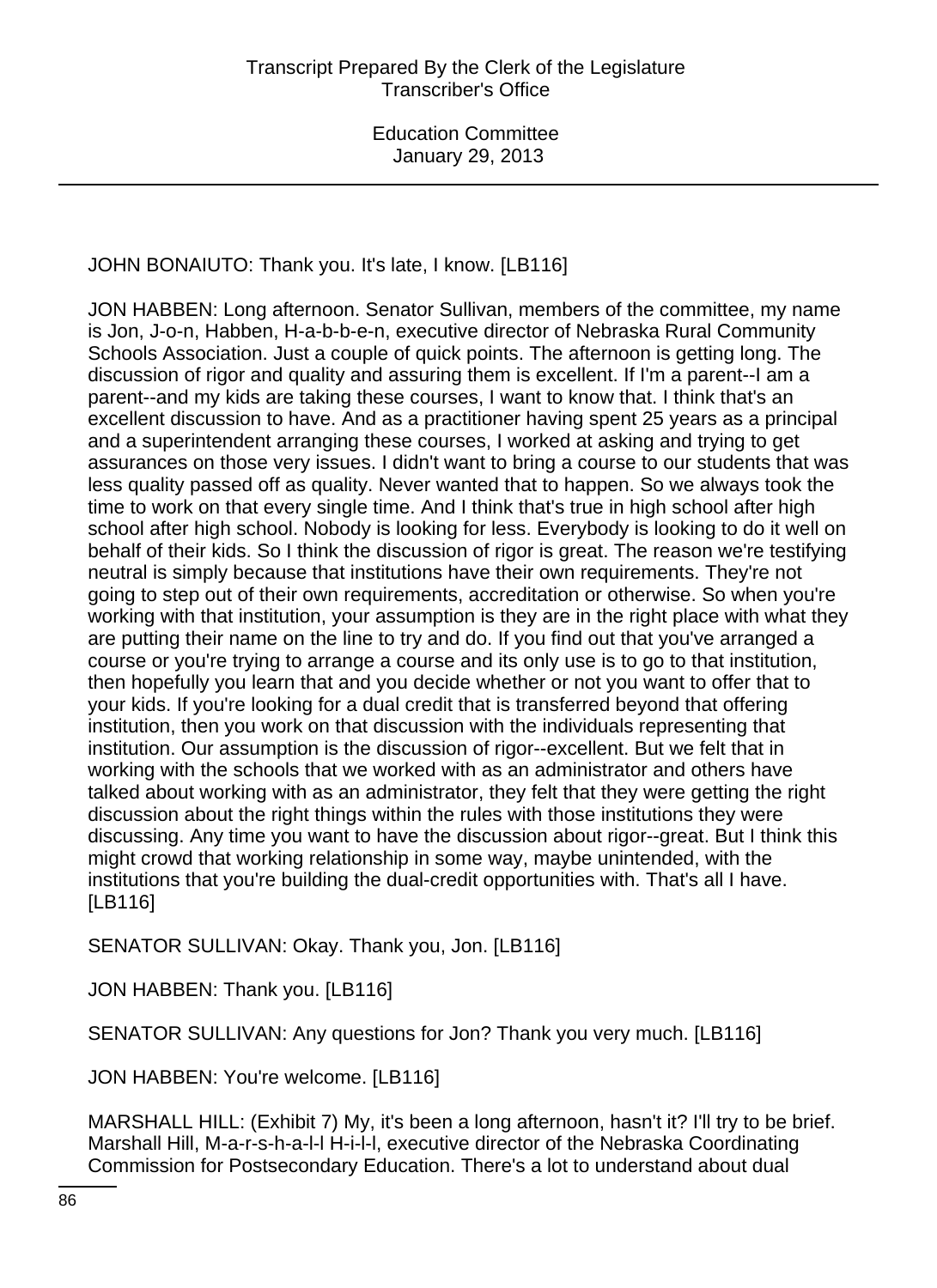#### Transcript Prepared By the Clerk of the Legislature Transcriber's Office

Education Committee January 29, 2013

enrollment and career academies. There's a fair amount of overlap, but it's confusing because it crosses the boundaries between high school and college and it crosses the boundaries between different aspects of postsecondary education. As I mentioned earlier, the Legislature directed us to do a study of dual enrollment and career academies in Nebraska. And as part of that study, we assembled an advisory committee. I've provided you some information that came from that study, including a listing of the people who were on the advisory committee. The Coordinating Commission through that report made a number of recommendations about dual enrollment and about career academies. We made them in the context of really not having much data. Most everything you've heard today frankly is in the matter of informed anecdote. We don't have data which tells us how well students in Nebraska are doing who take dual-enrollment courses. We don't have data to know how many of them are accepted by postsecondary institutions and how many are not accepted in transfer. We don't have data as to whether they are accepted just toward degree graduation requirements or whether they are accepted as part of the major. New members of the committee are hearing this song for the first time but old members have heard it many, many times. Nebraska is very much at the tail end of states in terms of having a data system which can inform policy, very much at the tail end. We did ask...we did a policy survey of Nebraska institutions on dual enrollment. We got reports and responses from all public institutions and a number of the private institutions. We surveyed the high schools. Fifty-two percent of the high schools responded even though our requests for survey responses went out twice over letters signed by myself and Roger Breed. So we did not get a very good response from the public schools on this. We tackled all of these issues you've heard about today and more, and more. Nebraska has a long way to go on this. We are one of only five states that has not wrestled these problems to a solution at a statewide level. And the reasons are that we are a strong local control state. And that local control philosophy has applied to postsecondary education as well as to K-12 education. But it puts us in the position of having a number of our institutions not accepting dual-enrollment credit when the student and their families have taken those courses in good faith. I think the greatest policy goal we should have is to ensure that institutions will accept responsibly offered dual-enrollment courses. So that gets you to discussions of standards, and we're largely standards averse here in Nebraska. But here are a few points. On this issue of the requirements of faculty, the recommendation as amended is consistent with the recommendation of the advisory group we put together here. Dr. Korinne Tande was a member of that group. She is an employee of the Nebraska State College System. She advanced their contrary view at that point and everyone acknowledged that we have a difference of opinion there. But the overall finding of the group was to support that project. I do need to address Section 3(2) which refers to the dual-enrollment courses offered by postsecondary educational institutions approved by the Coordinating Commission to offer such courses. We currently don't approve institutions to offer dual-enrollment courses. They decide whether they're going to do it or not. We don't have any role in that. If the Legislature were to decide that we are to have a role in that, I would want the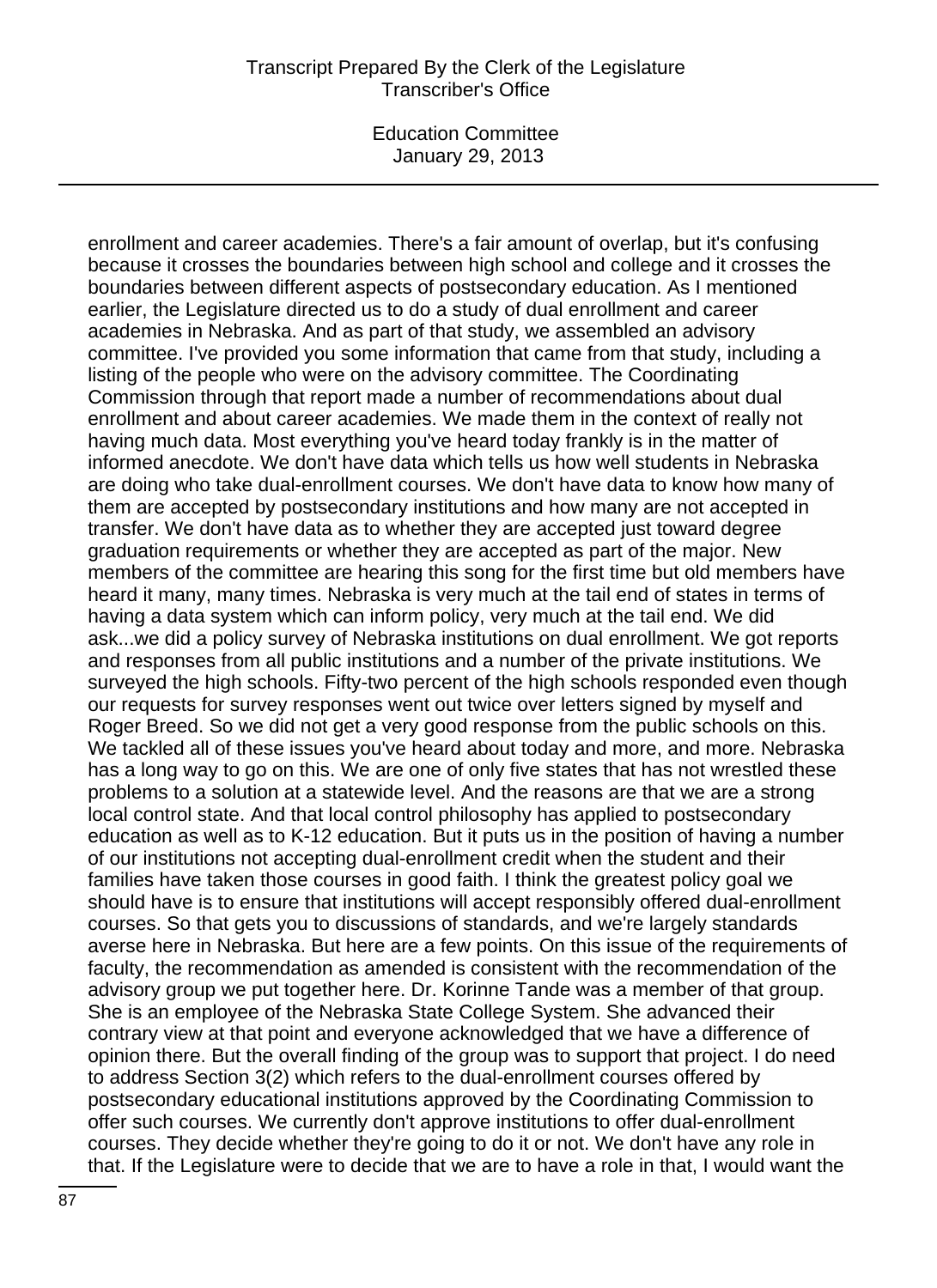language to be much more directive about that here. The only courses we approve at all are when a college wants to offer a course outside its designated district, it's geographic area. Some of those may be dual-enrollment courses, but most of them are not. I'll hurry. Another clarifying point is it talks about dual-enrollment standards approved by the commission. The commission indeed, as part of the comprehensive plan, does have a list of standards. They are voluntary standards. They have no force of law. We have no ability to enforce them whatsoever. They're somewhat outdated right now, but that's the standard for them. And then lastly on the issue of the acceptance of transfer credit, I believe this would be the first directive in Nebraska statute about the ability of Nebraska institutions to accept or reject transfer credit. I personally believe that they should accept responsibly offered credit, but I believe we have a long way that we could go before making this a stipulated requirement. We first saw this bill when it was introduced and we'd be pleased to work with Senator Harms and others on refinements and possible modifications. [LB116]

SENATOR SULLIVAN: Okay. Thank you. Any questions for Marshall? Yes, Senator Scheer. [LB116]

SENATOR SCHEER: I apologize but thank you. [LB116]

SENATOR SULLIVAN: That's fine. That's fine. [LB116]

SENATOR SCHEER: Just one quick one. At some point in time assuming in the future that we did change statute and wanted you to be involved in this as far as the approval and so forth, there was no value based on the bill. So I'm wondering do you have a guesstimate what...any idea what that cost would be? [LB116]

MARSHALL HILL: What? The fiscal note for our involvement? [LB116]

SENATOR SCHEER: Yeah. [LB116]

MARSHALL HILL: We would...basically no, but I can concoct one for you. We would go through a public rule-making process, of course, if we were to do that. That's always an expense to us of a few thousand dollars because of publications and notices. I'm not sure how we would go about this. We could develop rules, regulations, and then approve institutions that asserted to us that they met those rules and regulations. That's one way we could do that. But we don't have anywhere near the horsepower to do any verifying of that. We have 10.5 staff. We're the smallest agency of our type in the nation. We don't have the responsibility, the authority to do that. We don't have the horsepower to do that. And worse, regardless of how many people we have, we don't have a data system which would allow anybody to do it no matter how much money you gave us. [LB116]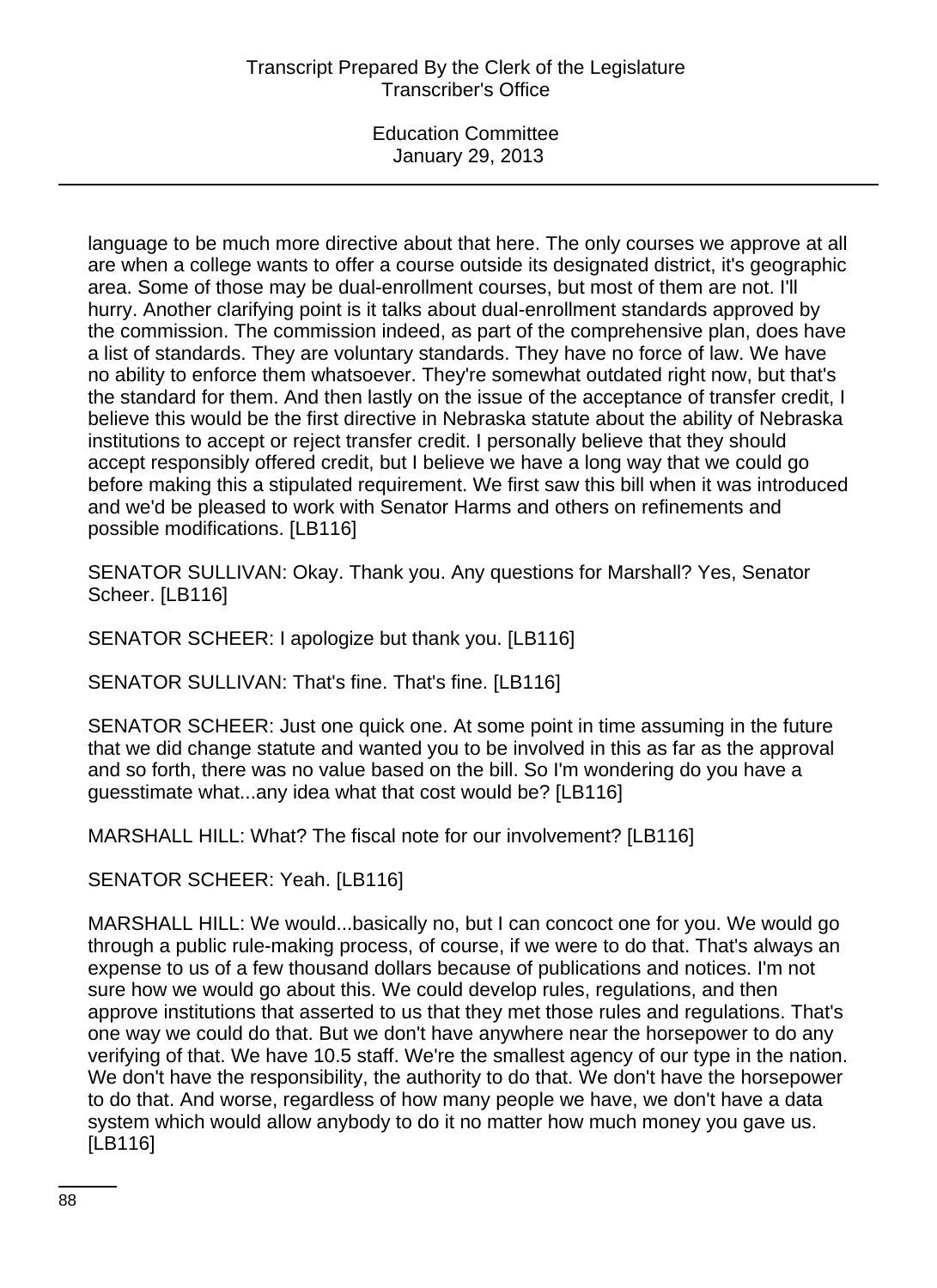# SENATOR SCHEER: Thank you. [LB116]

MARSHALL HILL: You're welcome. [LB116]

SENATOR SULLIVAN: Okay. Anything else? Thank you, Marshall, for your testimony. [LB116]

MARSHALL HILL: Thank you. [LB116]

SENATOR SULLIVAN: Any other testimony in a neutral capacity? Then we'll have Senator Harms to close. [LB116]

SENATOR HARMS: Senator Sullivan, colleagues, well, thank you for giving us the opportunity to at least address this issue. And I think that there was good dialogue both for and against and it's really now up to you to decide whether or not you want to move on this as a policy or not. I would just say in closing that for me it's all about students--nothing else. It's about making sure that they are treated appropriately and they have the same skills they need to have when they leave the dual-credit class and go to the college credit class. And that's what that's about. I thank you very much. You look tired. I understand that. I've been on the other side more than once, so I appreciate that. Thank you. [LB116]

SENATOR SCHEER: Thank you, Senator. I just wanted to end though, I wanted to make sure and clarify, I have the highest respect for you. I do know that your concern is truly on the educational attainment of the students, and I don't want anything that I said misinterpreted or pointed towards your thoughts or your desires. I appreciate what you're trying to do. Like you said, we may have a difference of philosophy, but certainly your intent was certainly well-meaning and do respect that your knowledge-base is extreme. [LB116]

SENATOR HARMS: Well, Senator Scheer, you shouldn't have to worry about that. I was a college president for 33 years. (Laughter) Are you kidding me? [LB116]

SENATOR SCHEER: Well, I do. [LB116]

SENATOR HARMS: I know. I understand. I don't have a very thin skin. So these are the kinds of things you have to place out in front. You've got to have that discussion. I think Dr. Hill really put it well. We have a long ways to go. And we are short on data and that sort of thing. And I think that eventually this will come back some day, not while I'm here, but I think it will come back. And I thank you very much for your kindness. And I know you have another bill, so I'm going to get out of your way. [LB116]

SENATOR SULLIVAN: Thank you, Senator Harms. [LB116]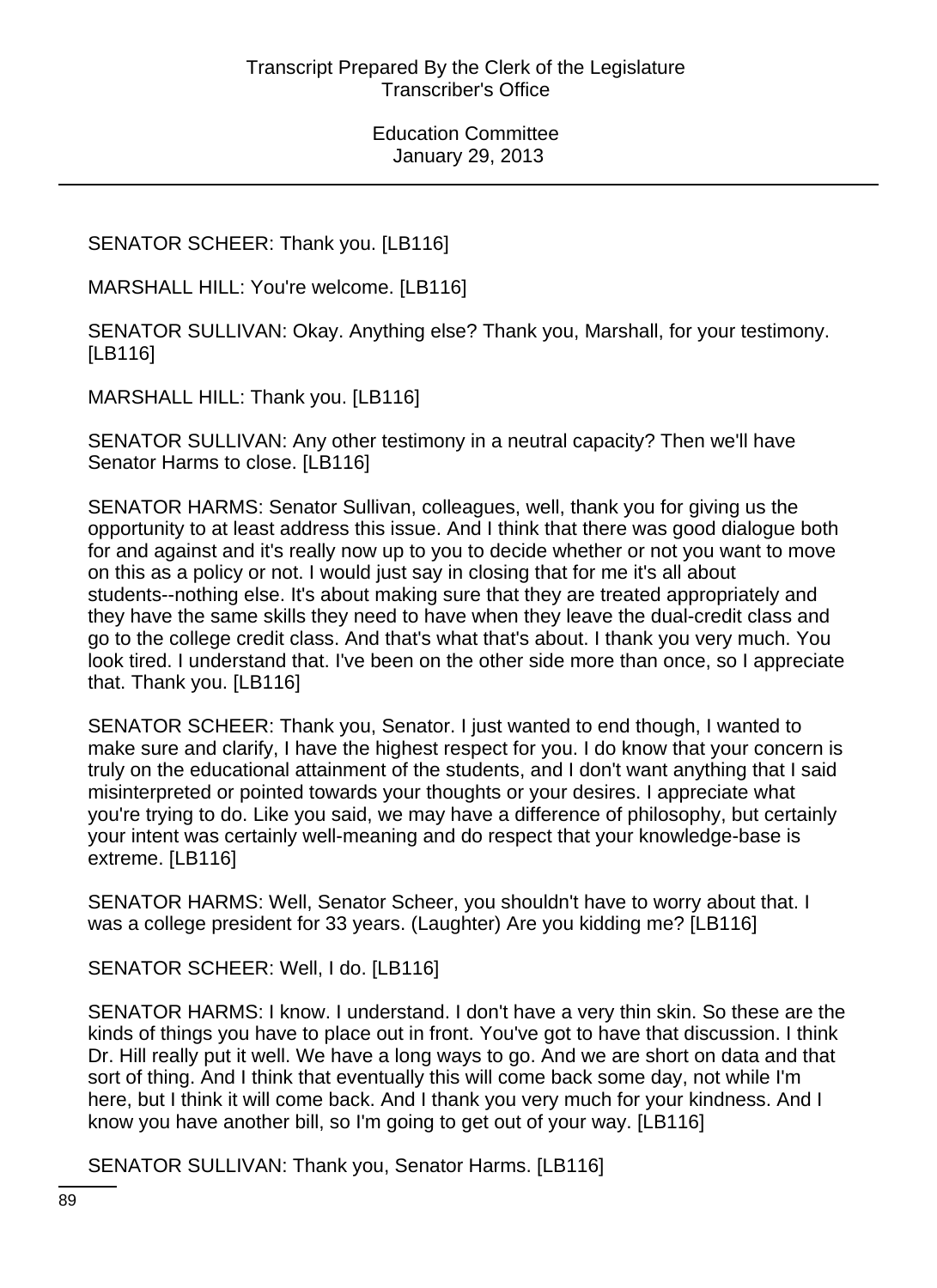SENATOR HARMS: Thank you. You're welcome. [LB116]

SENATOR SULLIVAN: Okay. That concludes the hearing on LB116. We'll now open the hearing on LB162. Senator McGill. [LB116]

SENATOR McGILL: Okay. I will be brief and I will encourage anyone testifying for or especially against my bill to be brief. (Laughter) Good afternoon, committee. I'm State Senator Amanda McGill, that's M-c-G-i-l-l, and I'm here to introduce LB162, a bill that will help Nebraskans further their education and make the most of their college credit. Many students begin college at a community college and then transfer to a four-year institution to pursue their bachelor's degree. LB162 would allow transfer students who complete a sufficient number of credits at that four-year school to transfer their credits back to the community college and receive an associate's degree. The issue I'm trying to address is that more and more students are choosing to go to, say, Southeast Community College to get some credits, transfer them to UNL to pursue their bachelor's degree, but then don't finish that degree for a number of reasons. Maybe it gets too expensive. They have something else going on in their life. And they're left with no degree whatsoever. And so trying to solve that problem of, okay, well, then how do we alert the community college that they've hit the number of credits that would be needed to get that associate's degree and then they would have a degree of some sort which will help them financially in the long run. As we continue growing our economy, it is imperative that we provide our students with all the tools that they need to succeed and join the work force. Obviously, a college degree is critical to the success and we must think flexibly about removing any barriers to degree completion. This bill proposes to remove some of those barriers while recognizing the hard work of the student and the investment of financial resources in postsecondary education by both the student and the state of Nebraska. LB162 proposes that the Coordinating Commission for Postsecondary Education shall develop a process to facilitate the award of an associate's degree after the student has left the two-year institution. The bill provides a basic structure for this process. First, if the student is attending a four-year school, that school will notify the student if that student is potentially eligible for an associate's degree. The two-year institution will also be informed of this. Second, the student can then request that the two-year institution review their transcripts and look to see if the courses they've been taking would even be applicable to the associate's degree that fits in their area of study. And, third, the student can then request that the two-year institution award them an associate's degree. I appreciate your consideration and would be happy to answer any questions. [LB162]

SENATOR SULLIVAN: Thank you, Senator McGill. One thought that comes to mind, where does the student's responsibility in... [LB162]

SENATOR McGILL: And that's where the university would flag if they've hit 70 credits or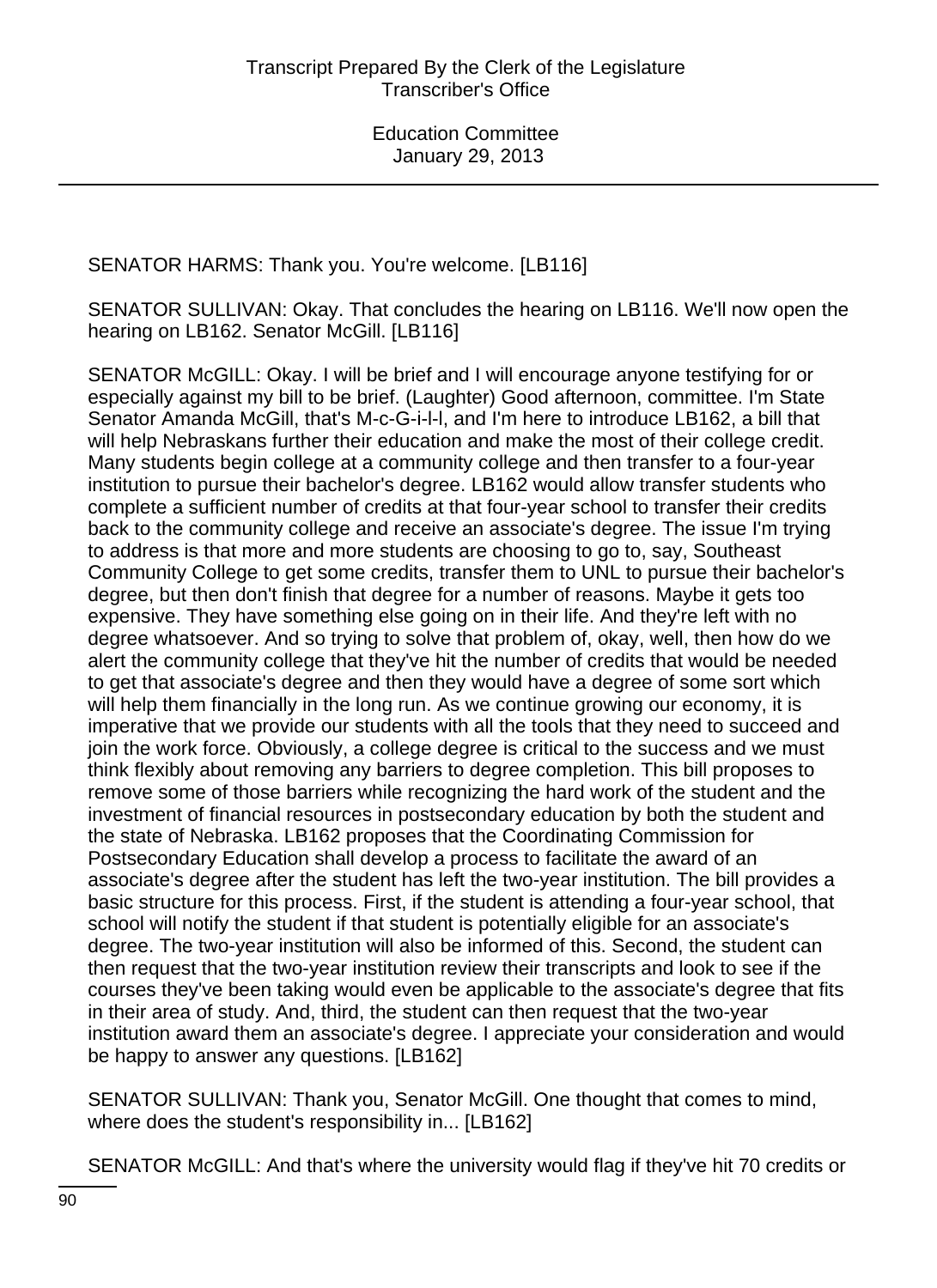whatever, you know, that number is, and let the student know, and then it's the student's responsibility to follow up with the community college and say, hey, I would like to get this associate's degree. [LB162]

SENATOR SULLIVAN: But you'd still want the institution to do the initial flagging, so to speak. [LB162]

SENATOR McGILL: Yeah, yeah. [LB162]

SENATOR SULLIVAN: Okay. All right. Senator Scheer. [LB162]

SENATOR SCHEER: Just real simplistically, just so I've got...what I think what I understand from this and I want to make sure it's your understanding as well, student goes to Southeast or Northeast or one of the community colleges and is in whatever type of associate program. They need 60 hours to get that associate degree. I transfer then to the university or another institution and I was short, we'll say, 6 hours of English. After a year, I have achieved those 6 hours of English and so at that point in time if I wanted, I could have the university system, whichever one it would be, contact Southeast, Northeast, whomever and say he has now fulfilled that. He has now received an additional 6 hours, so that gets him to the 60. So he would be eligible for your associate degree. Is that the substance of what we're talking about? [LB162]

SENATOR McGILL: Yeah, yeah, yeah. And if it's not as clear in this language, I'm always open to ideas to make it better. [LB162]

SENATOR SCHEER: I just wanted to make sure I was understanding it. Thank you. [LB162]

SENATOR McGILL: Or say, you know, you go and get some of those basic credits and maybe a few nurse techs sorts of things. And then, oh, I'm going to go to the university and try to become a nurse. For whatever reason they stop that pursual, but maybe they've earned enough credits to become a tech of some sort or get an associate's degree in that field. [LB162]

SENATOR SCHEER: Okay. Thank you. [LB162]

SENATOR SULLIVAN: Senator Haar. [LB162]

SENATOR HAAR: Yes, Senator McGill. Life often changes. What if you have somebody who is enrolled at, let's say, UNL and whatever happens in their life and they can't continue but yet they could get that associate degree? You know, they have the credits for the associate degree. Is that the same as this or not really? You're just saying only if they start at the junior college level. [LB162]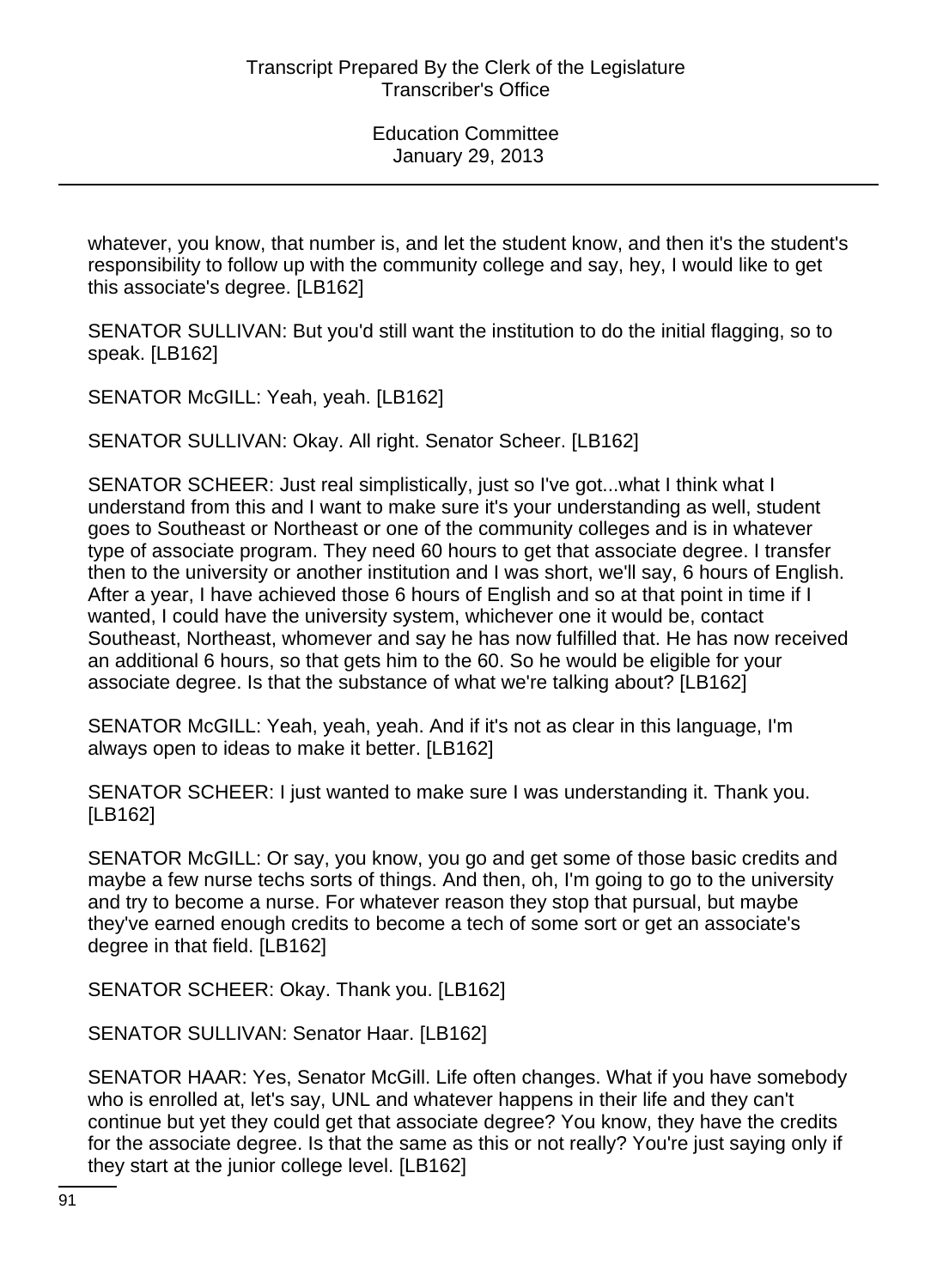SENATOR McGILL: Well, since they were never enrolled in that community college I'm not sure what that relationship would be or there probably would be some sort of additional relationship that isn't in this statute. This is if they attended that community college first, that two-year college first and transferred out of it, that that college can be alerted by that four-year institution that, oh, this former student of yours... [LB162]

SENATOR HAAR: Continues. [LB162]

SENATOR McGILL: Yeah. And so if you want to pursue that student you can, or but the student, it would be on them to make the actual formal request. But that community college could follow up and say, hey, you're eligible for this and, you know, follow up with the student as well. [LB162]

SENATOR HAAR: And then obviously you had somebody approach you at least where this had happened to, or is this a theoretical? [LB162]

SENATOR McGILL: No. Actually I learned about this through other states. Colorado passed a very similar bill last year unanimously through their legislature and I think more and more states are just concerned about making sure, just seeing the growing gap between how much you can earn in your life based on if you have a degree or not, just trying to make sure more young people are actually getting those degrees. [LB162]

SENATOR SULLIVAN: Senator Seiler. [LB162]

SENATOR SEILER: Do I understand you to say that you're having the university flag that? [LB162]

SENATOR McGILL: Um-hum. [LB162]

SENATOR SEILER: How are they going to know where you're at? [LB162]

SENATOR McGILL: Oh, well, it's while you're...well, as you're leaving the university. [LB162]

SENATOR SEILER: No, you're gone, remember? You're gone. [LB162]

SENATOR McGILL: That is...yeah. And the university is...yeah, yeah. But how to flag. [LB162]

SENATOR SEILER: I think the...I mean, I agree with your philosophy except the student ought to... [LB162]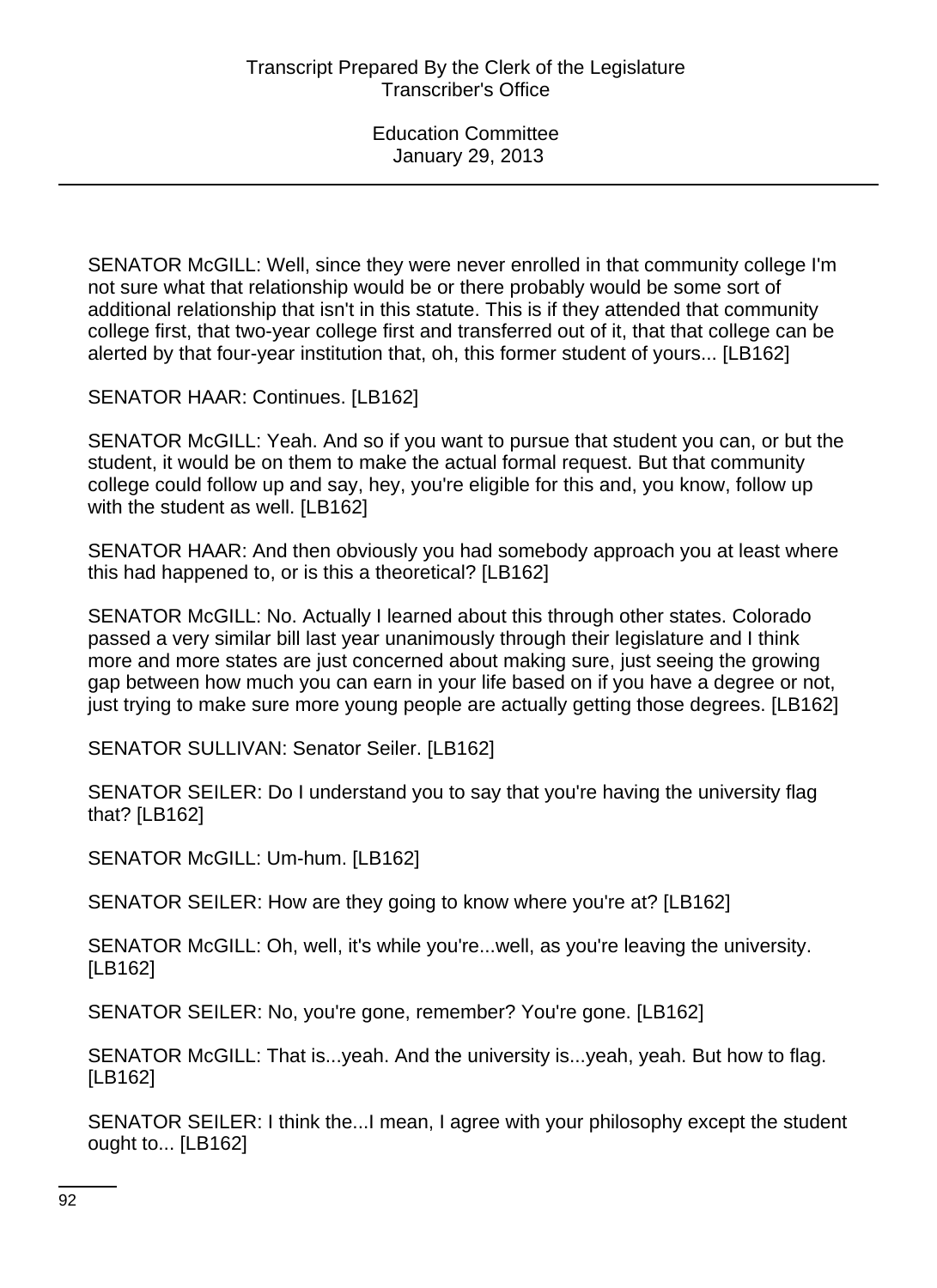SENATOR McGILL: Well, oh, okay. Here's the situation. Once...you're not necessarily gone. Okay. So you're attending the university and you had been at Southeast first. They just flag it when you've hit that 70 credits, say. And so even you're still in enrollment, it would just flag and say you've reached enough for...hmm? [LB162]

SENATOR SEILER: What if you're not? [LB162]

SENATOR McGILL: What if you're not what? [LB162]

SENATOR SEILER: In the enrollment. You've got your 6 hours but you... [LB162]

SENATOR McGILL: Well, you wouldn't have finished those 70 hours if you weren't there anymore. And so it's just...it's along in the process. So whenever you get your grades, for instance, at the end of a semester. In the one of which you've surpassed the 70 credits, my thought would be it would say that on the form. [LB162]

SENATOR SEILER: Don't you think the student ought to take some responsibility? [LB162]

SENATOR McGILL: Well, yeah. Well, for sure. [LB162]

SENATOR SEILER: Yeah. Why the university? [LB162]

SENATOR McGILL: I don't know if every student is sitting there during college, adding up all of their credits for... [LB162]

SENATOR SEILER: If it makes that much difference in salaries, sure as heck ought to. [LB162]

SENATOR McGILL: Were you in college once, Senator Seiler? And all the things... [LB162]

SENATOR SEILER: About seven years straight. Yeah. [LB162]

SENATOR McGILL: All of things that young people are thinking about, they're not always looking out for themselves in all those ways. I know even going into my senior year it's like, oh man, what requirements do I need again to finish my degree in this area? Have I got all of my bases covered? And so I think this would be helpful, helpful to them. [LB162]

SENATOR SULLIVAN: Any other questions? Senator Davis. [LB162]

SENATOR DAVIS: Senator McGill, I understand the intent here and I kind of think it's a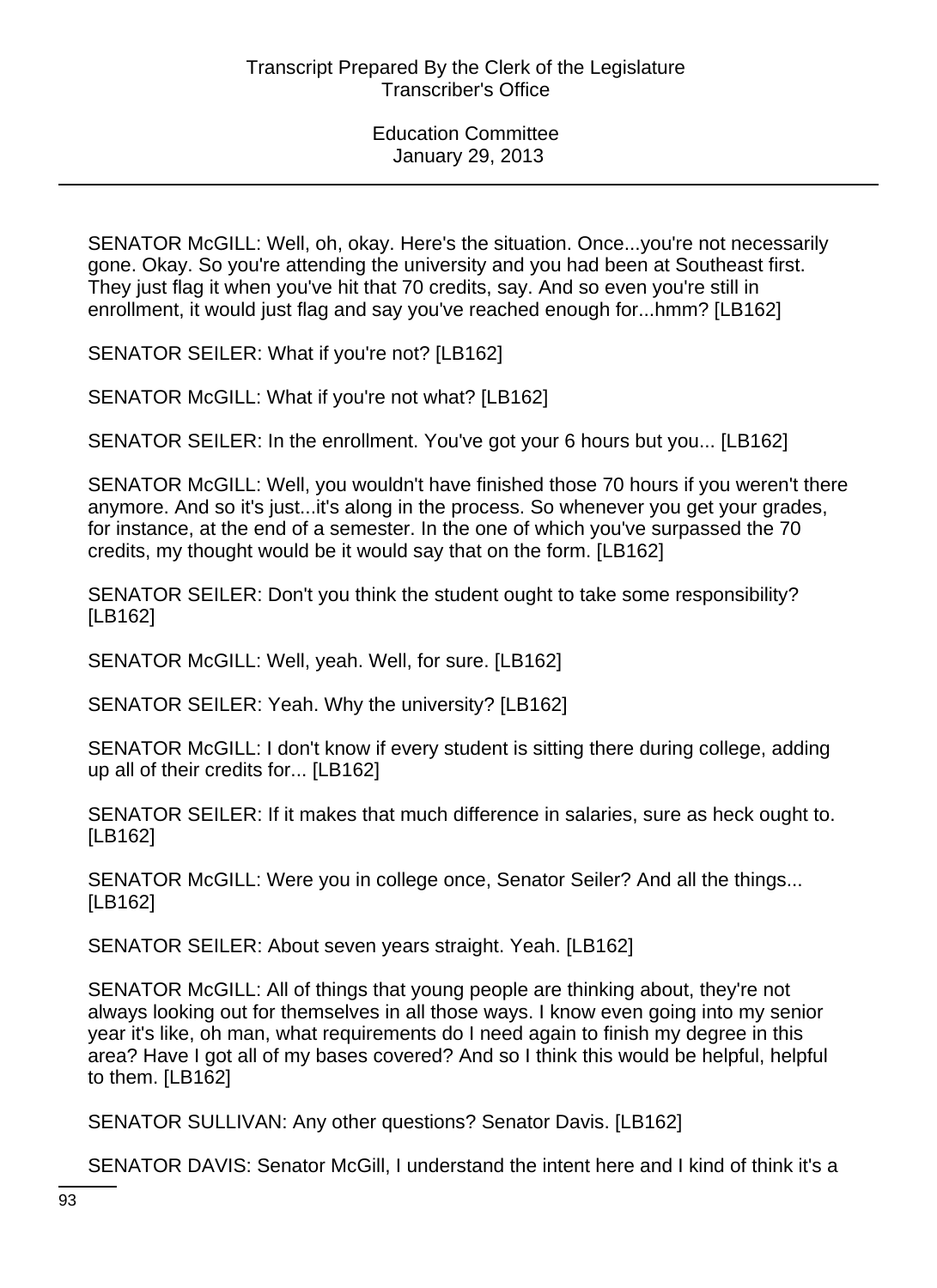good idea. But I'm wondering, supposing somebody comes in from an Iowa community college or a Minnesota community college and it's going to be the responsibility of the University of Nebraska to notify that college in the other states. Are you looking specifically at Nebraska's community colleges? [LB162]

SENATOR McGILL: It doesn't say specifically in this language that it's only if they're coming from another Nebraska institution. That's something I can explore and develop a better answer to how that would work. [LB162]

SENATOR DAVIS: And so you're saying that this would not take place until they had 70 hours... [LB162]

SENATOR McGILL: Yeah. [LB162]

SENATOR DAVIS: ...at the university. [LB162]

SENATOR McGILL: Yeah. [LB162]

SENATOR DAVIS: That would not include any hours that they had...that would include the hours they brought in from the community college. [LB162]

SENATOR McGILL: That had transferred with them. [LB162]

SENATOR DAVIS: Okay. Thank you. [LB162]

SENATOR SULLIVAN: Senator Kolowski. [LB162]

SENATOR KOLOWSKI: Thank you, Madam Chairwoman. Senator McGill, the issue of coming from a lot of different community colleges and the standards in those community colleges, different states were mentioned. And to suppose that a registration service or a department or aspect of the college would be knowledgeable of all the backgrounds where those students might want to pick up a community college associate degree from. How burdensome does that sound to the university system to have counselors or registrars work on that particular task? [LB162]

SENATOR McGILL: Well, the four-year university wouldn't be responsible for looking at where all those credits were coming from and if it fits into the... [LB162]

SENATOR KOLOWSKI: Well, a random selection of 70 hours doesn't mean you've... [LB162]

SENATOR McGILL: Yeah, it doesn't. [LB162]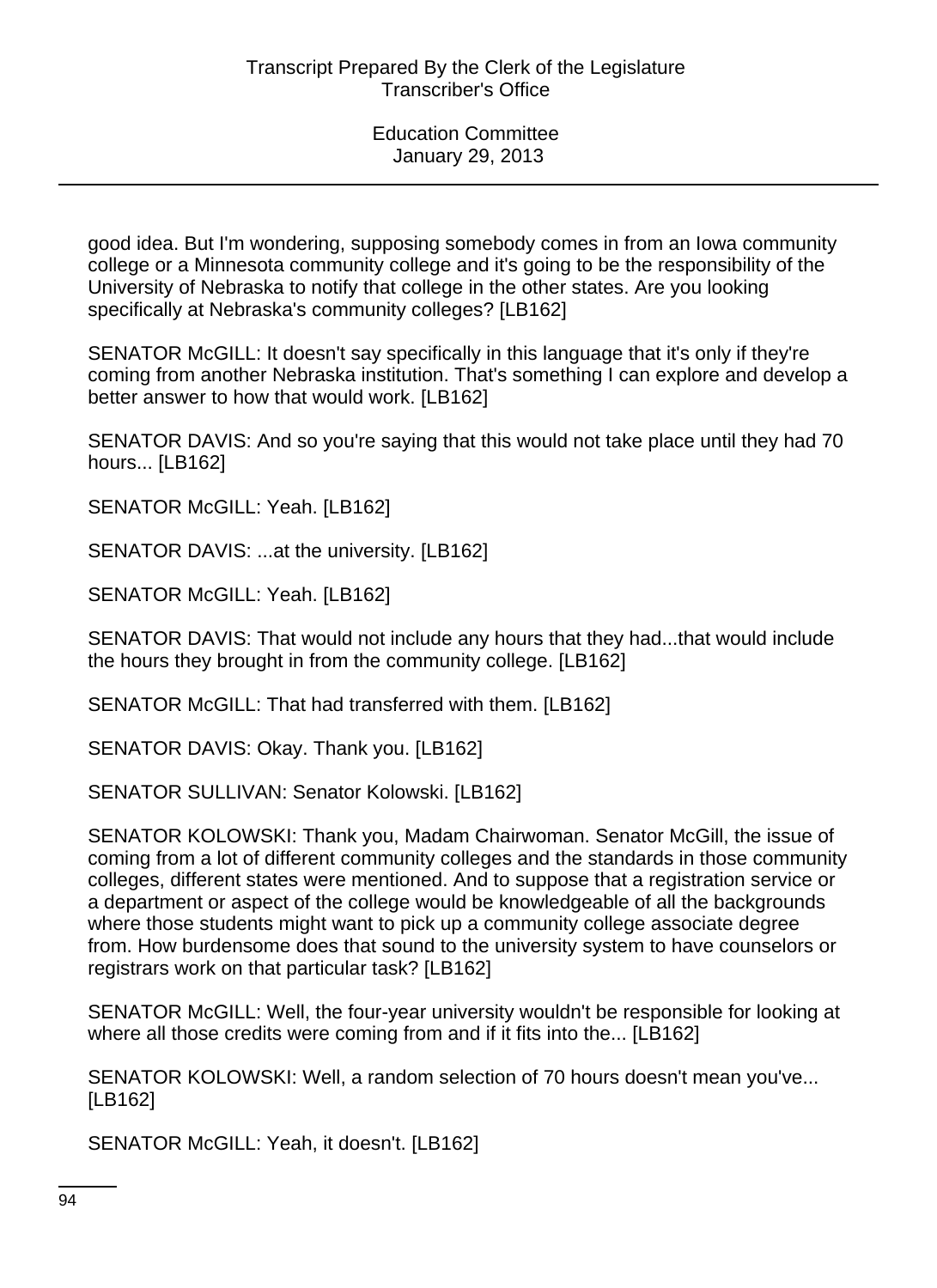SENATOR KOLOWSKI: ...you've met all the requirements of that community college. [LB162]

SENATOR McGILL: You're correct. Yeah. You're absolutely correct. And that's where it goes back to the student and that's where it takes on the student's role. Okay. I have these 70 credits, but do they match what a community college would want me to have? And that's when they can go and talk to their community college about whether or not these credits they've gotten at, say, UNL would qualify them for this program at... [LB162]

SENATOR KOLOWSKI: But they might not have attended that community college but they have to go seek it out. [LB162]

SENATOR McGILL: This would be the community college they originally went to. [LB162]

SENATOR KOLOWSKI: Oh, okay. Then I'm misunderstanding. If I start at UNL... [LB162]

SENATOR McGILL: Oh, I'm sorry. This... [LB162]

SENATOR KOLOWSKI: ...and I'm three years along and I have over 70 hours but I may not be... [LB162]

SENATOR McGILL: No. This isn't for students who start at the four-year university. It's for students who start at the two-year. [LB162]

SENATOR KOLOWSKI: Thank you. That clarifies it. [LB162]

SENATOR McGILL: Okay. [LB162]

SENATOR SULLIVAN: Senator Haar. [LB162]

SENATOR HAAR: To use an analogy, it used to be when I got my driver's license, it was valid for four years. If I didn't show up to renew it, it was my fault. (Laugh) But now I get a notice in the mail. So that's kind of the difference here, right? Now the students would get the notice that they had reached that, that's the difference. Okay. [LB162]

SENATOR McGILL: Yeah, yeah. I think that's probably an accurate thing. [LB162]

SENATOR HAAR: I always got mine on time, but. [LB162]

SENATOR SULLIVAN: Senator Seiler. [LB162]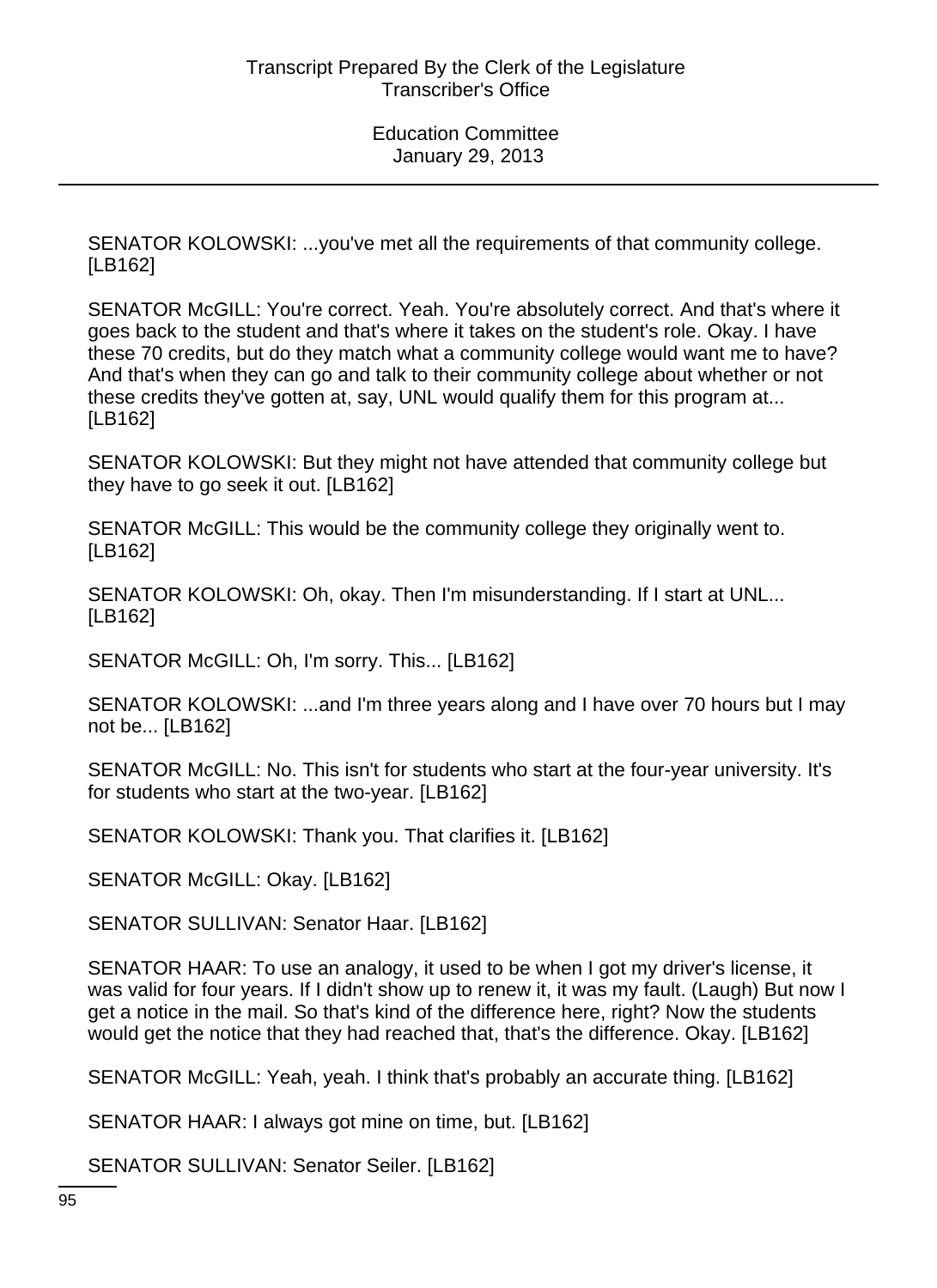SENATOR SEILER: Just one follow-up. The \$100,000 figure... [LB162]

SENATOR McGILL: Fiscal note. Yeah, I just saw that, so. [LB162]

SENATOR SEILER: It's a little... [LB162]

SENATOR McGILL: I don't really have a comment on it yet since I haven't had a chance to look at it. [LB162]

SENATOR SEILER: Okay. That's fine. I looked at it and said, wow. [LB162]

SENATOR McGILL: I know. And I knew that, you know, I'd kind of had some discussions with the university. And, you know, it would be pretty simple to flag I think how many credit hours a kid has. But then on the community college end to go in and, you know, as students are coming to them, the staff time of seeing whether or not their credits apply to a degree, this maybe is what a lot of that is for. [LB162]

SENATOR SULLIVAN: Senator Davis. [LB162]

SENATOR DAVIS: So all the responsibility will be on the four-year school, but are there going to be requirements and responsibilities of the two-year entities to appropriately file these people and make sure that the student... [LB162]

SENATOR McGILL: No, no. I mean, that's where it becomes the student. The four-year university will alert the community college in case for some reason the community college knows that we need more people with this particular degree and this kid might have that. And so, you know, they could potentially do that if they wanted to, but there's no "shall" in there about a community college then reaching out to that student. [LB162]

SENATOR SULLIVAN: Okay. Any other? Thank you, Senator. Are you going to be here for closing? [LB162]

SENATOR McGILL: Sure. Yeah. (Laughter) And thank you for your questions. [LB162]

SENATOR DAVIS: It could be another three hours. [LB162]

SENATOR McGILL: I know. I'm afraid. [LB162]

SENATOR SULLIVAN: Proponent testimony. [LB162]

DENNIS BAACK: Senator Sullivan and members of the Education Committee, for the record, my name is Dennis Baack, D-e-n-n-i-s B-a-a-c-k, executive director of Nebraska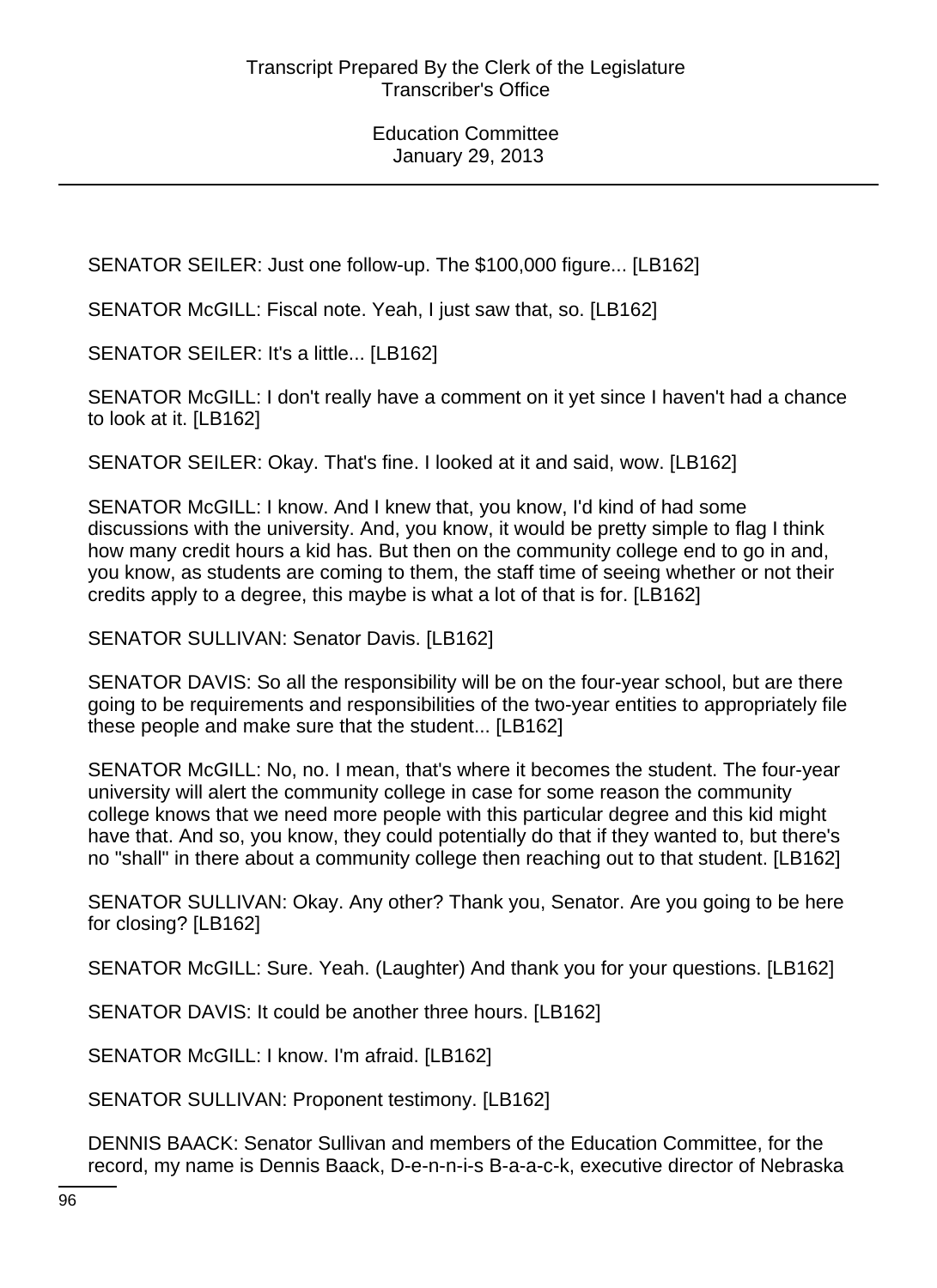## Transcript Prepared By the Clerk of the Legislature Transcriber's Office

Education Committee January 29, 2013

Community College Association here to support LB162. Some of the same questions that have been coming up here came to our mind when we looked at this bill, and part of it is student responsibility I think. I think you do have to put a little bit of responsibility on the students. I don't want to...you know, I don't think we want to overburden our four-year institutions with this. I mean, that's not something that we're looking to do. And the same thing came up with the 70 credit hours. When we saw that, we said well, yeah, but not all 70 credit hours fit necessarily within our associate's degrees. But it seems to me that, I mean, there's nothing to preclude us from doing this today. There really is nothing in statute that would stop us from doing this today. So if we can get together and work it out, I mean we can make it work I think. And I think if we got our collective minds together, we probably can get it into a pretty good shape where we can make this work fairly simply for all for all the institutions involved. It's going to be a matter of the four-year institution notifying a student when they have at least those 70 credit hours. The credit hours they transferred in plus what they've taken at the four-year institution, they've got at least 70 credit hours to notify that student that they've got...they possibly might be able to get an associate's degree. Then that student would then have to contact the community college, and the community college would do an analysis of their record, which I don't think is overly burdensome, to see if they match up with an associate's degree. And if they do, we can award them an associate's degree. And I think it's important. I mean, I think this is a really good thing and it's something that's happening nationally. There's a number of states that are looking at this same thing. Texas is looking at it. A number of other states are looking at trying to do this same kind of process, because all of us in higher ed are being pushed for more completion. We want more students to complete and we want more students with some kind of a credential that they can give when they have completed. This gives a student who maybe went for a short time to the community college and then transferred, this gives them an opportunity maybe if they can't complete the four-year degree, they can still get an associate's degree and still have a credential when they go out into the work force. So I think it's good for students. I think we can...you know, I think we ought to collectively be able to figure this out where it isn't all that complicated for anybody. [LB162]

SENATOR SULLIVAN: Senator Haar. [LB162]

SENATOR HAAR: Is there any problem if somebody at the...started at UNL, and for whatever reason they can't or don't wish to complete their four-years, to transfer those credits back to community college? [LB162]

DENNIS BAACK: No, I mean, the community college would certainly look at that...from my understanding, they would look at that transcript and stuff and if they had the qualifications for an associate's degree, I would assume they could give them an associate's degree at that point if they met their criteria. [LB162]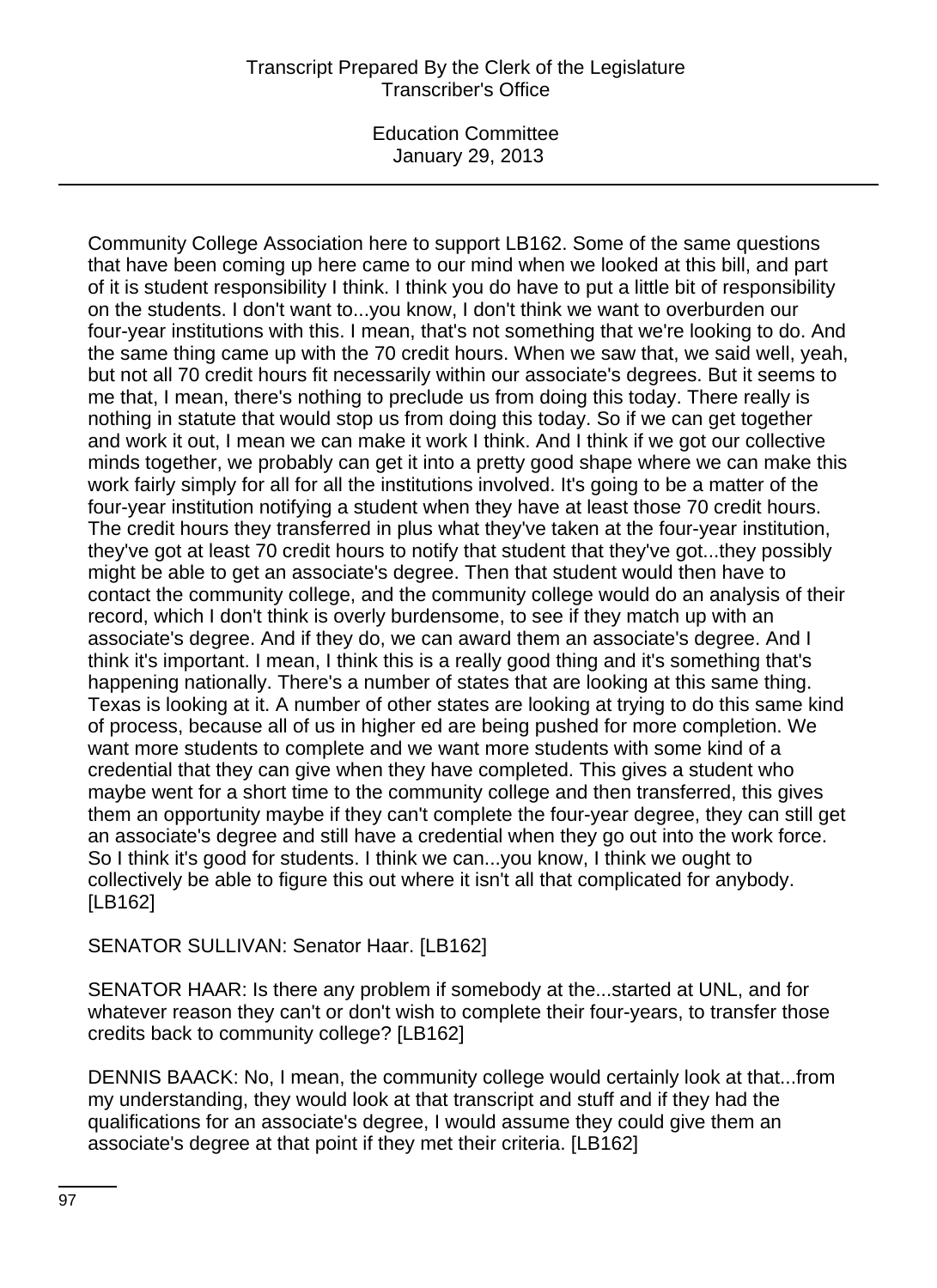SENATOR HAAR: Is there any cost involved for the student to do that or... [LB162]

DENNIS BAACK: There may be a fee or something at some of the colleges. I don't know that for sure. I don't know whether there's a fee for that from the college, but... [LB162]

SENATOR HAAR: Okay. So separate issue there with the fee. [LB162]

DENNIS BAACK: That would be...I would think it would be a minimal fee. To look at a transcript is not all that complicated. It takes some time. [LB162]

SENATOR HAAR: Thank you. [LB162]

SENATOR SULLIVAN: Any other questions? Thank you, Mr. Baack. [LB162]

DENNIS BAACK: Thank you. [LB162]

RON WITHEM: Senator Sullivan, members of the Education Committee, my name is Ron Withem, R-o-n W-i-t-h-e-m. And every year I enjoy coming back to this committee for the first time. Had, I'd say--I don't know if I'd say fun memories--but I have lots of memories of serving on (laughter) the Education Committee. When we first heard this concept, we were very excited about it and very supportive and are very supportive of this idea. There are lots of Nebraskans who have had some postsecondary education experience but do not have completed degrees. And this is another avenue of getting more people to be awarded the degrees that they've worked for and have coming. We also think that probably a person possessing an associate degree would at that point be more likely to go on to their four-year institution. So we're very supportive of Senator McGill's idea. And I think this is the other side of the coin, I think the questions that came up here as Dennis indicated are the questions that we had when we first read this bill. And we think that probably procedurally we need to nail this down just a little better and would like to work with Senator McGill and other individuals in doing that. But we commend her for bringing this idea forward, and I would respond to any questions you might have. [LB162]

SENATOR SULLIVAN: Thank you, Senator Withem. And reflecting on Mr. Baack's comment that you could really do this now, do you think you can? [LB162]

RON WITHEM: Oh, I don't think...yeah, I think we would probably could. I think the institutions have under their control what basis under which they award degrees. It probably could happen without legislation. The legislation is a motivating factor in moving forward with it. That I think would be a policy decision that the Legislature would need to make. [LB162]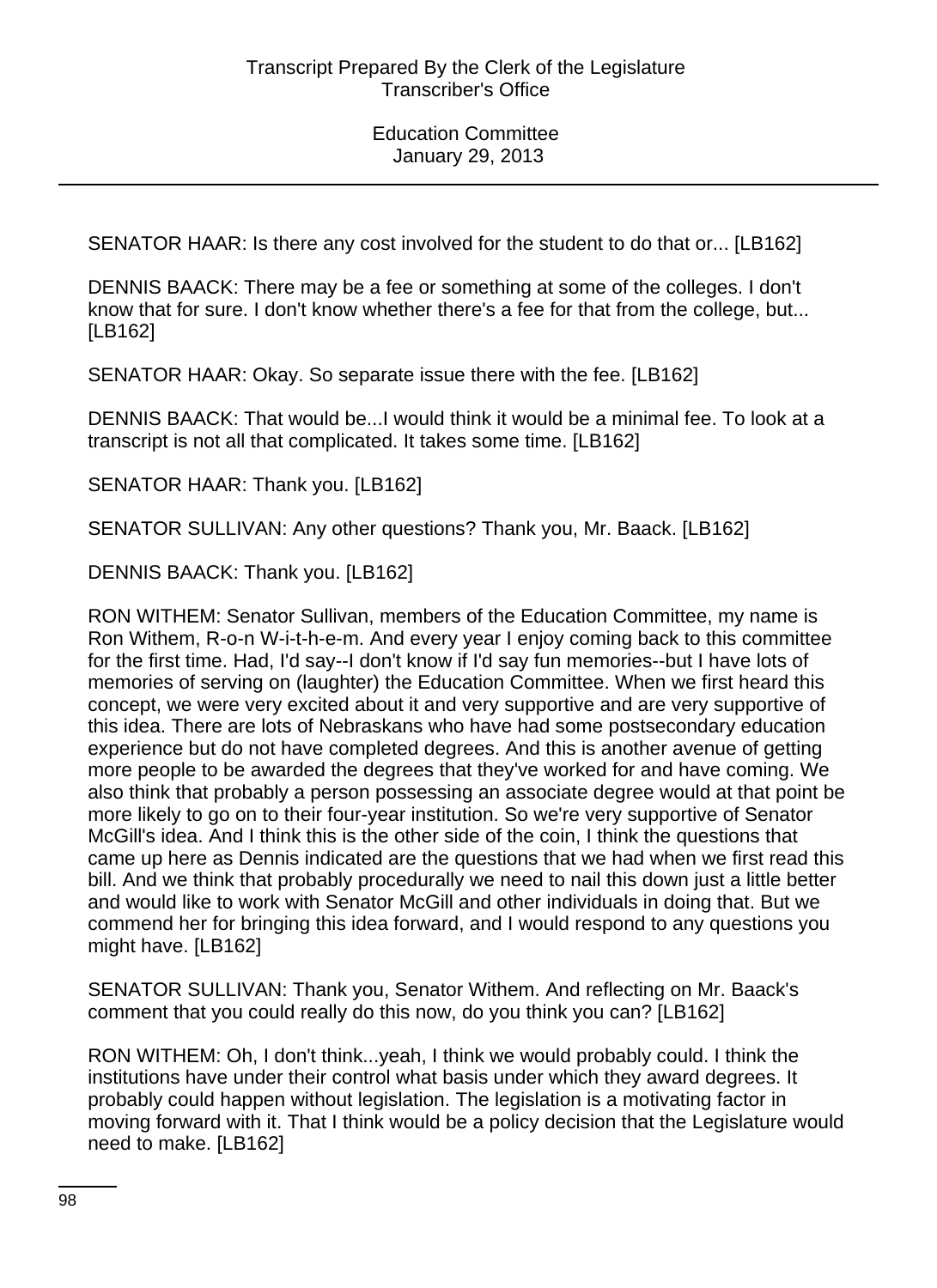SENATOR SULLIVAN: Okay. All right. Thank you. Question over here? Senator Haar. [LB162]

SENATOR HAAR: So would you see then that this could be valuable for every student that reaches 70 hours or...I'm having a little trouble differentiating between the, you know, the students who started at the junior college, went to UNL, came back, versus just... [LB162]

RON WITHEM: Well, four-year institutions with some minor exceptions--I shouldn't say minor exceptions--some specific exceptions, do not grant two-year degrees. Several years ago when the university was offering a number of two-year degrees, we kind of went through and cleaned out most of those. The biggest exception, of course, is College of Technical Agriculture at Curtis. So I don't see that this would get us in the field of awarding associate degrees. [LB162]

SENATOR HAAR: No, no. No, I'm not saying that. But just...all we're talking...this really is a bill about notification. [LB162]

RON WITHEM: Right. [LB162]

SENATOR HAAR: So would that also benefit just every student perhaps? [LB162]

RON WITHEM: Well, every student that had an interest in having an associate degree. [LB162]

SENATOR HAAR: Okay. [LB162]

RON WITHEM: I don't see who else would be benefited by this, but. [LB162]

SENATOR HAAR: Gotcha. Okay. [LB162]

SENATOR SULLIVAN: Any other questions? Senator Avery. [LB162]

SENATOR AVERY: Briefly. Would you like to comment on that fiscal note, given the recent article in the paper about administrative bloat at the university? [LB162]

RON WITHEM: I'm not prepared to talk about the second issue (laughter) here at this hour. In terms of the fiscal note, we had difficulties, and I don't know if ours was the number or not. I think the state colleges had three personnel who would need to be hired. We knew that there was going to be some additional work for us, so we put in one additional employee. And we also knew we were going to have to reprogram our computer system, so we put in a number for that. I think those concepts are justifiable. And not really knowing how the system will work out to say exactly how much it would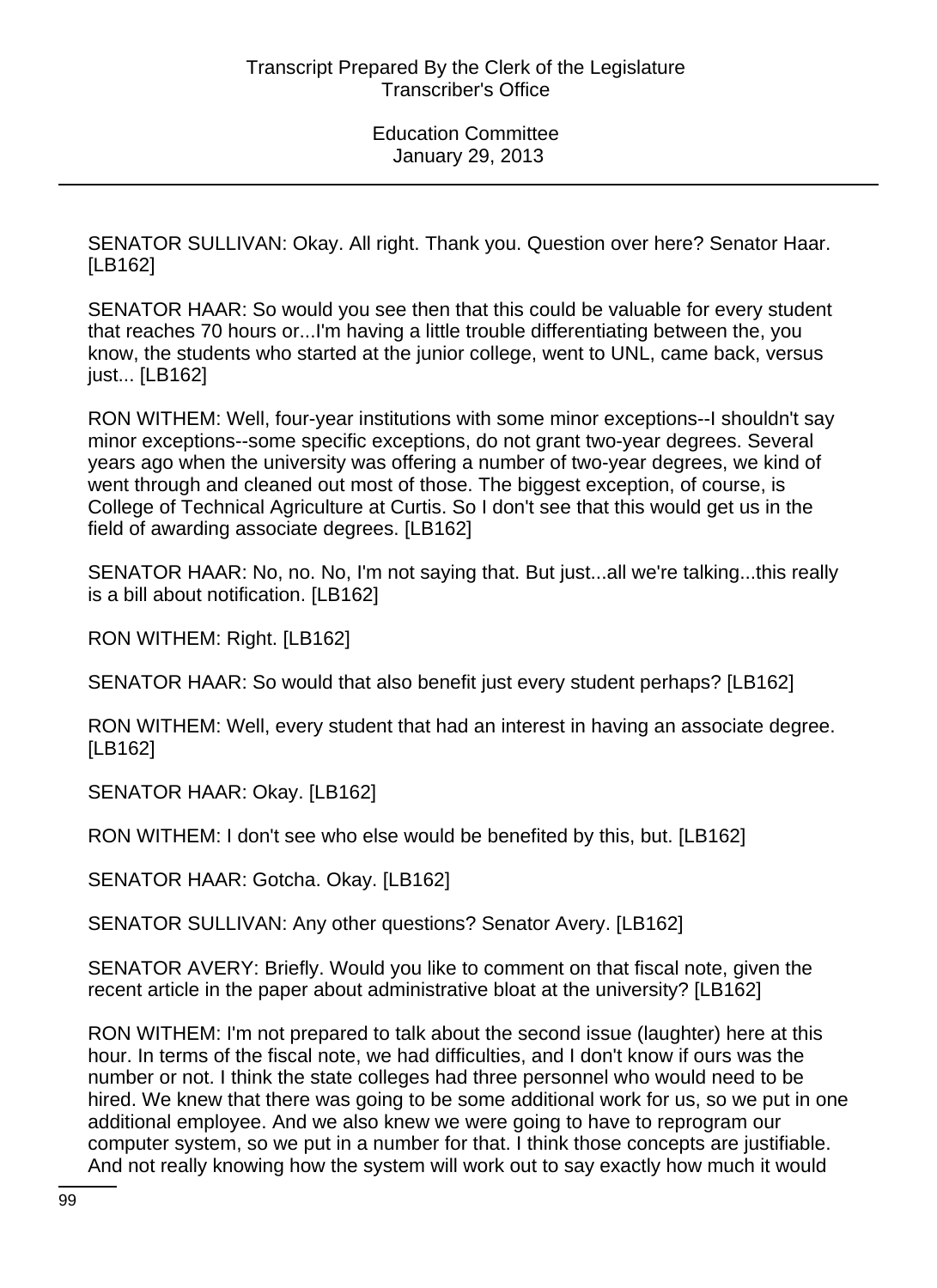cost us, it's...you know, you're free to question I think what is put in there. And as we get the system nailed down a little better, we'd be able to be a little more accurate with that. [LB162]

SENATOR AVERY: Thank you. [LB162]

SENATOR SULLIVAN: Senator Scheer. [LB162]

SENATOR SCHEER: Thank you, Senator Sullivan. Just...and maybe you don't know but I'm going to ask. At the university system, and maybe it's not the same for all your institutions, but when you give...send out the grades, and I don't know, probably electronic now rather than by mail, but when each semester when those are sent out, is it just the semester's grades or does it give you the cumulative hours that you have obtained at that university? [LB162]

RON WITHEM: You know, I would not know the answer. I can get you an answer and get you a sample of the report card that goes out, but I don't know what's contained on that. [LB162]

SENATOR SCHEER: Well, I guess from a...you know, we've talked about personal responsibility, and so my thought was if the total number was already on that report that a student received, it would be fairly simplistic just to add a following comment at the bottom that if the total hours is greater than 70 that you should...and you were a student at a, you know, community college, you know, please contact them for an associate's degree information. I mean, that way there's really not a lot of work on the university's part... [LB162]

RON WITHEM: Right. [LB162]

SENATOR SCHEER: ...as far as having to flag them. It just simply states that on paperwork. And as long as that's then...then it gets back to that student. Okay. Yeah, it's there. Now it's my job to go make sure that it comes up. And it might be a simpler matter than flagging everybody and having to worry about if it was a community college in Iowa or someplace else. Just, you know, the...and, again, that's based on the fact that somewhere on there it shows total hours, so. Thank you. [LB162]

RON WITHEM: Good point. And it may end up being a much simpler process than we thought it was when we first saw the bill. [LB162]

SENATOR SCHEER: Thank you. [LB162]

SENATOR SULLIVAN: Any other questions? Thank you, Mr. Withem. [LB162]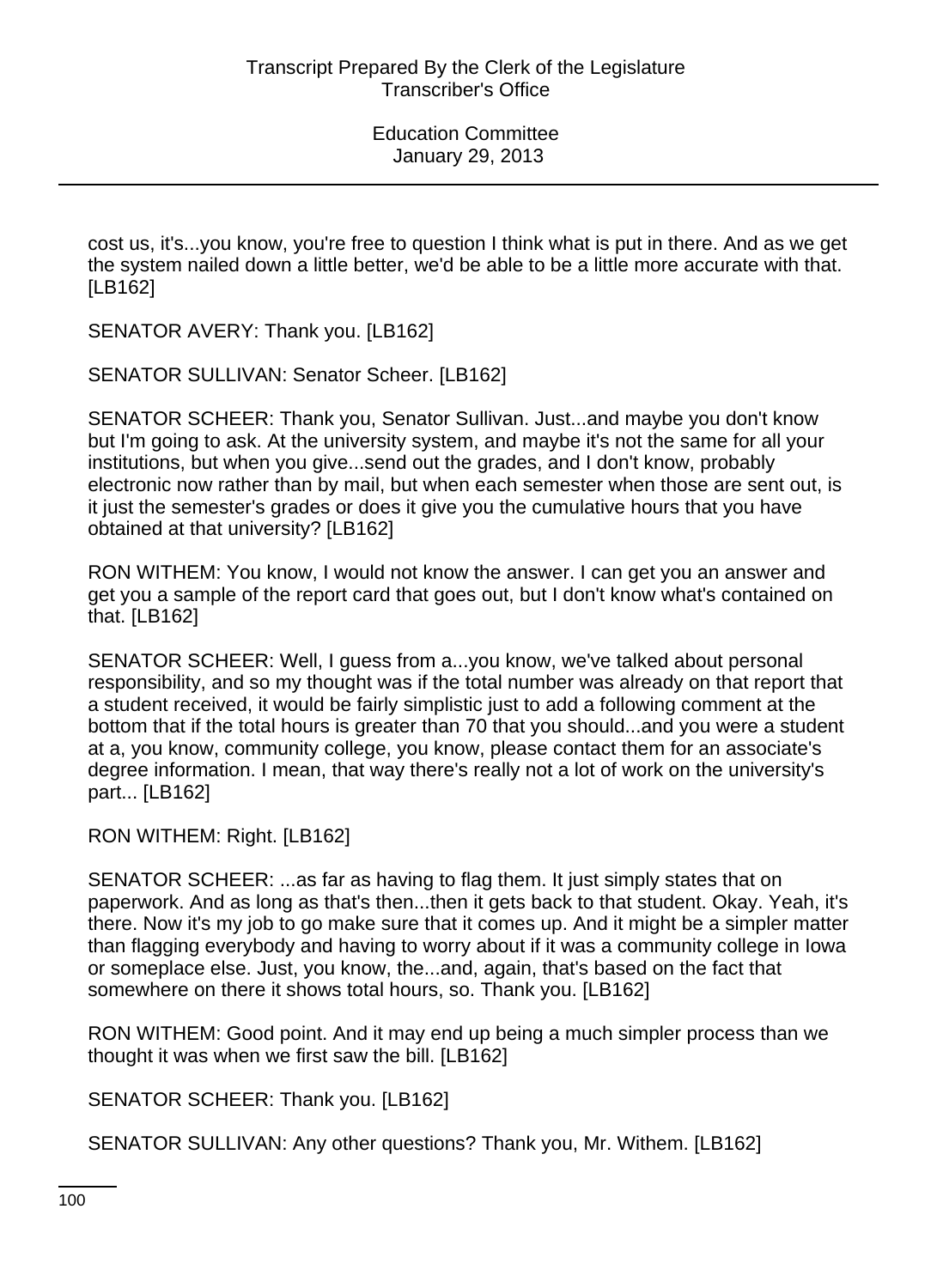RON WITHEM: Thank you. [LB162]

RANDY SCHMAILZL: Good evening. [LB162]

SENATOR SULLIVAN: Good evening. [LB162]

RANDY SCHMAILZL: Randy Schmailzl, R-a-n-d-y S-c-h-m-a-i-l-z-l, president of Metro Community College. And for purposes of simplicity and semantics, I'm going to only talk about Metropolitan Community College. So if you have some questions, let's just talk about Metro students. Many good questions here tonight. Regarding grades, at Metro you look up on-line your grades. We don't even send grades out to students anymore. Electronically the student has an e-mail account and a college account, so they need to look up their own grades. Plus the FERPA side of that is if Mom and Dad intercept your grades, they really don't have the right to see your grades. So we got to be careful, when you send them in the mail, so that doesn't happen. It works pretty slick for us. We thought we'd get a lot of complaints. We don't. The question is: You come to Metro and you take 25 hours of general education courses, which happens a lot. We probably have thousands of students a year that take just their gen-ed at Metro and transfer to UNO. At that point, you go to UNO for two years and you accumulate 70 credit hours. Metro is contacted and we see if that equates to a degree. That's the simplicity of how this would work for a Metro student. Same thing with the university. On our end, we send out 24,000 transcripts for our students last year. That means 24,000 students either transferred someplace or needed a transcript to an employer or an agency. We also received over 60,000 transcripts from our students. And many of the students nowadays transfer in multiple community college records. Especially if you're in the Air Force and you've travelled around, you may have five or six community colleges or colleges. So some of it's an easy transfer because we can put it on electronically. And if it comes from the Nebraska university system, all of it's loaded, and we know if you get a C or better in a certain class, it automatically transfers to Metro. So we rely heavily on computers in our registrar's office. Once we transfer this to your transcript, if it's a transfer credit that you moved into Metro from ABC University, it is not a grade. It's transferred as test by proficiency because these transcripts at Metro move on all across the United States and we don't want a grade associated with that. If the other institution that you transferred to wants to have a grade, they can look at it. So many of our students have not done well in a past life in higher ed and we want you to start out with a fresh grade point average so that you can build your grade point average up and transfer. With that said, we're also working with the Chamber of Commerce and the Greater Omaha Chamber and its CEOs for cities and we're trying to increase the graduation rate in Omaha. All the colleges and universities are working together and we're hopeful that more students will graduate in Omaha. According to our research, about 30 percent of the population in the Metro Community College area that we serve, which is about 800,000 people, have college credits but they do not have a degree; so that, I don't think, is unusual. But this will help students receive a degree, plus it will help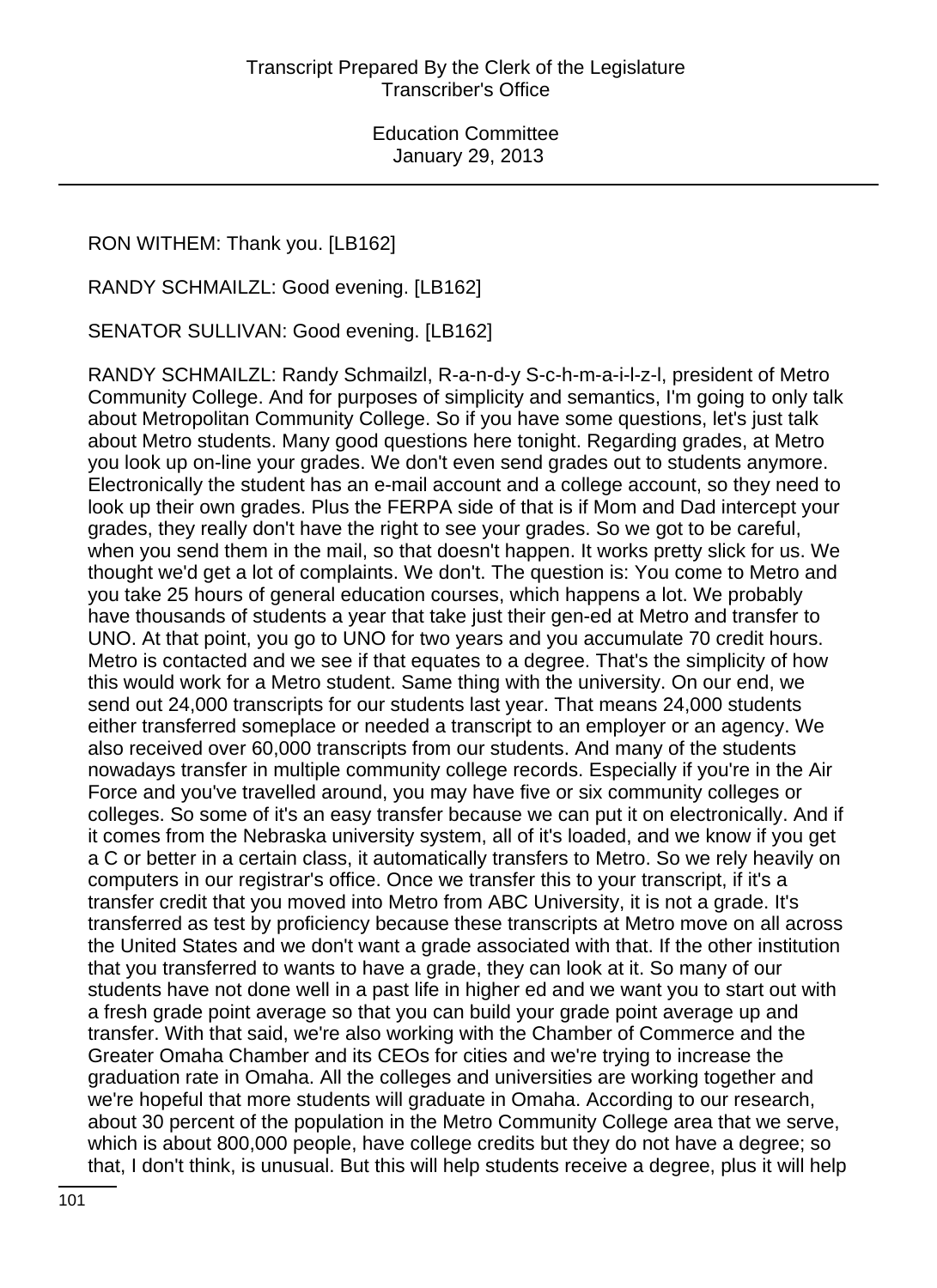Metro. We are always looked at for a low graduation rate because a lot of our students transfer before they get their associate's degree. So we're certainly going to work with the university system, and this is something that we can all work on and the difference is going to be for the student. They're going to have a degree from the community college and then ultimately a degree from the university we hope. So hopefully that puts it into a little bit of a simpler context for the Metro student moving different places. [LB162]

SENATOR SULLIVAN: Thank you, Randy. In addition to sending these communications to students via e-mail on their grades, is there an opportunity to communicate additional information to them at that point? [LB162]

RANDY SCHMAILZL: Absolutely. We have our...each student, and this is at many colleges and universities, they have their own Metro e-mail account. So we communicate with them and we can say anything we want on that account to them. And, you know, whether it's about the university and the transfer... [LB162]

SENATOR SULLIVAN: Okay. [LB162]

RANDY SCHMAILZL: ...advantage, whatever we want to call it, so. Yep. [LB162]

SENATOR SULLIVAN: Okay. But then once they leave your student population, that communication is cut off. [LB162]

RANDY SCHMAILZL: We still know where they're at... [LB162]

SENATOR SULLIVAN: Okay. [LB162]

RANDY SCHMAILZL: ...on that first step... [LB162]

SENATOR SULLIVAN: Okay. [LB162]

RANDY SCHMAILZL: ...because when we send it to the University of Nebraska-Omaha, we have a list of who all transferred there. We can also check with them to see if they're currently enrolled. And the National Student Clearinghouse keeps track of that for financial aid purposes. So you can go back and crosscheck this list back to the Student Clearinghouse and get a lot of information. Now, granted, there's going to be a certain percentage that you're going to lose, you're just going to lose track of. That happens. But we're talking about the 85 percent here figure, 85 to 90 percent you're going to be able to keep track of. Now once they leave the university or stop out or, you know, don't...then it's going to be tougher to find them unless they matriculate into another college or university that's on the National Student Clearinghouse registry. [LB162]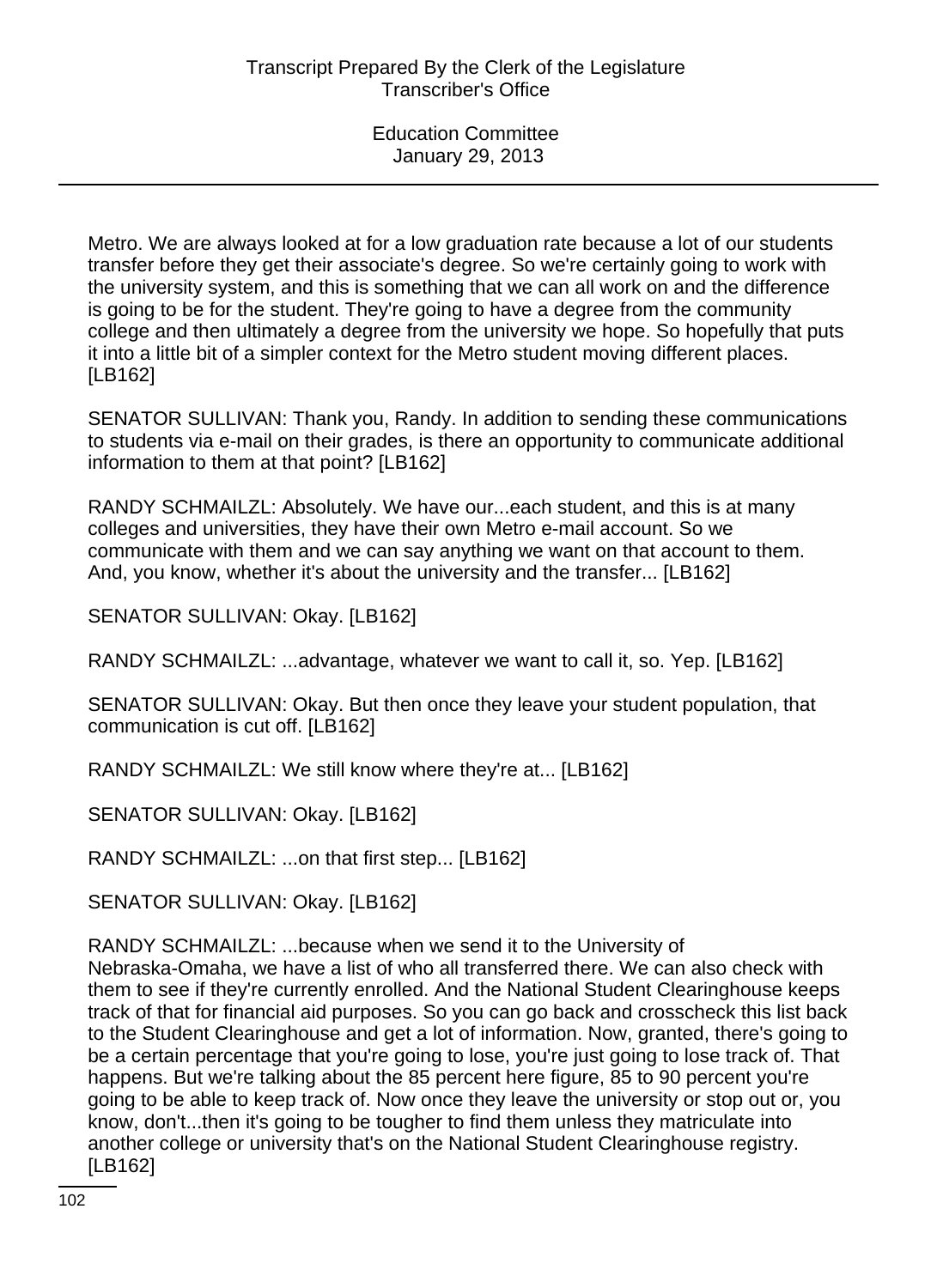SENATOR SULLIVAN: Okay. Thank you. [LB162]

SENATOR SEILER: I have just a short question, you raised it. Do you need any legislation that would waive privilege for doing any of this that's set out in the bill? [LB162]

RANDY SCHMAILZL: You know, as long as we're doing it in Nebraska, I mean, I would...it would be up to the university if they wanted to do it with Iowa or everybody else. But if we're only doing it with the state institutions, I don't see any need to waive current legislation or statutes to do this. [LB162]

SENATOR SEILER: Well, I was thinking of permission and stuff like that. [LB162]

RANDY SCHMAILZL: No. You know, this is something that when Senator McGill brought it up this summer and we talked to her, it was very attractive for us for all the reasons I said about what we're doing wrong. [LB162]

SENATOR SEILER: Not a problem. [LB162]

RANDY SCHMAILZL: Yep. [LB162]

SENATOR SULLIVAN: Okay. Any other questions? Thank you, Randy. [LB162]

RANDY SCHMAILZL: Thanks. [LB162]

MARSHALL HILL: (Exhibit 1) I bet you and I hope I'm the last one. (Laughter) But Marshall Hill, M-a-r-s-h-a-l-l H-i-l-l, executive director of the Coordinating Commission. Let me try to respond to some of the questions that have been asked because I think everybody understands the general concept. Senator Haar asked a couple of times about wouldn't this be applicable to any student who starts anywhere. But basically let's take a student who would start at UNL and accumulate 75 hours and then decide he couldn't go on. Could he then transfer his credits to Southeast Community College and be awarded a degree? No. The answer is no because accreditation criteria require an institution awarding a degree have a very significant part of that student's education that they have provided. Frankly, the way the bill is written right now would cause...I just learned the other day, would cause a bit of problem for Nebraska institutions because of a requirement of the regional accreditor, the Higher Learning Commission. But because this issue is becoming...moving to the front in many states, I believe the Higher Learning Commission is going to modify its provisions on that to enable something like that. We do acknowledge that the bill could add something to the workload of the state's public four-year institutions. Frankly, though, we think there would be ways to do it which could certainly lessen that requirement. Maybe something as simple as a blanket e-mail about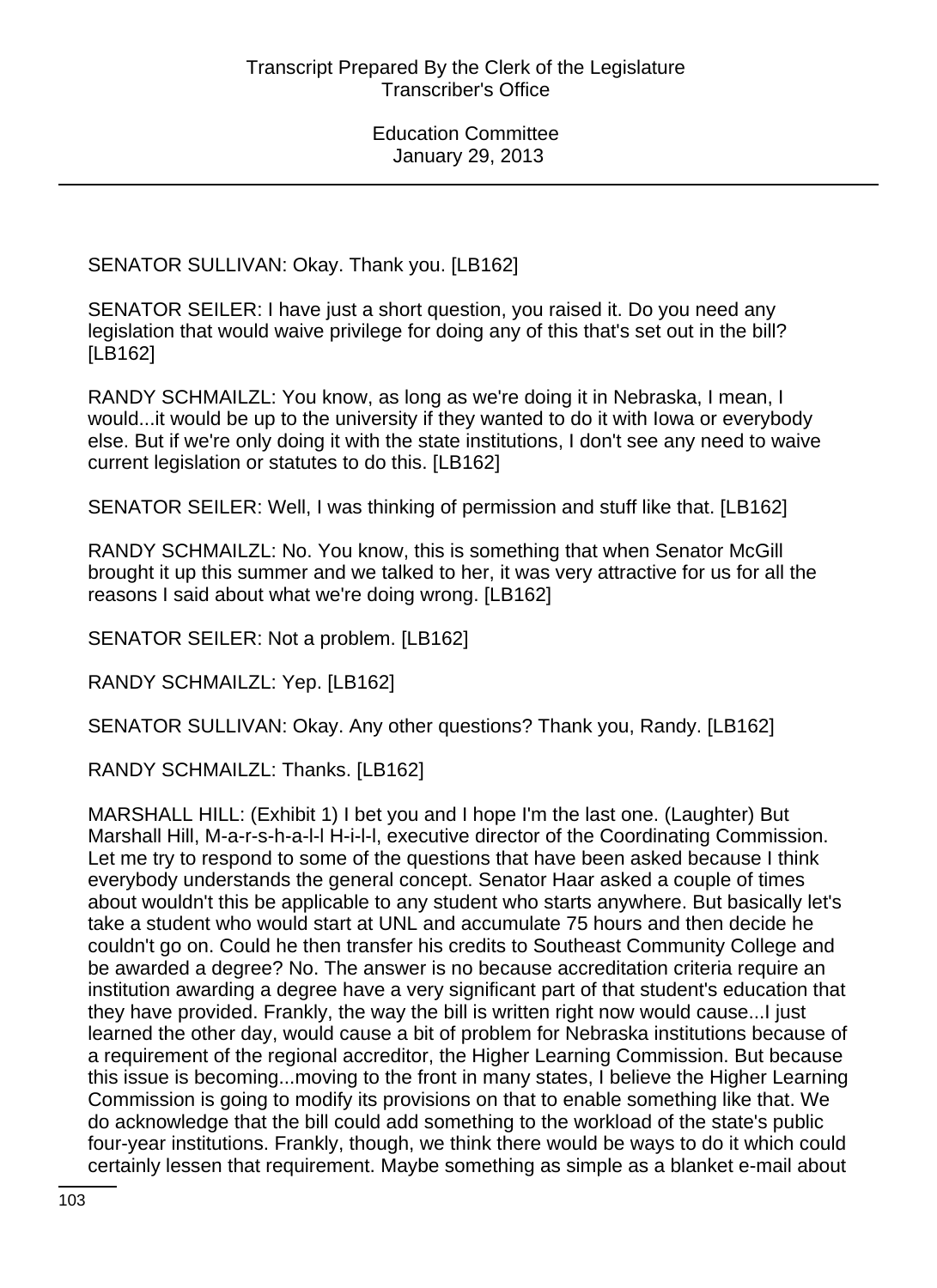this possibility. The main point to this is I would guess that very, very few students who could do this realize that they could do this. They don't know that they could do this. So they start at Northeast. They transfer to UNO. They diligently work hard for several years and then life just gets in the way and they drop out without ever having accomplished anything in terms of a tangible credential. What this is about is finding a way to let them know they could do that and then enabling it to be done. I haven't looked at the fiscal notes. But I'll just say my opinion is that if after spending tens of millions of dollars on student records systems for the university and the state colleges, if we can't find a way to do this for under \$100,000 it's just bewildering to me. (Laughter) And last point is there are a lot of details, and the devil is always in the details. And with all due respect, I would suggest that some of the details are maybe at a level that don't need to be worked out in legislation. But the Coordinating Commission would be very pleased to work with all the institutions to develop a process to make this happen as efficiently and cheaply as possible. [LB162]

SENATOR SULLIVAN: Okay. Very good. Senator Davis. [LB162]

SENATOR DAVIS: Sorry, but do you work with private schools, too, in the Coordinating Commission? [LB162]

MARSHALL HILL: Private career schools, yes. We approve private career schools to operate. [LB162]

SENATOR DAVIS: And I realize that this legislation doesn't address that but obviously they ought to play a part in this discussion. And if it could be done voluntarily and inexpensively, I think that would be something that we should encourage with them. [LB162]

MARSHALL HILL: Our intent would be if this bill were to pass, if the commissioner were to be involved, you can make directives to public institutions. You can't make those same directives to independent colleges and universities and to the career schools. We would invite all four-year institutions that wanted to participate in this to do so, be they public, private, and so forth. I meet regularly, at least once a year, with the presidents of the independent colleges and universities. We have a good working relationship with all of them. And any of them that wanted to do this, we'd certainly welcome them. [LB162]

SENATOR DAVIS: I certainly encourage it. [LB162]

MARSHALL HILL: Okay. Thank you. [LB162]

SENATOR SULLIVAN: Thank you, Marshall. Any other proponent testimony? Opponent testimony. Neutral. [LB162]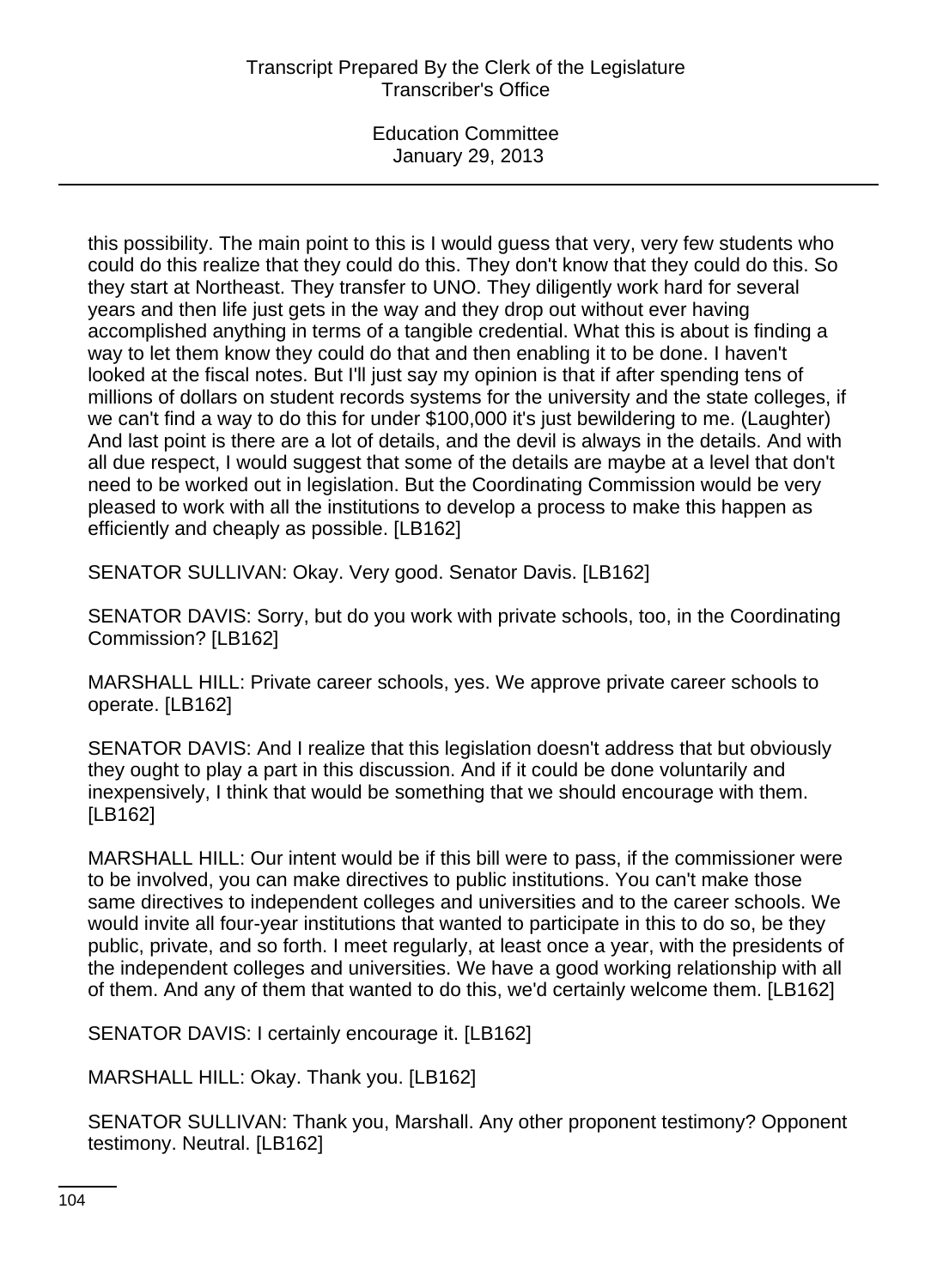# STAN CARPENTER: I'm very sorry. [LB162]

SENATOR SULLIVAN: That's all right. [LB162]

STAN CARPENTER: I know it's late and I promise I will just be quick as I can. [LB162]

SENATOR SULLIVAN: It's all right. [LB162]

STAN CARPENTER: Senator Sullivan and members of the committee, again, I'm Stan Carpenter, S-t-a-n C-a-r-p-e-n-t-e-r, and I'm the chancellor of the Nebraska State College System. We don't oppose this bill. I think it's a good idea. But we have some questions that we think need to be answered before legislation can go forward. And Marshall was very helpful in some of the questions that we had or at least one of the questions that we had. But let me just list them for you or tell you what we think needs to be clarified before this bill should go forward, because it does create a burden on the four-year institutions and that may not be overly burdensome. We don't know yet. And there is a cost and we submitted a fiscal note on that based on what we thought this bill said. That may be overstated--certainly not intentionally--or it could be understated. But that was what our best guess was at that point. A couple of things that would need to be clarified from our perspective. We were talking about dual enrollment before. And the community colleges are involved in dual enrollment and we accept those credits into our institution. Those students never go to the community college if they're in high school or they may not go to the community college. Does that qualify then for us to have to give notice to that student? We don't know the answer to that question, but it's one that comes to our mind. There is no minimum number of credits that a student can transfer that would trigger our notification. So, for example, if a student comes to us with 3 or 6 or 9 credits from Northeast and goes to Wayne, after 70 credits do we have to notify that student as well? Before Marshall spoke, I did have the question of if a student came to us with three or four courses, 12, 15 hours, they earned 70 hours at our institution or it goes to a total of 70 hours, would that mean that the community college would then take those hours and provide them a degree where the majority of the courses or credits came from us? That doesn't seem right to me and maybe HLC would deal with that issue. But it seems to me that if that's the case, if this is so important the majority of hours come from our institutions, we could transcript an associate's degree. I'm not suggesting that, but it's something we could do. But those are the kind of questions I think that need to be answered before we go forward. We talked about this in terms of is a simple electronic notification enough. And what happens if a student comes to us with credits from Northeast and Southeast? Which of those two institutions do we notify? I'm not trying to be obstreperous or obstructive here, but I think there is, as Marshall said, the devil is in the details here. And if this were put forward so that the burden fell upon us, we would want to make sure we knew how we could meet the burden. And I will point out that we find ourselves in this similar circumstance at our institutions because, as many of you know, we have the Rural Health Opportunities Program, RHOP, and we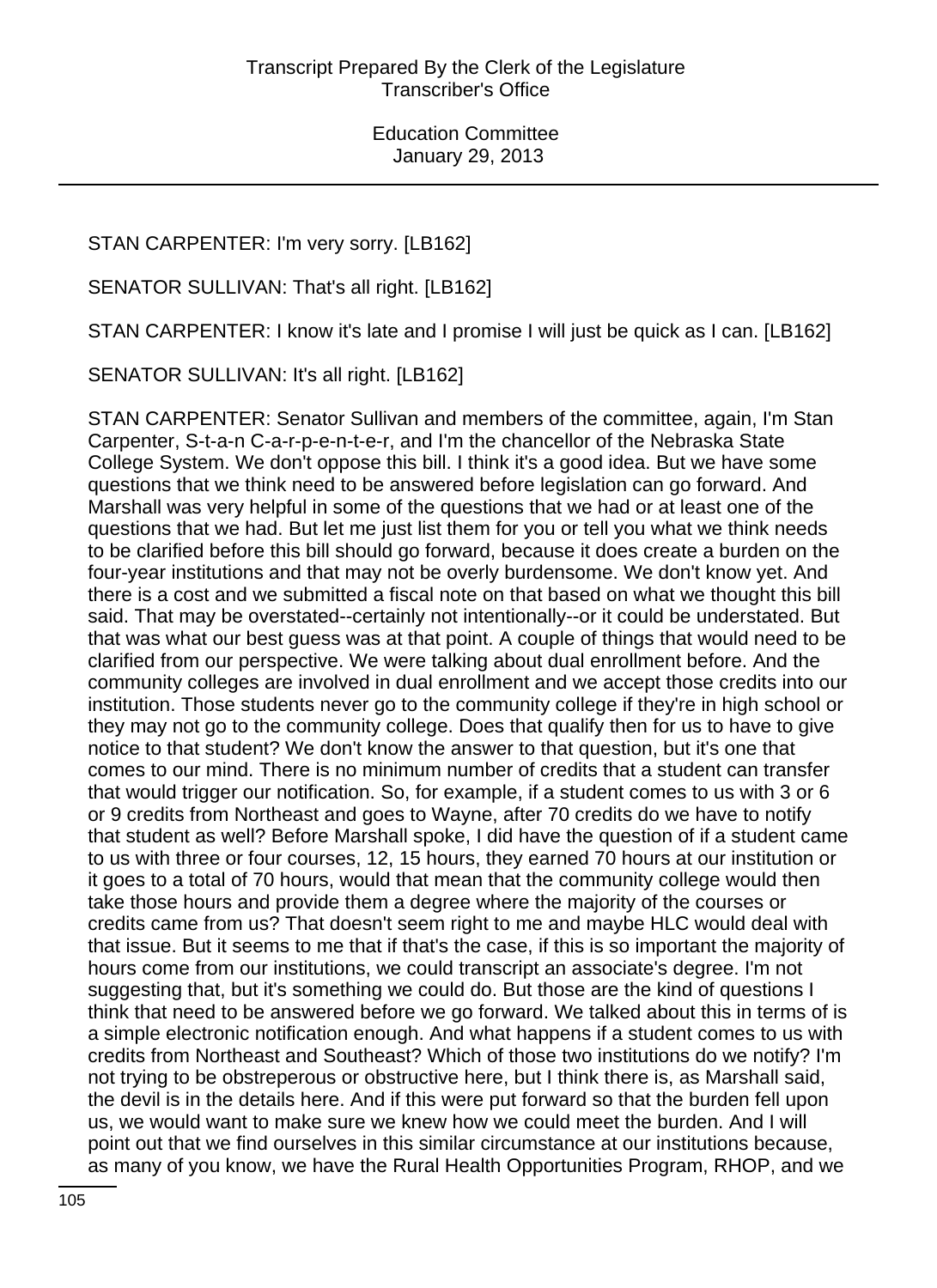offer bachelor's degrees in the health professions as well. Many of those students leave our institutions without a bachelor's degree to go to UNMC to pursue their professional degree. And so we say to them as they leave, hey, if you want a bachelor's degree before you get your professional degree, when you get to X number of hours, whatever it is, let us know and we'll take a look at your transcript and if it qualifies we'll award you a bachelor's degree. We don't ask the medical center to do anything other than obviously provide a transcript when the student asks for it. So it seems to me that could be the same thing the community colleges could do as well if they say to their students, hey, if you're going to go to Chadron or to Wayne or to UNO, you want an associate's degree, let us know and we'll work with you. So we're not opposed to it. I'm not trying to be obstructionist, but I think there are some really legitimate questions that would need to be answered before we went forward. And with that, I will stop and hopefully wish you a good night... [LB162]

SENATOR SULLIVAN: Thank you, Stan. [LB162]

STAN CARPENTER: ...unless you have any questions. [LB162]

SENATOR SULLIVAN: Yeah. Any questions? Thank you very much. [LB162]

STAN CARPENTER: Thank you so much. Thanks for indulging me. [LB162]

SENATOR SULLIVAN: You bet. Any other neutral testifier? Senator McGill for closing. [LB162]

SENATOR McGILL: All right. Thank you all for your time. I'll be very brief. You know, I'm certainly open to many of the ideas, like the minimum number of credits thing I think is a good point that we could discuss or put in there in some way. But this really could be a simple, like we were talking about when you log on to get your grades that there's a box on the screen that says you've got 70 credits, you may be eligible. And so I think that really takes a little of the responsibility off of the four-year university to even do massive checking. In fact, it could be on every kids' and it just says if you attended a community college previously and you're at 70 credits, and then it could just be on everybody's and it would take out some of these concerns about what about this kid, what if they went to two community colleges. I think there are ways that we can get around that. And I look forward to bringing you a possible amendment to help clarify some of these concerns. All right. [LB162]

SENATOR SULLIVAN: Okay. Any other comments for Senator McGill? Thank you so much. [LB162]

SENATOR McGILL: Thanks. [LB162]